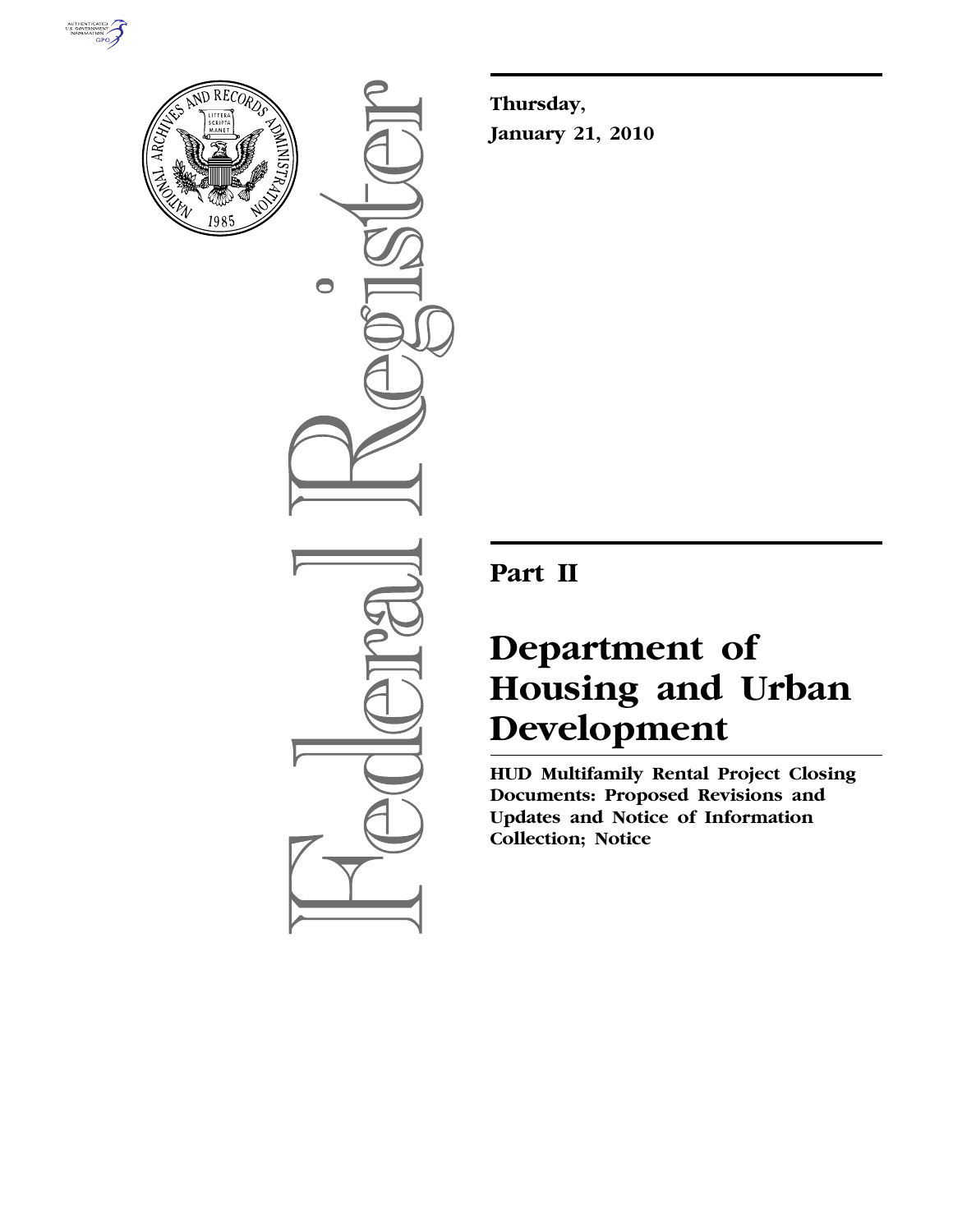## **DEPARTMENT OF HOUSING AND URBAN DEVELOPMENT**

**[Docket No. FR–5354–N–01]** 

**RIN 2502–AI80** 

## **HUD Multifamily Rental Project Closing Documents: Proposed Revisions and Updates and Notice of Information Collection**

**AGENCY:** Office of the Assistant Secretary for Housing—Federal Housing Commissioner, HUD. **ACTION:** Notice.

**SUMMARY:** This notice advises that HUD is issuing for public comment a comprehensive set of revised closing documents for use in Federal Housing Administration (FHA) multifamily rental projects. This notice starts anew the process for updating the multifamily rental project closing documents; that process commenced with an August 2, 2004, notice that presented proposed revised closing documents for public comment. The August 2004 notice was followed by an August 31, 2006, notice in which HUD provided updates on the closing document development process, advised of policy decisions that HUD had made at that time, and announced a September 21, 2006, public meeting at which HUD would take questions on the development process and policy decisions announced in the August 31, 2006, notice.

On June 1, 2009, HUD announced, on its Web site, that it would commence review of the multifamily rental project closing documents as last revised by the prior Administration and welcomed the public to review these documents along with HUD, as well as submit any informal comments on the revised closing documents.

In submitting the comprehensive set of revised multifamily rental closing documents for public comment, this notice also complies with the Paperwork Reduction Act of 1995. While complying with the Paperwork Reduction Act of 1995, this notice provides information beyond that normally provided in such notices by identifying changes HUD has made to the proposed closing documents published on August 2, 2004, and summarizing and responding to issues raised by commenters on the 2004 proposed closing documents, and to those issues informally presented on the revised closing documents recently posted on HUD's Web site.

In revising these forms, HUD identified language and policies that were outdated and needed to be changed to be consistent with modern

real estate and mortgage lending laws and practices. By reflecting current terminology and current lending laws and practices, updated multifamily rental project closing documents will better protect and benefit all parties involved in these transactions. The multifamily closing documents are posted on HUD's Web site at *http:// www.hud.gov/offices/hsg/mfh/ mfhclosingdocuments.cfm.* 

**DATES:** *Comment Due Date:* March 22, 2010.

**ADDRESSES:** Interested persons are invited to submit comments regarding this notice to the Regulations Division, Office of General Counsel, Department of Housing and Urban Development, 451 7th Street, SW., Room 10276, Washington, DC 20410–0500. Communications must refer to the above docket number and title. There are two methods for submitting public comments. All submissions must refer to the above docket number and title.

1. *Submission of Comments by Mail. Comments* may be submitted by mail to the Regulations Division, Office of General Counsel, Department of Housing and Urban Development, 451 7th Street, SW., Room 10276, Washington, DC 20410–0500.

2. *Electronic Submission of Comments.* Interested persons may submit comments electronically through the Federal eRulemaking Portal at *http://www.regulations.gov.* HUD strongly encourages commenters to submit comments electronically. Electronic submission of comments allows the commenter maximum time to prepare and submit a comment, ensures timely receipt by HUD, and enables HUD to make them immediately available to the public. *Comments*  submitted electronically through the *http://www.regulations.gov* Web site can be viewed by other commenters and interested members of the public. *Commenters* should follow the instructions provided on that site to submit comments electronically.

*Note:* To receive consideration as public comments, comments must be submitted through one of the two methods specified above. Again, all submissions must refer to the docket number and title of the rule.

*Redline/Strikeout Submissions.* While commenters may submit, as part of their comments, a redline/strikeout of any one or more of the multifamily rental project closing documents, the redline/ strikeout drafts, to be considered, must be accompanied by a narrative statement that explains the proposed changes.

*No Facsimile Comments.* Facsimile (FAX) comments are not acceptable.

*Public Inspection of Public Comments.* All properly submitted comments and communications submitted to HUD will be available for public inspection and copying between 8 a.m. and 5 p.m. weekdays at the above address. Due to security measures at the HUD Headquarters building, an advance appointment to review the public comments must be scheduled by calling the Regulations Division at 202–708– 3055 (this is not a toll-free number). Individuals with speech or hearing impairments may access this number via TTY by calling the Federal Information Relay Service at 800–877– 8339. Copies of all comments submitted are available for inspection and downloading at *http:// www.regulations.gov.* 

**FOR FURTHER INFORMATION CONTACT:** John J. Daly, Office of the General Counsel, Department of Housing and Urban Development, 451 7th Street, SW., Room 9226, Washington, DC 20410– 0500; telephone number 202–708–1274 (this is not a toll-free number). Persons with speech or hearing impairments may access this number through TTY by calling the toll-free Federal Information Relay Service at 800–877–8339.

## **SUPPLEMENTARY INFORMATION:**

#### **Table of Contents**

- I. Background
- II. This Notice
- III. Overview of Proposed Policy Determinations and Changes Made to Closing Documents
	- A. Documents to Which No Changes Were Made
	- B. Across-the-Board Changes and Policy Determinations
	- C. Changes Made to Specific Documents and Addition of New Document
- IV. Discussion of Public *Comments*
- V. Findings and Certifications
- VI. Solicitation of Public *Comments*

#### **I. Background**

On August 2, 2004, HUD published a notice in the **Federal Register** (69 FR 46214) that advised that, consistent with the Paperwork Reduction Act of 1995, it was publishing for public comment a comprehensive set of revised closing forms and documents (closing documents) for use in the FHA multifamily rental project and health care facility (excluding hospitals) programs. In addition to meeting the requirements of the Paperwork Reduction Act, HUD advised that it was not solely seeking public comment on burden hours, as is the primary focus of the Paperwork Reduction Act, but seeking public comment for the purpose of receiving input from the lending industry and other interested parties in HUD's development and adoption of a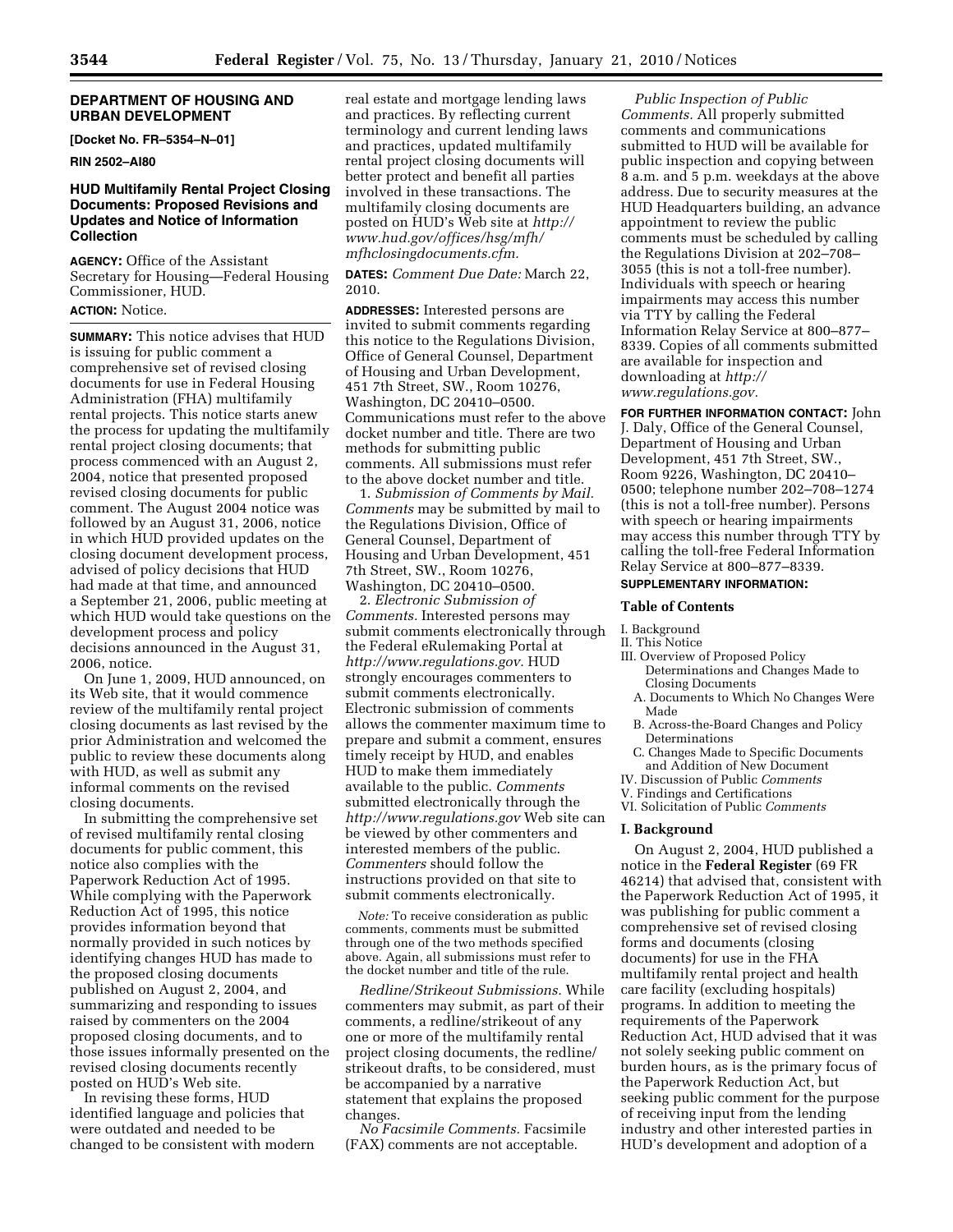set of instruments that offer the requisite protection to all parties in these FHAinsured mortgage programs, while also being consistent with modern real estate practice and mortgage lending laws and procedures. The August 2, 2004, notice advised that HUD's closing documents were significantly outdated and needed a thorough review and update to reflect current HUD policies, as well as current practices in real estate and mortgage financing transactions.

The August 2, 2004, notice followed an earlier informal solicitation of public comment on proposed revisions to the closing documents, that were posted on HUD's Web site in March 2000. In response to the many comments received from the 2000 solicitation of public comment, significant revisions were made to the proposed closing documents, and these revised documents were published in the **Federal Register** on August 2, 2004, for review and public comment.

On August 31, 2006, HUD published a notice in the **Federal Register** (71 FR 51842) that announced certain policy decisions that had been made with respect to HUD's development of closing documents as of August 2006. HUD issued that notice in response to inquiries about the status of HUD's development of the closing documents. In that notice, HUD also announced that it would hold a meeting on the status of development of the closing documents at HUD Headquarters on September 21, 2006. HUD invited to this meeting the 25 individuals and organizations that submitted comments on the August 2, 2004, notice, welcomed other interested parties to the meeting, and made phone lines available to those unable to participate in person. The purpose of the meeting was to brief the commenters and other interested members of the public on the status of the development of revised closing documents as of August–September 2006.

In the August 31, 2006, notice and at the meeting, HUD announced that the following decisions had been made as of that date.

1. Health Care Facility (*e.g.,* nursing homes) documents would be published again for public comment (*e.g.,* on issues such as treatment of accounts receivable financing) as proposed documents;

2. Revised documents other than documents pertaining exclusively to health care facilities (*e.g.,* rental projects) would be published as final documents without further comment;

3. All revised documents would be updated periodically (*e.g.,* every 3 years to coincide with renewal of Office of Management and Budget (OMB)

numbers under the Paperwork Reductions Act);

4. Updates to revised documents that are needed more frequently than periodic updates will be made on a case-by-case basis;

5. Recourse liability for Key Principals would not be a HUD requirement, as proposed in the documents in the August 2, 2004, **Federal Register** notice;

6. A clear definition of ''HUD Directives'' would be provided; and 7. The effective date for the revised documents would provide time for the processing of pending FHA mortgage insurance applications, as well as for training on the revised documents.

HUD was unable to complete the updating of the closing documents during the prior Administration. On June 1, 2009, HUD announced, on its Web site, that it would commence review of the multifamily rental project closing documents, as last revised by the prior Administration, and welcomed the public to review these documents along with HUD, as well as submit any informal comments on the revised closing documents. (*See http:// www.hud.gov/offices/hsg/mfh/ mfhclosingdocuments.cfm.*) The revised closing documents reflected most of the decisions previously made in response to public comments received on the August 2, 2004, proposed closing documents, but not necessarily all of the decisions announced in the August 2006 notice. The June 2009 Internet posting advised that the new HUD Administration had begun its review of the closing documents to consider changes that may be appropriate given policy decisions by a new Administration and in recognition of changes in the multifamily rental housing industry that had occurred since the documents were first proposed for public comment. HUD invited its industry partners, the legal community, and other interested members of the public to review the documents along with HUD and to submit informal comments to a specified e-mail address.

#### **II. This Notice**

This notice identifies changes HUD has made to the proposed closing documents since it last published them on August 2, 2004. This notice also advises the public of changes proposed by the new HUD Administration, which reviewed those documents in the context of changed industry conditions since 2004 and 2006, and took into consideration changes previously decided to be made, and the feedback received through the June 2009 informal process. This notice summarizes and

responds to issues raised in the 2004 public comments and, consistent with the Paperwork Reduction Act and HUD's own interest in receiving further formal comment on the proposed closing documents, solicits public comment on the revised closing documents. All of the closing documents, which include the most recent proposed changes, are posted on HUD's Web site at *http://www.hud.gov/ offices/hsg/mfh/ mfhclosingdocuments.cfm.* 

## **III. Overview of Proposed Policy Determinations and Changes Made to Closing Documents**

In addition to identifying changes made to the closing documents to update terminology and improve clarity and comprehension, this section of the preamble highlights some of the more significant changes that were made to those closing documents published for public comment in August 2004.

## *A. Documents to Which No Changes Were Made*

As will also be highlighted below, in the overview of key changes to the closing documents, no substantive changes to the documents published on August 2, 2004, were made to the following documents:

- Agreement of Sponsor to Furnish Additional Funds;
- Bond Guaranteeing Sponsors' Performance;
- Completion Assurance Agreement; Escrow Agreement for Incomplete
	- Construction;
- Escrow Agreement for Latent Defects;
- Off-Site Bond—Dual Obligee;
- Payment Bond;
- Performance Bond;
- Request for Approval of Advance of Escrow Funds;
- Request for Final Endorsement of Credit Instrument;
- Residual Receipts Note Limited Dividend;

Residual Receipts Note Nonprofit; Surveyors Report.

In addition, no comments were received and no changes were made to the Supplement to Building Loan Agreement.

## *B. Across-the-Board Changes and Policy Determinations*

Section 232 (Health Care Facility) Documents

As a result of the comments received on the 2004 proposed Section 232 closing documents, HUD has determined to revise these documents and publish them at a future date for additional public comment.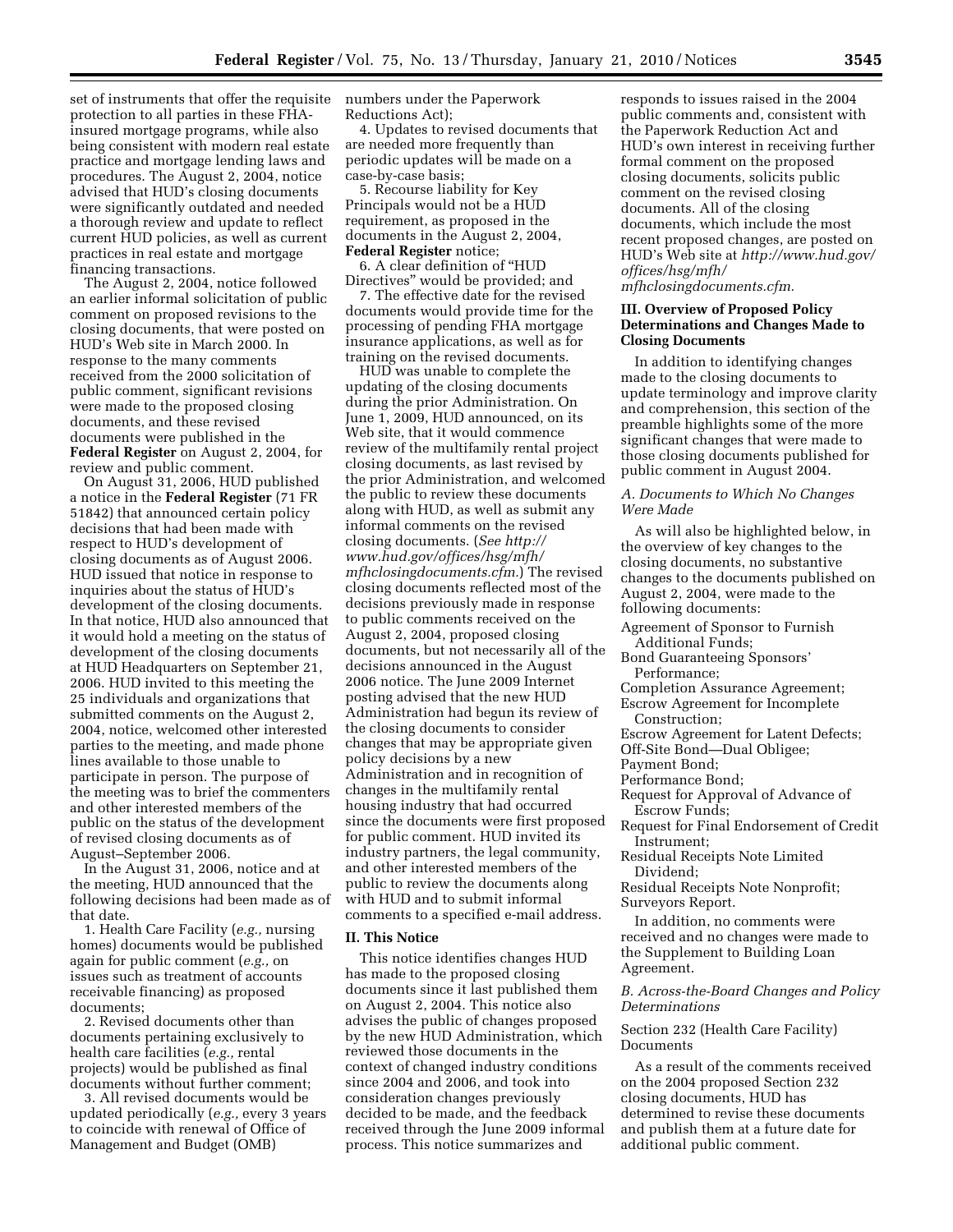#### Recourse Liability

The introduction of certain limited recourse liability for Key Principals in the 2004 proposed closing documents was opposed by several public commenters, and HUD's August 31, 2006, notice stated that HUD had decided not to include provisions for recourse liability of Key Principals. The revised closing documents posted on HUD's Web site on June 1, 2009, however, retained some of those provisions. Some of the informal comments again opposed inclusion of any recourse liability provisions, arguing that inclusion would dissuade individuals from participating in HUDinsured multifamily housing transactions.

In light of the consequences that certain insufficiently regulated actions have had on the housing finance markets in recent years, and given that public funds are put at risk in HUD multifamily housing transactions, it is now HUD's position that it is appropriate for principals to have recourse liability for certain ''bad boy acts.'' Accordingly, these provisions continue to be included in the revised closing documents being issued for comment under this notice.

#### Directives

One of the more significant changes made in revising the 2004 closing documents is to clarify the reference to the term ''Directives'' in the closing documents. Concern about the inclusion of this term and its meaning was an issue raised in many of the comments. At HUD's September 21, 2006, meeting to report on the status of the development of the closing documents, HUD advised that it would provide a clear definition of this term. While a clear definition has been provided in the revised closing documents being issued for comment under this notice, on further consideration, HUD has determined to use the term ''Program Obligations'' rather than ''Directives.'' HUD's view is that the term ''Program Obligations'' better captures what was intended by use of the term "Directives," namely, to advise parties to the closing documents of the additional requirements, beyond those included in the documents themselves, to which they are expected to adhere. The language would define "Program Obligations,'' as follows:

Program Obligations means all applicable statutes and regulations, including all amendments to such statutes and regulations, as they become effective; and all applicable requirements in HUD handbooks, notices, and mortgagee letters that apply to the Project, including all updates and changes to

such handbooks, notices, and mortgagee letters that apply to the Project, except that updates and changes subject to notice and comment rulemaking shall become effective upon completion of the rulemaking process. Handbooks, notices, and mortgagee letters are available on HUD's official Web site *(http://www.hudclips.org* or a successor location to that site).

The advantage of this language is that it identifies the specific, longstanding, and familiar types of requirements (those in statutes, regulations, handbooks, notices, and mortgagee letters) to which the parties must adhere. To provide an additional level of assurance to commenters who expressed concern over the possibility that they would be required to comply with any future provision that HUD might issue in any manner, the definition also explicitly states that notice and comment rulemaking will be followed for any requirements that would be subject to such procedures. These procedures address concerns raised about adherence to future directives by the commenters, including concerns about conflicts with existing requirements, retroactive application of new requirements, or lack of time to prepare for transition to new requirements.

For example, the imposition of new or revised information collection requirements (that is, generally new or revised forms) must undergo the notice and comment processes required by the Paperwork Reduction Act of 1995. From time to time, mortgagee letters or other types of direct notices will be used to announce new binding requirements. These documents are appropriate for announcements when new legislation imposes requirements that are effective upon enactment and leave HUD no discretion in implementation, and it is important for HUD to relay this information to the industry as quickly as possible. In such situations, mortgagee letters or other types of direct notices are the best vehicles to relay this information to the industry and to advise of implementation dates and provide implementation guidance, including transition periods where applicable and permitted by statute that may be helpful to the industry. From time to time, HUD may also issue mortgagee letters or direct notices to announce clarifications, interpretations, or certain procedural requirements, such as to which HUD offices or HUD officials certain types of executed documents must be submitted. In brief, HUD will follow the applicable procedures, as directed by statute or regulation, that govern issuance of a document which may announce

additional policies, processes, forms, or standards to which parties to the closing documents must comply.

## *C. Changes Made to Specific Documents and Addition of New Document*

This section C of the preamble describes changes made to the proposed closing documents since they were published for comment on August 2, 2004, including changes in response to formal comments on the August 2, 2004, proposed closing documents, changes in response to informal public comments on the revised closing documents posted on June 1, 2009, and changes proposed by the new HUD Administration, which reviewed the documents in the context of changed industry conditions. Citations to specific sections or paragraphs of the closing documents refer to the versions of documents currently posted on HUD's Web site and may differ from the section or paragraph designation in which the relevant provision appeared in prior versions of the documents.

In addition, this section C of the preamble addresses a new Subordination Agreement that HUD is proposing to require on affordable housing transactions with government subordinate debt. The Subordination Agreement would replace the rider to the subordinate note that HUD presently uses.

#### Agreement and Certification Changes

1. In section 4, inserted ''managers, managing members, members'' to the Borrower entity which may have an identity of interest with the Architect or General Contractor that must be disclosed to HUD.

2. Removed section 14 that required the General Contractor and Borrower to certify that there were no undisclosed side agreements.

#### Borrower's Oath Changes

1. Added a new section 4 to require the Borrower to certify that it has not and will not enter into any agreement with any party other than the Lender that allows perfection of any security interest in the Uniform Commercial Code (UCC) Collateral through control under the UCC. This change is in accordance with revisions to Article 9 of the UCC.

2. In response to informal public comment, added a new provision regarding knowledge of proposed laws and ordinances that would affect the project. This provision has been removed from Opinion of Counsel to Borrower and added to the Borrower's Oath, because the Borrower is in a better position to have the relevant knowledge.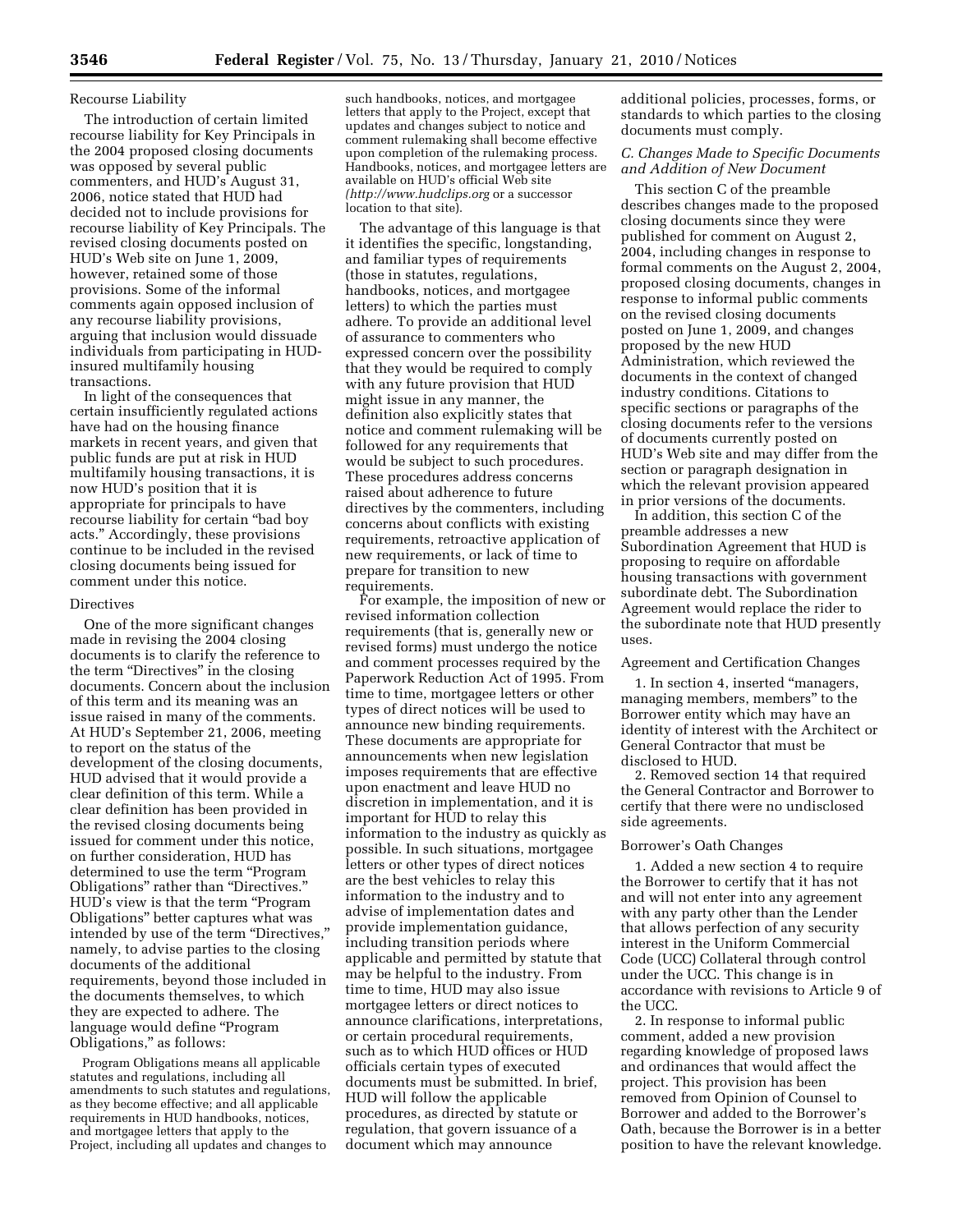## Building Loan Agreement Changes

1. Clarified paragraph 4(c) by inserting language related to ''over and above'' funds.

2. Removed paragraph 19 because it contained references to personal liability of Borrower.

3. Revised paragraph 5 to change the reference to a new Exhibit B, which will list applicable charges or items to which advanced funds are to be applied.

4. Revised paragraph 9 to provide that the covered acts constitute abandonment, and to define more precisely what acts constitute abandonment.

#### Construction Contract Changes

1. Inserted a subsection (11) to Article 2 that adds any HUD-approved change orders.

2. Inserted the following parenthetical, instructional language into Article 4(d): ''(Insert that portion of the sum of interest, taxes, insurance, and Mortgage Insurance Premium that appears in section G of HUD–92264 attributable to the construction period. If there has been a change in the interest rate charged for the construction period (see footnote designated (\*\*) on page 1 of HUD–92443), the dollar amount included in section G of HUD–92264 must be adjusted. The adjusted amount must be reflected in the savings computation.) Furthermore, the procedures set forth in footnote designated (\*\*) on page 1 of HUD–92443 must be followed.''

3. Added language to Article 6(d) that this section is applicable only if ''permitted under state law.''

4. Added language to Article 7(c) that the land survey map must be prepared in accordance with American Land Title Association/American Congress on Surveying and Mapping (ALTA/ACSM) standards and the HUD Surveyor's Report. Language is also added in the same section that if the Contractor has deviated from the Plans and Specifications, the Contractor will be responsible, at its own expense, for correcting any such deviations.

5. In Article 2(9), revised the designation for the wage determination number and date to include the modification number and date.

6. In Article 2, added a new paragraph 12 to add ''any side agreements disclosed to HUD'' to the list of Contract Documents.

Escrow Agreement for Operating Deficit Changes

1. Changed the term ''sponsor'' to ''maker.''

2. In accordance with a request in an informal public comment, revised

section 4 to provide a definition of Sustaining Occupancy, which provides that Sustaining Occupancy must have been maintained for 10 of the prior 12 months.

3. In response to an informal public comment, revised section 5 to permit the Lender to draw upon a letter of credit in escrow and convert it to cash, provided that interest accrues to the relevant account.

Escrow Agreement for Noncritical Deferred Repairs Changes

1. Inserted a new section 4 to clarify how disbursements from the escrow are to be authorized by HUD.

2. Inserted a new section 11 that Lender will hold and disburse the escrow at HUD's direction.

Escrow Agreement for Working Capital Changes

1. In section 1, added ''and/or'' after the checkbox for "cash" to show HUD's new policy of allowing a mixture of cash and a letter of credit.

2. In section 3, removed the language that interest earned on the escrow deposit would be returned to Borrower.

3. Modified section 3 to indicate that the remaining balance of the escrow funds would be returned to Borrower after the date of sustaining occupancy.

4. Removed section 4, in accordance with section 2834 of the Housing and Economic Recovery Act of 2008 (Pub. L. 110–289, approved July 30, 2008), which prohibits HUD from requiring the deposit into escrow of equity from Low Income Housing Tax Credits. The remaining sections have been renumbered accordingly.

5. In section 6, removed the language "together with interest" to be consistent with the changes in section 3.

#### Guide for Opinion of Borrower's Counsel Changes

In connection with HUD's effort to revise the closing documents, HUD also analyzed considerable public comment upon the Guide, as well as ongoing comments by users and the public in the years that the Guide has been in use. The public comment has been invaluable in an effort to bring the Guide into compliance with more modern opinion practice, while simultaneously recognizing the singular and unique role of an attorney representing a Borrower in a HUD mortgage insurance transaction in the areas indicated above.

1. In the introductory section, removed the sentence that describes how the loan is to be funded.

2. In section G, added language that HUD should be listed as secured party, as its interest appears.

3. In section LL, added language to include financing from ''other third party sources.''

4. Removed section ''NN,'' which required review by counsel of the architect's certificate.

5. In new section ''NN'' (old section ''OO''), added ''managing member, or similar person or entity of Borrower'' to subsection (iii).

6. In section 2, removed language that has counsel opining as to whether Borrower possesses all necessary governmental certificates, permits, licenses, qualifications, and approvals to own and operate the Property.

7. Removed section 4.

8. Removed section 9.

9. In section 13 (now new section 11), added ''as its interest appears'' with respect to HUD and Lender.

10. Removed section 14 and moved it to the Lender's Certificate (formerly the Mortgagee's Certificate), because it is more appropriate to have the Lender certify that the Loan does not violate usury laws than to have counsel to Borrower certify this item.

11. In the last portion of the Guide, where counsel certifies certain items, removed sections (e) and (g) and added in (d) a reference to interests disclosed and ''approved.''

12. In response to informal public comments, removed opinions that are more appropriately rendered by other parties. For example, the Lender, rather than Mortgagor's counsel, is responsible for UCC filings, so the relevant provisions have been added to the Lender's Certificate. Additionally, section 6, regarding proposed laws and ordinances that would affect the project, has been removed and added to the Borrower's Oath.

13. Moved the substance of section 9, regarding pending litigation and claims, to confirmations section (h), since it pertains to a factual matter rather than a legal opinion.

14. Provided for signature of the opinion by an authorized partner of the law firm.

Instructions to Guide for Opinion of Borrower's Counsel

Revised the instructions in accordance with changes to the Guide for Opinion of Borrower's Counsel, which are described above.

#### Exhibit A—Certification of Borrower

1. Changed section 3 to be in conformity with revised Article 9 of the Uniform Commercial Code (UCC).

2. Added a new section 4 identifying the state where Borrower was formed.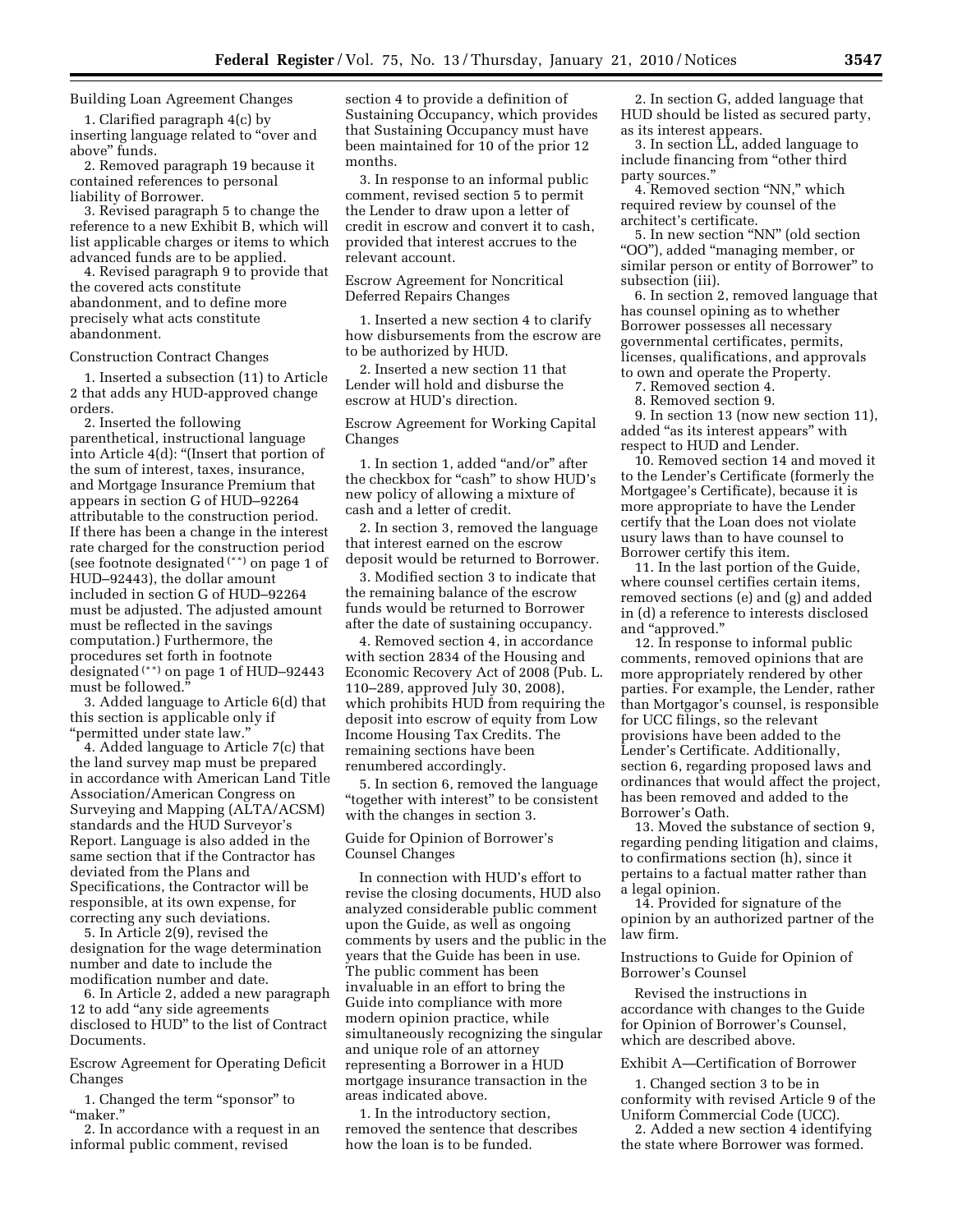3. Moved section originally designated as 7 (before addition of new section 4, noted immediately above), which contained certification for sources of funds, to section 20(e) of the Lender's Certificate.

HUD Amendment to AIA Document B181 Between Owner and Architect Changes

In former section 10, now section 11, inserted ''partners, managers or member'' to explain where an identity of interest could exist.

#### Lease Addendum Changes

Clarified the document to show that this Lease Addendum is to be used for a transaction where the mortgage is secured by a ground lease and is not to be used for the lease of commercial space.

#### Mortgagee's Certificate Changes

1. Changed the title of the document from ''Mortgagee's Certificate'' to "Lender's Certificate," to be consistent with the change in all documents that provides for using the term ''Lender'' instead of ''Mortgagee.''

2. Added language to section 1 and a new section 3 that make all successors and assigns of the Lender bound by the Lender's Certificate. Succeeding sections have been renumbered accordingly.

3. Removed first checkbox item in section 11, which has been redesignated as section 12.

4. Added language in section 13 that Borrower represents and warrants to Lender that no UCC filings have been made against Borrower prior to the initial or initial/final endorsement of the Note by HUD.

5. Changed language in section 14 to allow other investments approved in writing by HUD.

6. Revised section 16 to indicate that Lender agrees to obtain HUD's approval and consent when needed, as set forth in the Security Instrument, and to furnish HUD with all reports and data as set forth in the Security Instrument.

7. Revised section 20(f) to require the lender to disclose the amount of any trade profit that is to be collected in a transaction. Trade profit, also known as a "premium" or "marketing gain," is the amount of additional funds, over and above the mortgage amount, paid by the purchaser of the mortgage backed securities that are used to fund the HUD-insured loan. The funds are paid in recognition of the difference between the mortgage interest rate used in the HUD-insured loan and what would generally be available at par in the market at any given time.

8. Added, as section 30, a new certification of Lender that Borrower possesses all necessary governmental certificates, permits, licenses, qualifications, and approval to own and operate the Property. This provision was formerly a part of the Opinion of Counsel to the Borrower.

9. Added, as section 31, a new certification of Lender that Borrower has furnished Lender with copies of all authorizations, consents, approvals, and permits from all necessary jurisdictions and courts.

10. Added, as section 32, a new certification of Lender that Lender has reviewed the title policy for any liens not reflected as exceptions to coverage in the title policy.

11. Added, as section 33, Lender's agreement that violations under the Regulatory Agreement will be treated as a default under the Security Instrument only when HUD requires Lender to do so and that Lender may accelerate the debt only upon the direction of HUD when there is a default under the Regulatory Agreement.

12. Added a section that Lender agrees to require Borrower to keep the Mortgaged Property insured at all times.

13. Added a section that Lender certifies that the insured loan does not violate usury laws.

14. Added a section that Lender certifies that, if there is a sale or transfer of all or a partial interest in the Note or a change in the Service Provider, Lender shall ensure that Borrower is given notice of this change.

Multifamily Regulatory Agreement Changes

1. Changed definitions of Fixtures, Mortgaged Property, Personalty, and Principals to be consistent with the Security Instrument definition.

2. Changed definition of Elderly person to be consistent with the definition in the current Regulatory Agreement.

3. Changed the definition of Mortgaged Property to add items (6) insurance policies and (16) deposits and escrows under collateral agreements.

4. Subject to the additional change described below in item number 21, changed the definition of Reasonable Operating Expense to include routine repairs.

5. Changed definition for Rents.

6. Added definition for Waste consistent with the Security Instrument.

7. Added provision to section 13, ''Property and Operation; Encumbrances'' that Borrower must notify HUD of any bankruptcy filing or insolvency or reorganization or the retention of any attorneys, consultants,

or other professionals in anticipation of such a filing (versus an absolute prohibition—HUD is merely giving them notification requirements), that Borrower must notify HUD of all payments received from an insurer and that tax penalties shall not be charged to the Project.

8. Removed section 17.

9. Added provision to section 23 (now designated section 22), ''Management Agreement,'' that a management agreement cannot be assigned without prior written HUD approval.

10. Changed section 26 (now designated section 25) to require that contracts for goods, materials, supplies, and services be obtained at costs, amounts, and terms that do not exceed reasonable and necessary levels and those customarily paid in the vicinity, and that the purchase price is based on quality, durability, and scope of work and shall be most advantageous terms to Project operation.

11. Removed the third-party beneficiary provision from section 28 (now designated section 27).

12. Revised and combined sections 34, 35, 36, and 37 into one section.

13. In section 37(k) (previously designated section 42(k)), changed the litigation costs from \$25,000 to \$100,000 and qualified its application to situations not funded by proceeds from professional liability insurance.

14. Section 44 has been redesignated section 39, and previous section 44(g), allowing HUD under certain circumstances to direct Borrower to replace certain parties, has been removed.

15. Changed section 46, now designated section 41, to revise references to personal liability of any entity or person and to provide for personal liability of listed Key Principals under the stated circumstances.

16. In section 47, now designated section 43, removed language at end of section regarding tenant protection rights.

17. Revised section I.1.a to define ''Affiliate,'' by cross-referencing to the definition of "Affiliate" in 24 CFR 200.215(a).

18. In section I.1.s, revised the definition for Non-Profit Borrower, to provide that the term means an entity that is treated under the firm commitment as an entity organized for purposes other than for profit or gain, pursuant to section  $501(c)(3)$  or other applicable provisions of the Internal Revenue Code of 1986. This change responds to an informal public comment and recognizes that in most cases a borrower that meets the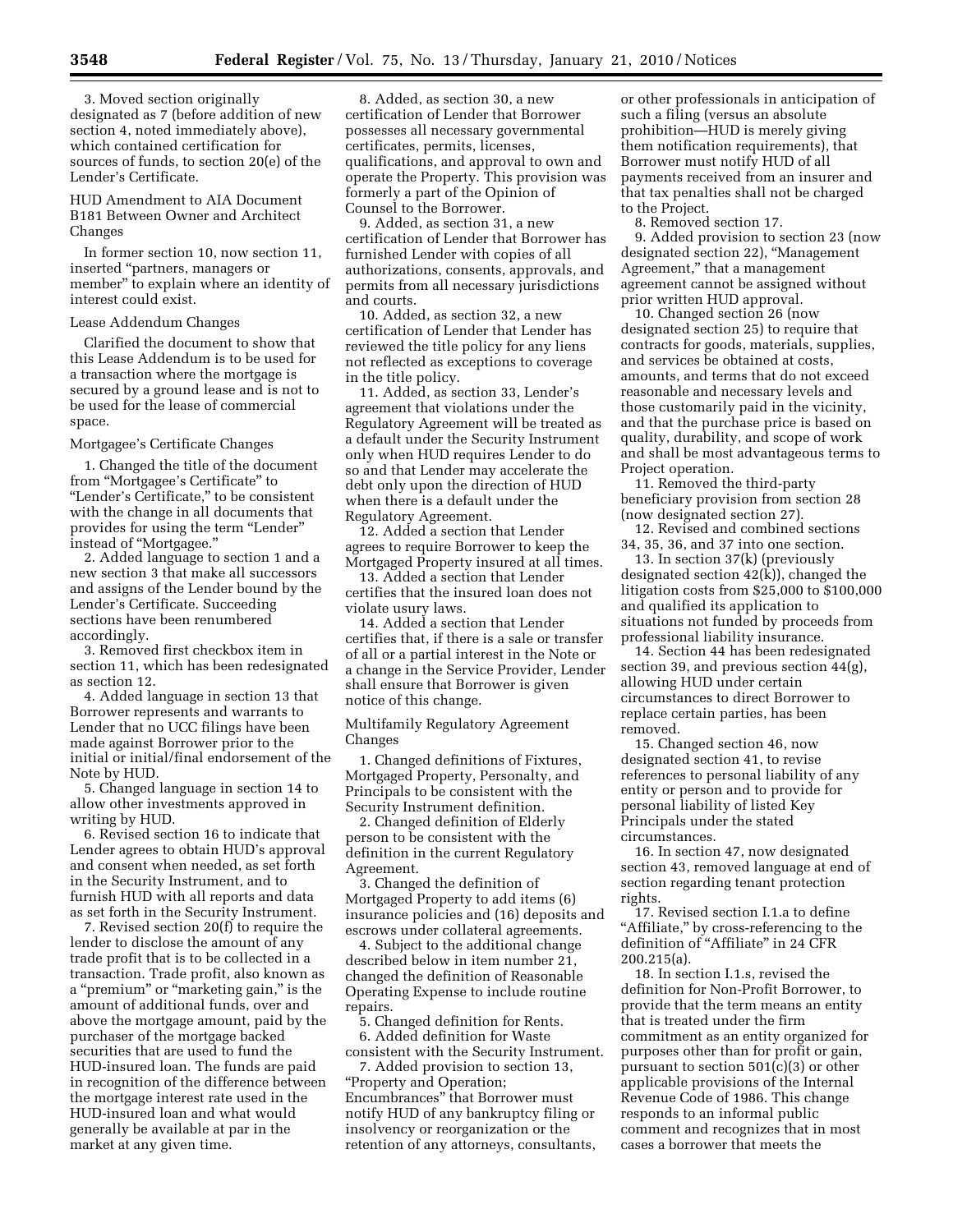requirements of the Internal Revenue Service (IRS) for not-for-profit entities will also meet HUD's requirements, but that there are some circumstances in which a not-for-profit entity will not be treated as a Non-Profit Borrower.

19. In section I.1.w, revised the definition of ''Principal,'' to cross reference to the definition of ''Principal'' in 24 CFR 200.215(e). This change is consistent with that made to the Security Agreement, discussed above.

20. In section I.1.x, revised the definition for "Project Assets". This change responds to informal public comments and provides a clearer distinction between funds that are subject to HUD requirements and funds that are not.

21. In section I.1.bb, revised the definition for ''Reasonable Operating Expenses'' to cross-reference Program Obligations.

22. Revised section 11.c to clarify that the Borrower must provide for investment of Reserve for Replacement funds in accordance with Program Obligations. This change responds to an informal public comment stating that the Borrower does not have direct control over funds that remain in the possession of the Lender.

23. In response to an informal public comment, revised section 11(e) to clarify that the reference is to "this Agreement" and to remove the word ''charter.''

24. Added a section 11.f to clarify that upon satisfaction of all HUD obligations, the Borrower shall receive any remaining Reserve for Replacement funds, so long as HUD has determined that all other obligations have been paid. This change responds to an informal public comment requesting that the disposition of such funds be clarified.

25. Revised section 15 to provide that upon completion of all repairs, HUD may permit escrowing of Distributions, pending inspection of the Project.

26. Revised section 22 to remove the requirement for management agreements to be approved in writing by HUD, but provides that they must be consistent with Program Obligations.

27. Revised section 32(a) to permit the Borrower to exclude children in certain projects, in accordance with Fair Housing Act requirements and as approved in writing by HUD. This change responds to an informal public comment stating that the previous language seemed to prohibit housing designated exclusively for elderly persons.

28. Revised section 37(j) to provide a non-exhaustive list of amendments to the organizational documents that require prior HUD approval, and to

require copies of all amendments to the organizational amendments that must submitted to HUD within specified time frames. This change responds to an informal public comment suggesting that some changes to organizational documents are immaterial to HUD and should not require prior HUD approval.

29. Revised and consolidated the signature block and certification so that the Borrower's principals are required to sign the Regulatory Agreement only once. Although HUD disagrees with an informal public comment that the certification serves to expand upon standard recourse carve-outs, HUD agrees that the signature block should be consolidated so that multiple signatures are not required.

**Note:** 1. The reference to Healthcare Facility has been dropped from the title of the document.

2. Added new section 8(d) regarding Borrower's obligation to indemnify under section 51, now designated section 49, of the Security Instrument.

3. An alternative section 9(a)(1) has been added to provide that the prepayment lockout language will be included in a rider to the Note that will provide appropriate language for the particular transaction involved because it is not possible to include all forms of lockout provisions in the Note.

4. Revised section 7, Late Charge, to provide that the late charge applies when the lender does not receive payment within 10 days after the payment is due. The change responds to an informal public comment that suggested that standardizing the time when the late fee applies would facilitate compliance  $\overrightarrow{by}$  Ginnie Mae issuers with their obligation to make payments to investors.

Request for Endorsement of Credit Instrument Changes

I. *Certificate of Lender:* 

1. Redesignated section 14, in which Lender certifies that the insured loan does not violate usury laws, as section D.13.

2. Removed section 28 related to offsite components and the filing of UCC financing statements.

3. Redesignated section 32 as new section A 14

4. Redesignated section 33 as new section A.13.

5. Redesignated section 34 as new section A.9.

6. Redesignated section 35, which states that if the Security Instrument is assigned to HUD, HUD is not bound by the requirements of this document, as section A.12.

7. Revised section 13 to reflect additional lender responsibilities and required representations related to UCC security interests, including performance of UCC searches and the perfection and maintenance of UCC

security interests. The provisions have been removed from the Guide for Opinion of Borrower's Counsel to reflect that the Lender, rather than Mortgagor's counsel, is responsible for these UCC matters.

8. Revised section 15 to remove the requirement for the Lender to notify HUD when it knows that the Borrower is not in compliance with Program Obligations with respect to Residual Receipts. The change responds to an informal public comment stating that the Lender is not likely to know whether or not the Borrower has deposited the correct amounts with the Lender.

9. Revised section 38 to clarify the definition of Finance Charges.

10. Added section 40, in which the Lender certifies that a perfected first lien security interest has been established in favor of the Lender and HUD.

II. *Certificate of Borrower:* 

1. Removed sections 1, 3, and 5.

2. Added a new section B.4 regarding UCC filings.

Security Agreement Changes

1. Changed title from ''Multifamily/ Health Care (Mortgage, Deed of Trust, or Other Designation as Appropriate in Jurisdiction) Assignment of Rents and Security Agreement" to "Multifamily (Mortgage, Deed of Trust, or Other Designation as Appropriate in Jurisdiction) Assignment of Leases and Rents and Security Agreement.''

2. Replaced the term ''Directives'' with ''Program Obligations'' and provided a definition for "Program Obligations." (Please see discussion of ''Directives'' and ''Principal Obligations'' earlier in this preamble.)

3. Changed the definition of ''Mortgaged Property'', now designated section  $1(y)$ , to add insurance policies to section  $1(y)(6)$ .

4. Added as section 1(y)(16) in the definition of ''Mortgaged Property,'' that all deposits and/or escrows held by or on behalf of the Lender under collateral agreements are part of the Mortgaged Property.

5. Changed the definitions of ''Fixtures'' and ''Personalty'' to be consistent with the revised Article 9 of the UCC.

6. Changed definition of ''Waste.'' 7. Changed section 6, "Exculpation," to indicate that no personal liability is being imposed on Borrower except such judgment or decree as may be necessary to foreclose or bar Borrower's interest in the Mortgaged Property and all other property mortgaged, pledged, conveyed, or assigned to secure payment of the Indebtedness.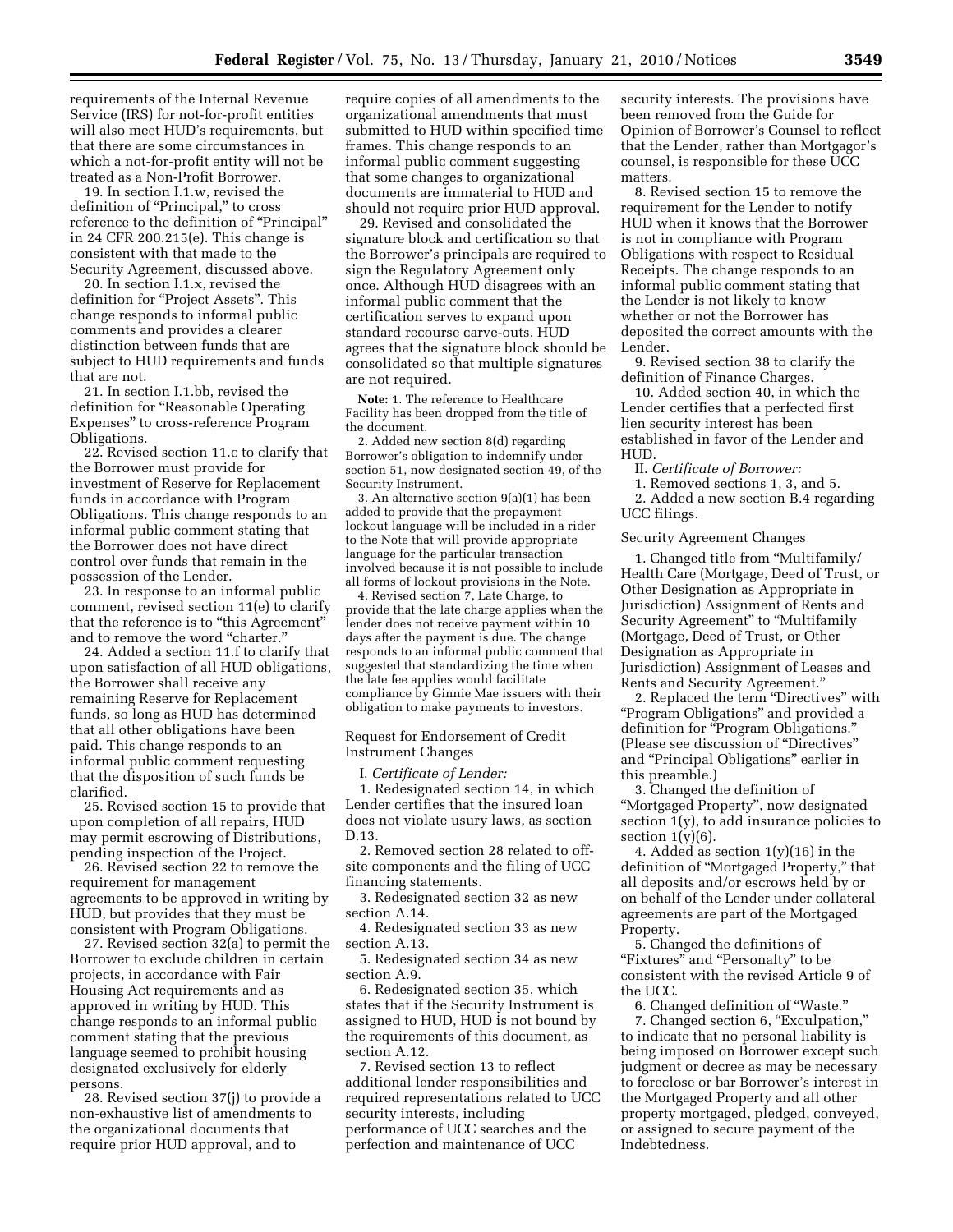8. Removed section 9 dealing with collateral agreements, moved text to section 7(c), and renumbered remaining sections.

9. Added ''upon reasonable notice'' to the notice provision in section 14, which previously was designated as section 15.

10. Revised the introductory language of section 15(b) (section 15 was previously designated as section 16) to clarify that Borrower provides the listed information for review by Lender, added new section 15(e) and redesignated section (e) as section (f), and redesignated remaining section accordingly.

11. Removed section 20 (Management Contracts) and renumbered remaining sections.

12. Added to section 23 (renumbered as section 21) new sections (d) and (e) to address ownership changes due to corporate restructuring and first-user syndications, respectively.

13. Removed section 22(b)(5) (section 22 was previously designated section 24), which included bankruptcy as a Class B Event of Default.

14. Removed from section 40, previously designated as section 42, the waiver of Borrower rights concerning disclosures of information.

15. Removed section 51(b)(i) and (ii) (section 51 is now redesignated as section 48) and renumbered remaining sections. Additional changes to the environmental requirements in section 51, now redesignated section 48, are discussed in the responses to the public comments on these requirements that appear below in this preamble.

16. In section 1, revised the definition of Principal to cross-reference to the definition of this word in 24 CFR 200.215(e). This change responds to an informal public comment that expressed concern about uncertainty that might arise from inconsistent definitions.

17. In section 2, updated provisions governing the perfection of security interests, in accordance revised Article 9 of the UCC.

18. Removed section 4(f)(3), which set forth provisions that must be included in telecommunications leases. This change responds to an informal public comment stating that the conditions were too prescriptive, and allows approval of any proposed nonresidential lease to be considered by HUD on a case-by-case basis.

19. Revised section 21 to permit the Lender to charge the Borrower a fee, in accordance with Program Obligations, for the Lender's increased responsibilities in reviewing a proposed transfer of physical assets. This change responds to informal public comments

expressing concern that a Lender should not be expected to perform additional responsibilities without reasonable compensation.

20. In response to informal public comment, clarified section 22(a), by replacing the potentially confusing term ''grace period'' with the term ''period.''

## Surplus Cash Note

1. In response to an informal public comment, revised the introductory paragraph to provide for the possibility of semi-annual payment.

2. In response to an informal public comment, revised paragraph 7 to clarify that the Surplus Cash Note shall not be prepaid, except from non-Project sources and with written approval from HUD.

HUD Survey Instructions and Report Changes

Changed reference to the land Title Surveys standards of the ALTA and ACSM from the 1999 version to the 2005 version.

## Supplementary Conditions of the Contract for Construction

Changed article 1.B.3(ii) regarding the required submission of payroll records without individuals' Social Security numbers and addresses. The change conforms to revisions to Department of Labor regulations at 29 CFR 5.5.

Additional Proposed Closing Document: Subordination Agreement

HUD is also proposing to require a new Subordination Agreement on affordable housing transactions with government subordinate debt. The Subordination Agreement would replace the rider to the subordinate note that HUD presently uses. Use of a HUDproscribed form of Subordination Agreement is consistent with the established practice in the wider lending industry and better protects HUD's security in the real estate. The Subordination Agreement contains specific conditions on allowing the subordinate debt in order to protect HUD's first lien security. The Subordination Agreement is more expansive than the Rider, and it addresses a variety of legal issues that arise in the relationship between senior and subordinate lenders. Finally, the Subordination Agreement is a recorded instrument that appears in the chain of title and is easily located and amended to accommodate unique loan issues that may be important to the subordinate lender and acceptable to HUD.

## **IV. Discussion of Public Comments**

The public comment period on the August 2, 2004, notice closed on October 1, 2004. HUD received 25 comments on the notice. *Comments*  were received from law firms, mortgage companies, and industry organizations. In addition, five comments were submitted after the close of the comment period. Although submitted after the comment period, HUD reviewed these comments to determine whether issues were raised that had not been raised by the timely submitted comments.

The following discussion presents the significant issues, questions, and suggestions submitted by the public commenters and HUD's response to these issues, questions, and suggestions. The discussion first addresses general comments, then comments that address particular documents. The section or paragraph of a document addressed by the comment is also identified. For consistency, the term "section" rather than ''paragraph'' is used throughout the discussion. This discussion addresses comments received in response to the closing documents when they were published for public comment on August 2, 2004, but does not provide individual responses to informal public comments on the revised closing documents posted on June 1, 2009. Citations to specific sections of the closing documents in the summaries of public comments, below, refer to the versions of closing documents originally published for public comment on August 2, 2004. HUD's responses to the public comments below reflect the versions of closing documents currently posted on HUD's Web site. Section designations and substantive provisions may differ from versions of the closing documents previously published in the **Federal Register;** discussed in the August 31, 2006, **Federal Register**  notice or at the September 21, 2006, public meeting; or posted on HUD's Web site on June 1, 2009.

As noted above in the discussion of HUD's August 31, 2006, notice and September 21, 2006, meeting, the Section 232 Health Care Facility documents will be published again for public comment. The comments received on the Health Care Facility documents will be discussed when these documents are published again for public comment.

#### *General Comments*

## Comment Period

*Comment:* While some commenters commended HUD for providing a notice and comment opportunity on the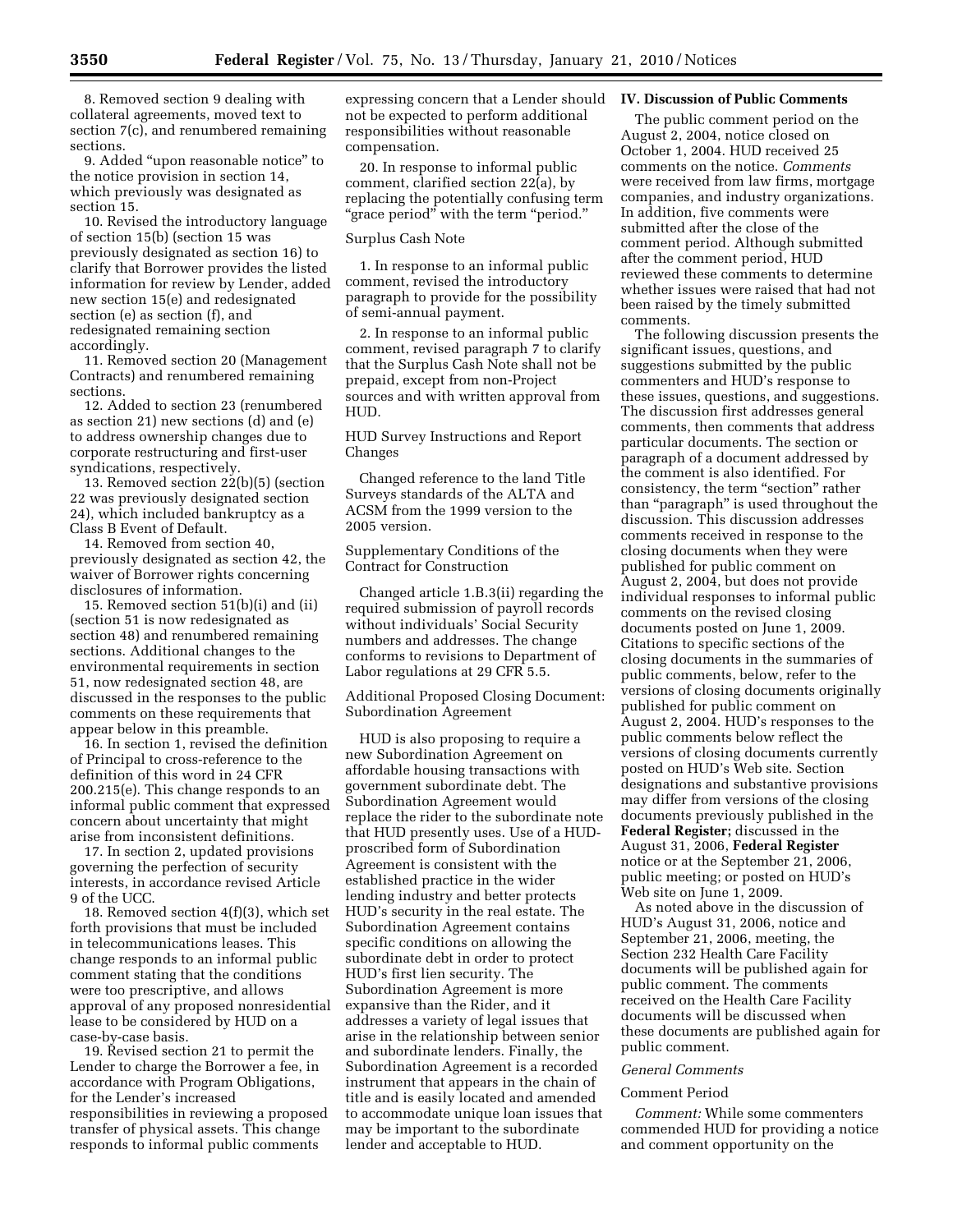revised documents, other commenters wrote that the 60-day comment period was not a fair and reasonable response time frame considering the magnitude of the changes proposed. Commenters asserted that there had been virtually no private sector discussion on matters that FHA must have known would raise serious industry concerns and expressed concern that while many of the changes may be appropriate, without careful coordination, there will be unplanned consequences and conflicts with existing HUD documents, many of which may be to HUD's detriment. Several commenters requested additional time for consideration of the documents and the submission of comments.

*HUD response:* Since HUD is issuing revised closing documents once again for public comment and allowed for informal comment in 2009, the concern raised by the commenters is no longer relevant. Clearly, to date, HUD has provided more than 60 days to review revised closing documents. Nevertheless, HUD found this concern not to be accurate as applied to HUD's 2004 notice soliciting comment on revised closing documents. When HUD published revised closing documents for comment in 2004, HUD's plans to revise these documents were already well known in the private sector for a considerable period of time before the publication of the 2004 revised documents. This was recognized by several commenters who noted, in their comments on the 2004 documents, the long gestation period for revised closing documents to be issued. As the preamble to the proposed revised documents published in 2004 noted, HUD determined how the forms could be revised with input from HUD attorneys, FHA multifamily lenders, and counsel to parties to HUD-insured transactions. Drafts of proposed revised closing documents were first posted on a HUD Web site at the end of March 2000, and comments were solicited from the public and industry representatives. In response to the many comments received at that time, significant changes were made to several of the draft documents, and those changes were incorporated in the proposed closing documents published for comment on August 2, 2004.

With issuance once again of revised closing documents with a 60-day period to public comment, and given the opportunity in June 2009 to further comment on revised closing documents, HUD believes that the adequacy of opportunity to review and comment on revised closing documents should no longer be an issue. Given the breadth of

the public comments received, it does not appear that any significant issue has been overlooked. With respect to the careful coordination of changes to the documents to avoid unplanned consequences and conflicts, HUD has strived to assure clarity and consistency throughout the documents. As part of this assurance, it is HUD's intent to undertake regular, periodic review of the documents to revise and update them.

Proposed Documents Contain Profound Policy Changes That Have Not Been Adequately Debated

*Comment:* Commenters stated that the documents contain major and minor changes in policy and requirements; that there are dozens, perhaps hundreds, of changes not related to modernization. The commenters stated that certain regulations and several major closing documents are being so radically changed that successful, longstanding HUD policy and practice are being reversed with little or no justification and without apparent consideration for the practical impact on affordable housing production, lenders, borrowers, and residents. The commenters stated that there is little or no evidence that these changes are necessary to reduce the level of insurance claims and HUD's losses on claims, and that the tone created by the documents is one of great distrust. Other commenters stated that it may be the inadvertent result of trying to fit the Freddie Mac loan documents to the HUD programs, or a deliberate focus on the complete elimination of any risk to HUD without regard to the impact on the market. The commenters stated that if there is no difference between the programs of HUD and Government Sponsored Enterprises (GSEs), it could be argued there is no need for HUD programs at all.

*HUD response:* The programs that HUD administers must be conducted in accordance with statutory and regulatory requirements that govern such programs, and in that way HUD's programs will always differ from the lending programs offered by private entities. One of the primary differences between HUD programs and those of private lenders is demonstrated by the opportunity for review and public comment on significant changes made to HUD programs, including changes that HUD makes after consideration of the comments before adopting changes in final rules.

While HUD studied the Freddie Mac closing documents as a current and widely-used model, HUD's revised closing documents differ from that

model. Within the parameters of its statutory and regulatory mandates, HUD's goal in revising its multifamily housing closing documents is to develop forms that are consistent with existing HUD administrative policy and that are also consistent with modern lending and credit enhancement practices. The forms currently in use and that are proposed to be replaced by the revised closing documents have not been changed in any significant fashion since the 1960s. The tone of distrust perceived by some of the comments may reflect, in part, the changes in lending practices over the more than 40 years since the documents have been revised. The issue from HUD's perspective is not one of trust or distrust, but recognition of responsible practices in which the reasonable expectations of the parties are informed by the transparency of the transaction, and in which obligations and outcomes are clear.

*Comment:* Several commenters wrote that Fannie Mae and Freddie Mac regularly negotiate, modify, and waive certain provisions in their form documents, to tailor them to the deal at hand, and asked if HUD is equipped to negotiate these documents to any extent.

*HUD response:* HUD is not a lending entity and does not negotiate directly with Borrowers. However, the revised closing documents are not absolute in their requirements. The documents often make reference to actions or events that are subject to HUD approval. Some documents also contain instructions about permitted transactional changes. To that extent, the documents provide a degree of direction with respect to modification or waiver.

## Proposed Documents Add Significant Expense and Administrative Burden

*Comment:* Commenters wrote that among many new obligations, the proposed modifications would require the mortgagee to notify HUD of Regulatory Agreement violations and to review Transfer of Physical Asset requests; the proposed Security Instrument would require the borrower to provide and the mortgagee to collect extensive books, records and financial data; the proposed modifications to the Regulatory Agreement would impose new categories of actions that a borrower cannot take without obtaining HUD approval; and the proposed modifications to the Escrow Agreement impose new responsibility upon the mortgagee for approving escrow advances. The commenters stated that these additional burdens are imposed without any mechanism for compensation for the added expense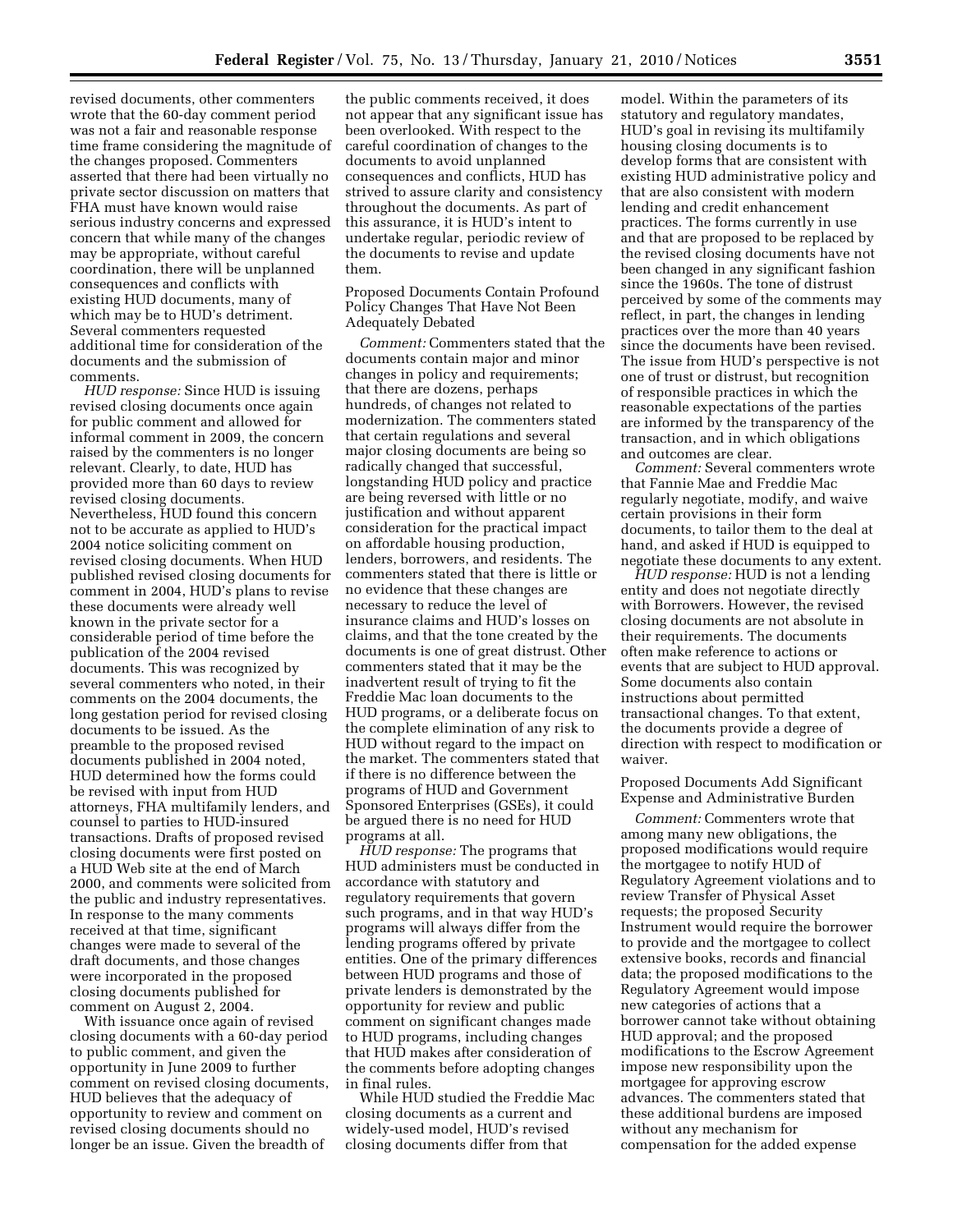and without any staffing increases at HUD. The commenters further stated that additional monitoring and processing requirements are not needed to protect or preserve the properties.

*HUD response:* HUD has made a deliberate effort to include, in the revised closing documents, provisions that specify the oversight and diligence that a reasonable, prudent lender would observe in the usual course of business, that reflect current policy, and that do not add significantly greater burdens. As such, HUD is not requiring extraordinary measures that impose extraordinary costs, but is only memorializing good practice in a uniform template to provide clarity of expectation and a level playing field to all lenders.

*Comment:* Several commenters wrote that they believed that current HUD staffing, structure, and resources are not adequate to accommodate the everyday demands and consequences of the proposed documents and regulations.

*HUD response:* HUD has considered that there will likely be at least an initial increase in the demands upon its resources as a result of the revised documents and regulations, and will allocate the resources necessary to address them.

*Comment:* The documents lack standards for HUD staff to apply in considering various approval requests.

*HUD response:* HUD will apply the standards of reasonableness and good cause, as it does in considering regulatory waivers (*see* 24 CFR 5.110). Where more particularized standards become necessary, HUD will provide for them in handbooks or regulations, as appropriate.

*Comment:* Several commenters wrote that HUD insurance programs could well become solely an "option of last resort.'' Increased operations oversight and regulation on unsubsidized projects will further frustrate profit-motivated owners and discourage use of the program. As the quality of the HUD portfolio diminishes, there will be a higher percentage of defaults.

*HUD response:* HUD does not consider that any owners will be discouraged from participating in HUD's programs, particularly after the changes made to the revised closing documents in response to public comment. HUD expects that the resulting consolidation and simplification of requirements will not only encourage increased participation, but will result in better supervision of loans and a reduction in claims. In addition, as this preamble and changes to the revised closing documents reflect, HUD has responded favorably to numerous public

comments. One of the main objections was in the area of the regulation of health-care facilities. As stated earlier in this preamble, HUD has separated those closing documents pertaining exclusively to health-care facilities from the rental housing documents for further analysis and later public comment.

*Comment:* Commenters stated that potential borrowers like the long-term, fixed-rate, non-callable programs at very competitive rates and limited recourse that HUD programs offer. Commenters stated that they are willing to tolerate nontraditional costs and impediments/ irritants such as annual audits, extra origination expenses, restricted profit payments, inspections by HUD's Real Estate Assessment Center (REAC), management review, and inconsistent timeliness and processing requirements. The commenters stated that advantages of long-term, fixed-rate non-callable programs will be overcome by the detrimental consequences of the proposed recourse liability for Borrowers, Principals, and yet-to-be defined Key Principals; increased liability issues; increased potential for HUD micro-management; additional duties with no further remuneration; and the opportunity to be sued more often.

The commenters stated that proposed changes will render HUD programs uncompetitive and unworkable for many Borrowers, including Low income Housing Tax Credits (LIHTCs) and nonprofit Borrowers, thereby reducing the number of new construction projects, which will drastically reduce the current job and tax base growth across the country.

*HUD response:* Please see the immediately preceding comment and HUD response. As discussed above, HUD has determined not to include broad recourse liability in the revised proposed closing document but has retained recourse liability for certain ''bad boy acts.''

Residual Receipts and Nonprofit Sponsors

*Comment:* No public purpose is served by limiting nonprofit sponsor access to project surplus cash, which discriminates against this sector and only makes nonprofit sponsor operations more confusing and problematic.

*HUD response:* Consistent with current practice, a nonprofit entity may elect to be treated as a for-profit entity. Nonprofits may elect to utilize certain programs that are limited to nonprofit and/or limited distribution mortgagors because of the benefits provided to such mortgagors, *e.g.,* 100 percent mortgages

versus the 90 percent mortgages typically available to profit-motivated entities. An example of such a program is the section 221(d)(3) program (section  $221(d)(3)$  refers to section  $221(d)(3)$  of the National Housing Act). In section 221(d)(3) transactions, HUD must regulate such nonprofit entities to a greater extent than HUD regulates profitmotivated or general mortgagors. If, on the other hand, a nonprofit elects to utilize a program designed for profitmotivated or general mortgagors, e.g., the section 221(d)(4) program, the nonprofit would be regulated in the same fashion as the profit-motivated entity. In such instances, the nonprofit entity would be entitled to distributions under the HUD regulations. HUD has always added the caveat that nonprofits still would be subject to any Internal Revenue Service (IRS) regulations as to distributions.

#### HUD Directives

*Comment:* A theme through most of the new closing documents is the requirement to comply with HUD ''Directives.'' At a minimum, commenters urged that HUD expressly limit the definition of applicable Directives to those that do not conflict with regulations in effect at the time of commitment issuance and establish a protocol to ensure that any such Directives are: (a) Developed with adequate notice and comment and (b) widely disseminated and published by HUD in a manner reasonably calculated to ensure that the entire HUD Multifamily Accelerated Processing (MAP) lender community, current and prospective borrowers, and the general public have affirmative notice. Commenters stated that mere posting of such proposals or changes on HUD's Web site would not be sufficient.

*HUD response:* As discussed above under the heading of ''Across the Board Changes,'' HUD's use of ''Directives,'' now called "Program Obligations," is defined in a manner to address the commenters' concerns and assure that adequate notice and comment is provided.

#### Definition of New Terms

*Comment:* Several new and material terms (for example, "Directive," "Affiliate," and "Key Principal") lack clear definition, which can result in uncertainty and unfairness.

*HUD response:* As noted in the discussion of article definitions, HUD has revised many definitions in response to the public comments received. HUD will continue to clarify the terms used, as may be necessary, in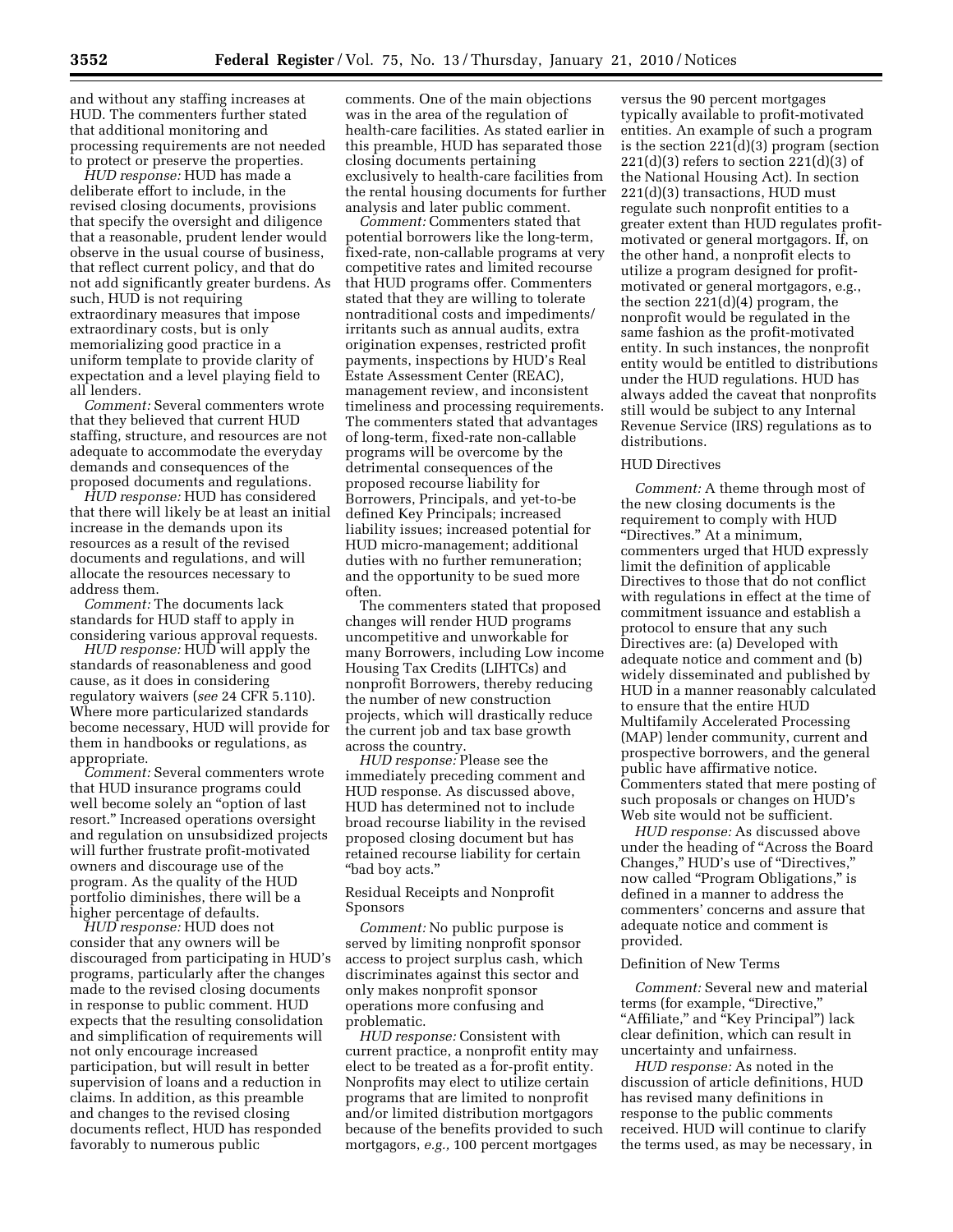the course of HUD's periodic review of these documents.

Exhibits To Be Removed From Closing Checklist

*Comment:* The following application exhibits should be removed from the HUD closing checklist, as redundant: HUD 2010; Title VI Certification; LIHTC Certification; Byrd Amendment Certification; Owner's Certification Regarding Architectural and Engineering Fees; and Identity of Interest Certification (other than HUD– 93306M).

*HUD response:* The HUD closing checklist was not one of the documents published in the **Federal Register** for notice and comment in 2004, and it is not being published under this notice for comment. This is a document that is tailored to the needs of each closing.

## *HUD Multifamily Security Instrument HUD–94000M*

#### State-Specific Components

*Comment:* One commenter wrote that the necessary state-specific components of the Security Instrument also demand notice and comment. Another commenter asked if there are any provisions giving the beneficiary the right to appoint a successor trustee or requiring the borrower to receive, at the address shown in the Deed of Trust, a Notice of Default from the beneficiary.

*HUD response:* The state-specific components are imposed by state law, not by HUD, and are not subject to HUD's notice and comment requirements. Similarly, the provisions that are the subject of the commenter's inquiry are governed by state law and would be covered, as necessary, by the state-specific components.

#### Section 1—Definitions

*Comment:* The definition of Building Loan Agreement in section 1(b) should provide that references to the Building Loan Agreement may be removed if not applicable, for example, in refinancing transactions.

*HUD response:* Redesignated Section 47 (section 50 in the proposed document), the only section of the Security Instrument in which the term Building Loan Agreement is used, has been qualified by adding, "(If Applicable)'' to the heading of that section. Therefore, a determination of whether the section applies will be made on a case-by-case basis.

*Comment:* A definition should be added for ''Business Day'' as ''any day other than a Saturday, a Sunday or any other day on which Lender or HUD is not open for business.''

*HUD response:* Business Day is added as a new definition at section 1(c) with a cross-reference to section 31, which includes the definition suggested by the commenter; it is the only section in which the term Business Day is used.

*Comment:* A commenter wrote that under section 1(c), agreements of Lenders and Borrowers that are proprietary in nature should not be included in the definition of ''Collateral Agreement.''

*HUD response:* HUD does not agree that proprietary, or any other, agreements should be excluded from the definition of Collateral Agreement, because HUD needs to have access to all documents to understand the risk that it is underwriting. The definition of Collateral Agreement has been moved to section 1(e).

*Comment:* Collateral Agreement should be defined as ''any separate agreement between Borrower and Lender (excluding the Note, this Security Instrument and the Building Loan Agreement, if any) for the purpose of establishing and/or maintaining any reserves, escrows and/or funds that are required by Lender and/or HUD in connection with the Mortgaged Property (including, but not limited to, reserves, escrows and funds for repairs, replacements, improvements, off-site improvements, demolition, assurance of completion, working capital, minor moveable equipment, operating deficits, debt service reserves and/or sinking funds), as the same may be amended, modified, renewed, extended, replaced and/or supplemented from time to time.'' This definition better harmonizes with the scheme of insurance closings and documentation, and it is broadened to eliminate the need to identify specifically the agreements that are captured within this definition.

*HUD response:* This suggested revision broadens the definition of Collateral Agreement by providing a greater number of examples of agreements that may be covered by the definition, but it also narrows the scope of the definition by limiting the covered agreements to reserves or escrows ''required by Lender and/or HUD.'' The current language is broader in scope in that it is ''not limited to those reserves and escrows required by HUD.'' The suggested revision is not consistent with the goal of full disclosure of, and approval for, all agreements executed in connection with the Mortgaged Property, which is necessary for HUD to make valid judgments about the risk it is underwriting. The original proposed language has, therefore, been retained.

*Comment:* A definition should be added to state, ''Condemnation has the meaning ascribed thereto in section  $22(a)$ ."

*HUD response:* HUD believes the term ''Condemnation'' is widely understood and thus unnecessary to define.

*Comment:* A definition should be added to state, ''Contract of Insurance means the contract between the Lender and HUD whereby HUD insures the Borrower's repayment of the Loan to Lender pursuant to the National Housing Act, as amended, the Department of Housing and Urban Development Act, as amended, and all other federal laws and regulations pertaining to HUD's insurance of the Loan, all applicable Directives, and HUD's commitment to insure the Loan.''

*HUD response:* HUD has added Contract of Insurance as section 1(g), with a cross-reference to section 3(e), which refers to the Contract of Insurance, ''as set forth in applicable HUD regulations.'' HUD considers this long-used reference to be sufficient to identify the Contract of Insurance for purposes of the Security Instrument.

*Comment:* A definition should be added for ''Loan means the loan made by the Lender to Borrower in connection with the Mortgaged property which is evidenced by the Note and secured by this Security Instrument.''

*HUD response:* A definition of ''Loan'' has been added as section 1(u), which references ''the opening paragraphs of this Security Instrument,'' and a parenthetical reference to Loan has been added to the opening paragraphs following the space provided for entering the principal amount of the Loan.

*Comment:* A definition should be added that ''Loan Application'' means the application for mortgage insurance made to HUD in connection with the Loan, together with all supporting exhibits, schedules, and reports.

*HUD response:* "Loan Application" has been added as section 1(v) with a cross-reference to the definition in redesignated section 41, No Change in Facts or Circumstances, which was section 43 in the proposed Security Instrument. This definition references the Loan Application that is submitted by the Borrower to the Lender, not the Application for Mortgage Insurance that is submitted to HUD.

*Comment:* The definition of Loan Documents should include ''the Building Loan Agreement, the Collateral Agreements, and any other documents executed by the Lender and Borrower to evidence or secure the Loan.''

*HUD response:* The definition of Loan Documents continues to be limited to ''the Note, this Security instrument, and the Regulatory Agreement.'' These are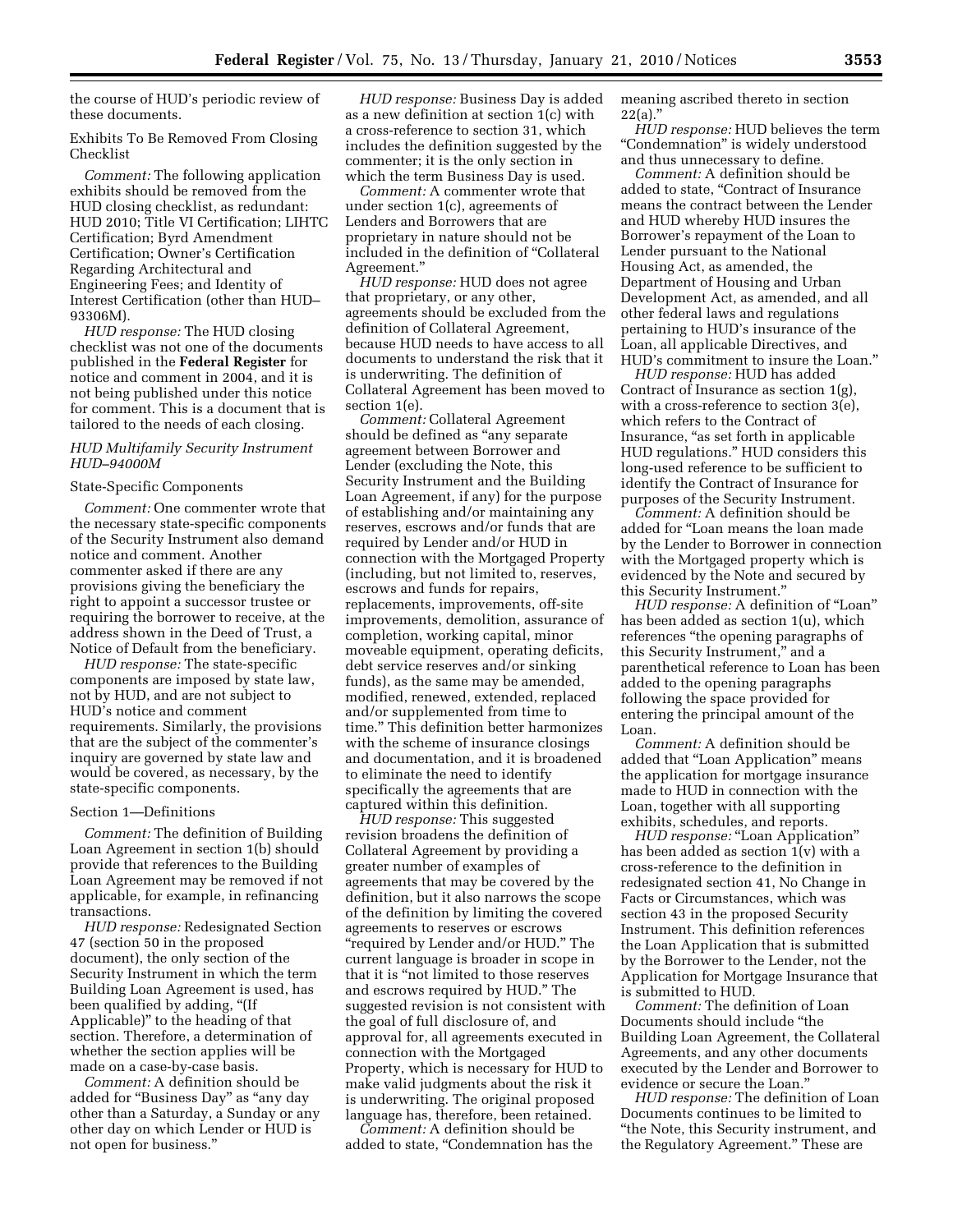the only documents that HUD will permit to evidence or secure the loan. The Building Loan Agreement and Collateral Agreements relate to important aspects of the project, but the Note, Security Agreement, and Regulatory Agreement are the key documents that relate directly to the HUD-insured mortgage.

*Comment:* A commenter wrote that the definition of Mortgaged Property at section 1(q) (redesignated as section 1(y) in the revised document) should expressly include all deposits and/or escrows held by or on behalf of the Lender under the Collateral Agreements.

*HUD response:* HUD agrees, and has included escrows and deposits in the definition of Collateral Agreements as items included in the definition of Mortgaged Property at section 1(y)(16).

*Comment:* A commenter wrote that in the definition of what is included in ''Mortgaged Property,'' section 1(q)(11), now redesignated as section 1(y)(11), must provide a carve-out of Surplus Cash and all syndication proceeds and partner contributions that are not part of the HUD insured loan.

*HUD response:* HUD agrees, in part, with the comment. The definition of ''Mortgaged Property'' is deliberately broad to make resources available in the event there is an underwriting or asset management issue. However, to address the concerns in the comment, section 13(a) of the Regulatory Agreement has been revised to provide that ''Equity or capital contributions shall not include certain syndication proceeds, such as proceeds from Low Income Housing Tax Credit transactions used to repay bridge loans from members/partners of Borrower, all as more fully set forth in Program Obligations.''

*Comment:* In the definition of ''Mortgaged Property,'' references to personal property (such as section 1(q)(11), now redesignated as section  $1(y)(11)$ , should be moved to the definition of "Personalty".

*HUD response:* HUD declines to make the suggested change. While there is some redundancy in listing individual examples of Personalty in section 1(y)(11) of the definition of Mortgaged Property, which also includes Personalty, generally, at section 1(y)(4), such repetition serves to underscore the intended wide breadth of coverage of the term ''Mortgaged Property.''

*Comment:* A commenter wrote that in section 1(q)(14), tenant security deposits that ''have not been forfeited'' should be changed to ''have been forfeited.''

*HUD response:* HUD disagrees. Tenant security deposits are funds that are held in trust on behalf of a tenant, so long as they have not been forfeited.

*Comment:* Borrowers should be able to exclude capital contributions receivable and syndication proceeds receivable, listed in section 1(q)(16), from the Mortgaged Property. To include these is a major policy change.

*HUD response:* As noted above, the definition of ''Mortgaged Property'' is deliberately broad to make resources available in the event there is an underwriting or asset management issue, but HUD has removed ''certain syndication proceeds'' from being included as equity or capital contributions.

*Comment:* The definition of Mortgaged Property should explicitly exclude surplus cash and related Borrower funds, which HUD has not traditionally viewed as Project funds.

*HUD response:* HUD disagrees. Surplus cash has always been considered part of the Mortgaged Property until it has been disbursed.

*Comment:* In section 1(q), a leasehold estate should be included in the definition of Mortgaged Property.

*HUD response:* A leasehold estate is covered by the definition of ''Land'' (which is redesignated as section (1)(q) in this final version) as ''the estate in realty described in Exhibit A'' and which appears as the first item listed under the definition of ''mortgaged property.''

*Comment:* In the definition of ''Principals'' at section 1(t), if, for example, the Bank of America is a 25 percent limited partner in an LIHTC project, will each vice president be a principal?

*HUD response:* HUD has replaced the definition of "Principals" with a crossreference in redesignated section 1(dd) to the definition at 24 CFR 200.215(e). In accordance with the terms of the definition in the 2004 proposed Security Agreement and the definition at 24 CFR 200.215(e), only vice presidents (or other officers) ''who are directly responsible to the board of directors'' would be Principals. HUD intends to update the definition at 24 CFR 200.215(e) through rulemaking.

*Comment:* In section 1(t), the term ''Principal'' must be narrowed significantly to capture only those entities that have actual control over the project.

*HUD response:* The persons listed in the definition included in the 2004 proposed Security Agreement have authority for actual control and, therefore, are appropriately included as principals. HUD intends to update the definition at 24 CFR 200.215(e) through rulemaking.

*Comment:* The definition of Property Jurisdiction should be changed to read, ''means the State in which the Land is located.''

*HUD response:* HUD disagrees with the suggested revision, because the term Property Jurisdiction is used in the context of identifying the governing law for the documents, and governing law may include both local and state laws not preempted by federal law. HUD retains the definition of Property Jurisdiction in section 32(a) (redesignated as section 30(a) in this final document) with an added clarification that both state and local jurisdictions are relevant. The phrase, ''jurisdiction in which the Land is located'' has been revised to read, ''jurisdictions in which the Land is located'' to describe more precisely, the term '' Property Jurisdiction''.

*Comment:* A definition should be added for Title Policy to read, ''Title Policy means the policy of title insurance issued to the Lender contemporaneously with the closing of the Loan and insuring the priority of the lien of this Security Instrument.''

*HUD response:* The term "Title" Policy'' is commonly understood in the field of real property transaction, and need not be defined in this document.

*Comment:* Section 1(y)—The definition of ''waste'' is too broad, with no indication how it would be applied to Real Estate Assessment Center (REAC) scores.

*HUD response:* The references to ''HUD requirements regarding physical condition standards for HUD housing'' in the definition of ''waste'' are removed.

*Comment:* There are no appeal rights provided for findings of "waste."

*HUD response:* HUD is not aware of any appeal right as an industry-wide practice with respect to Security Instrument covenant violations. Such disputes would be governed by state law.

*Comment:* In section 1(y), the definition of ''Waste'' should remove all references to financial obligations such as failure to pay taxes add a materiality standard in clause (1) add such language as ''in a manner customary for similar properties in the area in which the Mortgaged Property is located'' to clause (2) and limit clause (4) to failure to comply with 24 CFR 5.703.

*HUD response:* A failure to meet financial obligations would impair the value of the Mortgaged Property, and must therefore be included in the definition of waste to protect HUD's interest. A materiality standard is added for failure to comply with covenants. A reasonableness standard is added to the obligation to maintain and repair the property. HUD is removing failure to comply with HUD requirements for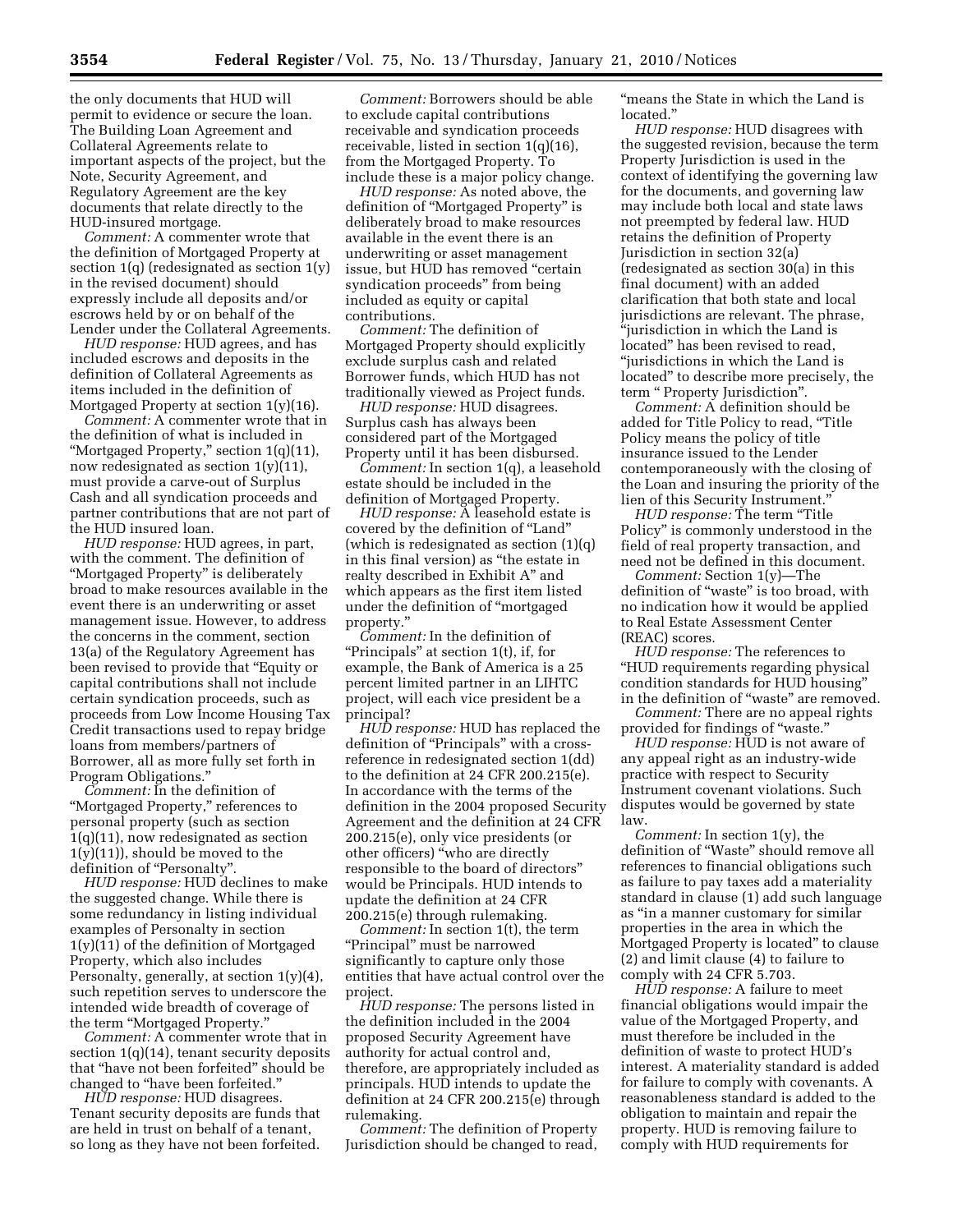physical condition standards as a basis of waste.

*Comment:* The definition of ''Waste'' should be removed.

*HUD response:* A definition of Waste is necessary to provide all of the parties to the transaction with a common understanding of this significant term, which serves to preserve the Mortgaged Property over the term of the agreement.

Section 3—Assignment of Rents; Appointment of Receiver; Lender in Possession

*Comment:* In section 3(c), imposition of personal liability is not acceptable.

*HUD response:* This section is not an imposition of personal liability, but a representation and warranty that there had not been a prior assignment of rents.

*Comment:* Section 3(c) will need to be revised in the event HUD permits any supplemental or subordinate loans (*e.g.*, loans insured under Section 223(d) or 241).

*HUD response:* A revision to section 3(c) would not be necessary in the circumstances described by the comment, because the parenthetical clauses in the section provide for exceptions in the cases of assignments and collections in connection with commercial transactions as ''approved by HUD.''

*Comment:* In section 3(d), prior written approval by HUD of actions by Lender is impracticable. A Lender must be able to move quickly to preserve its collateral.

*HUD response:* HUD's prior written approval to take control of the Mortgaged Property is required only in the event of a nonmonetary default. The remedy of taking control of the Mortgaged Property is not frequently exercised in the context of a nonmonetary default, and HUD must be consulted before such an extraordinary action can be taken to assure that HUD's interest is protected.

*Comment:* In section 3(e), to the extent that this section exonerates a Lender for negligent or intentional acts, this provision will not be enforceable, and Borrower's counsel will take exception to it in the Opinion Letter.

*HUD response:* Section 3(e) will be enforceable in accordance with its specific terms; otherwise, the Lender is released from liability ''to the fullest extent permitted by law.''

Section 4—Assignment of Leases; Leases Affecting the Mortgaged Property

*Comment:* In section 4(c), the term ''mortgagee in possession'' should be substituted for "Lender in possession."

*HUD response:* HUD does not agree that the suggested change is necessary. The definition of Lender, now at section 1(s), provides that the Lender is deemed to be the Mortgagee.

*Comment:* Section 4(e) should be revised to contemplate cooperating housing arrangements and other instances where flexibility to permit Leases with terms longer than 2 years might be desirable by including the following language at the end: ''If a Borrower is a cooperative housing corporation, association, or other validly organized entity under municipal, county, state or federal law, notwithstanding anything to the contrary herein, so long as Borrower is not in breach of any covenant of this Security Instrument, Lender hereby consents to the execution of Leases for terms in excess of two years from Borrower to tenant shareholders of Borrower, to the surrender or termination of such leases where the surrendered or terminated Lease is immediately replaced or where the Borrower makes best efforts to secure such immediate replacement by a newly executed Lease of the same residential unit to another tenant shareholder of the Borrower. However, no consent is hereby given by Lender to any execution, surrender, termination or assignment of a Lease under terms that would waive or reduce the obligation of the resulting tenant shareholder under such Lease to pay cooperative assessments in full when due, or the obligation of the former tenant shareholder to pay any unpaid portion of such assessments.''

*HUD response:* The suggested revision is not necessary because of the flexibility provided in section 4(b), which states, in part: "Until Lender gives Notice to Borrower of Lender's exercise of its rights under this section 4, Borrower shall have all rights, power and authority granted to Borrower under any Lease (except as otherwise limited by this section or any other provision of this Security Instrument), including the right, power and authority to modify the terms of any Lease or extend or terminate any Lease.''

*Comment:* Section 4(f) should specify that the requirements for approval of nonresidential leases apply after the date of execution of the Security Instrument.

*HUD response:* HUD disagrees with the suggested revision. It is only a prudent business practice for the Lender and HUD to know the status of all nonresidential leases and consider whether or not they are acceptable prior to the execution of the Security Instrument.

*Comment:* Section 4(f) should provide that consent of the Lender and HUD to modify, extend, or terminate a lease for nonresidential use is ''not required for the modification or extension of nonresidential Leases if such modification or extension is required under the terms of the Lease or is on terms at least as favorable to Borrower as those customary at the time in the applicable market and the annual income from the extended or modified Lease will not be less than the income from the Lease during the year prior to the effective date of the extension or modification.''

*HUD response:* HUD does not agree with the comment because the suggested revision describes the kind of considerations the Lender or HUD would take into account in determining whether to approve a lease modification, but additional considerations may also be relevant in any particular case. Determining whether or not a lease modification satisfies the conditions in the suggested revision would itself be a form of approval review. As long as the Lender or HUD would still be undertaking a review of a lease modification, it would not be prudent for HUD to exclude any relevant considerations. This is not a new requirement, and HUD is not prohibiting modifications, extensions, or renewals, only prudently requiring that HUD's consent be obtained.

*Comment:* A commenter asked whether HUD intends to deny applications for mortgage insurance if an existing lease does not meet the requirements of 4(f)(1) and the lessee refuses to amend its lease.

*HUD response:* Generally, HUD will only approve applications that meet HUD requirements except in cases where HUD approves a waiver of a requirement.

Section 5—Payment of Indebtedness; Performance Under Loan Documents; Prepayment Premium

*Comment:* A specific provision to require payment of Mortgage Insurance Premium (MIP) should be added to this section, since none of the Loan Documents specifically require it.

*HUD response:* HUD disagrees with the comment. Section 7(a)(1) provides for the payment of MIP.

## Section 6—Exculpation

*Comment:* The proposed exceptions to Owner nonrecourse liability are not acceptable.

*HUD response:* HUD has revised section 6 to indicate that no personal liability is being imposed on Borrower.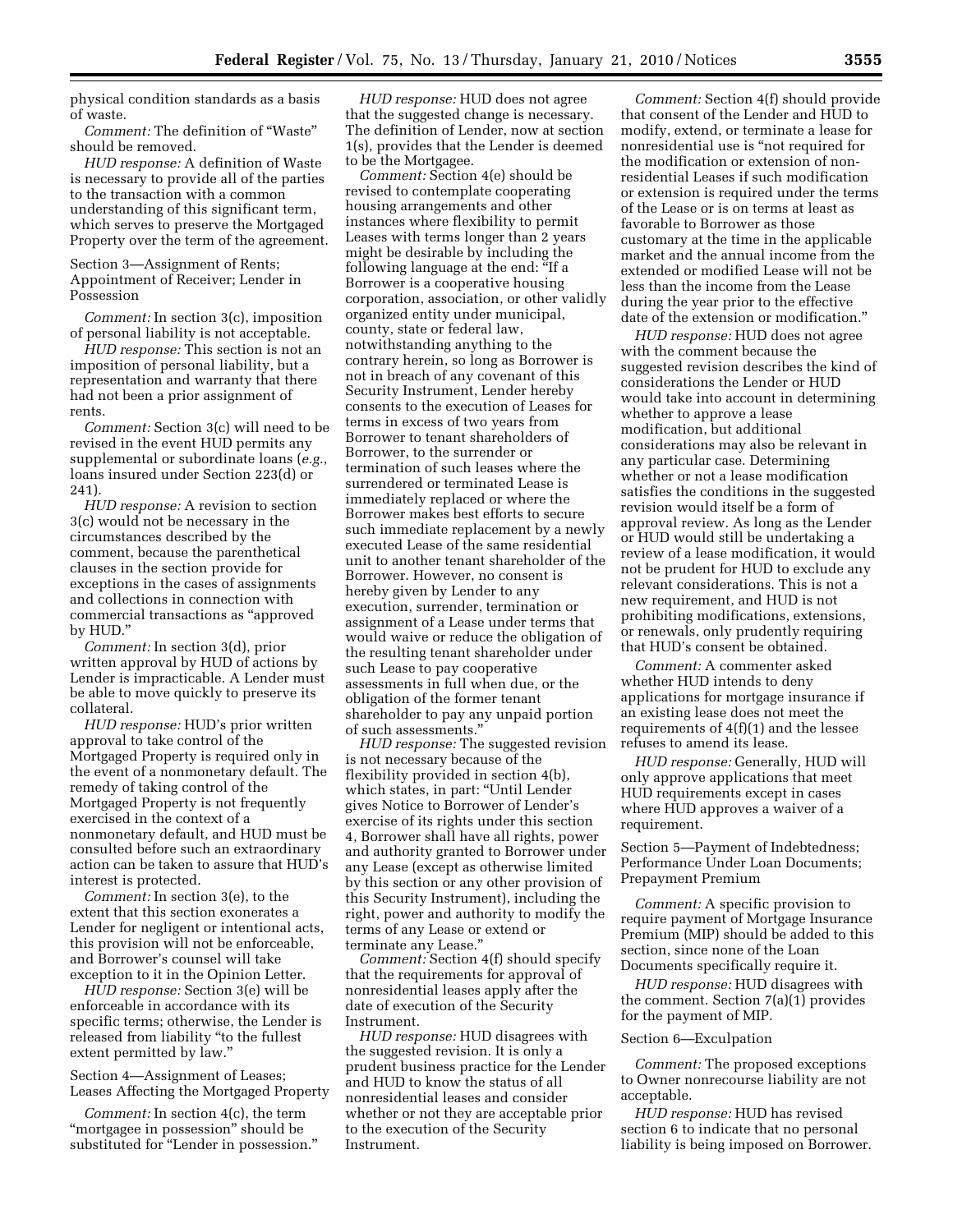Section 7—Deposit for Taxes, Insurance, and Other Charges

*Comment:* This section should be retitled: ''Imposition Deposits; Application of Payments; Advances by Lender for Impositions.''

*HUD response:* HUD does not agree that the suggested recommendation is necessary.

*Comment:* The amount in section 7(a)(1)(ii) should be revised to "\* \* \* an amount equal to one-twelfth of percent  $* \times^*$  with the blank filled in, since the mortgage insurance premium varies by program.

*HUD response:* The amount in section 7(a)(1)(ii) refers to the service charge when the Note and Security Instrument are held by HUD rather than the mortgage insurance premium. This amount remains constant across FHA programs.

Section 8—Imposition Deposits

*Comment:* A provision should be added that if the Note secured hereby (''Junior Note'') is junior in priority to a HUD-insured Note (''First Note'') where the First Note holder is collecting Imposition Deposits, collection of Imposition Deposits, other than mortgage insurance premium deposits on the Junior Note are waived for the period the First Note holder continues to collect such Imposition Deposits.

*HUD response:* HUD agrees, in part, and has clarified section 8 so there should not be confusion with respect to the right of Lender regarding any securitization of imposition deposits.

Sections 8 and 9—Lender's Payment of Interest to Borrower

*Comment:* Section 8 and section 9 both state, ''unless applicable law requires otherwise, lender shall not be required to pay borrower any interest, earnings or profits on the Imposition Deposits.'' Section 11, Reserve for Replacement, of the Regulatory Agreement requires that the Reserve for Replacement ''be invested in interest bearing accounts or investments, and any interest earned on the investment shall be deposited in the Reserve for Replacement for use by the Project.'' This inconsistency needs to be resolved.

*HUD response:* To resolve this inconsistency, the phrase, "or as otherwise required by HUD,'' is added following, "unless applicable law requires,'' in section 8. Section 9 has been removed.

#### Section 9—Collateral Agreements

*Comment:* Section 9 is probably superfluous in light of the provisions of sections 7 and 8, and should be removed.

*HUD response:* HUD agrees, and the text of section 9 is removed, with the remaining sections renumbered accordingly.

Section 10—Regulatory Agreement Default

This section is now designated as section 9.

Section 13—Use of Property

This section is now designated as section 12.

*Comment:* This provision precludes a Borrower from establishing any condominium or cooperative regime with respect to the mortgaged property, if such use did not exist at the time the security agreement was executed. The provision should be removed so that this option remains available.

*HUD response:* HUD has changed ''Unless required by applicable law,'' to ''Unless permitted by applicable law,'' so as not to preclude a change in use of the property, where permitted.

*Comment:* This language should be changed to ''Unless required by applicable law and/or approved by Lender and HUD.''

*HUD response:* As noted above, HUD has changed ''Unless required by applicable law" to "Unless permitted by applicable law.''

*Comment:* Because there are certain instances in which the use of a portion of a Project may change following construction or rehabilitation, the first sentence should be qualified by adding ''except as contemplated in the Loan Application.''

*HUD response:* HUD recognizes that in some instances the use may change, and the document allows for changes in use, but only with the approval of the Lender and HUD. HUD does not agree with the suggested revision, which would allow changes in the use of the property without the approval of the Lender and HUD.

Section 14—Protection of Lender's Security

This section is now designated as section 13.

*Comment:* Section 14(a) should refer to obligations under the Security Instrument or "any of the other Loan Documents'' to expand the list of references to Loan Documents under which the Lender may seek recourse to protect its and HUD's interests.

*HUD response:* HUD does not consider that including a reference to the term "Loan Documents" would provide any additional protection of a Lender's security beyond the broad power already conferred in section 14, now redesignated section 13, which

extends to any action or proceeding that purports to affect the Mortgaged Property or the Lender's security and permits the Lender to take, with HUD approval, such actions as the Lender deems necessary. The term ''Loan Documents'' is defined in section 1(w) to include the Note, Security Instrument, and Regulatory Agreement, and redesignated section 13 references the obligations under each of these documents.

Section 15—Inspection

This section is now designated as section 14.

*Comment:* This section should provide for proper notice, except where there is an emergency or an Event of Default has occurred.

*HUD response:* HUD has revised section 15, now redesignated as section 14, to provide for inspections ''upon reasonable notice.'' Inspections to determine compliance will be conducted in compliance with state law, which should address such concerns.

Section 16—Books and Records; Financial Reporting

This section is now designated as section 15.

*Comment:* The period for Borrower to furnish documents to Lender in section 16(b)(1) should be changed from 90 days to 120 days, to be consistent with Freddie Mac.

*HUD response:* HUD has determined that the 90-day period should not be changed.

*Comment:* The periods for Borrower to furnish documents to Lender in sections 16(b)(2) through (b)(4) should be limited to "upon Lender's or HUD's request, but not more frequently than quarterly unless an event of default exists.''

*HUD response:* HUD has not adopted the suggested revisions. It has not been HUD's experience that requests for financial records from Borrowers have been excessive or abusive, and HUD does not anticipate or condone the development of abusive practices in the future.

*Comment:* The certification in section 16(c) should be ''to the best knowledge of such individual.''

*HUD response:* HUD's purpose and expectation is that the certification reflects an active and critical review, more than a passive, general acknowledgement of documents, and for that reason does not adopt the suggested revision.

*Comment:* This section and the corresponding provisions of the Regulatory Agreement should be revised so as to be consistent.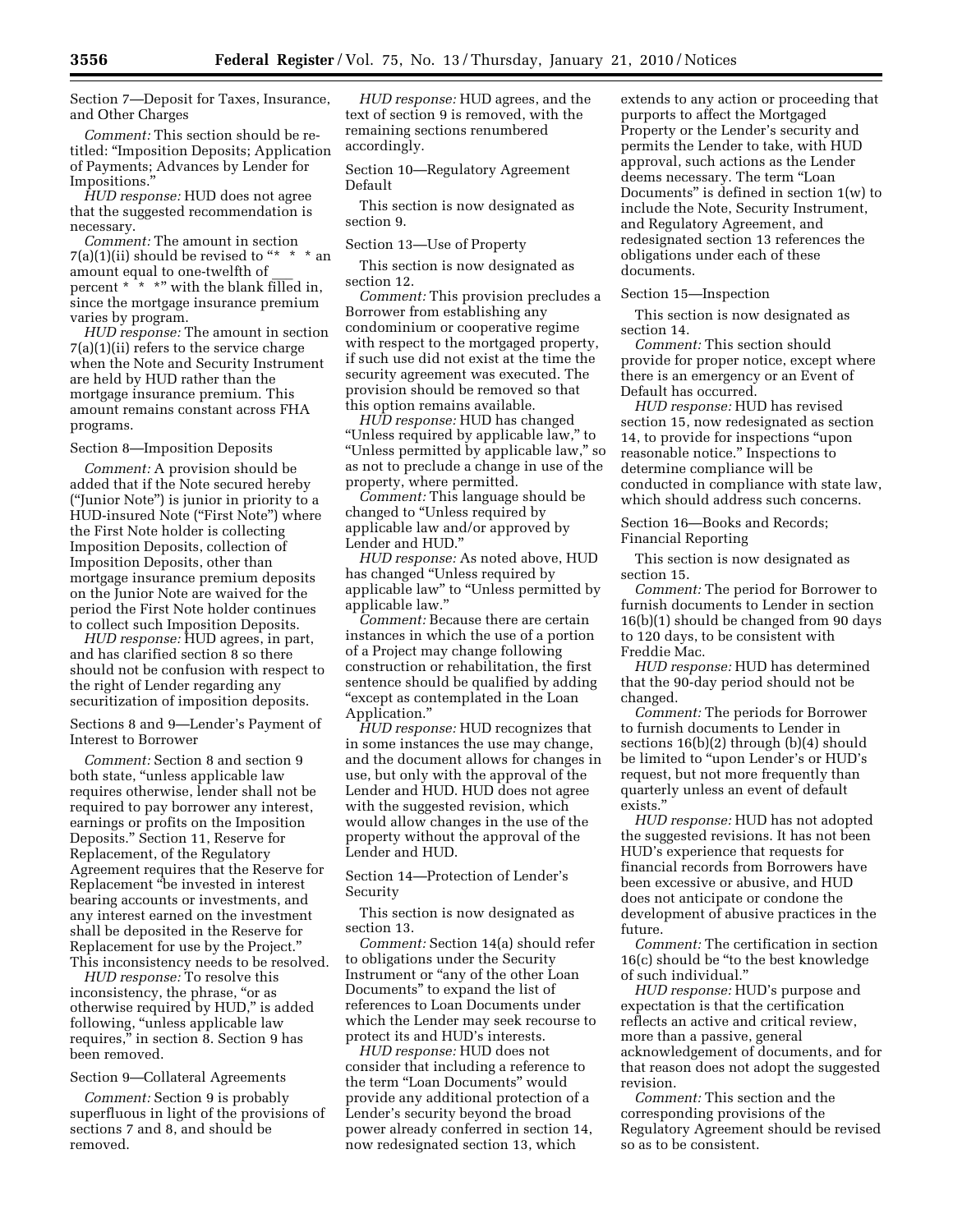*HUD response:* Such a revision is not necessary because the documents are not inconsistent. The Security Instrument is a Lender-specific document and includes provisions that directly affect only the Lender.

*Comment:* Requiring the Borrower to provide a list of all owners with any interest in the Borrower, directly or indirectly, is an unnecessary burden, and perhaps impossible. Consider the effect of including all the officers of a public company.

*HUD response:* HUD is revising this provision to require only a list of persons or entities required to be identified by HUD's applicable previous participation requirements.

*Comment:* Required certifications should be to the knowledge of the individual providing the certification.

*HUD response:* HUD does not agree with this comment. The Lender and HUD are entitled to rely upon the accuracy of the required statements, schedules, and reports, and the authorized individual is in a position, and has an obligation, to confirm and certify the accuracy of these records.

*Comment:* The proposed requirements go far beyond current requirements by including a statement of income and expenses for borrower's operation of the Mortgaged Property, a statement of change in financial position, a rent schedule, and an accounting of all security deposits, to be submitted to the Lender. What duties and obligations are imputed to the Lender by receipt of these documents? Such documents should be provided only upon Lender's or HUD's specific request.

*HUD response:* The obligation to act in the manner of a prudent Lender is not a new requirement. The enumeration of specific documents to be provided to a Lender empowers Lenders to act prudently in performance of their contractual obligations and also does not permit Lenders to claim lack of access to pertinent information as an excuse for not performing their oversight duties. To remove any doubt and make this responsibility clear rather than imputed, the Security Instrument is revised to specify that Borrower is furnishing the documents ''for review by Lender'' and that Lender must report irregularities to HUD.

*Comment:* At the current time, there is no requirement for Borrowers to deliver any of these documents to the Mortgagee. There is no necessity to have a recourse carve-out for a process HUD has already updated by having Borrowers file audited financial statements electronically directly to HUD and that HUD already monitors with various enforcement remedies.

*HUD response:* While the recourse carve-out has been eliminated, the requirement to deliver documents to Lender is retained because Lenders do not have access to HUD's data.

*Comment:* Lender should be allowed to charge a reasonable fee for collecting and reviewing any documents.

*HUD response:* These activities are a normal part of servicing, and should not entail a separate or additional fee.

#### Section 17—Taxes; Operating Expenses

This section has been redesignated section 16.

*Comment:* Sections 17(a) and 17(b) should state they are also subject to the provisions of section 8(c).

*HUD response:* HUD does not consider it necessary to include the reference to section 8(c) in redesignated sections 16(a) and 16(b), both of which are subject to section 16(c). Section 16(c) relieves the Borrower from the obligations imposed under sections 16(a) and 16(b) to pay impositions and expenses to the extent that sufficient Imposition Deposits are held by the Lender. Section 8(c) records the Lender's obligation to pay any bill or invoice received for an imposition from, and to the extent of, Imposition Deposits held by the Lender. The requirement that the Borrower's obligation to pay is relieved only to the extent of Imposition Deposits held by the Lender is present in 16(c), and there is no need to reference section 8(c) too.

*Comment:* In section 17(b), ''HUD approved operating budget'' should be removed, since there may not always be a HUD-approved operating budget.

*HUD response:* Section 17(b) in the 2004 proposed Security Agreement (now redesignated section 16(b) in the revised proposed Security Agreement) creates no difficulties, since it refers to the HUD-approved operating budget, ''if any.''

Section 18—Liens; Encumbrances

This section is now designated as section 17.

*Comment:* Subjecting the Borrower to personal liability in the event a voluntary or involuntary lien is placed on the Mortgaged Property is unacceptable. A lien that might not be material should not automatically subject the Borrower to personal liability, and a Borrower should have the right to have personal liability removed if the new lien is cleared up.

*HUD response:* HUD has modified the section to remove the reference to personal liability at the end.

*Comment:* Inferior liens are not an Event of Default if approved by HUD and Lender. The exception should cover inferior or HUD-insured or HUD-held superior liens, because such liens may be in existence and will continue.

*HUD response:* HUD agrees, and has revised the section accordingly.

Section 19—Preservation, Management, and Maintenance of Mortgaged Property

This section has been redesignated section 18.

*Comment:* The Borrower should not have the obligation under section 19(c) to restore the Mortgaged Property when insurance proceeds or condemnation awards are not available to cover the costs of such restoration or repair. This is unfair and unreasonable.

*HUD response:* HUD determined that it is appropriate to require the Borrower to restore the Mortgaged Property in order to protect the Lender's and HUD's interests in the property, especially since the Borrower is in the best position to ensure that adequate and appropriate insurance remains in place. However, HUD has revised section 19(c) to provide that HUD may approve an exception to this requirement if circumstances warrant.

*Comment:* Section 19(e) requires the Lender to approve the property manager and management contract. Section 20 gives the Lender the right to terminate the management contract without cause. What is the purpose of giving Lender these new rights, and what standards is a Lender to apply in acting under these rights?

*HUD response:* Section 19(e), redesignated as section 18(e), has been revised to provide that property management approval must be ''consistent with HUD management certification and/or Program Obligations.'' Section 20 has been removed.

*Comment:* Section 19(f) requires HUD to be notified of any action or proceeding purporting to affect the Mortgaged Property. Does HUD want to be inundated with notices of evictions, spurious counter-claims, minor slip and fall claims, etc?

*HUD response:* HUD agrees, and in the phrase ''purporting to affect the Mortgaged Property'' in redesignated section 18(f) is changed to "which could impair the Mortgaged Property'' to limit the required notifications.

*Comment:* A commenter stated that section 19(g) provides that Borrower shall not "remove, demolish, or alter the Mortgaged Property'' without HUD approval. The commenter asked whether HUD wants to be inundated with permission requests to dispose of insignificant personal property or to make minor alterations to projects.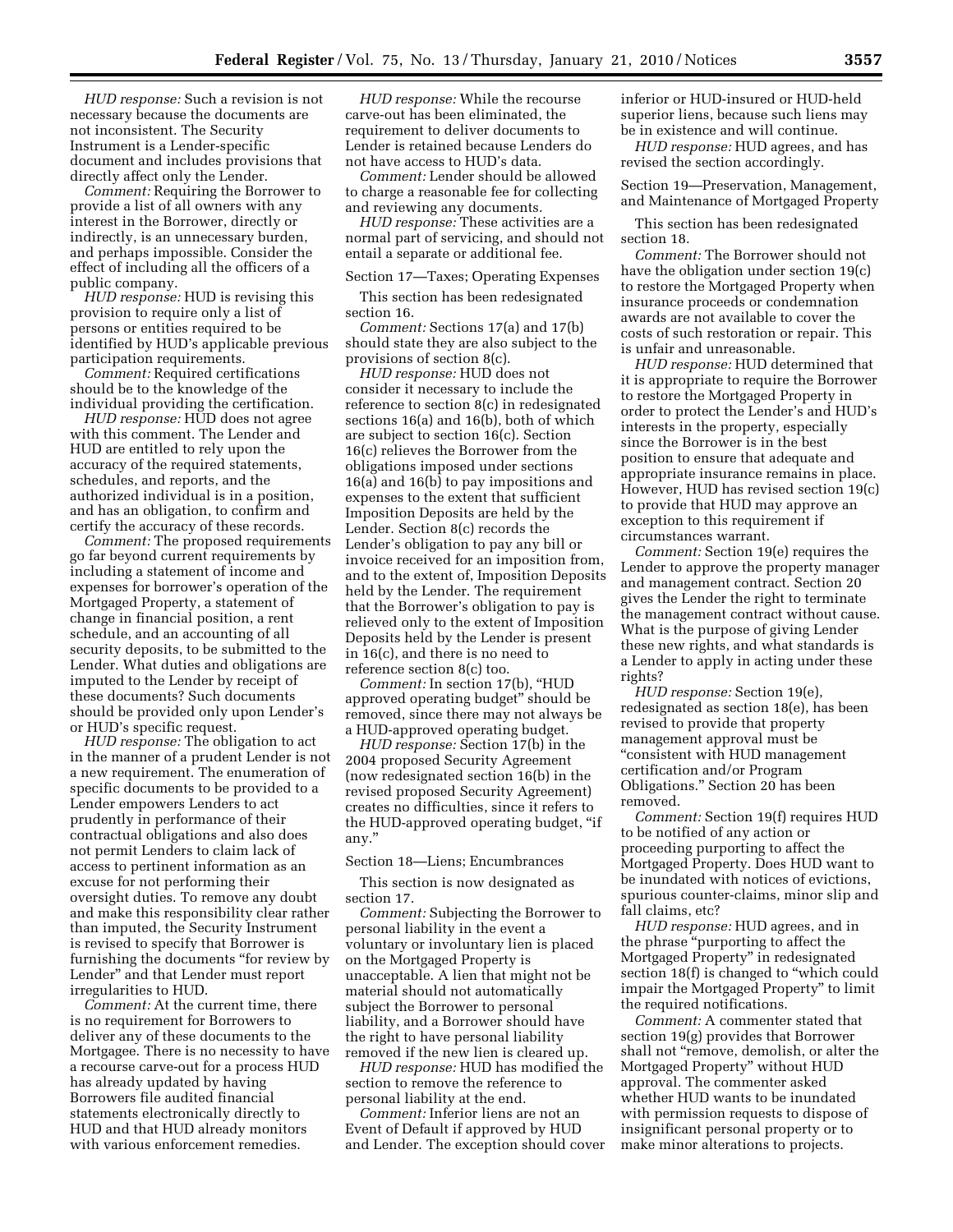*HUD response:* Section 19(g), redesignated as section 18(g), is revised to permit ''minor alterations which do not impair the security.''

*Comment:* A commenter asked how HUD will define ''reasonable and necessary operating expenses.''

*HUD response:* The definition of 'Reasonable Operating Expenses'' from section I.1.bb of the Regulatory Agreement is incorporated by reference in the Security Instrument by the introductory paragraph of section 1. The document language is conformed in section 18(h) by removing "and necessary.''

*Comment:* Provisions in section 19 conflict with the Regulatory Agreement, and should be removed in favor of the Regulatory Agreement.

*HUD response:* The language ''pursuant to the Regulatory Agreement'' is added in redesignated section 18 as appropriate for consistency.

## Section 20—Management Contracts

*Comment:* If there is no Event of Default, the Lender should not have the right to terminate a management contract without cause. Provisions conflict with the Regulatory Agreement, and they should be removed in favor of the ones in the Regulatory Agreement, which make HUD the regulator of management issues.

*HUD response:* Due to such concerns, section 20 has been removed.

*Comment:* This section should be divided into section (a), a new section to require management contract compliance with the Regulatory Agreement (RA) so long as the Security Instrument (SI) is insured or held by HUD, and section (b), to consist of the current text to allow for Lender control over the property manager issues if the SI is no longer insured or held by HUD.

*HUD response:* Section 20 has been removed.

Section 21—Property and Liability Insurance

This section is now designated as section 19.

*Comment:* Section 21(a) should cover Fixtures and tangible Personalty in addition to Improvements.

*HUD response:* HUD agrees that the term ''Improvements'' as used in section 21(a) and redesignated here as section 19(a), is too narrow for the intended purpose of ensuring adequate hazard insurance coverage. In the first sentence of 19(a), HUD has substituted for ''Improvements'' the term ''Mortgaged Property,'' which provides a wider scope of coverage and internal consistency within section 19(a), since "Mortgaged" Property'' was already used in the third

sentence of section 19(a). The term ''Improvements'' continues to be used in section 19(a) as the appropriate term for purposes of flood insurance.

*Comment:* In section 21(b), a requirement that a Borrower deliver to its Lender the original or a duplicate original of a policy ''at least thirty days prior to the expiration date of any policy'' is impracticable, if not impossible. Insurers do not forward a new policy to their insured for days or weeks after renewal.

*HUD response:* To address the concerns raised in the comment, HUD has revised redesignated section 19(b) by removing the requirement that Borrower deliver the insurance policy to Lender and by instead requiring the delivery of evidence of continuing coverage in form satisfactory to Lender.

*Comment:* Section 21(b) should specify that the Lender is named as loss payee.

*HUD response:* HUD agrees with the suggested revision, and redesignated section 19(b) is revised to require that the Lender, its successors, and assigns be named as loss payee.

*Comment:* The current policy stipulating that HUD be listed as an additional insured should be retained.

*HUD response:* As originally published, section 21(b) already provides that policies of property damage insurance must include a noncontributing, nonreporting mortgage clause in a form approved by Lender, and in favor of Lender and HUD, as their interests may appear. In addition to retaining this language, redesignated section 19(b) has been revised to require that the Lender, its successors, and assigns be named as loss payee.

*Comment:* In section 21(g), any Lender discretion to apply insurance proceeds to the payment of indebtedness or to the restoration of the Mortgaged Property must be exercised reasonably.

*HUD response:* The conditions in redesignated section 19(g) that limit the Lender's option to apply insurance proceeds to the payment of the indebtedness provide a standard of reasonableness for the exercise of the Lender's discretion.

*Comment:* Section 21(g)(2) should include language that there will be sufficient funds to pay all amounts due under the Loan Documents during the Restoration period.

*HUD response:* HUD does not agree with the suggested language because sufficient funds should be available in virtually all cases. In those cases where sufficient funds are not available, Lender would exercise its options under section 19(f) to use proceeds for either

Restoration or payment of the Indebtedness in accordance with Program Obligations. Generally, insufficient funds would constitute an Event of Default under section 19(g)(1).

*Comment:* A new section 21(g) should be added (current 21(g) to become 21(h)) to exclude HUD or Lender involvement for insurance claims arising from casualties up to \$10,000 and to allow Borrower adjustment with Lender control of proceeds for claims arising from casualties ranging from \$10,000 to \$50,000.

*HUD response:* HUD and the Lender may exclude themselves from involvement in particular instances, but need to do so on an informed basis because of the uncertainties that are inherent in casualty claims. For this reason, HUD declines to adopt the suggested revisions.

*Comment:* In section 21, language should be added to clarify that mortgage payments are still due on time regardless of any insurance adjustments and generally to require the Borrower to provide such additional documentation as may be required to account for insurance proceeds.

*HUD response:* There is nothing present in the document to suggest that any insurance adjustments affect the Borrower's obligation to pay the Indebtedness when due in accordance with section 5, and HUD does not consider clarification of that issue to be necessary. However, HUD is adopting the suggestion to require the Borrower to provide documentation to account for insurance proceeds and is adding to redesignated section 19(f) the sentence, ''Borrower shall notify the Lender of any payment received from any insurer.''

#### Section 22—Condemnation

This section is now designated as section 20.

*Comment:* In section 22(a), language should be added that the Borrower will reimburse and indemnify the Lender for expenses incurred or actions taken in connection with a Condemnation.

*HUD response:* The remedy sought by the comment is provided under redesignated section 13, ''Protection of the Lender's Security,'' of the document. The expenses incurred by the Lender in connection with a Condemnation, permitted by section 13(a), would become part of the principal of the indebtedness and be immediately due and payable under section 13(b).

*Comment:* Section 22(b) precludes the ability of the Borrower to provide one large principal payment to the Lender in the event there is an award of compensation under a condemnation.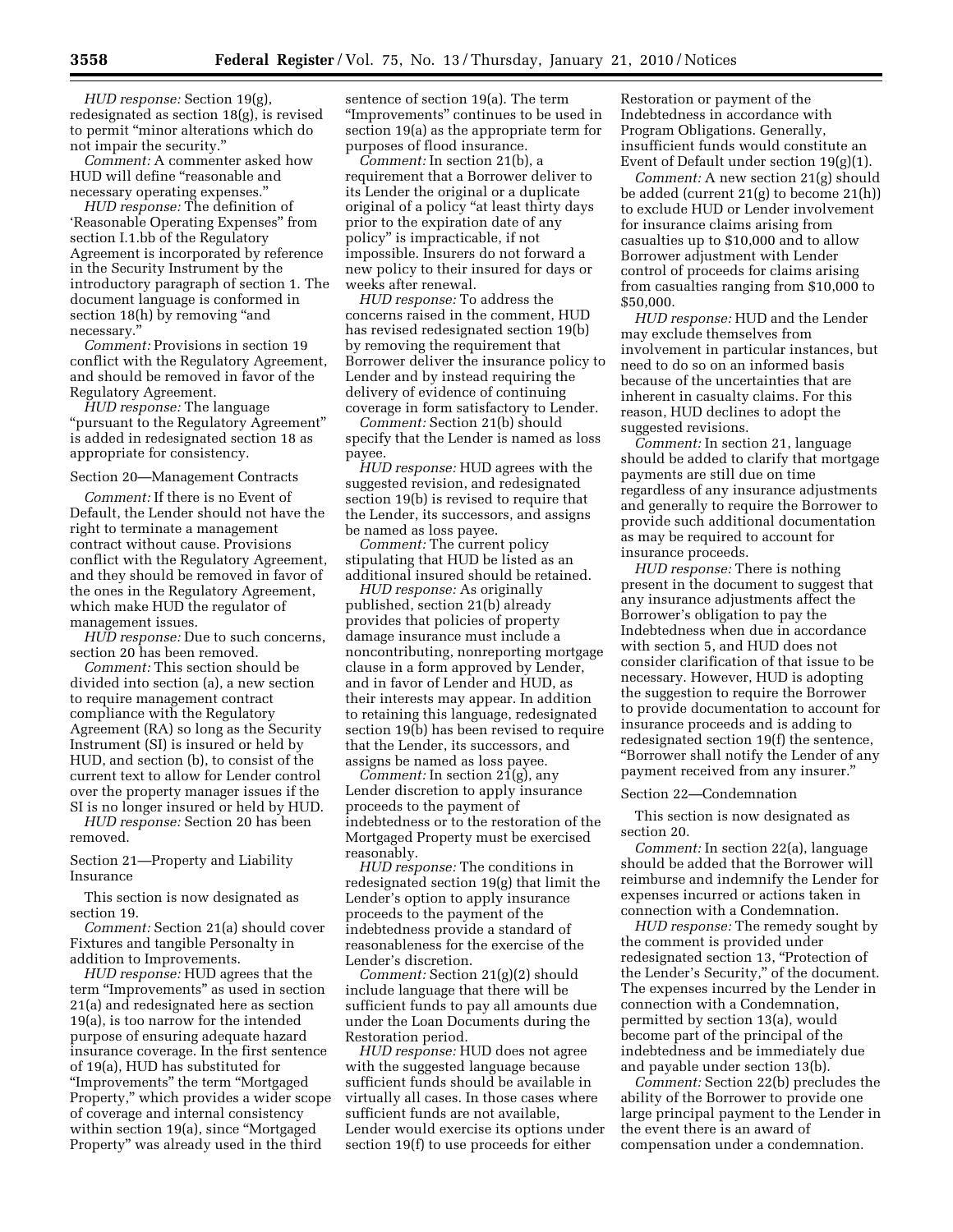Such payment to the Lender should be allowed.

*HUD response:* Section 22(b), redesignated as section 20(b), does not preclude a large principal payment in the event of a compensation award, but explicitly allows condemnation awards to be applied to installments of principal. Condemnation compensation may be applied in large principal payments and to the outstanding Indebtedness in accordance with the amortization schedule in the Note.

Section 23—Transfers of the Mortgaged Property or Interests in Borrower

This section is now designated as section 21.

*Comment:* The extent of required HUD approval here greatly exceeds existing requirements, which already exceed those of Freddie Mac or Fannie Mac.

*HUD response:* There is essentially no change in the requirements, other than to clarify and limit the scope of actions subject to HUD approval; two additional exceptions are added to redesignated section 21: Corporate restructuring mergers when there is no change in control and first user syndication prior to final endorsement of the Note by HUD. To permit additional exceptions, the introductory clause, ''Unless permitted by Program Obligations,'' is added to redesignated section 21.

*Comment:* The list of transfers not requiring prior HUD approval should include: transfers pursuant to court decrees; leases of units in the ordinary course of business; dispositions of obsolete or deteriorated Personalty or Fixtures that are replaced by items of equal or greater quality and value; creation of mechanic's or judgment liens that are released or otherwise remedied to the Lender's satisfaction within 90 days after Borrower is notified of such lien; transfers of shares or any assignment of occupancy agreements or leases of a housing cooperative; and as otherwise specifically permitted under the Loan Documents.

*HUD response:* Court decrees do not require approval pursuant to section 21(c); residential leases are not subject to approval; disposition of replaced Personalty or Fixtures is permitted under section 18(g); liens are subject to approval under section 17; housing cooperatives are governed by a cooperative agreement document, which is not relevant in this document; and if an assignment or lease is specifically permitted in another loan document, the specific requirement takes precedence over the general requirement.

*Comment:* There should be an exception to obtaining HUD approval

prior to the addition of a Principal for properties financed with LIHTCs, as currently allowed if the Principals (partners) are brought in between initial and final endorsement.

*HUD response:* As noted in HUD's response to a previous comment, an exception for first-user syndication prior to final endorsement of the Note by HUD has been added to section 23, now designated as section 21.

*Comment:* HUD has insufficient staff to handle all transfer requests.

*HUD response:* HUD will allocate its resources as necessary to carry out its responsibilities.

*Comment:* Imposition of personal liability for unauthorized transfers is not acceptable.

*HUD response:* References to personal liability have been removed from redesignated section 21.

Sections 24 and 45—Two-Tiered Default Approach Will Hamper Ability To Minimize Losses and Damages

Section 24 is now designated as section 22. Section 45 is now designated as section 43.

*Comment:* The scope of Class B, which includes any failure of Borrower to perform any of its obligations under the Security Instrument, is too broad.

*HUD response:* A standard of material failure of Borrower to perform any of the obligations under the Security Instrument has been added to narrow the scope of Class B Events of Default in redesignated section 22.

*Comment:* The distinction between Class A and Class B defaults places an unreasonable burden of oversight on the Lender, and exposes the Lender to litigation by creating a new contractual remedy for borrowers to contest the existence of any default.

*HUD response:* The Lender's responsibility for prudent oversight of the loan, and the exposure to litigation resulting from the exercise of that responsibility, are always present, regardless of HUD's classification of, and procedures for, Class A and Class B defaults. Lenders should have no difficulty in distinguishing between a Class A monetary default and a Class B covenant default. To underscore the intended reasonable scope of the Lender's responsibility and to emphasize that HUD's focus is not on trivial events, a standard of materiality has been added in redesignated section 22 to qualify the kind of event that would constitute a Class B default. In addition, to address the litigation concerns expressed by commenters, and to mitigate a Lender's exposure to lawsuits under the Security Instrument, the statement in redesignated section

43, concerning a Borrower's right to bring an action to assert the nonexistence of an Event of Default, is removed.

*Comment:* The changes deny the Lender its longstanding right to declare a covenant default and exercise its rights under the loan documents. The Lender's leverage over the Borrower is eliminated by inability to enforce covenant defaults, and will require HUD to handle directly all covenant defaults.

*HUD response:* The change does not remove the Lender's right to declare and ability to handle directly a covenant default, but includes HUD, which has a substantial interest in the matter, in the decision to proceed. Because the interests of HUD and the Lender will not always coincide, HUD has determined it must assert the authority to concur in the declaration of a covenant default, to safeguard properly the public assets that HUD administers.

*Comment:* If HUD retains its twotiered default scheme, Lender should be able to declare a default and exercise all remedies for all defaults that involve nonpayment that significantly threaten the security of the Lender's collateral, including failure of payment, failure to maintain clear title, and failure to maintain insurance.

*HUD response:* Section 22(a), which appeared as section 24(a) in the August 2, 2004, publication, defines a Class A Event of Default as, "Any failure by Borrower to pay or deposit when due any amount required by the Note or Section 7(a) or (b) of this Security Instrument within a grace period of thirty (30) days after the due date thereof.'' Section 43 (section 24(a) in the August 2, 2004, publication), which addresses acceleration and remedies, provides: ''At any time during the existence of a Class A Event of Default, Lender, at Lender's option, may declare the Indebtedness to be immediately due and payable without further demand, and may invoke the power of sale and any other remedies permitted by applicable law or provided in this Security Instrument or in the Note.'' A default that involves nonpayment, including failure to maintain insurance, which is specifically covered under section 7(a), would be a Class A Default that permits the Lender to exercise all remedies. Failure to maintain clear title, however, does not involve nonpayment but would be a covenant default, which is a Class B Event of Default. Lender action under a Class B Default is subject to prior HUD approval.

*Comment:* If Lender makes an advance that Borrower does not repay, the Lender has no effective recourse.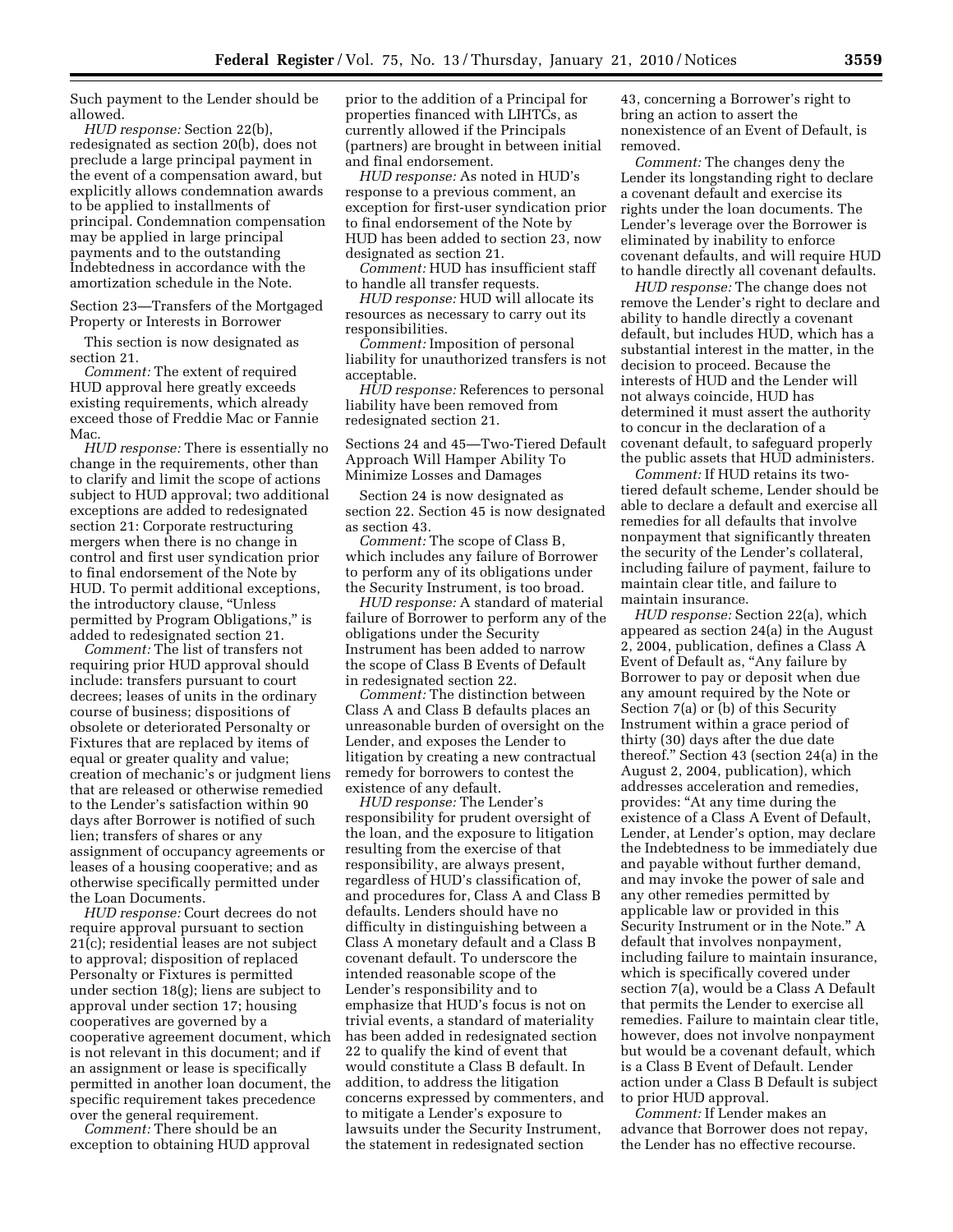*HUD response:* The Lender has effective recourse against the Borrower under sections 8(a) and 13 (previously designated section 14), both of which make sums paid or advanced by the Lender on behalf of the Borrower a part of the principal of the Note, bearing interest from the date of payment and due and payable on demand. A Borrower's failure to repay then would be the basis for a financial, Class A default under current section 22(a).

*Comment:* Section 45 requiring prior HUD approval before accelerating debt contradicts the intent of 24 CFR 207.256, that mortgagee must give HUD only notice of covenant defaults, regardless of whether the mortgagee has already accelerated the loan.

*HUD response:* The rule at 24 CFR 207.256 addresses the notice that must be provided to HUD of a mortgagor's failure to comply with a covenant, even if such failure does not constitute a default. The cited section does not address the question of HUD approval before accelerating debt, which section 43, previously designated section 45, requires only for covenant defaults.

*Comment:* HUD has not provided any criteria for approving a Class B default. Would HUD permit the Lender to foreclose on an aging property with a REAC score below 60?

*HUD response:* As noted earlier, HUD has added a standard of materiality for Class B defaults. While HUD does not consider a low REAC score to be a trivial matter, HUD will consider each instance separately on a case-by-case basis in determining whether to approve a Class B default, and will create an administrative record to support HUD's decision. Among the elements HUD would consider is the record supporting the Lender's decision to accelerate the indebtedness.

*Comment:* It would be beneficial to provide Borrowers more opportunity than currently available to avoid potential defaults, and the period when HUD would decide whether to approve an insurance claim could provide such an opportunity. But criteria for HUD approval, established after notice and comment, are necessary.

*HUD response:* The requirement for HUD to approve covenant defaults would likely have the effect of providing Borrowers more opportunity to avoid potential defaults. Until experience provides a basis for HUD to formulate appropriate, generally applicable criteria, HUD will proceed on a case-by-case basis, as described above, when determining whether to approve a covenant default.

*Comment:* Longstanding rights of Lender, such as right to consent to

junior mortgages, are essentially eliminated.

*HUD response:* Prior HUD approval for an encumbrance of the mortgaged property has been a longstanding requirement that is carried through into the new documents, leaving the Lender's rights essentially unchanged.

*Comment:* Fannie Mae and Freddie Mac models allow mortgagee discretion to declare default and accelerate the loan. Current HUD documents and Fannie Mae and Freddie Mac impart waivers and consents on the Borrower's part with respect to certain actions by the Lender, which are important protections for the lender, HUD, and the security.

*HUD response:* These important protections are preserved in section 43, previously designated section 45, of the Security Instrument, which leaves at the Lender's option the acceleration of the debt and any other available remedies upon a financial default. The requirement for HUD approval before a Lender may take action upon a covenant default is intended to provide additional protection, particularly for HUD and the security. Section 43 also waives, on the Borrower's part, a judicial hearing prior to the sale of the property exercised by the Lender under the Agreement and entitles the Lender to collect all costs and fees incurred in pursuing remedies.

#### Section 27—Loan Charges

This section is now designated as section 25.

*Comment:* This section is not necessary since the Lender should be able to determine if the loan is usurious, and because the Lender and HUD require an opinion from Borrower's counsel to that effect. In rare instances where charges are usurious, the Lender should bear the consequences and the Borrower should have the right to recover costs and expenses in enforcing penalties.

*HUD response:* Section 25 (previously, section 27) of the Security Instrument, as well as section 13 of the Note, direct the manner in which charges are to be reduced and allocated for achieving and determining compliance with laws that limit loan charges. These sections also direct how the excess charges paid by the Borrower are to be applied in those rare instances, as the commenter acknowledges, where loan charges are usurious. As such, these provisions provide additional clarity and guidance should this rare instance occur. The provisions, however, do not address the issue of recovery of costs.

Section 29—Waiver of Marshalling

This section is now designated as section 27.

*Comment:* It is inappropriate for HUD to have any input in the Lender's election of remedies following a default where the Lender has elected not to assign the loan.

*HUD response:* As noted previously, the interests of HUD and the Lender often, but not always, coincide. In order to protect its interests from being adversely affected by action that may be taken by the Lender, HUD insists on such action being subject to HUD's rights and requirements.

*Comment:* It is inappropriate to include provisions in the Security Instrument, such as section 29 (redesignated as section 27), that address the relationship between HUD and the Lender.

*HUD response:* HUD disagrees that such provisions are inappropriate. Including provisions in section 27 and elsewhere that make certain actions subject to requirements of or approval by HUD, which is the insurer of the Loan, is appropriate to provide notice to all the parties of such requirements.

#### Section 31—Estoppel Certificate

This section is now designated as section 29.

*Comment:* There is no limit on the number of Estoppel Certificates that can be requested. They should be required of Borrower only at reasonable intervals.

*HUD response:* HUD does not consider a limit on such requests to be appropriate, as a limitation would impair the rights of the Lender. HUD presumes the right would be exercised reasonably and not abused, but HUD will investigate allegations of abuse should they arise.

*Comment:* No Borrower can give such a certificate until the loan documents are drafted to conform and remove conflicts.

*HUD response:* One of the goals of publication, public review, and revision of the documents is to ensure their consistency. As discussed previously in this preamble, HUD will conduct periodic reviews of the documents and update them to maintain and improve consistency.

Section 32—Governing Law; Consent to Jurisdiction and Venue

This section is now designated as section 30.

*Comment:* Section 32(b) should add language to permit Lender and HUD to bring actions in any jurisdiction.

*HUD response:* HUD declines to adopt this suggestion. Redesignated section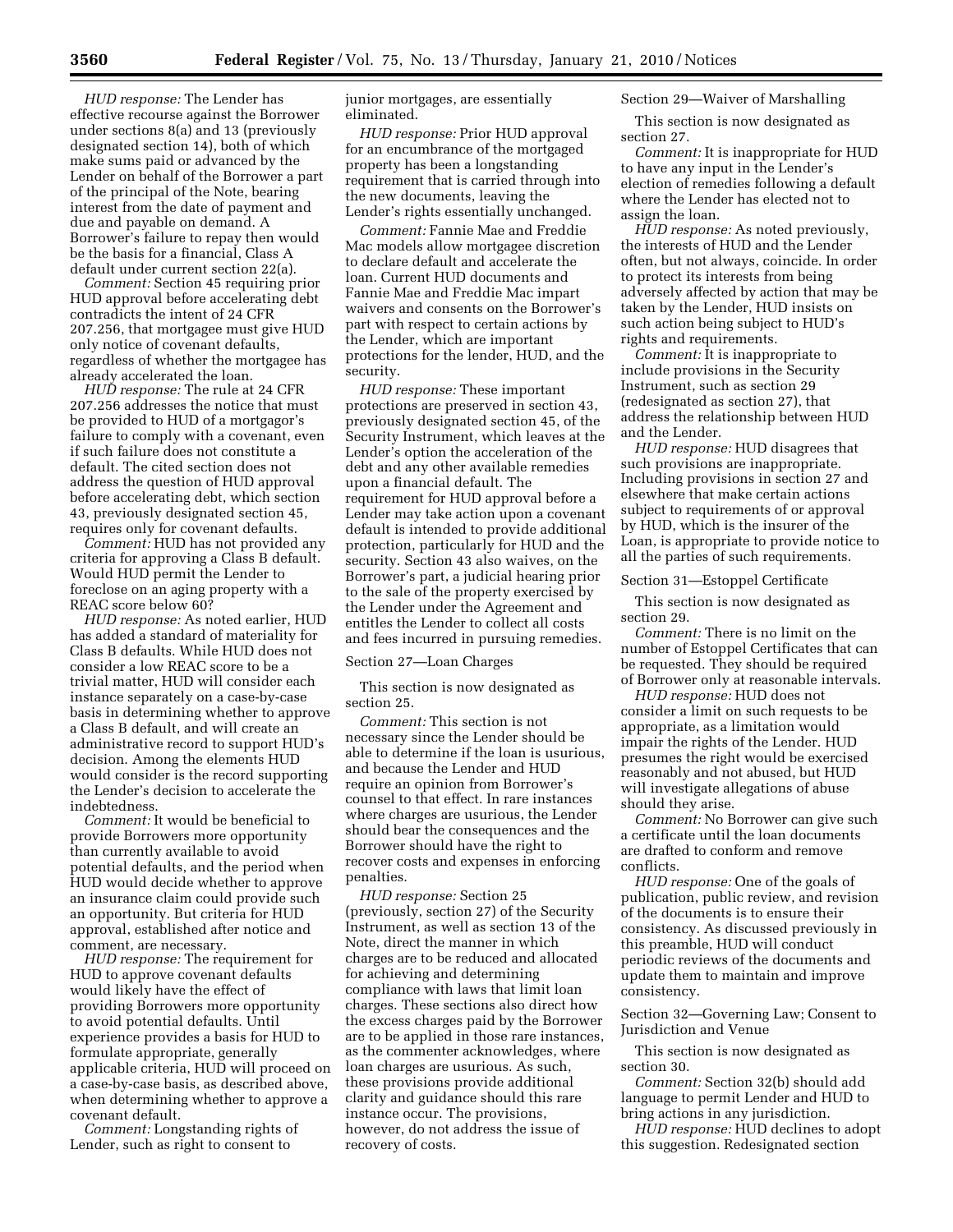30(b), which identifies the Property Jurisdiction as the venue for bringing an action, is consistent with redesignated section 30(a), which identifies the law of the Property Jurisdiction as governing. The courts of the Property Jurisdiction are the most familiar with their own requirements and procedures and would be the most competent courts to apply those requirements and procedures necessary to resolve a controversy. Defining the governing law and venue also permits all of the parties to make plans and act on them with a reasonable expectation of how controversies will be resolved.

*Comment:* A new Section 32(c) should be added to include a waiver by Borrower and Lender of right to trial by jury.

*HUD response:* HUD declines to adopt, as a matter of HUD policy, the imposition of a jury trial waiver upon parties participating in its FHA mortgage insurance programs. This policy does not prevent parties from agreeing to such a waiver in a collateral agreement subject to HUD approval.

Section 35—Single Asset Borrower

This section is now designated as section 33.

*Comment:* This is more appropriately incorporated in the Regulatory Agreement.

*HUD response:* HUD disagrees with this comment, because the Lender also has an interest in imposing and enforcing this provision.

*Comment:* Language should be added to clarify that the infusion of cash from investors is ''additional property'' that may be owned by Borrower and that is not subject to restrictions applying to Project assets.

*HUD response:* HUD does not permit any unapproved encumbrance of the Mortgaged Property. It is HUD's longestablished position that any infusion of cash, secured or not, is a project asset that is subject to withdrawal restrictions.

Section 36—Successors and Assigns Bound

This section is now designated as section 34.

*Comment:* Language should be added to provide that upon assignment by Lender of its interest under the Security Instrument, Lender shall automatically be released from any and all obligations under the Security Instrument, and Borrower shall look solely to the assignee of the Security Instrument for the enforcement of any of Borrower's rights under the Security Instrument.

*HUD response:* HUD does not agree that an assignment should operate as a hold harmless provision, particularly with respect to acts that are undisclosed or undiscovered at the time of assignment.

Section 38—Third-Party Beneficiaries

This section is now designated as section 36.

*Comment:* Section 38(b) should be modified to make HUD a third-party beneficiary of the Security Instrument.

*HUD response:* At present, it does not appear that such a requirement is necessary to protect HUD's interest in the property, particularly in light of the adoption of the revised Regulatory Agreement. Additionally, HUD is not the lender, so it is not a beneficiary of the Security Instrument. HUD will reconsider this issue periodically when reviewing and updating the documents.

Section 42—Disclosure of Information

This section is now designated as section 40.

*Comment:* This provision is overly broad, since ''third party'' is not defined. It authorizes the Lender to give information to virtually any person.

*HUD response:* In addition to being limited to the extent permitted by law, the disclosures authorized by section 42 are permitted only to third parties ''with an existing or prospective interest in the servicing, enforcement, evaluation, performance, purchase or securitization of the Indebtedness.''

Section 43—No Change in Facts or Circumstances

This section is now designated as section 41.

*Comment:* This language should be conformed to language in the Event of Default section, or cross-referenced to that section, and must contain a materiality clause.

*HUD response:* Section 43, redesignated section 41, does address materiality, and requires that information be ''accurate in all material respects and that there has been no material adverse change in any fact or circumstance.'' As noted in the discussion of the comments that addressed section 24, a standard of materiality has been added to Class B covenant defaults.

*Comment:* Language should be added that qualifies Borrower's certification of facts to be ''to the best of Borrower's knowledge.''

*HUD response:* HUD does not agree with this comment. As noted in the response to a similar comment on section 16, redesignated as section 15, the Lender and HUD are entitled to rely upon the accuracy of the required statements, schedules, and reports, and

the individual authorized to certify to this information is in a position, and has an obligation, to confirm and certify the accuracy of these records. However, the certification is not absolute or focused on petty detail, but is qualified by a standard of materiality.

*Comment:* The last sentence, ''The submission of false or incomplete information shall be a Class B Event of Default,'' should be removed.

*HUD response:* HUD does not agree that the last sentence in redesignated section 41 should be removed. This section requires Borrower to certify that information submitted in, and in connection with, the Loan Application is complete and accurate in all material respects. A violation of this requirement would be a material failure of Borrower to comply with this obligation under the Security Instrument, which is included in the definition of Class B Event of Default at redesignated section 22(b)(3).

Section 45—Acceleration; Remedies

This section is now designated as section 43.

*Comment:* Waiting for HUD approval could jeopardize a Lender's security, and should not be required for Class B defaults.

*HUD response:* HUD approval would not jeopardize the security, but would tend to safeguard it, because HUD is also concerned with preserving the security. Increasing the options for preservation of the security is one of HUD's motives in asserting authority to approve Class B covenant defaults.

Section 47—Remedies for Waste

This section is now designated as section 45.

*Comment:* The remedies listed create confusion regarding what are, or are not, events of default, and how they are determined.

*HUD response:* Waste may be the basis for a default, or a remedy for Waste may be pursued independently of a default. If a remedy for Waste is sought without declaring a default, the remedies listed in section 45, now designated as section 43, such as collection of all costs and expenses, would be available in addition to the remedies specified for Waste under section 47, now designated as section 45.

*Comment:* Section (c) adds a very broad notion of valuation that opens the Borrower to interpretations of value, this increasing Borrower's exposure.

*HUD response:* HUD disagrees with this comment. Rather than broadening the notion of valuation, section 47(c), now designated as section 45(c), limits recovery of damages to the extent that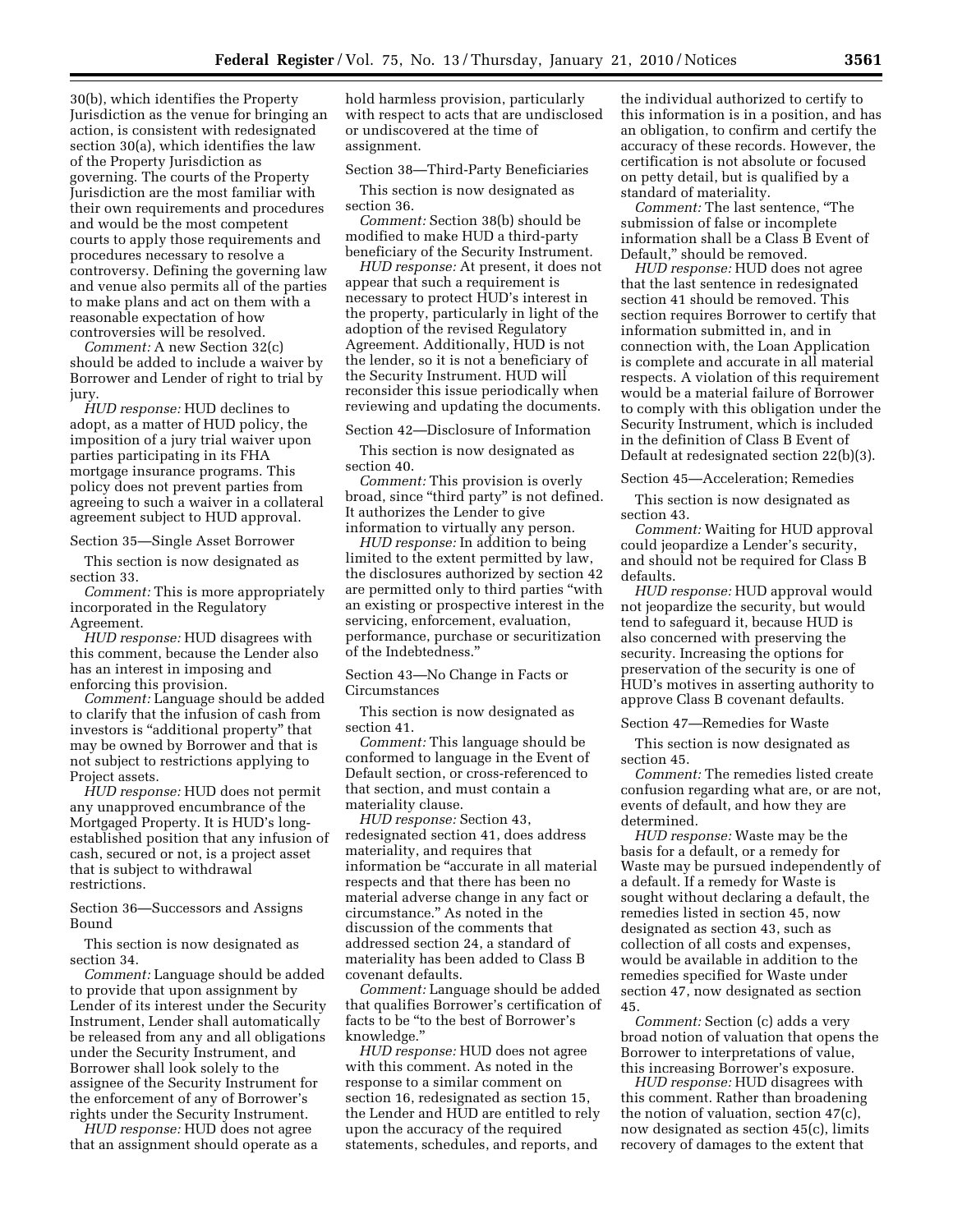the Waste has impaired the Lender's security. The effect of such a provision would be to narrow, rather than broaden, the Borrower's exposure to liability.

## Section 50—Construction Financing

This section is now designated as section 47.

*Comment:* Construction financing does not apply to all programs, and this section should clarify under which programs this section applies.

*HUD response:* Section 47 has been qualified by adding, "(If applicable)" to the heading of that section. The determination of whether the section applies will be made on a per transaction basis.

## Section 51—Environmental Hazards

This section is now designated as section 48.

*Comment:* Section 51(f)(2) is confusing because it requires the Borrower to warrant to the Lender that no prohibited activities or conditions exist or have existed on the site. This warranty could not be made if the Borrower has identified such activities or conditions and has remedies or plans to remedy them. Section (f)(2) should read similarly to (f)(3), which provides for previous disclosures to the Lender, and should take into account remedies.

*HUD response:* The concern of the commenters is addressed by the definition of ''Prohibited Activities or Conditions,'' which appears in section 48(b), previously designated section 51(b), and excludes ''matters covered by a written program of operations and maintenance approved in writing by Lender.''

*Comment:* The proposed language is overly detailed. The section should provide only that: (a) Borrower will comply with all applicable environmental laws; (b) Borrower will comply with any remediation plan required; and (c) Borrower will indemnify Lender and HUD for any environmental violations.

*HUD response:* HUD considers the notice provided by the more detailed requirements of redesignated section 48 to be of more assistance in addressing and avoiding environmental risks that may endanger the Mortgaged Property than the very general language suggested by the commenter.

*Comment:* This section is overly broad and complex, and unreasonable. Substantial reworking is necessary.

*HUD response:* Section 48 has been revised to address such concerns. Sections previously designated 51(b)(i) and (ii), dealing with the presence, handling or transportation of Hazardous Materials on the Mortgaged Property, are removed, leaving the focus on noncompliance with Hazardous Materials Laws or Environmental Permits. Section 48(c) now specifies that the exclusion from "Prohibited Activities or Conditions'' applies to supplies customarily used in the operation of multifamily properties, and that the exclusion for petroleum products used in motor vehicles also applies to motor-operated equipment. Section 48(e) is clarified by specifying that persons who must comply with the written program of operations and maintenance approved in writing by Lender (an "O&M Program") are those ''encompassed by the O&M Program.'' The introductory clause of section 51(f)(3) (as previously designated), ''except to the extent previously disclosed by Borrower to Lender in writing," is removed as redundant, since the last sentence of (f)(3) refers to previous disclosures by the Borrower.

The language, "to the best of Borrower's knowledge after reasonable and diligent inquiry," is moved to qualify all of section 48(f)(6) and cover actions both pending and threatened. Communications of environmental, health, or safety matters subject to section 48(f)(7) are limited to those ''which have not already been resolved.'' Section 48(k) on Borrower's indemnity obligation is revised to permit a transferee to assume a Borrower's environmental obligations and to remove the provision about presence of Hazardous Materials from coverage under section 48(k) as redundant. Section  $51(n)(3)$  (as previously designated) is removed as inconsistent with HUD's decision to narrow the circumstances under which Key Principals are subject to personal liability.

*Comment:* The indemnification provision is overly broad. Out of what funds (project funds, surplus cash, others) is the Borrower to indemnify?

*HUD response:* The provisions of section 48(o), previously designated as section 51(o), explicitly provide that the covered indemnifications are at the Borrower's "own cost and expense." The funds available for indemnification are those, such as surplus funds or distribution funds, that would be available to the Borrower after project costs have been paid.

## *Mortgagee's Certificate, HUD–92434M*

This document has been renamed ''Lender's Certificate.''

## General Comments

*Comment:* The term ''Mortgage'' should be changed to "Security" Instrument" or "Loan," as appropriate.

*HUD response:* HUD agrees the language used throughout the closing documents should be consistent, and is replacing the term ''Mortgage'' with the term "Security Instrument." The title of this document and usage throughout has been changed from ''Mortgagee's Certificate'' to ''Lender's Certificate,'' to be consistent with the change from using the term ''Mortgagee'' to using the term "Lender" in all of the documents.

*Comment:* In many places, the Certificate refers to attached documents. These documents are submitted separately at the closing, and attaching them is unnecessarily duplicative.

*HUD response:* The requirement to attach certain documents is the current practice, which HUD intends to continue under the revised documents. Attaching the documents may be an inconvenience initially, but is an invaluable convenience subsequently when the documents need to be consulted or if an assignment takes place.

*Comment:* The Mortgagee's Certificate should be reorganized (*i.e.,* one section should list all amounts paid to HUD, another section should list all financing charges, and all sections dealing with various escrows should be consolidated).

*HUD response:* HUD generally agrees with the comment and, while not adopting all of the suggested changes, had undertaken considerable restructuring from the existing Mortgagee's Certificate that is now being replaced by the Lender's Certificate.

#### Section 2

*Comment:* HUD should insert clarifying language to the certification in section 2 that Lender certifies only ''to the best of its knowledge'' that all conditions of the Commitment have been fulfilled, since many conditions (in particular "special conditions" inserted by HUD offices) are HUD's responsibility.

*HUD response:* HUD relies upon this certification to protect HUD's interests, and intends for Lender to have an affirmative duty to confirm that conditions have been met, consistent with its prudent servicing responsibilities. The certification has been clarified to cite specifically that all HUD-imposed work conditions have been met.

#### Section 3

This section is now designated as section 4.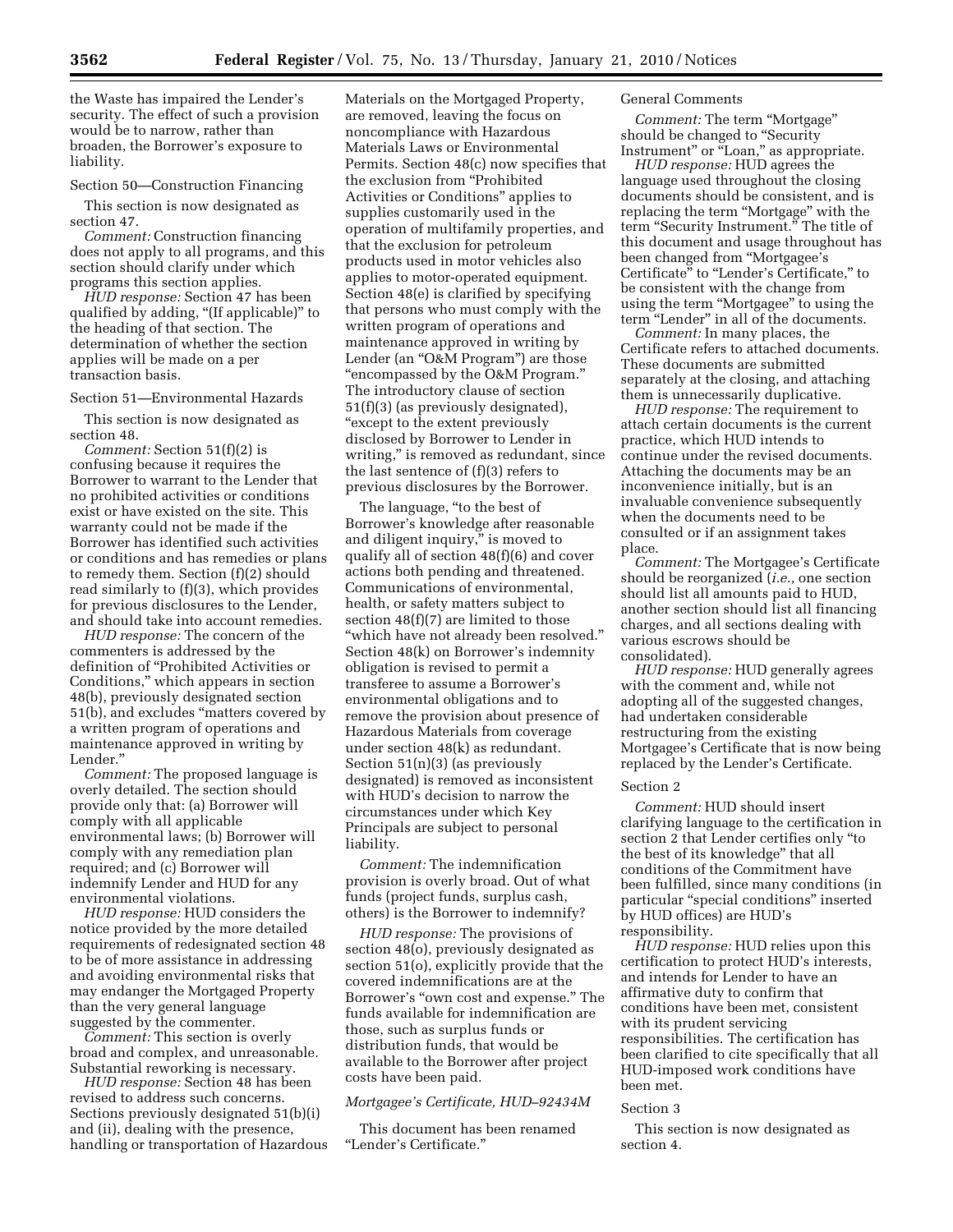*Comment:* "For all cases involving construction advances'' should be removed since the Mortgagee's Certificate is only used for this type of loan.

*HUD response:* HUD disagrees with the comment, because the Certificate applies more broadly and is used in construction loan transactions as well as in other transactions, e.g., insurance upon completion, and refinancing.

*Comment:* Language that the Building Loan Agreement is between the Borrower and Lender should be added.

*HUD response:* HUD does not consider the suggested limiting language to be necessary.

#### Section 5

This section is now designated as section 6.

*Comment:* Rather than an extension of the title policy for each insured advance, the alternative of current mechanic lien reports should suffice in a state where the insured loan has continued priority over liens.

*HUD response:* HUD finds the current practice of extending the title policy for each insured advance to be uniform and reliable regardless of specific state requirements and exceptions and for that reason will continue the practice.

*Comment:* For Multifamily Accelerated Processing (MAP) loans, interim advances are not submitted to HUD prior to disbursement and HUD does not approve interim advances, so language reading "if required" should be added. The same comment applies to advances under section 21.

*HUD response:* HUD agrees with the comment and has revised redesignated section 6 to provide that applications for insurance of advances shall be submitted if and as required. Section 21 has been revised to apply to loan advances, if required.

*Comment:* In the third sentence, language should be changed from "extension" to "endorsement."

*HUD response:* Extension is used in a broader, generic sense in the third sentence of redesignated section 6 to cover legal obligation of the title company to insure the advance. To clarify this intent in the document, language is added to identify the referenced title policy as insuring Lender and HUD.

*Comment:* Language that excepts the "liens of taxes and assessments not delinquent'' from the priority of the Security Instrument should be added.

*HUD response:* HUD agrees with the comment, and has added ''tax liens not delinquent'' to exceptions to the priority of the Security Instrument.

## Section 6

This section is now designated as section 7.

*Comment:* The language, ''The changes enumerated below are included in mortgage proceeds and will be disbursed by the Lender at such time as is approved by HUD," should be changed to, ''The changes enumerated below have been paid or will be paid promptly following the date hereof.'' Some or all of these amounts may be paid from sources other than mortgage proceeds and not necessarily at a time approved by HUD.

*HUD response:* HUD agrees with the reason provided in the comment, but rather than adopt the suggested language, HUD is returning to the language of the current Mortgagee's Certificate, which is being replaced by this Lender's Certificate. This language, which refers to charges that have been collected in cash or will be so collected not later than the date of initial endorsement, provides a more definite time frame for payment than the term "promptly" does.

*Comment:* The enumerated charges are not included in mortgage proceeds but rather in the Total Estimated Development Cost.

*HUD response:* Consistent with the revision described in the preceding comment, HUD is removing the reference to mortgage proceeds.

*Comment:* Title and recording expenses should be removed, since they are costs that are not paid to or collected by Lender.

*HUD response:* The Lender is in the best position to collect these expenses, and this has been a longstanding HUD requirement.

*Comment:* Third-party contractor fees should be removed because they are typically included in the ''other fees'' or "organizational costs" line items in the form HUD–92264, and draws from loan proceeds to pay or reimburse third-party contractor fees must be supported by invoices. Invoices are not required to draw loan proceeds for financing charges and HUD fees.

*HUD response:* The Lender is in the best position to collect these expenses, and this has been a longstanding HUD requirement.

#### Section 7

This section is now designated as section 8.

*Comment:* An option to disclose a demolition escrow should be added.

*HUD response:* HUD has added a new subsection (iv) to section 9(a) in order to list other escrows, *e.g.,* demolition.

*Comment:* This section should state that working capital deposit funds may not be used for any other purpose than in accordance with the Escrow Agreement, unless the Lender obtains the prior written approval of HUD.

*HUD response:* HUD has made an editorial change to redesignated section 8 to use specifically the term, ''Escrow Agreement for Working Capital.''

#### Section 8

This section is now designated as section 9.

*Comment:* This section should recognize and provide for a portion of the over-and-above money that may consist of eligible costs paid by or on behalf of Borrower prior to initial closing.

*HUD response:* HUD does not consider it appropriate to list as escrows and deposits under the Lender's Certificate costs paid by or on behalf of Borrower without going through Lender.

*Comment:* The amount of the governmental funding source escrow should be specified as 10 percent of the grant/loan proceeds being provided by the applicable governmental sources.

*HUD response:* HUD agrees, and the Lender's Certificate specifies 10 percent of the proceeds provided by the governmental source.

*Comment:* The offsite escrow language should be moved to section 9 with other offsite items.

*HUD response:* HUD considers the offsite escrow agreement, now specifically cited in redesignated section 9 as the Escrow Agreement for Off-Site Facilities, to be more appropriately included together with other escrows in section 9.

#### Section 9

This section is now designated as section 10.

*Comment:* In addition to the offsite escrow, a demolition escrow provision should be added to this section. Demolition escrows are more common than several other escrows included in the Mortgagee's Certificate.

*HUD response:* Neither the original Mortgagee's Certificate nor the new Lender's Certificate specifically addresses demolition activities. An additional escrow to address demolition is permissible within the scope of the Lender's Certificate, and should be listed under section 9(a)(iv) in the space provided.

## Section 11

This section is now designated as section 12.

*Comment:* The outdated reference to bearer bonds should be removed.

*HUD response:* HUD agrees, and the reference to bearer bonds has been removed.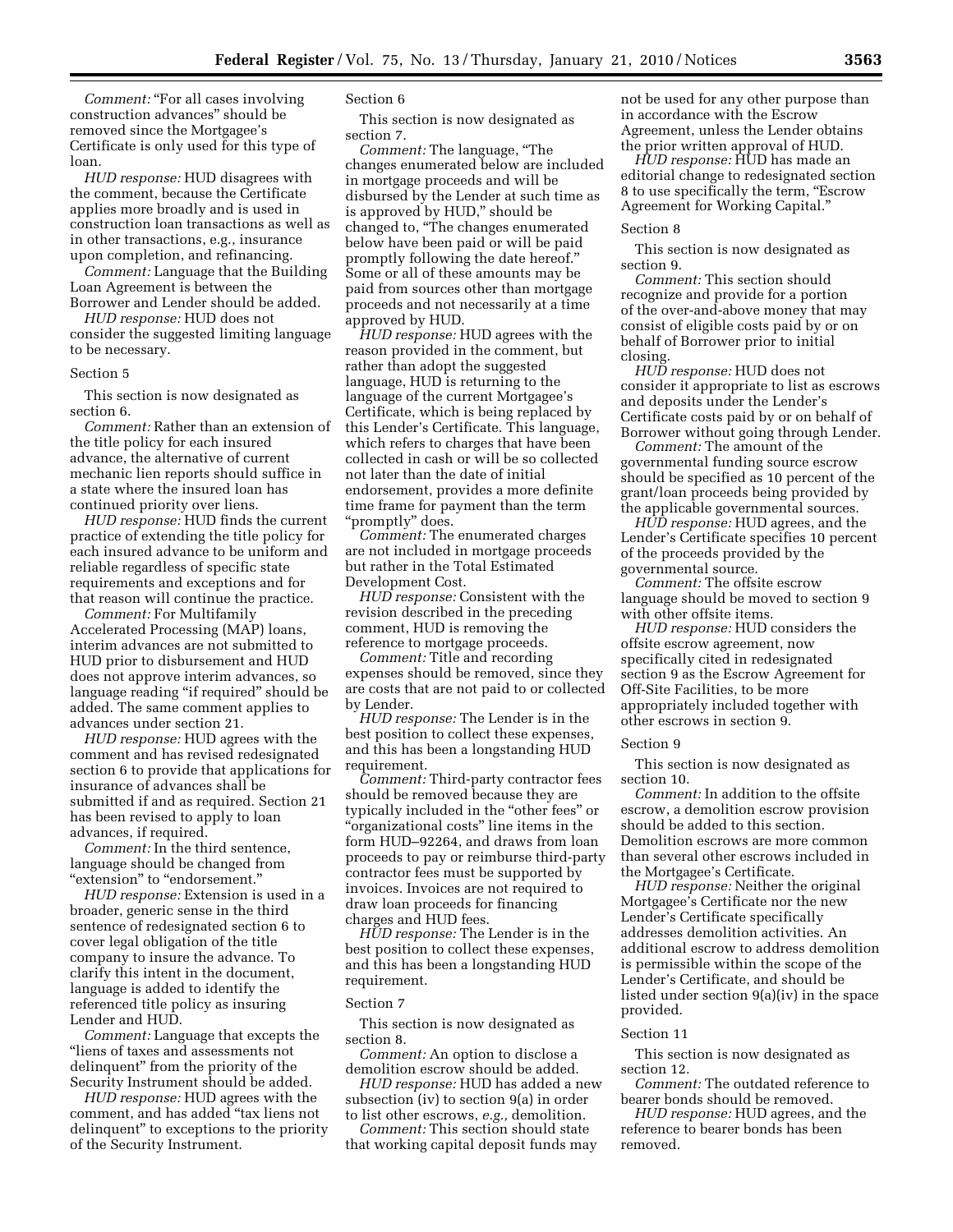Section 14—Reserve for Replacements Fund

*Comment:* The permissible investment of funds is narrower than what is currently permitted.

*HUD response:* HUD has revised this section to allow other investments as approved by HUD or permitted by Program Obligations.

*Comment:* The Borrower should be obligated to provide IRS form W–9 and other documents required by the Lender to facilitate investment.

*HUD response:* HUD declines to impose the suggested requirement upon Borrower in the context of the Lender's Certificate, but Lender may independently require Borrower to provide this information without a HUD requirement.

*Comment:* Since Lenders often administer thousands of escrows, the Lender should have the right to approve and/or select investments.

*HUD response:* HUD considers it necessary to review and approve investments other than obligations of, or guaranteed by, the United States, in order to ensure that HUD's interests are protected. The investment administration experience of the Lender and the type of investment will be among the factors HUD will consider in determining whether to approve another form of investment.

*Comment:* HUD should specify the amount to be withdrawn, and if HUD fails to do so, the Lender should make an allocation as it deems appropriate.

*HUD response:* The suggested procedure is the current practice under form HUD–9250, which HUD intends to continue following.

*Comment:* Deposits into the Reserve for Replacement should be cash rather than U.S. Treasury securities, since there is no provision in the Regulatory Agreement that provides for the deposit of Treasury securities.

*HUD response:* HUD disagrees with the comment. Section 11.a. of the Regulatory Agreement specifically permits investments in Treasury securities.

## Section 15—Residual Receipts Fund

*Comment:* The responsibility for maintaining and administering the Residual Receipts accounts should remain with the Owner and not be shifted to the Lender.

*HUD response:* Section 15 does not shift any responsibility, but maintains the status quo. It has been a longstanding requirement that, with the exception of Section 202 project Owners, all project Owners are required to deposit Residual Receipts with their

Mortgagees/Lenders (*see,* for example, Chapter 25, Residual Receipts, of Housing Handbook 4350.1, Multifamily Asset Management and Project Servicing).

*Comment:* Given the nature of current HUD programs, very few projects funded with new loans will likely have residual receipts accounts.

*HUD response:* Section 15 of the Lender's Certificate refers to cases where a Residual Receipts account is required under the Regulatory Agreement. Section 12 of the Regulatory Agreement requires Section 221(d)(3) and 231 Non-Profit, Public Body, and Limited Dividend Borrowers to establish and maintain a Residual Receipts account.

*Comment:* Deposits into the Residual Receipts Fund are not fixed as to amount or date, and therefore, the Lender will not know whether or not the proper amount has been received within the specified time frame. Language should be added to require the Lender to review the Project's annual financial statements and then notify HUD if a required deposit has not been made within 45 days after Lender's receipt of the annual statement.

*HUD response:* HUD agrees, in part, with the comment, and has added language to redesignated section 15 of the Security Instrument to provide explicitly that Lender is to review financial information that Borrower is required to provide Lender within 90 days of the end of Borrower's fiscal year. Based upon this review, Lender should be able to determine if Borrower has complied with Residual Receipts requirements. Rather than requiring Lender to report any noncompliance of Borrower within a specific time frame, such as 45 days, section 15 of the Lender's Certificate now requires reporting of Borrower's noncompliance when known to Lender.

*Comment:* Language allowing withdrawals pursuant to the Regulatory Agreement without HUD's permission should be removed, since under the Regulatory Agreement, HUD's approval is required to make distributions from the Residual Receipts account.

*HUD response:* HUD agrees with the comment, and the reference to withdrawals pursuant to the Regulatory Agreement is withdrawn.

*Comment:* Language should be added permitting the investment of funds in interest-bearing investments.

*HUD response:* HUD agrees with the comment and has added language permitting other investments approved in writing by HUD.

*Comment:* The last sentence requiring notification to HUD of "any irregularity"

is vague and should be removed. The Lender is already required to notify HUD of any shortfall or of any known violation of the Regulatory Agreement.

*HUD response:* The language of the last sentence of section 15 has been clarified by replacing the term "irregularity" with the phrase ''noncompliance with Program Obligations.''

#### Section 19—Insurance Policies

*Comment:* It is inappropriate for the Lender or HUD to be named as a ''loss payee'' on policies other than property insurance. Such insurance as general liability, professional liability, and worker's compensation involve defending claims against the Borrower, and payments are made to claimants, not to lenders. The Lender and HUD should be included as ''additional insureds.''

*HUD response:* HUD agrees that it is not appropriate for Lender or HUD to be named as loss payees on policies other than property insurance where payments are made to claimants. The language ''where applicable'' has been added to section 19 to qualify the types of insurance where Lender is to be named as a loss payee.

*Comment:* In Housing Notice H–92– 76, pertaining to ''Directors and Officers Liability Insurance versus Indemnification by the Corporation,'' issued September 30, 1992, HUD determined that HUD not be named as a loss payee on property insurance policies. HUD will be included as a payee on settlement checks if it is named as a loss payee, and obtaining HUD endorsement of settlement checks is an unnecessary burden on the Borrower, the Lender and HUD staff. Naming HUD an insured is contrary to current HUD policy and would imply HUD's participation in the inspection and funding of claims.

*HUD response:* HUD agrees with the comment, and HUD has been removed as a loss payee under section 19.

#### Section 20—Financing Charges

*Comment:* Language should be added based on HUD's existing policy set forth in the Map Guide at section 12.1.6.D.3c, to reflect that most loans made today are ''unitary loans.''

*HUD response:* HUD does not consider any additional language to be necessary to take into account the cited policy.

*Comment:* The circumstances in which Lender may impose administrative fees and charges should be expanded, since the greater burdens on Lender should appropriately be passed on to Borrower.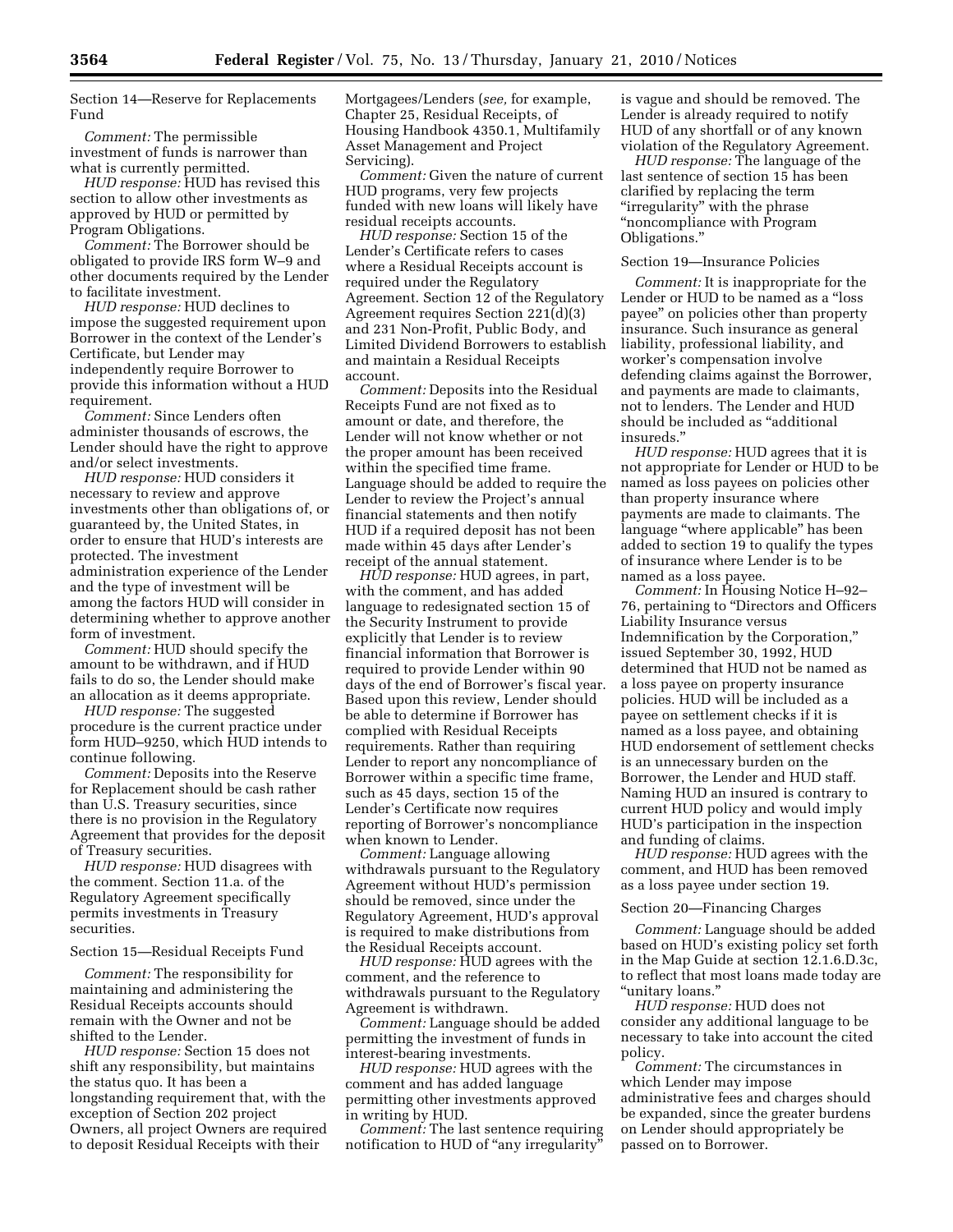*HUD response:* HUD does not consider the revised documents to impose any additional obligations upon Lender that are over and above current obligations and that would not be ordinarily exercised in the prudent conduct of Lender's business.

*Comment:* Section 20(e) should be amended to reflect that costs of issuance are not collected by Lender, but paid by Borrower from loan proceeds or other funds.

*HUD response:* In order to better protect HUD's interest, HUD wants all costs of issuance to pass through Lender. To clarify this intent, HUD has added language to section 20(e) to provide that Lender not only collects, but also distributes from loan proceeds amounts to cover the costs of issuance.

*Comment:* Sections 20(h) and (i) are unnecessary and should be removed.

*HUD response:* The subsections in section 20 are to be checked and completed as they are applicable to the transaction. As noted previously, the full disclosure of financing arrangements that HUD seeks is necessary to protect HUD's interests.

## Section 23—Letter of Credit

*Comment:* The requirement that Lender notify an Issuer that its letter of credit might be drafted is unnecessary and potentially gives the Issuer an excuse not to do what it is otherwise legally required to do.

*HUD response:* HUD agrees with the comment and accordingly is removing section 23(d).

*Comment:* The Lender should have the right to negotiate with the sponsors and others for recourse against parties other than Borrower if the issuer of a letter of credit fails to fund, and reference to "any sponsor, the general contractor or the architect'' should be stricken.

*HUD response:* HUD's intention is to ensure the availability of an unconditional, irrevocable letter of credit and for that reason it does not agree with the comment.

Section 24—Extension of Election To Assign

*Comment:* The language in this section is not consistent with the proposed change to 24 CFR 207.258.

*HUD response:* HUD agrees with the comment, and section 24 is revised to refer to procedures set forth in the Contract of Mortgage Insurance. HUD plans to make a conforming change to 24 CFR 207.258.

Comment: "Participation certificates" should be included in this section to clarify that this commonly used arrangement is subject to § 207.258.

*HUD response:* HUD considers the current language of section 24 to be broad enough to encompass the arrangement described in the comment.

## Section 26

*Comment:* The language should be changed to state that no portion of the amounts included in the Loan for the Borrower's attorneys' fees has been paid to the Lender or its employees.

*HUD response:* HUD agrees with the comment, and language has been added to section 26 to address the concerns raised.

## Section 27

*Comment:* Language should be added that would limit the certification to funds "except as disclosed in this Certificate (for example, funds held in connection with a tax-exempt bond transaction to satisfy rating agency requirements)'' and held ''by or at the order of Lender.''

*HUD response:* HUD agrees in part with the comment, and has added language to limit the certification to all funds, escrows, and deposits specified in the Certificate and any and all other funds held by or at the order of Lender in connection with the Loan transaction covered by the Certificate.

#### Section 28

*Comment:* There is no reason to restate in the Mortgagee's Certificate HUD's requirements related to components stored off-site. Advances for this purpose are extremely rare.

*HUD response:* HUD considers it appropriate to include in the Lender's Certificate those requirements that apply specifically to the Lender, such as those referred to by the commenter.

Section 29—Changes in Forms

*Comment:* The process described in this section is cumbersome and confusing.

*HUD response:* HUD does not consider the requirement to attach a memorandum listing changes and modifications to the documents to be overly burdensome. The listing of items that are not considered to be changes and modifications is intended to make the process even less burdensome, but if there is any uncertainty or confusion as to whether any particular item is a change, the simple resolution is to err on the side of inclusion. HUD must control the form and consistency of the documents to present a level playing field to applicants for insurance and to protect HUD's interest.

*Comment:* The effective date of each form should be included to provide a

basis for determining the version of each document that was used.

*HUD response:* Although HUD does not consider the practice recommended by the comment to be necessary, because whatever documents are used will comprise the loan package for any particular transaction, each form will include the paperwork approval expiration date. The paperwork approval must be renewed, generally every 3 years, and the documents will include the new expiration date following each renewal. The latest version of HUD documents will be available from HUD on HUD's official Web site *(http://www.hudclips.org* or a successor location to that site).

*Comment:* Language relating to "no" changes'' made to HUD's form documents should be replaced with whether "material changes" have been made to such documents.

*HUD response:* HUD does not agree with the comment. HUD considers the listed exceptions (filling in blanks, attaching exhibits or riders, deleting inapplicable provisions, or making changes authorized by applicable Program Obligations) to what is included in changes and modifications that must be approved by HUD to provide more specific and definite guidance than the use of the term ''material changes.''

*Comment:* All material changes in the documents should be identified by the use of type styles and strike-through that allow all parties to easily identify changes.

*HUD response:* HUD agrees that all changes, with the exceptions noted in section 29, must be identified, but does not consider it necessary to specify the method of identification.

*Comment:* An Exhibit should be attached to the Lender's Certificate that would contain a list of all HUD closing forms and indicate for each form: (1) Whether or not the form has been submitted and (2) whether or not there have been material changes to the form.

*HUD response:* HUD has no objection to Lender preparing a list as described in the comment, but HUD does not require and will not accept such a list.

## Section 30—Lender Violation Notification to HUD

This section is now designated as section 33.

*Comment:* Lender faces a risk of violating this provision if it does not report a possible violation that is unclear, or Lender may be liable to the Borrower if the Lender reports a possible violation if it turns out not to be one.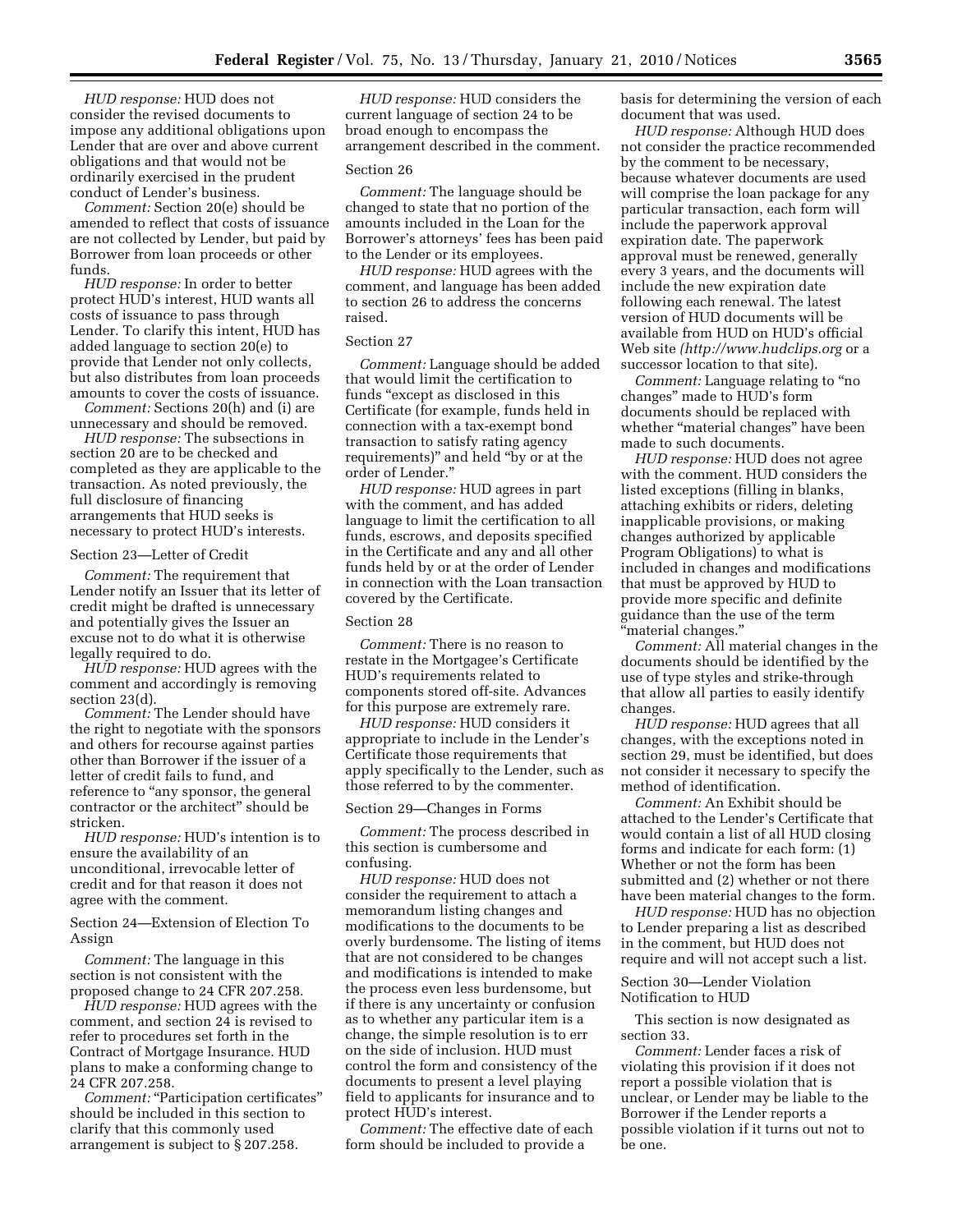*HUD response:* Lender is required to report only the facts and circumstances that appear to be violations, consistent with prudent servicing responsibilities. HUD, not Lender, makes the determination of whether or not a violation is actually present.

*Comment:* A Lender should be required to advise HUD only of material, uncured violations of the Regulatory Agreement by a Borrower. Does HUD want to know if a replacement reserve deposit is not received on the first day of the month if it is received by the 15th day?

*HUD response:* The comment appears to assume more responsibility than the requirement is intended to impose. Upon receiving Lender's report of the facts and circumstances noted by Lender, HUD will make the determination of whether a violation is present, and whether it is material. There is currently a reporting requirement in place for delinquencies, which is not changed by this section.

*Comment:* Lender is not a party to the Regulatory Agreement and should not be responsible for reporting violations to HUD.

*HUD response:* While Lender is not a Regulatory Agreement party, as noted in the comment, the Regulatory Agreement is incorporated into the Security Instrument, to which Lender is a party. It is within the ordinary course of Lender's responsibility to monitor its Borrower, and Lender has greater contact with Borrower and knowledge of Borrower's activities than HUD. If, in the course of its routine monitoring and contact with Borrower, Lender becomes aware of acts or omissions that do not appear to conform to the Regulatory Agreement, HUD expects Lender to advise HUD of the situation so that HUD can take appropriate action.

*Comment:* Lender staff should not be expected to know and understand the complex and extensive legal obligations of the Borrower and, if applicable, the lessee. It is possible that the Lender's servicing staff may be aware of the facts that constitute a violation, but not know that those facts constitute a violation.

*HUD response:* HUD expects that Lender staff is at least familiar with the terms of the documents that underlie Lender's transactions and protect Lender's interests, and would recognize issues that could be referred to more expert Lender staff for additional consideration and guidance.

*Comment:* What is HUD's capacity to respond to such notices?

*HUD response:* HUD intends to respond to such notices as appropriate, considering the materiality and magnitude of any violations determined

to be present. A pattern of repeated violations, even if relatively minor, could draw HUD's attention for closer monitoring and identification and correction of systemic problems.

Section 31—Lender Review and Approval of Transfer of Project

This section is now designated as section 34.

*Comment:* HUD does not currently require Lenders to review and consent to such transfers, and does not provide reimbursement for expense of such activity. HUD should permit a set fee (Fannie Mae and Freddie Mac allow \$3,000) or remove the requirement.

*HUD response:* Rather than a set fee, HUD is permitting Lenders to recover the costs of conducting a review. Redesignated section 34 also provides that Lender may not unreasonably withhold approval of the transfer, with the implication being that Lender could and would withhold approval as a part of prudent servicing practices. HUD considers the recovery of costs for the exercise of prudent servicing to be more than reasonable.

*Comment:* Lender should be able to require that the Borrower provide a deposit to cover Lender's processing fee and out-of-pocket expenses; otherwise, a lender will have no way to collect amounts due if a transfer does not go forward if the Lender cannot condition its review on receipt of a deposit.

*HUD response:* HUD disagrees with the comment because redesignated section 34 specifically permits Lender to require Borrower to reimburse Lender for expenses incurred in connection with reviewing the transfer, and there is no prohibition against a reasonable deposit for this purpose.

*Comment:* The transfer requirements do not fully address Lender concerns, particularly with respect to filing UCC financing statements; UCC searches; and tax compliance (e.g., IRS form W–9). The Lender should have the right to impose reasonable conditions for approval.

*HUD response:* HUD agrees that Lender should have the right to impose reasonable conditions for approval, and for that reason, this section provides only that Lender will not unreasonably withhold approval of the transfer. This provision leaves the door open for the imposition of reasonable conditions for approval.

*Comment:* Parties should be permitted to use existing documents to avoid materially harming the Transfers of Physical Assets market and the value of existing insured projects, raising the possibility of ''takings'' challenges by borrowers.

*HUD response:* HUD considers it necessary to update the closing documents, and has not observed any significant objection to the general proposition of making the documents more reflective of current practice, as opposed to objections to only certain changes. With the revisions being made to the new documents, such as revising the provisions dealing with personal liability of Key Principals, the concerns expressed by the comment should be mitigated.

*Comment:* Where loans are in lockout, the significantly more burdensome requirements of the new forms could preclude transfers altogether.

*HUD response:* HUD has revised the documents, as noted above, making them less burdensome, and does not expect the concern raised by the comment to materialize.

#### Certification

*Comment:* It is unreasonable and unfair to require Lender to certify to the truth, accuracy, and completeness of the statements and representations contained in the ''supporting documentation''—which is an undefined term. The certification should be affixed to specific items or the specific items should be identified. This language could be viewed as making the Lender responsible for the statements and representations of others.

*HUD response:* HUD agrees with the comment, and the reference to ''all supporting documentation'' is replaced with the more focused and appropriate, ''all documents submitted and executed by Lender in connection with this transaction''.

*Regulatory Agreement, Form HUD– 92466M* 

#### Introductory Provisions

*Comment:* It appears that the Regulatory Agreement is to be used in lieu of, or in addition to, Use Agreements in varying transactions.

*HUD response:* The Regulatory Agreement would not be used in lieu of Use Agreements, but Use Agreements could be used to supplement the Regulatory Agreement.

*Comment:* In the type of Borrower required to be listed in the introductory provisions, ''individuals'' are omitted, although referenced later in the document.

*HUD response:* Individuals would clearly fall under the type of Borrower listed as ''Profit-Motivated'' in the introductory provisions. The list of the types of Borrowers in the introductory provisions should not be confused with the definition of Borrower, which is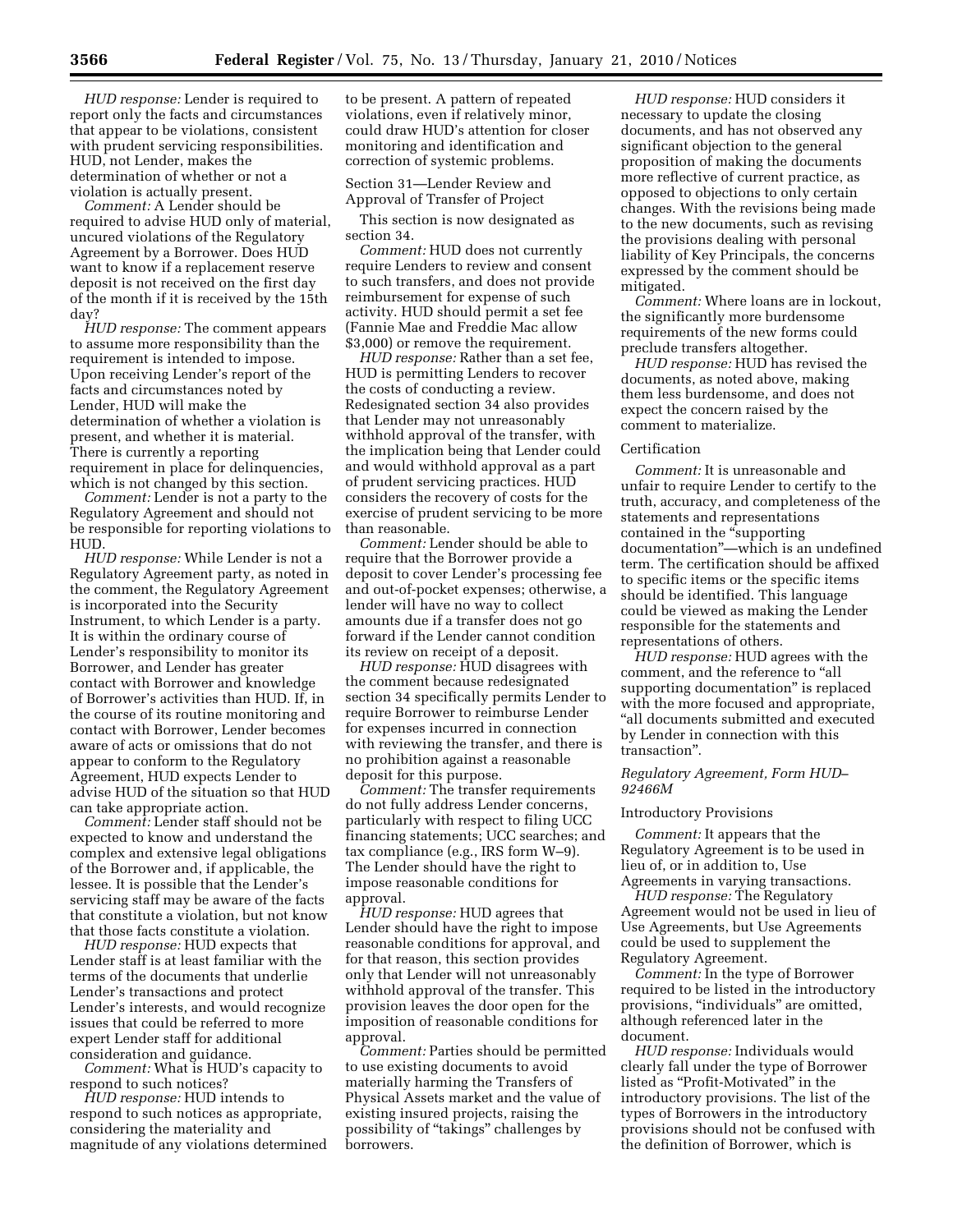found in section 1.b. The definition in section 1.b. applies to "all persons or entities identified as Borrower in the first paragraph of the Security Instrument," and encompasses individuals. If the Borrower is an individual, the striking of the ''organized and existing under the laws of'' language in the first section of the Security Instrument would be a permissible deletion of an inapplicable provision consistent with section 29 of the Lender's Certificate.

*Comment:* The ''Date of Note'' line should be removed, since the information is included in the definition of ''Note'' in section 1.

*HUD response:* The line is not being removed. It is important to reference the Note in section 1 with particularity because the Regulatory Agreement is incorporated into the recorded Security Instrument.

*Comment:* The line requiring recordation information for the Security Instrument should be removed. It is nearly impossible to get this information inserted in each deal as the Security Instrument and Regulatory Agreement are taken to the recorder's office at the same time for simultaneous recording.

*HUD response:* This line has been removed.

*Comment:* All limited dividend entities are not alike and cannot be treated in this document as though they are.

*HUD response:* To address this comment, the definition of Limited Dividend Borrower, originally at section 1.o. but redesignated here as section 1.q., has been broadened to apply to both limited dividend and limited distribution entities.

*Comment:* The Regulatory Agreement is stated to ensure compliance with the National Housing Act, although it also deals with Section 8 contracts and requirements of the United States Housing Act of 1937.

*HUD response:* The introductory provisions refer to compliance with the requirements of the National Housing Act and any related legislation, which would certainly include the relevant provisions of Section 8 of the United States Housing Act of 1937. Further, section 42, originally designated section 29, requires Borrower to comply with all applicable laws, not only with the National Housing Act. Article IX of the Regulatory Agreement contains additional provisions that are applicable to Projects for which Borrower has entered into a Section 8 Housing Assistance Payments Contract.

*Comment:* It is stated that this document stays in place as long as HUD is ''obligated to protect rights of tenants

of the Mortgaged Property.'' It is not clear why HUD would attempt to keep the regulatory agreement in place upon payment of the FHA loan. Are the requirements meant to apply where HUD vouchers are used after a loan is paid off? HUD's stated purpose to protect the tenants is not well founded. Use Agreements may offer protections.

*HUD response:* HUD agrees that HUD is obliged to protect tenants under Use Agreements and other appropriate legal authority independent of the Regulatory Agreement. The reference to that obligation has been, accordingly, removed from the Regulatory Agreement.

*Comment:* It is stated that violations could cause the Borrower and ''related parties'' to be subject to adverse actions. The document can be enforced only against parties to it.

*HUD response:* HUD agrees that the Regulatory Agreement can be enforced only against parties to it. The definition of Borrower at section 1.b. includes successors, heirs, and assigns, which are the ''related parties'' that are contemplated in the introductory provisions. The unnecessary reference to "related parties" in the introductory provisions has been replaced with ''other signatories.''

*Comment:* The document does not provide for waiver, amendment, appeal of decisions, or evidence of authority on the part of HUD personnel.

*HUD response:* The authority of HUD personnel is provided in Delegations of Authority. The Regulatory Agreement does not preclude amendment and, in fact, section 42 (originally section 29), Compliance With Laws, refers to compliance with all subsequent amendments, revisions, promulgations, or enactments of, among other items, covenants and agreements recorded against the Mortgaged Property. Appeal of decisions, which HUD takes to mean an appeal of a HUD denial of an approval required under the Regulatory Agreement, is not provided.

*Comment:* The introductory items should include lines for "Project Name" and ''Project Location.''

*HUD response:* The suggested changes have been made.

## I. Definitions

Definition of "Affiliate"

*Comment:* The reference to postdebarment entities is particularly opaque.

*HUD response:* The definition of Affiliate in the 2004 proposed Regulatory Agreement, including the reference cited in the comment, is consistent with, and is commonly

understood within the context of, the definition of Affiliate at 24 CFR 180.905, a section of the governmentwide system of debarment and suspension that is adopted in HUD's regulations at 24 CFR part 24. The revised Regulatory Agreement now cross-references the definition in 24 CFR 200.215(a), which HUD intends to update through rulemaking.

*Comment:* It is unreasonable to qualify a person as an affiliate merely for sharing facilities or equipment with another. The ability to control must be a factor.

*HUD response:* HUD agrees that the ability to control is the decisive factor. While sharing facilities or equipment can be an indication of control, merely sharing facilities with no other indicia of control would not lead to a conclusion that control is present.

*Comment:* The definition of ''Affiliate'' should explicitly exclude non-HUD projects, because HUD should not have the right to control or otherwise to restrict property that is not financed with HUD-insured loan proceeds.

*HUD response:* HUD must have the right to control all security property, as well as property owned by the mortgagor entity (and other affiliated parties) that affects the security property, in order to protect the interests of HUD.

Definition of "Borrower"

*Comment:* HUD can define ''Borrower'' as broadly as it wants, but this document cannot bind anyone who has not executed it.

*HUD response:* As noted previously, HUD agrees that the Regulatory Agreement can be enforced only against parties to it.

Distribution—Definition at Section 1.e.; Procedure at Section 15

This section is now designated as section 1.f.

*Comment:* The definition of ''Distribution'' includes control over the distribution of "any asset of the Borrower,'' while the current Regulatory Agreement refers to ''any assets of the project.'' The long-recognized FHA distinction between ''project assets and expenses'' and nonproject assets and expenses should be maintained.

*HUD response:* Section 42, formerly section 29, Compliance with Laws, specifically requires Borrower to comply with the Security Instrument. Redesignated section 33 of the Security Instrument, formerly section 35, requires Borrower, as a single asset Borrower or a natural person, to maintain the assets of the Mortgaged Property in segregated accounts until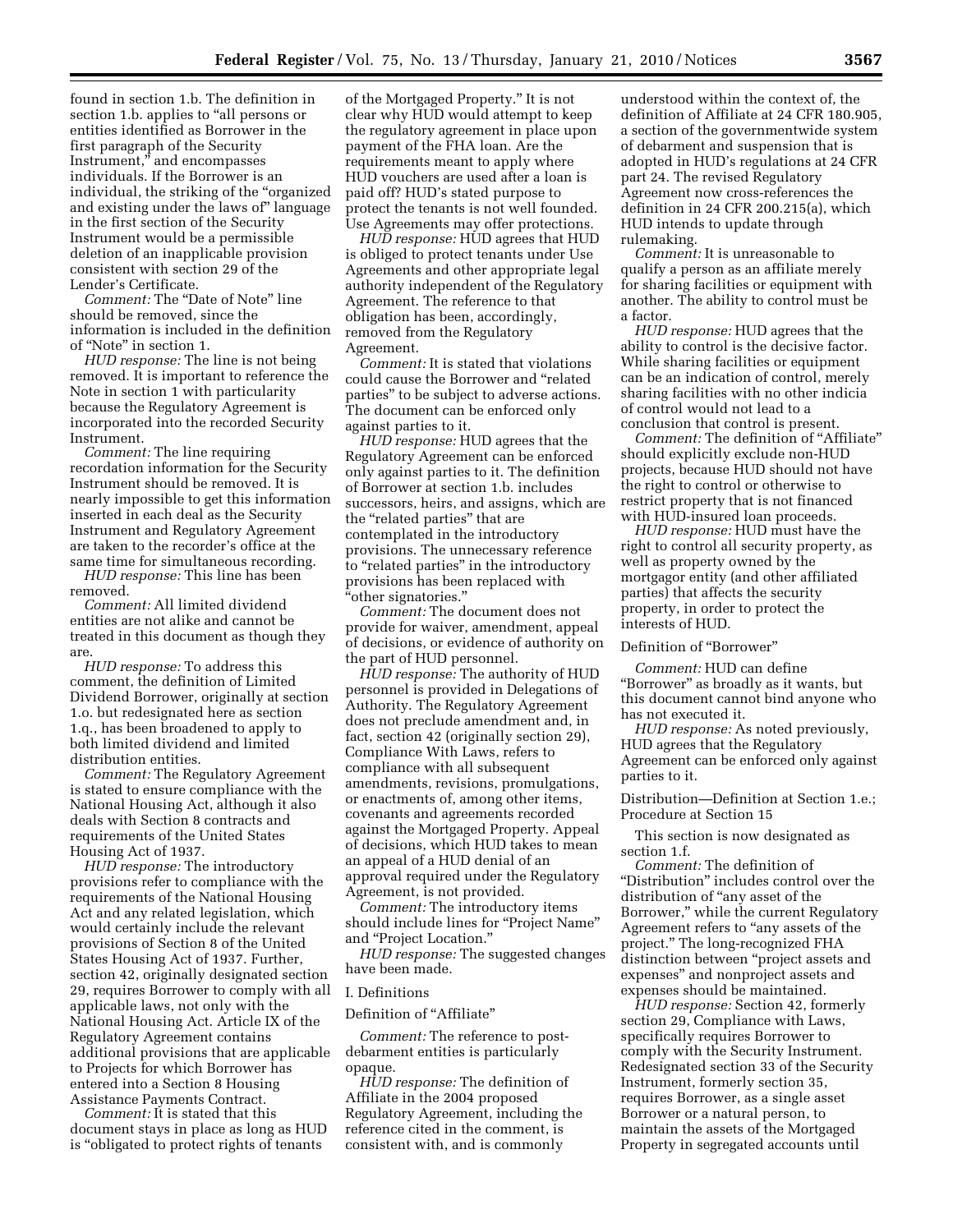the Indebtedness is paid in full. In addition, under redesignated section 33, Borrower, if not a natural person, shall not acquire any real or personal property other than the Mortgaged Property and personal property related to the operation and maintenance of the Mortgaged Property and shall not own or operate any business other than the management and operation of the Mortgaged Property. The single asset Borrower requirement is a longstanding FHA requirement that does not provide the basis for any meaningful distinction between project assets and expenses and non-project assets and expenses where Borrower is not a natural person. HUD does not intend to restrict disbursements of non-project assets of a Borrower who is a natural person.

*Comment:* Since it includes control over the distribution of ''any asset of the Borrower,'' this definition constitutes a major policy change. There has always been a distinction between project assets and nonproject assets.

*HUD response:* Please see the immediately preceding HUD response.

*Comment:* This definition is inconsistent with section 5 in the proposed new Surplus Cash Note, which permits payments from sources other than project income or assets.

*HUD response:* Section 15.a. of the Regulatory Agreement provides that no Distribution shall be made or taken from borrowed funds. However, section 16 provides that any advances made by Borrower, on behalf of Borrower, or for Borrower, must be deposited into the Project account. Under section 16, if such advances are used for Reasonable Operating Expenses, the advances may be reimbursed, with interest, from Surplus Funds and such repayment is not considered a Distribution.

*Comment:* The new definition excludes ''payments of expenses that are determined by HUD to be reasonable and necessary.'' HUD has replaced an objective standard with its own subjective standard, and it is no longer sufficient for an expense to be reasonable.

*HUD response:* In response to the comment, HUD has replaced the ''reasonable and necessary'' language with the defined term "Reasonable Operating Expenses,'' which has been redesignated as section 1.bb.

*Comment:* In the definition of "Distribution," "any asset of the Borrower'' should be ''any asset of the Project.'' There does not appear to be any reason why nonproject assets such as capital contributions should be limited.

*HUD response:* It is necessary to use the words, "any asset of the Borrower," to protect the interests of HUD.

*Comment:* In the definition of ''Distribution,'' ''payment of expenses that are determined by HUD to be reasonable and necessary expenses'' should be changed to "payment of reasonable expenses.'' Requiring HUD approval replaces management's decision on running the project with a decision by HUD, and "reasonable" is a sufficient standard without the additional requirement of ''necessary.''

*HUD response:* As noted previously, the defined term ''Reasonable Operating Expenses'' is now used. It is necessary to provide HUD with this control to protect the interests of the government.

#### Definition of "Elderly Project"

*Comment:* The definition of Elderly Project should be revised to read ''designed for occupancy by a single person 62 years of age or older or a household whose primary occupant is 62 years of age or older.''

*HUD response:* HUD has decided to address policy considerations related to Elderly Projects separately and, consequently, has removed the definition from the Regulatory Agreement.

Definition of "Fixtures"

*Comment:* This definition is broader than under any state's law, and, therefore, probably is not usable.

*HUD response:* The definition of "Fixtures" has been revised to quote the definition provided in Article 9 of the UCC.

*Comment:* In the definition of "Fixtures," the word "including" should be replaced with ''which may include, but is not limited to.''

*HUD response:* HUD agrees and has made this change and a conforming change in the Security Instrument.

## Definition of ''HUD''

*Comment:* In the definition of ''HUD,'' "Secretary" should be replaced with ''Federal Housing Commissioner.''

*HUD response:* In the interest of consistency, all references are to the Secretary of HUD rather than to heads of component entities that comprise HUD and that act pursuant to delegations of authority from the Secretary.

## Definition of "Leases"

*Comment:* The definition of ''Leases'' should include language stating that the term ''Leases'' does not apply to a lease of the Land to Borrower on which Improvements will be constructed.

*HUD response:* A parenthetical has been added to the definition of ''Leases'' to make the suggested clarification.

#### Definition of ''Mortgaged Property''

*Comment:* A leasehold estate should be included in the definition of ''Mortgaged Property.''

*HUD response:* A leasehold estate would be included in the Exhibit ''A'' description of the estate in realty required under the definition of ''Land.'' Land, in turn, is included in the definition of Mortgaged Property.

*Comment:* This definition seems unrelated to use of the term later in the document and therefore is very confusing as to what ''funds,'' for example, are being addressed in given situations.

*HUD response:* The term Mortgaged Property is broadly defined, and its usage in a particular context determines which aspects of the broad definition are being addressed.

*Comment:* Subparagraph (6) of the definition of Mortgaged Property should begin with the phrase, "all insurance policies covering the Mortgaged Property and all payments and \* \* \*."

*HUD response:* HUD agrees in part with the suggested language and has made a revision to include language covering "all insurance policies."

*Comment:* In the definition of ''Mortgaged Property,'' subsection (8) should provide for agreements for "use" in addition to "sale."

*HUD response:* The "for use" wording would permit subleasing, which is contrary to HUD policy.

*Comment:* Is subsection (8) of the definition of ''Mortgaged Property'' intended to include a lease of the Land to Borrower under the 207 Lease addendum?

*HUD response:* Yes, the definition covers any estate in realty. See the definition of "Land."

*Comment:* In the definition of ''Mortgaged Property,'' subsection (9) should include language that proceeds include both non-cash proceeds and cash proceeds.

*HUD response:* HUD agrees and has the revised definition.

*Comment*s: In the definition of ''Mortgaged Property,'' subsection (11) should include the words, " \* \* \* commodity accounts, commodity contracts, deposit accounts, other funds, receipts, any rights to payments evidenced by chattel paper \* \* \*."

*HUD response:* This change was not deemed necessary because the definition should be adequate to cover all security property.

*Comment:* In the definition of ''Mortgaged Property,'' subsection (11)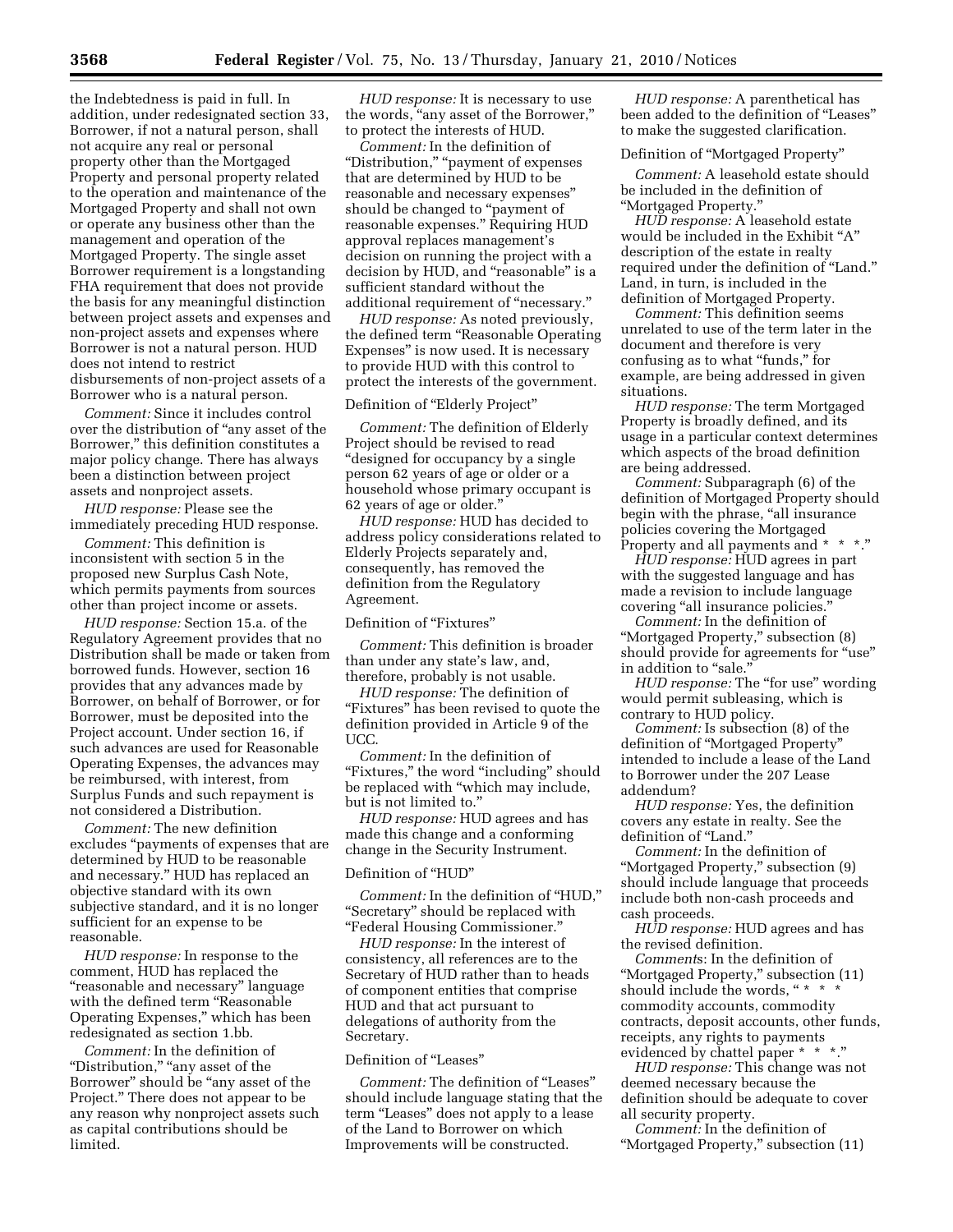should include the words, ''and escrows required by HUD.''

*HUD response:* Such escrows are covered by the definition.

#### Definition of ''Non-Profit Borrower''

*Comment:* In section (q), there is no mention of the tax status of the organization. HUD should use 501(c)(3) in the definition of ''Non-Profit Borrower.''

*HUD response:* In this context, HUD does not rely upon or examine the federal tax status of an organization, and is not required to do so. The principal factor in HUD's consideration is the absence of self-interested financial profit or gain in the purposes of an organization. While federal tax status may demonstrate the presence of this factor, such status also requires many elements of technical compliance that are beyond HUD's purview. An organization formed under, and acting in compliance with, a state's nonprofit organization statute could qualify as a nonprofit for purposes of HUD's program, even though the organization may not have section 501(c)(3) status.

*Comment:* This definition is contrary to longstanding HUD policy and section 8.12.E of the MAP Guide that permit nonprofit entities to be treated as ''for profit'' so long as they have not received benefits from HUD due to their nonprofit status.

*HUD response:* The definition does not prevent a nonprofit organization from electing to be regulated as a forprofit organization by HUD in programs not restricted to nonprofits. Such an election would require compliance with all of the requirements applicable to a for-profit organization.

*Comment:* In the definition of ''Non-Profit Borrower,'' HUD should not change its present policy of treating a legally organized nonprofit entity as a for-profit, if it receives no benefits due to its nonprofit status, if it signs a forprofit Regulatory Agreement and otherwise subjects itself to all HUD forprofit requirements. Such a nonprofit sponsor should also be entitled to Surplus Cash distributions to affiliate companies.

*HUD response:* The definition only applies to nonprofits that use the nonprofit status to qualify for HUD program eligibility. In other words, if the HUD program requirement is that the mortgagor be a nonprofit entity to be eligible, then the definition is applicable to that entity. The policy of permitting nonprofit entities to operate projects as general mortgagors, public mortgagors, or for-profit mortgagors is not changed. Such nonprofit entities would be entitled to distributions; however, any

IRS restrictions would continue to be applicable. The definition does not need to be changed.

*Comment:* In ''Non-Profit Borrower,'' the use of the term "minimally" preceding ''the entity may not make Distributions to any individual member or shareholder'' is not clear.

*HUD response:* HUD agrees and the word, "minimally," has been replaced with the words, "at a minimum.

*Comment:* The language, ''The payment of salaries or other fees for services performed to ex-officio members shall not be subject to the provisions of this Agreement other than as a normal operating expense of the Project'' should be added at end of the definition of ''Non-Profit Borrower.''

*HUD response:* As HUD understands the comment, the suggested policy change would be contrary to long standing HUD policy prohibiting the payment of salaries and fees to such individuals.

#### Definition of "Personalty"

*Comment:* The definition of ''Personalty'' should include inventory.

*HUD response:* Inventory is included in the definition of Personalty.

*Comment:* "Land or the Improvements'' in the definition of ''Personalty'' should be replaced with ''Mortgaged Property.''

*HUD response:* HUD does not agree that such a circular reference would be helpful.

*Comment:* The definition of ''Personalty'' should include certificated securities, certificates of letter, chattel paper, documents, electronics chattel paper, general intangibles, financial assets, investment property, letter of credit, negotiable instruments, promissory notes, security accounts, securities, security certificates, security entitlements, tangible chattel paper, uncertificated securities, unrestricted cash, and investments derived from the Mortgaged Property.

*HUD response:* HUD agrees in part with the comment and has added investments to the definition.

#### Definition of "Principals"

*Comment:* If this definition is set in the Regulatory Agreement, it will be out of sync with previous participation requirements, thus causing confusion.

*HUD response:* The definition of Principals in the 2004 proposed Regulatory Agreement is not out of sync with previous participation requirements, but is based directly on form HUD–2530, Previous Participation Certification, which has been in use for a significant period of time. The revised proposed Regulatory Agreement now

cross-references the definition at 24 CFR 200.215(e), which HUD intends to update through rulemaking.

*Comment:* The defined term ''Principals'' should be changed to ''Principals of the Borrower'' to reflect the actual usage of this term in this particular document.

*HUD response:* All principals involved in the operation of the security property are covered by the term ''Principal.''

*Comment:* The term "natural persons" in the definition of "Principals" should be qualified by ''who have the authority, acting individually, to control or contractually to bind the Borrower.''

In the definition of "Principals," the 25 percent limited partner threshold should be changed to "greater than 50%;'' the phrase, ''in the case of public or private corporations or governmental entities,'' should be followed by the phrase ''any officer or director who has the authority, acting individually, to control or contractually to bind the Borrower;'' the 10 percent stockholder interest threshold should be replaced with "greater than 50%;" and the 10 percent governance interest and the 25 percent financial interest thresholds following ''members or partners'' should be replaced with ''who have the authority, acting individually, to control or contractually to bind the Borrower, as well as each member or partner with an interest in the Borrower greater than 50%.''

It is unreasonable to hold individuals, particularly limited partners, responsible for the acts of the Borrower if they do not have any say over costs and events outside their control. Passive investors will not want to expose themselves to liability beyond their equity investment.

*HUD response:* Because these are matters controlled by the 2530 regulations (24 CFR part 200, subpart H—Participation and Compliance Requirements) and Program Obligations, the suggested changes have not been made.

#### Definition of "Project"

*Comment:* This definition includes assets not traditionally included in the definitions of ''project'' and ''project assets.''

*HUD response:* The definition, by its own terms, applies only to assets used in, owned by, or leased by, the Borrower in conducting the business on the Mortgaged Property. Assets unrelated to the business conducted on the Mortgaged Property are not affected by the definition.

*Comment:* The definition of "Project" should read: ''Project means the Land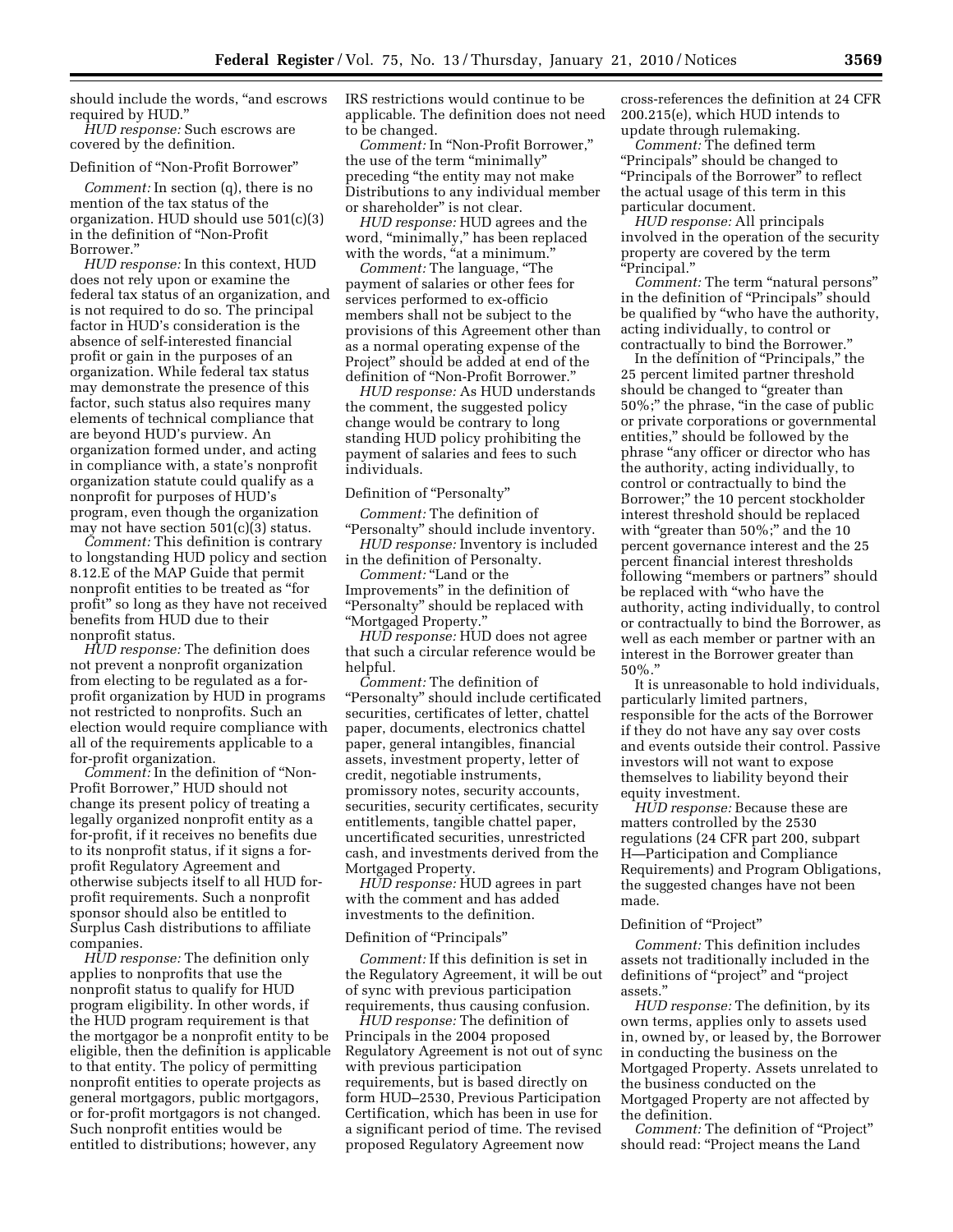and the Improvements on the Mortgaged Property.''

*HUD response:* The suggested change is not being made because it would be too restrictive. The policy of HUD is to include all property, as indicated in the definition.

Definition of ''Reasonable Operating Expenses''

*Comment:* The meaning intended by the language that Reasonable Operating Expenses ''must benefit the project more than the owner'' is not easily understood. There needs to be clarification, to prevent HUD from using it to suit its purpose from time to time.

*HUD response:* The definition of Reasonable Operating Expenses is not changed from the definition in use for a substantial period of time, and is based on case law. See *United States* v. *Frank,* 587 F.2d 924, 927 (8th Cir. 1978); *Arizona Oddfellow-Rebekah Housing, Inc.* v. *United States,* 125 F.3d 777 (9th Cir. 1997); *United States* v. *Coleman,*  200 F.Supp.2d 561 (E.D.N.C., 2002); *United States* v. *Schlesinger,* 88 F.Supp.2d 431 (D. Md. 2000). Courts have reviewed many types of project expenditures and decided whether or not they are Reasonable Operating Expenses, and HUD will follow the guidance provided in such decisions in its review of particular disbursements.

*Comment:* In the definition of ''Reasonable Operating Expense,'' the use of the term "everyday" is unclear. What if the expense is required only once or twice in any given period?

*HUD response:* HUD agrees with the comment and has dropped the word ''everyday.''

#### Definition of "Rents"

*Comment:* This definition includes assets not previously included, and inclusion of items not within the common meaning of rents is inappropriate and misleading.

*HUD response:* The definition of Rents is intended to specify, to a greater degree, all of the miscellaneous items of value that accrete to the mortgaged property and that are not specified elsewhere.

#### Definition of "Residual Receipts"

*Comment:* The definition of ''Residual Receipts'' should be removed. There does not appear to be any underwriting or business purpose necessitating different standards based on form of ownership. Nonprofits should have same privileges as proprietary sponsors.

*HUD response:* HUD rejects the comment, because the longstanding policy of HUD is to regulate distributions of nonprofit entities. The definition does not represent a change from present practice.

## Additional Definitions

*Comment:* A definition for ''Construction Contract'' should be added, to read ''means the form of the Construction Contract approved by HUD for the Project; provided such term is applicable only to those transactions for which HUD has issued a Commitment to Insure Upon Advances.''

*HUD response:* HUD agrees in part with the comment and has revised section 6 to read: " \* \* \* Construction Contract, as approved by HUD.'' With this modification, a definition is unnecessary.

## II. Construction

*Comment:* A provision should be added to remove this section for loans that do not involve new construction or substantial rehabilitation.

*HUD response:* It is clear by its own terms that this section would not apply for loans that do not involve new construction or substantial rehabilitation.

*Comment:* A provision should be added to allow deletion of this section as appropriate.

*HUD response:* HUD disagrees with the comment. Many of the provisions of the section could be applicable to a refinancing transaction where there is something less than substantial rehabilitation. Furthermore, refinancing transactions are specifically excluded where appropriate by specific language.

#### Section 2—Construction Funds

*Comment:* Construction funds and operating funds are to be kept separate, but there is no definition of either term, and no definition of funds (such as syndication proceeds) that might not logically fall into either category.

*HUD response:* Construction funds include mortgage proceeds and other funds budgeted for the hard and soft costs of construction of the project.

*Comment:* In section 2, Construction Funds, the Borrower does not hold the Construction Funds, so what is the purpose of this provision? The entire section should be removed.

*HUD response:* Construction funds is not a defined term; however, the context makes the meaning clear, that the Borrower is to use funds disbursed to the Owner for construction expenses and not to commingle or place such funds in the operating accounts of the Project.

## Section 3—Unpaid Obligations

*Comment:* "Final closing" is an undefined term.

*HUD response:* HUD has clarified the point at which the unpaid obligations requirement is triggered, by specifying it is upon final endorsement of the Note by HUD.

## Section 4—Lender's Certificate

*Comment:* It makes no sense for the Borrower to be bound by various provisions of the Mortgagee's Certificate. The Borrower has no control over the Mortgagee's actions.

*HUD response:* This section has been revised to refer to those terms of either the Lender's Certificate or the Request for Endorsement of Credit Instrument & and Certificate of Lender, Borrower and General Contractor, as applicable, insofar as the applicable document establishes or reflects rights and obligations of Borrower. As noted, the Mortgagee's Certificate in now entitled ''Lender's Certificate.''

*Comment:* The last two lines of this section after the word "Certificate" should be removed. A borrower cannot certify as to a future event controlled by some other entity; such certification fails to take into account either instance where Lender applies the funds for different purposes or where HUD approves a different use of such funds in the future.

*HUD response:* HUD agrees in part with this comment and has revised section 4 to clarify that the obligation only relates to rights and obligations of the Borrower.

## Section 5—Construction Commencement/Repairs

*Comment:* This provision excludes a "refinance" but not transfers of physical assets and other nonconstruction activities.

*HUD response:* Section 5 is a construction-related provision, and addresses only early start issues that arise in the construction context. The nonconstruction activities described in the comment are beyond the scope of this section.

## Section 6—Drawings and Specifications

*Comment:* Neither ''construction contract'' nor ''drawings and specifications'' are defined terms. To add requirements to the Regulatory Agreement that do not parallel the construction documents (Building Loan Agreement, Construction Contract) is unnecessary and will lead only to confusion and paralysis.

*HUD response:* To clarify the consistent use of the terms pointed out in the comment, the phrase "as approved by HUD'' is added following Construction Contract. The Drawings are to be identified in accordance with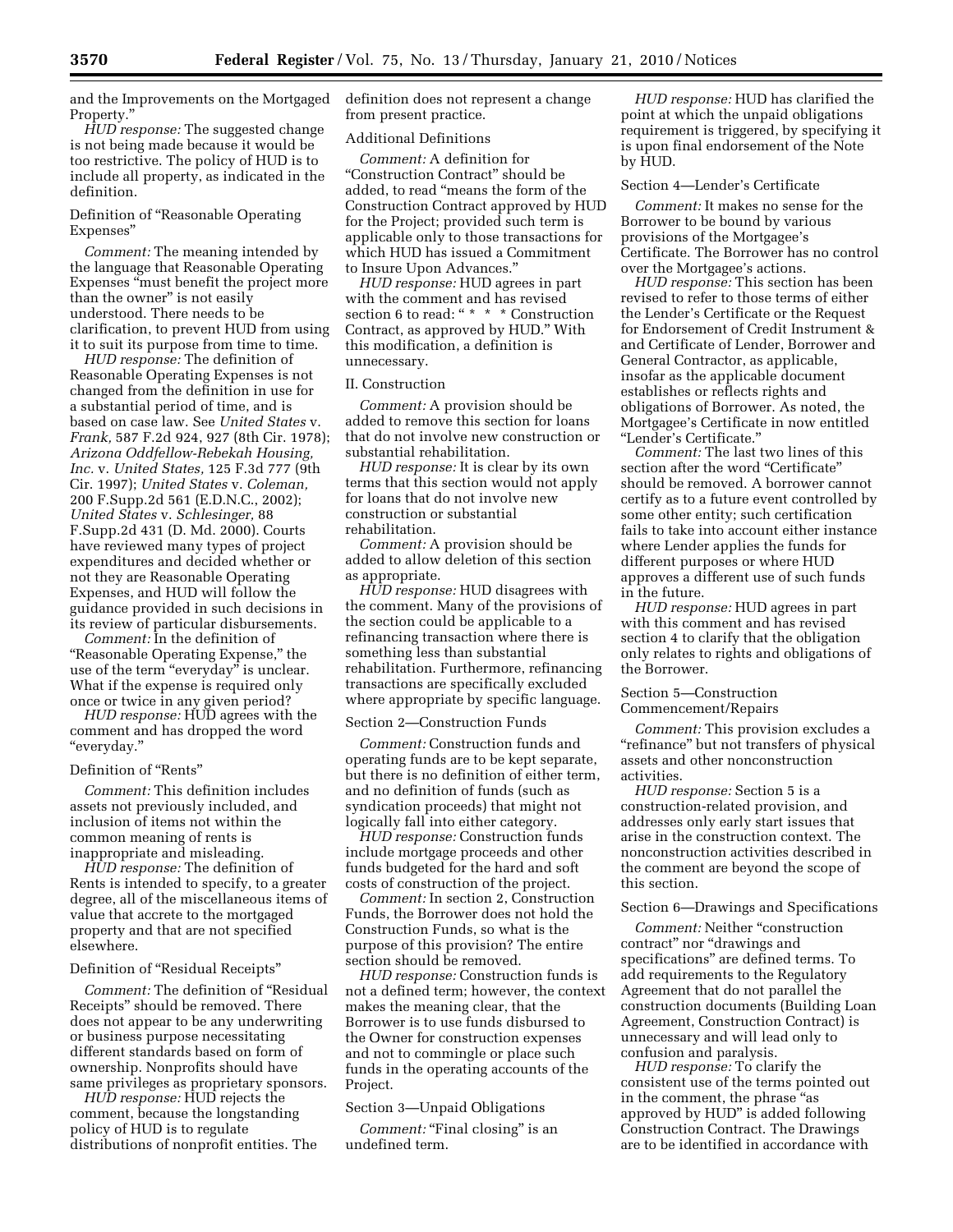Article 2.A. (6), and the Specifications are to be identified in accordance with Article 2.A. (5), of the Construction Contract as approved by HUD.

*Comment:* In section 6, Drawings and Specifications, the term "Construction Contract'' in this section needs to be defined.

*HUD response:* The Construction Contract is a closing document and goes hand-in-hand with the other construction documents and the industry and users are familiar with the document based upon decades of use. To provide additional clarity, the phrase "as approved by HUD" has been added following "Construction Contract."

#### Section 7—Required Permits

*Comment:* It must be clear that permits are not required to the extent that jurisdictions do not require permits for certain activities.

*HUD response:* HUD considers the modifier "all necessary," as applied to permits in section 7, to be selfexplanatory.

#### Section 8—Outstanding Obligations

*Comment:* This section should be revised to accommodate leasehold estates.

*HUD response:* A leasehold estate is an obligation that is subject to HUD approval. Leasehold estates would be covered in section 8 under the ''except those approved by HUD'' language. There is no reason to change this section to provide such an exception, because such an agreement obviously would have been approved in writing by HUD. A sentence has been added to section 8 that, ''All contractual obligations of Borrower or on behalf of Borrower with any party shall be fully disclosed to HUD.'' In addition, HUD has added the following parenthetical sentence to the definition of ''leases'' in the Regulatory Agreement: "(Ground leases that are security for the loan are not included in this definition.)''

*Comment:* With respect to section 8, Outstanding Obligations, "Land" in this section should be replaced with ''Mortgaged Property.''

*HUD response:* It is clear from the construction-related context of the section that the use of the term ''Mortgaged Property'' would be inappropriate.

*Comment:* Section 8 needs reworking. This section should be constructionrelated only.

*HUD response:* It is clear that this section is construction-related only. Therefore, changes to address the comment are not necessary.

## Section 9—Accounting Requirements

*Comment:* ''Receipts and disbursements'' may not be the correct term for what is required here, and brings up the question of whether more than project funds are covered.

*HUD response:* "Receipts and disbursements'' is the correct phraseology. During the construction period, upon initial occupancy and through the cost certification cutoff date, the borrower does cash accounting of the rental receipts and operational disbursements, and any excess of receipts over disbursements offsets construction costs.

*Comment:* In section 9, Accounting Requirements, the following language should be inserted at end of section 9: ''Such funds can either be used to reduce the insured loan amount, or, with HUD's approval, deposited into surplus cash or reserve for replacement accounts.''

*HUD response:* The suggested change is contained in the well-known and universally followed HUD cost certification requirements. It would be inappropriate to repeat those requirements in this section.

#### Section III—Financial Management

Section 11—Reserve for Replacement Fund

*Comment:* Currently, only Section 223(f) projects require a reassessment of the reserve every 10 years. Is this an intentional change in policy?

*HUD response:* Yes, HUD is adopting this now-common industry practice, consistent with prudent servicing, to be applicable to all Borrowers.

*Comment:* This section purports to put certain requirements on Lenders, who are not party to this agreement.

*HUD response:* Section 11.a. of the Regulatory Agreement reflects section 14 of the Lender's Certificate, which provides Lender must require a monthly deposit with Lender or in a depository satisfactory to Lender. The wording of section 11.a. has been revised to provide that the Reserve for Replacement shall be deposited with Lender, rather than held by Lender, to reflect the fact that Lender is not a party to the Regulatory Agreement.

*Comment:* No one will use FHA financing for new construction if the Regulatory Agreement is deemed to give HUD control over investment funds.

*HUD response:* The requirement to obtain HUD's written approval in order to invest Reserve for Replacement funds in forms other than insured deposits, obligations of the United States, or obligations guaranteed by the United States, is a current requirement for FHA- insured financing. The Regulatory Agreement does not give HUD control over investment funds, but merely provides for HUD's approval, in order to ensure that the Reserve for Replacement is not put at risk.

*Comment:* The ''contract of mortgage insurance'' should be defined in a meaningful way as opposed to saying, ''Read the regulations.''

*HUD response:* The contract of mortgage insurance will vary in accordance with the section of the National Housing Act and the implementing regulations under which the insurance is authorized. For that reason, the contract of mortgage insurance is defined by reference to the relevant regulations.

*Comment:* HUD's ability to increase the monthly deposit must be subject to some standards, not be left as an unappealable arbitrary decision.

*HUD response:* This amount is determined by a formula and is covered by the FHA insurance commitment and Program Obligations.

*Comment:* HUD should be able to approve alternative "amounts" in the funds, as well as ''methods.''

*HUD response:* HUD is able to approve alternative amounts, as specifically provided in the last sentence of section 11.b., and HUD may allow alternative methods pursuant to section 11.a.; for example, investments other than those federally guaranteed under section 11.a.

*Comment:* In section 11(b), a letter of credit should be permitted for funding the account.

*HUD response:* The policy of HUD is not to permit the use of letters of credit to fund the Reserve for Replacement, because mortgaged proceeds are used for the initial funding of the Reserve for Replacement. Allowing a letter of credit to fund the Reserve for Replacement could create a windfall for the mortgagor.

*Comment:* Section 11(b) should provide that in the case of section  $223(f)/223(a)(7)$  projects, the deposit is made at initial/final endorsement of the Note.

*HUD response:* The deposit is required at endorsement of the Note. Since there is only one endorsement for refinancing transactions, the suggested change is not necessary.

*Comment:* Section 11(b) should allow the cost of the written analysis required every 10 years to be paid with funds on deposit in the Reserve for Replacement.

*HUD response:* HUD agrees that the requested concept is reasonable and can permit the payment from the Reserve for Replacement. The Regulatory Agreement permits Borrowers to request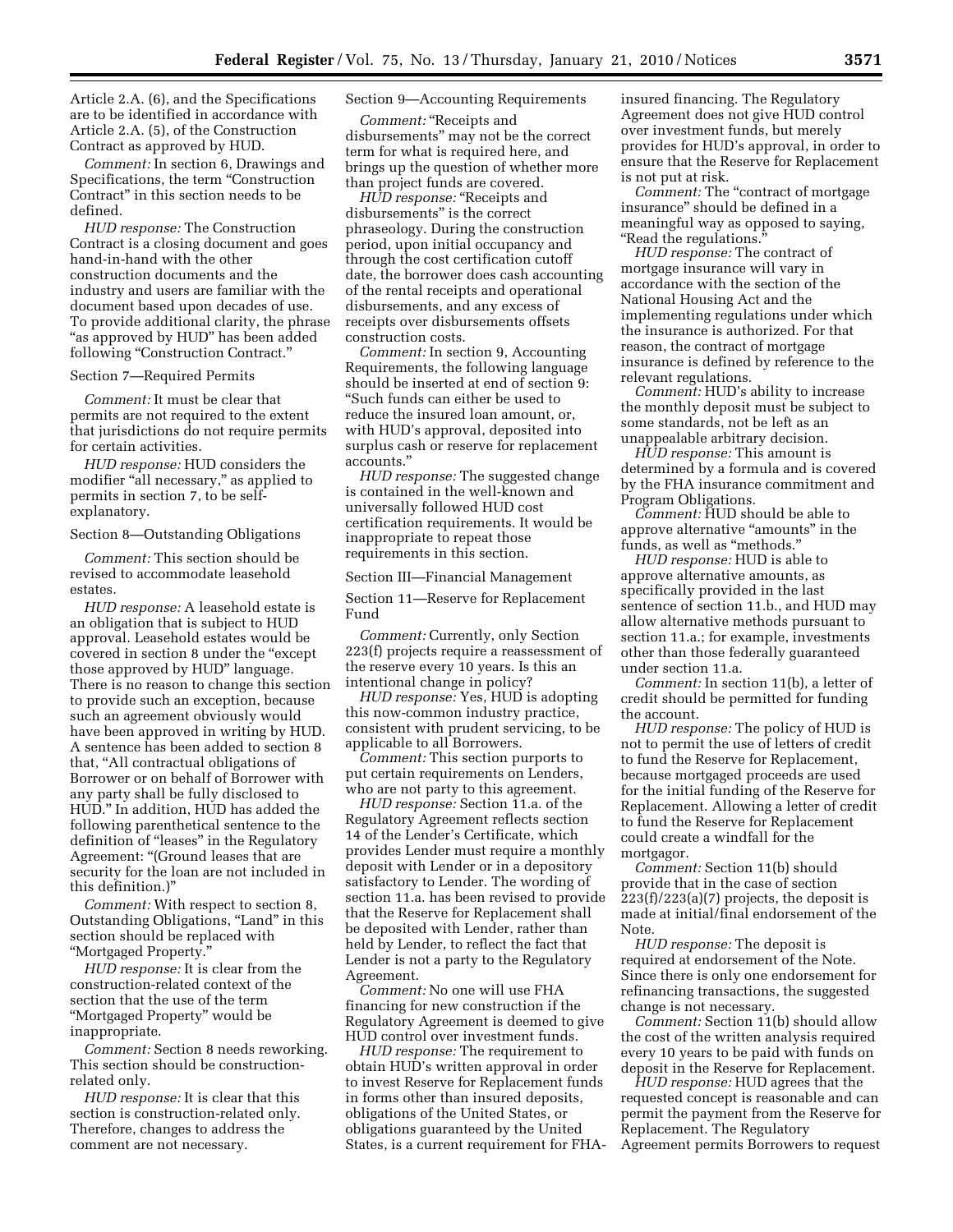the prior written approval of HUD on a case-by-case basis for this procedure.

*Comment* In section 11(c), to clarify that there is no change in Lender's statutory rights to set the interest per 12 U.S.C. 1715w(i)(2)(B), language should be added that Lender has no obligation to obtain any particular rate of return on the investment of funds, and shall not be liable to Borrower for any losses incurred in connection with the investment of funds.

*HUD response:* The Lender is not a party to the Regulatory Agreement and such a provision would be inappropriate therein.

*Comment:* A paragraph 11(f) should be added to provide that upon termination of this Agreement, any requirement to fund the Reserve for Replacement fund will terminate and the monies shall be returned to the Borrower, provided the Borrower is not otherwise required to retain the fund under any other contract with HUD.

*HUD response:* Upon termination of the Regulatory Agreement, HUD does not control these assets. It is not necessary for HUD to specify what is to be done with assets of the project once HUD's control is removed.

#### Section 12—Residual Receipts

*Comment:* A deposit of residual receipts required at the time of a semiannual distribution is unheard of.

*HUD response:* It is a current and ongoing requirement that, if a surplus is declared on a semiannual basis, a deposit must be made at that time as well.

*Comment:* Consistent with the comments on the definition of ''Residual Receipts,'' section 13 should be removed and the discriminatory Residual Receipt limitation eliminated, or this section should be made applicable only if a nonprofit or public body mortgagor uses the benefits of nonprofit underwriting.

*HUD response:* HUD disagrees with the suggested major change to current HUD policy, which is longstanding and designed to protect the interests of HUD.

Section 13—Property and Operation; Encumbrances

*Comment:* HUD must clarify if the deposit requirements apply to the proceeds (equity) from an LIHTC transaction. There should be a distinction between the equity required to keep the mortgage loan in balance and all other equity belonging to the property.

*HUD response:* HUD agrees and has clarified this section to indicate that equity or capital contributions shall not include certain syndication proceeds, such as proceeds from LIHTC

transactions used to repay bridge loans from members/partners of Borrower, all as more fully set forth in Program Obligations.

*Comment:* HUD must define ''Project Property.'' If this is meant to capture all of the Borrower's funds, FHA financing is finished.

*HUD response:* In response to the comment, HUD has removed the term "Project" from the caption of section 13, leaving the heading as ''Property and Operation; Encumbrances,'' to avoid the confusion that may be suggested by use of the undefined term.

*Comment:* In section 13(a), the reference to the deposit of receivables should be removed, because receivables cannot be deposited in a bank.

*HUD response:* HUD agrees in part with the comment in that receivables cannot be deposited so the section now reads: "\* \* \* rents and other receipts of the project  $* * * "$ 

*Comment:* The word "necessary" should be removed from "reasonable and necessary expenses'' because this term is too subjective and causes too much intrusion into the mortgagor's management of the project.

*HUD response:* As noted previously, the defined term ''Reasonable Operating Expenses'' is now used.

*Comment:* The phrase ''for the benefit of the Project'' should be added at the end of section 13(a).

*HUD response:* HUD disagrees with the comment because inserting the suggested language could cause considerable confusion and conflict regarding interpretation of the phrase, ''for the benefit of the Project.''

*Comment:* Whose delinquent taxes are referenced in section 13(d)?

*HUD response:* It is not relevant to whom the delinquent taxes are a liability. Such expenses cannot be charged to the project.

## Section 14—Security Deposits

*Comment:* This section requires the Borrower to pay interest on security deposits, which is in conflict with current HUD policy, which imposes no requirement beyond state law.

*HUD response:* There has been no change in HUD policy on this issue. Section 14(b) only provides for interestbearing accounts only ''to the extent required by State or local law.''

*Comment:* It is unnecessary for the Borrower to acknowledge that the unauthorized use of security deposits "may" constitute theft and is prosecutable. This is a state law issue and should not be inserted gratuitously into this Agreement.

*HUD response:* HUD agrees with the comment and has removed the last

sentence of section 14, which is the sentence that contained the statement noted.

## Section 15—Distributions

*Comment:* The reference in section 15.c. to whoever receives funds needing to return the funds to the Project would not affect persons not bound by the document.

*HUD response:* There is no change here from current requirement, which imposes a constructive trust upon Distributions made improperly. Borrower should seek the return of the funds.

*Comment:* Injecting what a Borrower "should have known" in section 15.b. adds to the muddle about the clarity and legal effect of Directives. If Distributions are not to be taken, there should be clear standards, not whether the Borrower ''should have known.''

*HUD response:* HUD considers the ''due care'' standard for what a Borrower ''should have known'' as a basis for suspending Distributions under section 15.b. to be in keeping with longstanding practice and to be a reasonable standard, particularly when the standard is applied to a failure to provide necessary services that Borrower is required to provide. To the extent that Program Obligations apply, they will clarify the extent of Borrower's obligation and responsibility.

*Comment:* In section 15.d., the second sentence should be revised to read, ''All such Distributions to Section 220 (if so regulated), Section 221(d)(3) and 231 Limited Distribution Borrowers in any one fiscal year shall be limited to an amount approved by HUD that is not less than 6 percent on the initial equity investment \* \* \* .''

*HUD response:* HUD agrees in part with the comment, and has revised the second sentence of section 15.d. to refer generally to Limited Dividend Borrowers. Rather than specify 6 percent as the minimum distribution, HUD has left the percent as a blank, to be completed in accordance with market conditions at the time the Regulatory Agreement is executed.

*Comment:* Prohibiting distributions is problematic and unduly punitive when the Borrower receives a nonpassing REAC score and HUD has not performed a second inspection. A provision should be added requiring HUD to inspect within 60 days and, if not, allowing distributions.

*HUD response:* HUD's multifamily inspection procedures are governed by the regulations in subpart P of 24 CFR part 200. HUD's time frame for reinspection is determined in part by the response time of the owner in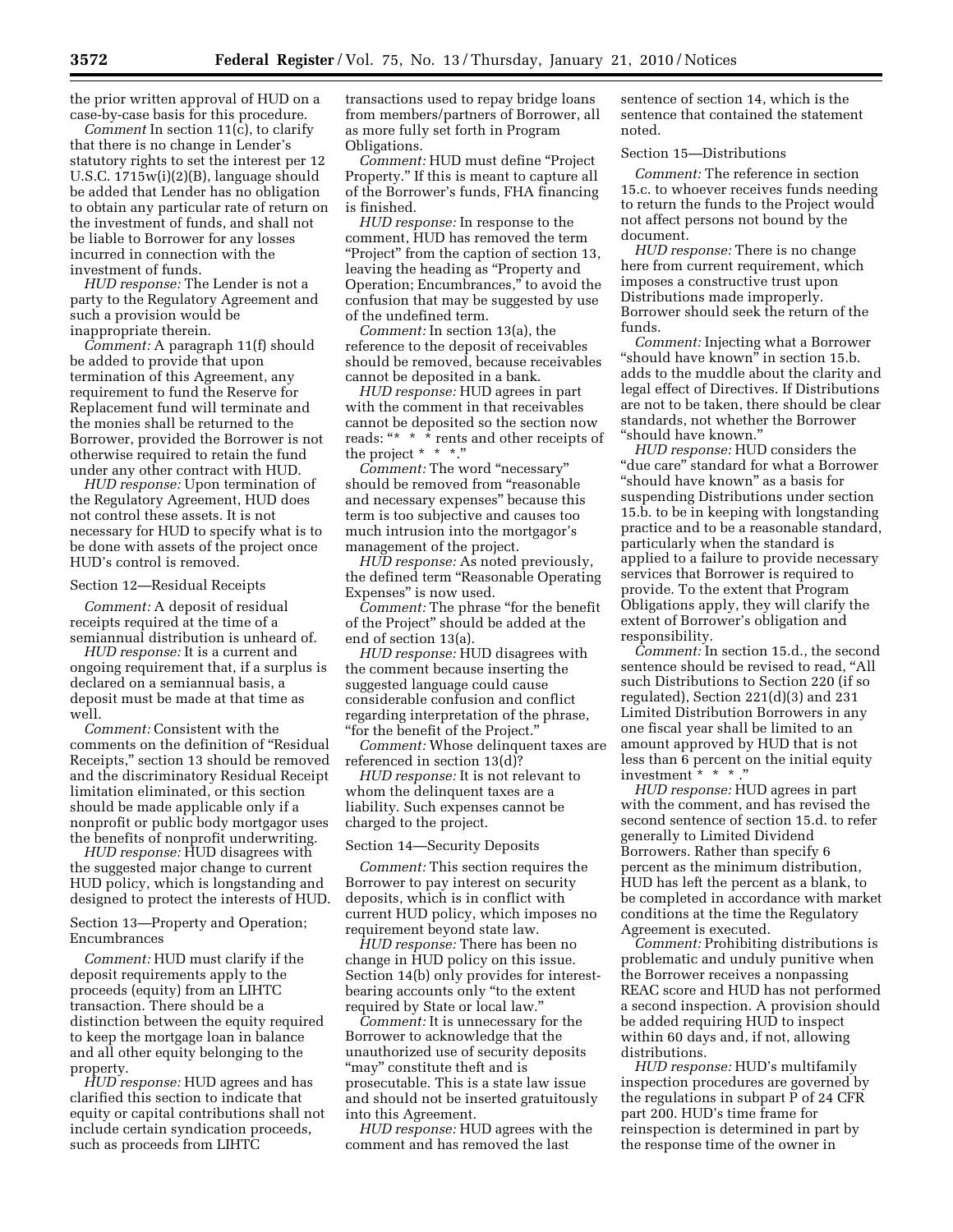addressing repairs and deficiencies and HUD's subsequent scheduling of reinspections into the framework of regularly scheduled inspections. HUD's intention is to complete reinspections in a timely manner.

*Comment:* In section 15.b.i, what does the phrase ''should have known about'' mean and what standard will HUD use to make this determination?

*HUD response:* HUD believes the language is clear that a due care standard will be applied and has made no change.

*Comment:* Section 15.c. requires action from parties that do not execute this document or otherwise may have no privity with HUD.

*HUD response:* This provision is deliberately broad to maximize the ability to recover funds in cases of equity skimming, fraud, etc., for example by imposing an obligation on the Borrower to attempt such recovery.

*Comment:* The limitation on Distributions to nonprofits in section 15.d. should be removed to reflect the argument that nonprofits should have the same rights as proprietaries.

*HUD response:* Although minor changes have been made for purposes of clarification and to provide HUD some flexibility with respect to the permissible percentage, the longstanding HUD policy of restricting distributions will be continued.

## Section 16—Reimbursement of Advances

*Comment:* This section appears to prevent such customary transactions as reimbursing an employee for purchasing miscellaneous, minor items; reimbursing a management company for funds advanced to pay employees; or other recurrent problems of short-term advances needed to make required payments in advance of rent collection day or when Section 8 or other subsidy money is delayed.

*HUD response:* HUD disagrees with the comment. Section 16 does not prohibit such transactions but only requires advances to be deposited in the Project Account prior to being paid out, rather than being used to make payments directly. This requirement provides an accurate accounting for advances and does not constitute a change from current practice. Under section 16, repayment of advances is not considered a Distribution and may be done on a monthly basis with HUD approval. The requirement for prior HUD approval of repayments other than through reimbursements from Surplus Cash at the end of the annual or semiannual period is an important

control and is HUD's longstanding practice.

*Comment:* Is interest on advances permitted?

*HUD response:* Yes, interest on advances is permitted with the prior written approval of HUD, and a sentence specifying this provision has been added to section 16.

*Comment:* The term ''project account'' should be defined.

*HUD response:* HUD sees no need to define project account, because any advances referenced in section 16 could conceivably be made to one of several Project accounts, which are specified in several places in the Regulatory Agreement. See, for example, the definition of "Personalty."

#### Section 17—Identity of Interest

*Comment:* HUD has previously not objected to a ''captive'' mortgagee controlled by the principals of a mortgagor, but now would prohibit such a relationship under section 17. Section 223(a)(7) projects are not covered in the MAP Guide, yet some local offices are applying the MAP Guide to all insured projects, including 223(a)(7). May a local office prohibit a mortgagee from making loans to a non-MAP Guide project owner having an identity of interest with the Lender?

*HUD response:* HUD has determined to withdraw the identity-of-interest provisions of section 17 for further consideration.

#### Section 18—Financial Accounting

This section is now designated as section 17.

*Comment:* It is unclear what an "undocumented expense" is.

*HUD response:* An ''undocumented expense'' is an expense without sufficient documentation that provides reasonable identification of the basis of the expense. The term includes not only expenses for which there is no documentation, but expenses for which the documentation is in such unspecific, general terms that the basis of the expense cannot be reasonably determined; for example, a notation for ''services rendered'' or for ''supplies received.'' This definition has been added to the Regulatory Agreement.

Section 19—Books of Management Agents

This section is now designated as section 18.

*Comment:* If a manager manages 50 properties of which only one is HUD related, what books must be open to HUD?

*HUD response:* The response to the comment is provided in the first

sentence of redesignated section 18, which addresses only books and records ''as they pertain to the operations of the Project.''

## Section 20—Annual Financial Audit

This section is now designated as section 19.

*Comment:* What happened to the small project exception?

*HUD response:* Small projects are required to submit annual financial statements, but they are not required to be audited. HUD has added the qualifier, ''subject to Program Obligations.''

*Comment:* What type of Borrower certification is required?

*HUD response:* Borrower certification is included in the electronic Multifamily Financial Management Template currently in use.

*Comment:* Can Borrower's auditor also audit an upper-tier investment partnership or fund?

*HUD response:* The Borrower's Auditor needs to follow prudent accounting standards and practices. In every instance, the auditor must be guided by American Institute of Certified Public Accountant (AICPA) standards.

*Comment:* The sentence limiting the Borrower's relationship with the certified public accountant (CPA) should be removed. Many elderly housing providers use their CPAs as consultants, limiting their activities could be harmful to sponsors and ultimately more expensive to Borrowers as they go to other firms for managerial and consulting services that historically have been provided by their auditors. This limitation could also disproportionately affect smaller, unsophisticated Borrowers.

*HUD response:* This HUD restriction is consistent with the AICPA standards, which do not permit a consulting CPA to work also as an auditor for the same entity.

*Comment:* The list of items (''equipment, buildings, plans, offices, apparatus, devices, books, contracts, records, documents, and other papers and instruments'') following ''Mortgaged Property,'' which must be maintained and are subject to HUD examination, should be removed.

*HUD response:* HUD disagrees with the comment, because some of the listed items could conceivably fall outside of the definition of ''Mortgaged Property.'' For example, HUD sometimes requires a lender to impose collateral security mortgages upon additional properties of a mortgagor and sometimes permits a Lender to release a portion of the Mortgaged Property pursuant to the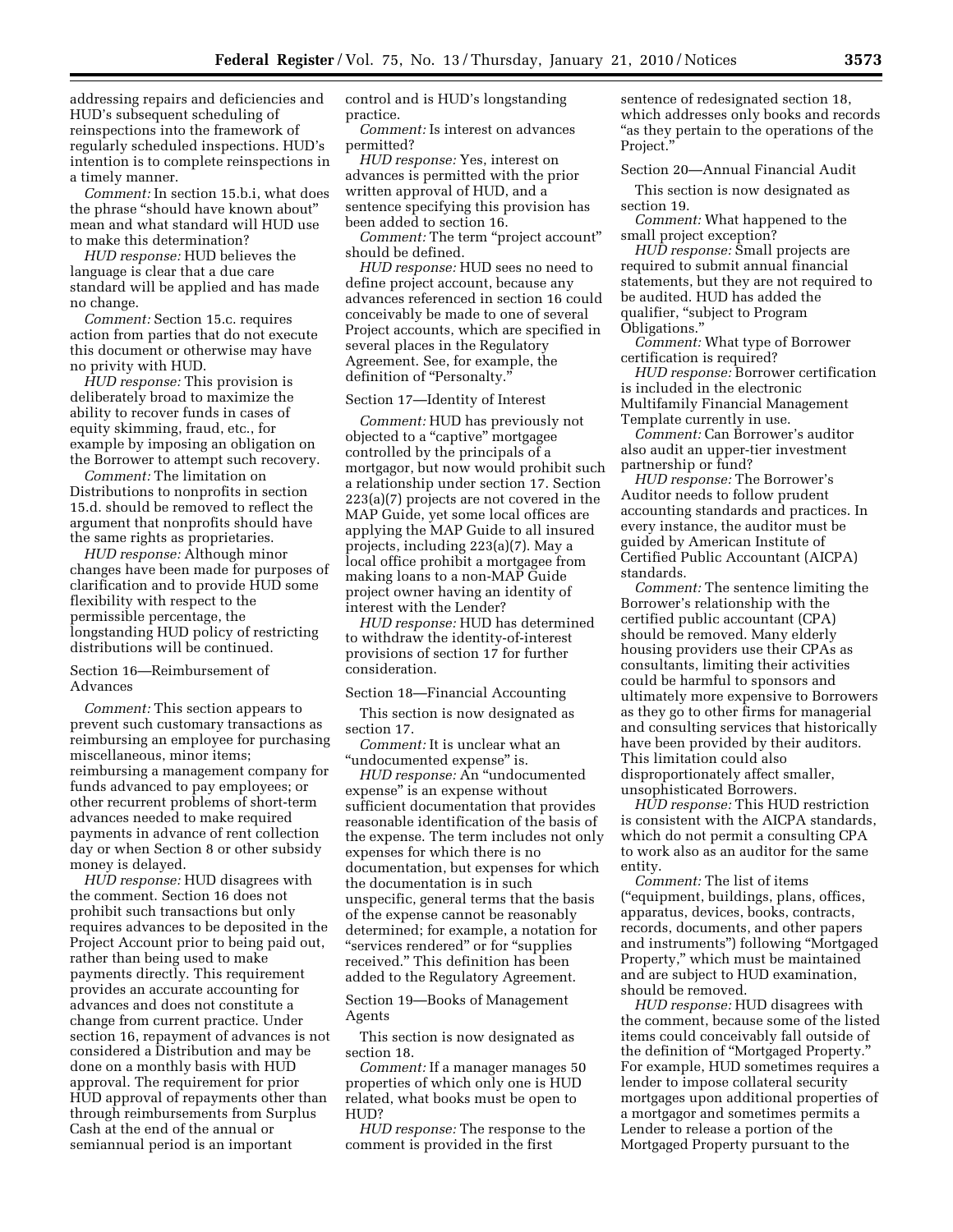partial release of security procedures. Books and records could be located in such released property.

Section IV—Project Management

Section 21—Preservation, Management, and Maintenance of the Mortgaged Property

This section has been redesignated as section 20.

*Comment:* What does the requirement that there be "no deterioration" mean? Is normal aging excluded?

*HUD response:* HUD agrees that the reference to ''no deterioration'' was too broad, and redesignated section 20(a) now requires only that Borrower ''shall not commit Waste.'' A definition of Waste has been added to section 1.mm. of the Regulatory Agreement, which conforms to the definition of Waste in the Security Instrument.

## Section 22—Flood Hazards

This section is now designated as section 21.

*Comment:* One can insure for flood hazards only if the insurance is available.

*HUD response:* HUD agrees with the comment. Redesignated section 21 is clarified by adding that an area must be identified by the Federal Emergency Management Agency, or successor agency, as having special flood hazards. If the Improvements are located in such an area and flood insurance is not available, the Loan will not be insured by HUD.

Section 23—Management Agreement

This section is now designated as section 22.

*Comment:* Currently, HUD relies on the Management Certification and does not review or approve management agreements. Does HUD now intend to review and approve such agreements to determine acceptability?

*HUD response:* Redesignated section 22 is revised to clarify that there is no requirement for the agreement to be approved in writing by HUD.

*Comment:* The undefined term ''Management Certification'' should be replaced with ''HUD form of management certification regarding such agreement and other management requirements.''

*HUD response:* HUD agrees in part with the comment and has revised that portion of the section (now designated section 22) to read,  $**$  \* \* management certification meeting standards consistent with Program Obligations.''

Section 24—Acceptability of Management of the Mortgaged Property

This section is now designated as section 23.

*Comment:* Giving HUD the right to replace the management agent is a change from existing HUD policy, which provides such a right only if there is a default. What standards will HUD employ in making these decisions?

*HUD response:* HUD disagrees that there is a change from existing HUD policy. Failure to conform the Project to HUD's overall management policies consistent with Program Obligations, as stated in redesignated section 23 of the Regulatory Agreement, would constitute a default under section 18, ''Preservation, Management, and Maintenance of Mortgaged Property, of the Security Instrument.'' HUD is linking the remedy of replacing the management agent only to the appropriate basis of default, rather than to any default. The current management agent's certification, form HUD–9839–C, contains an acknowledgement that HUD has the right to terminate the management agreement for failure to comply with the provisions of the management agent's certification or ''other good cause.'' Evaluation criteria for a management agent are detailed in HUD Handbook 4381.5, *The Management Agent Handbook*.

## Section 25—Termination of Contracts

This section is now designated as section 24.

*Comment:* This section gives HUD the right to direct termination of all thirdparty vendor contracts without penalty and without cause upon 30 days, notice. This is a significant intrusion into Borrower's operation of the project, without any clear benefit to HUD.

*HUD response:* This section is linked to redesignated section 23, which gives HUD the right to replace management for failure to conform the Project to HUD's overall management policies consistent with Program Obligations. HUD must be able to direct the termination of third-party vendor contracts in order to ensure acceptable overall management of the Project, and redesignated section 24 provides notice of the requirements that Borrower must include in its contracts to allow HUD to do so.

*Comment:* This section includes no standards for HUD to apply in making decisions.

*HUD response:* HUD requires Borrower to include termination provisions in management and vendor contracts to allow HUD to act as necessary to protect Project assets and

the public investment in the Project. HUD will make its decisions on a caseby-case basis while establishing an administrative record of its actions to demonstrate HUD is not acting in an unreasonable or arbitrary manner.

*Comment:* The language authorizing HUD to require termination of a contract with "any third-party vendor" and not just the managerial agent is an unjustifiable intrusion into the Borrower's right to operate the Project and should be removed. It creates enormous potential contract liabilities for the Borrower and HUD, and a HUD termination right would make such contracts more costly.

*HUD response:* This power of HUD to require Borrower to terminate thirdparty contracts is long standing policy and necessary to protect the interests of HUD.

Section 26—Contracts for Goods and Services

This section is now designated as section 25.

*Comment:* Is there a difference between "amounts customarily paid" and ''costs not in excess?''

*HUD response:* HUD has revised redesignated section 25 to make it more internally consistent. Costs, amounts, and terms are linked to the reasonable and necessary level customarily paid in the vicinity of the Land, and the reference to "costs not in excess" has been removed.

*Comment:* This section, requiring HUD approval of all betterments and Improvements will place a tremendous burden on HUD and is an unjustifiable intrusion into the Borrower's right to operate the project.

*HUD response:* HUD will dedicate the resources necessary to carry out its responsibilities under the revised closing documents. HUD considers such prior approvals to be justifiable and necessary for HUD to meet its obligations of preserving the public interest in Projects.

*Comment:* This would change the current standard of ''not exceed the amount ordinarily paid'' with the unreasonable "at the lowest possible cost.''

*HUD response:* HUD agrees that ''lowest possible cost'' will not always result in reasonable expenditures for goods and services and has removed the reference to "lowest possible cost" removed.

*Comment:* The meaning of ''betterments'' should be defined.

*HUD response:* The term ''betterments'' is now qualified by language that states, "as defined in the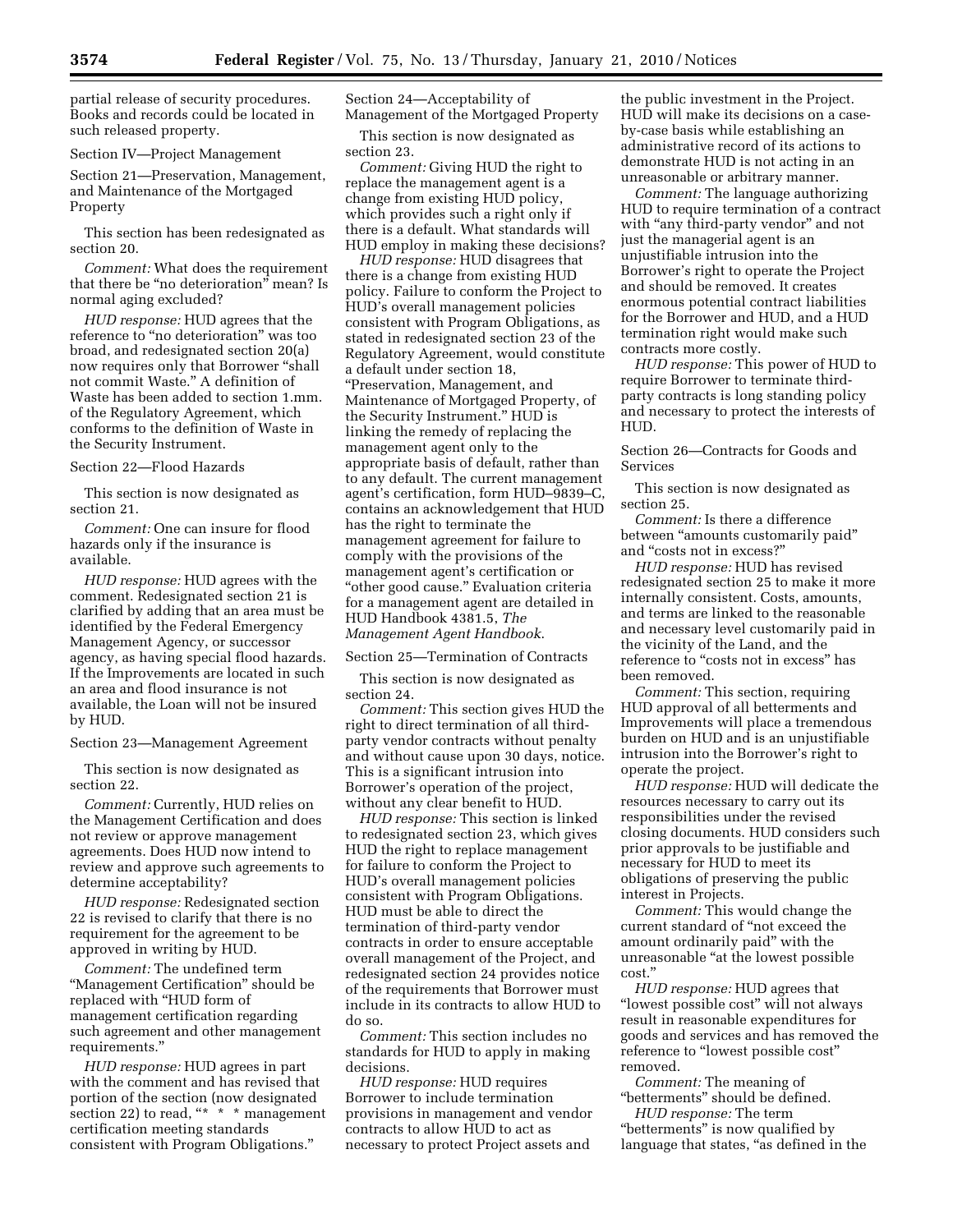Property Jurisdiction," to clarify the policy of HUD.

#### Section 28—Tenant Organizations

This section is now designated as section 27.

*Comment:* Tenants may sue Borrowers, but not HUD, and Borrowers may not join HUD to any lawsuits brought by tenants. This is unreasonable and unnecessary and should be removed. How are tenants, who are not a party to the Regulatory Agreement, precluded from suing HUD for anything?

*HUD response:* HUD is removing the second section of redesignated section 27, which contains the provisions identified by the comment.

Section V—Admissions and Occupancy

Section 31—Lease Term

This section is now designated as section 29.

*Comment:* Exceptions should be permitted with HUD's prior written approval to accommodate displaced persons, corporate units, etc.

*HUD response:* The prohibition against transient housing, meaning rental for any period less than 30 days, is required by Section 513 of the National Housing Act (12 U.S.C. 1731b), and HUD has no authority to permit exceptions.

Section 32—Commercial (Nonresidential) Leases

This section is now designated as section 30.

*Comment:* Borrower should not be required to seek HUD pre-approval. As long as there is no use restriction violation, Borrowers should be permitted to maximize the property's utility.

*HUD response:* The commercial use limitations in redesignated section 30 follow existing HUD practice, which reflects HUD's interest in prudent management of the Project. A sentence has been added to require Borrower to deliver an executed copy of the commercial lease to HUD.

## Section 33—Subleases

This section is now designated as section 31.

*Comment:* The Regulatory Agreement does not bind tenants. How can the Regulatory Agreement do more than require a Borrower to enforce the lease?

*HUD response:* The Regulatory Agreement does not bind tenants directly, but requires Borrower to include certain provisions in leases that are then enforceable against tenants by Borrower. Redesignated section 31 does not require Borrower to do more than

include the specified provisions in the lease and enforce the lease.

*Comment:* Corporations have rented apartments to employees for short periods in section 221(d)(4) transactions. The proposed language would no longer permit this.

*HUD response:* As noted earlier, the prohibition against transitory housing is statutory under Section 513 of the National Housing Act. Although the comment is not precise as to the duration of the "short periods" involved, a period of less than 30 days would not be permitted under the statutory provision.

#### Section 35—Section 231 Projects

Sections 34, 35, 36, and 37 have been combined into a single, revised section 32 entitled ''Tenant Selection/ Occupancy.''

*Comment:* This section and section 36 should be stricken.

*HUD response:* The general reference to complying with all HUD regulations and Program Obligations in selecting tenants for Section 231 Projects in the previous version of section 35 has been replaced with the more specific provisions of redesignated sections 32c and d, which are longstanding provisions in the Regulatory Agreement. Section 32c states that at least 75 percent of the units in a Section 231 Project shall be designed for elderly persons, unless HUD gives its written approval for a lesser number of units. Redesignated section 32d requires all advertising for Section 231 Project rentals to reflect a bona fide effort by Borrower to obtain occupancy by elderly persons. The previous section 36 has been replaced by redesignated section 32a and is discussed in more detail under the comment heading dealing with section 36—Families with Children.

## Section 36—Families With Children

*Comment:* The Regulatory Agreement should not prohibit discrimination against otherwise eligible applicants with children for admission to elderly units. Section 3.2.L. of the MAP Guide specifically allows for housing that is intended exclusively for the elderly, as do the Fair Housing Amendments Act of 1988, Section 542 of the Housing and Community Development Act of 1992, and 24 CFR 266.220.

*HUD response:* Redesignated section 32.a. clarifies the scope of the previous section 35 and provides that Borrower shall not, in selecting tenants, except for units designated for elderly persons in a section 231 Project, discriminate against any person or persons by reason

of the fact that there are children in the family.

*Comment:* As written, this section would also appear to apply to loans insured under Section 231 of the National Housing Act, which conflicts with discussions held with the Department.

*HUD response:* Redesignated section 32a excludes Section 231 from the prohibition against discrimination because there are children in the family.

*Comment:* There is no statutory or regulatory basis for this provision as it would apply to the Section 221(d)(4), 223(f), 223(a)(7) and 231 programs.

*HUD response:* Except as noted for the section 231 program and as permitted by the Housing for Older Persons Act, which amended the Fair Housing Act, tenants may not be selected on the basis of whether they are families with children. (*See* 42 U.S.C. 3604.) Revised redesignated section 32 clarifies that the prohibition applies, except as provided in the Fair Housing Act and otherwise approved in writing by HUD.

*Comment:* This change requires notice and comment rulemaking, with a title and description that clearly state the intent of the proposal. The legal consequences of the consolidation and updating of forms are different from the consequences of imposing new occupancy requirements.

*HUD response:* These provisions, which have been the subject of the current notice and comment rulemaking, have been revised merely to restate current law.

*Comment:* The refusal of FHA to provide mortgage insurance for loans on elderly housing properties will significantly restrict the supply of affordable elderly housing.

*HUD response:* It is not HUD's intent to refuse mortgage insurance for elderly housing, as demonstrated by HUD's revision of the Regulatory Agreement's occupancy requirements.

*Comment:* This provision may call into question the legality of Regulatory Agreements for existing elderly housing communities.

*HUD response:* As noted above, the provision has been revised to restate current law consistent with Regulatory Agreements for existing elderly housing communities.

*Comment:* This section should provide, ''Except in the case of a project specifically designed exclusively for the elderly or insured under Section 232.''

*HUD response:* As noted previously, HUD has adopted the exclusion for projects designed for the elderly. This Regulatory Agreement does not apply to nursing home projects with financing insured under Section 232.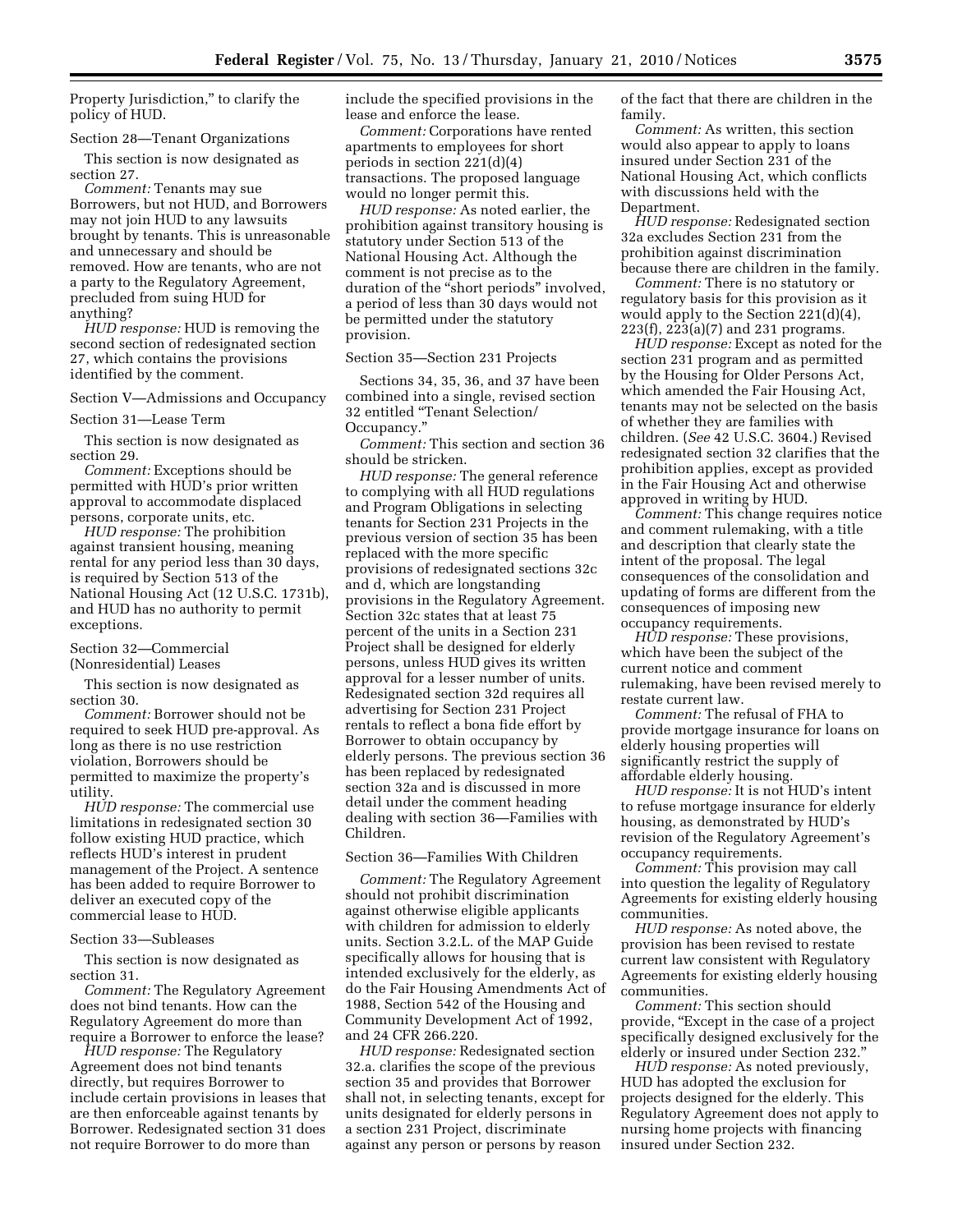Section 38—Rents

This section is now designated as section 33.

*Comment:* The method of rent approval depends on the program.

*HUD response:* HUD agrees with the comment. The provisions of redesignated section 34 are conditioned on the regulation of rent by HUD. References to a specific program are not included, so as to provide flexibility for the Regulatory Agreement to be used in different programs.

Section 39—Charges for Services and Facilities

This section is now designated as section 34.

*Comment:* There is no reason for HUD to use this document to attempt to have a blanket prohibition of charges that leases and house rules may permit.

*HUD response:* This section does not have a blanket prohibition, but applies only if the Project is subject to regulation of rent by HUD, as is intended to avoid distortion of the HUDapproved rents by the imposition of additional charges.

Section 40—Prohibition of Additional Fees

This section is now designated as section 35.

*Comment:* This section is more appropriate in the healthcare context and not applicable to apartment projects. Regardless, the Borrower should not be prohibited from charging credit check or criminal background fees, pet fees, deposits or other fees or charges common in the rental marketplace and tailored to a particular purpose.

*HUD response:* HUD agrees in part with the comment and has reworded the section to limit the section to those "certain" described fees originally iterated in the section. A sentence has been added to redesignated section 36, ''Security Deposits and Other Fees,'' so that the additional fees indicated in the comment can be charged. HUD does not agree that the section should appear only in the healthcare regulatory agreement as seems to be the suggestion. Founder's fees, admission fees, etc., could be charged in connection with elderly projects, as well as for health care facilities.

Section VI—Actions Requiring the Prior Written Approval of HUD

Section 42—Actions Requiring the Prior Written Approval of HUD

This section is now designated as section 37.

*Comment:* Individually and collectively, the powers reserved by HUD may create potential HUD liability to Borrowers and third parties, due to the extensive nature of the controls HUD would have.

*HUD response:* HUD disagrees that requiring HUD approval would create any HUD liability to Borrowers or third parties. Borrower is placed on notice of, and agrees to, the requirement of HUD approval in the Regulatory Agreement, and would act in disregard of such requirement at Borrower's, not HUD's, peril. Similarly, Borrower's acts with respect to third parties with knowing disregard of the HUD approval requirement would not create any HUD liability to third parties. In addition, HUD approval does not constitute a guarantee of Borrower's obligations to any party. HUD's primary concerns in determining whether or not to provide any required approval are the prudent management and preservation of the Project, so as to protect HUD's interests, and HUD will not provide approvals for acts and obligations that would jeopardize those interests.

*Comment:* This section includes 13 separate categories of actions that Borrower shall not do without prior written approval by HUD. Will HUD have the staffing to accommodate promptly the large number of expected requests? These requirements constitute an overwhelming workload for HUD.

*HUD response:* As noted previously, HUD will commit the resources necessary to fulfill its responsibilities.

*Comment:* These requirements constitute a massive increase in HUD's involvement in Project operations and impose controls far greater than Fannie Mae, Freddie Mac, or any other lender.

*HUD response:* The remaining approvals required under redesignated section 37 are generally consistent with current HUD requirements, rather than a ''massive increase in HUD's involvement.'' HUD has determined not to impose broad recourse liability on Key Principals and considers it necessary to require prior written approvals, as provided in redesignated section 37.

*Comment:* These requirements suggest a complete lack of trust or confidence in a Borrower's ability to operate its own Project. While some of these controls may be appropriate during the existence of an Event of Default, these controls simply are not workable.

*HUD response:* HUD considers the comment's emphasis on trust and confidence to be misplaced. HUD is responsible for administering programs intended to facilitate transactions that provide a significant public and private benefit, but that also place substantial HUD resources at risk. HUD is obliged

to strike a balance between maximizing the facilitation of transactions and minimizing the risk to HUD resources, and considers the requirements of these documents, developed over a long period of deliberation that took into account extensive public comment, to strike an appropriate balance. HUD disagrees that the controls are not workable, but expects they will be applied in a reasonable manner that will neither discourage enterprise nor encourage imprudence.

*Comment:* A number of these actions, including incurring liabilities, paying out funds, incurring obligations to partners, only make sense if they apply to Project funds.

*HUD response:* The approvals noted by the comment apply in the context of activities in connection with the Project, as required by section 13.b. of the Regulatory Agreement.

*Comment:* With respect to transfers of property or interests, does HUD really intend to review and approve a corporate shareholder going from a 9 percent to a 10 percent stake, or a limited partner dropping from 25 percent to 23 percent under the definition of Principal and proposed section 23 of the Security Instrument (now designated section 21), which requires prior written approval of HUD if the effect of a transfer of any interest in the borrower is the "creation or elimination of a Principal''?

*HUD response:* HUD approval of such transactions is a current practice that is continued under the revised documents.

*Comment:* Section 42(a) effectively prohibits the Borrower from hiring contractors to perform repairs or replacements without HUD's prior written approval, since such contractors would have rights to file mechanic's liens regardless of whether they actually ''establish or maintain a lien.''

*HUD response:* To the extent that work performed by contractors constitutes Reasonable Operating Expenses, as redesignated section 37.c. has been revised to provide, HUD approval would not be required. Work that goes beyond Reasonable Operating Expenses would require HUD approval in any event.

*Comment:* Section 42(b) requires HUD's consent to borrow funds or finance any purchase. If the sponsors wish to loan money to cover a project's operating deficit, they cannot do so without getting HUD's prior written approval. If a Borrower wants to charge incidental purchases to a credit card, HUD's prior written approval, technically, would also be required.

*HUD response:* As similarly noted in a previous response, to the extent loans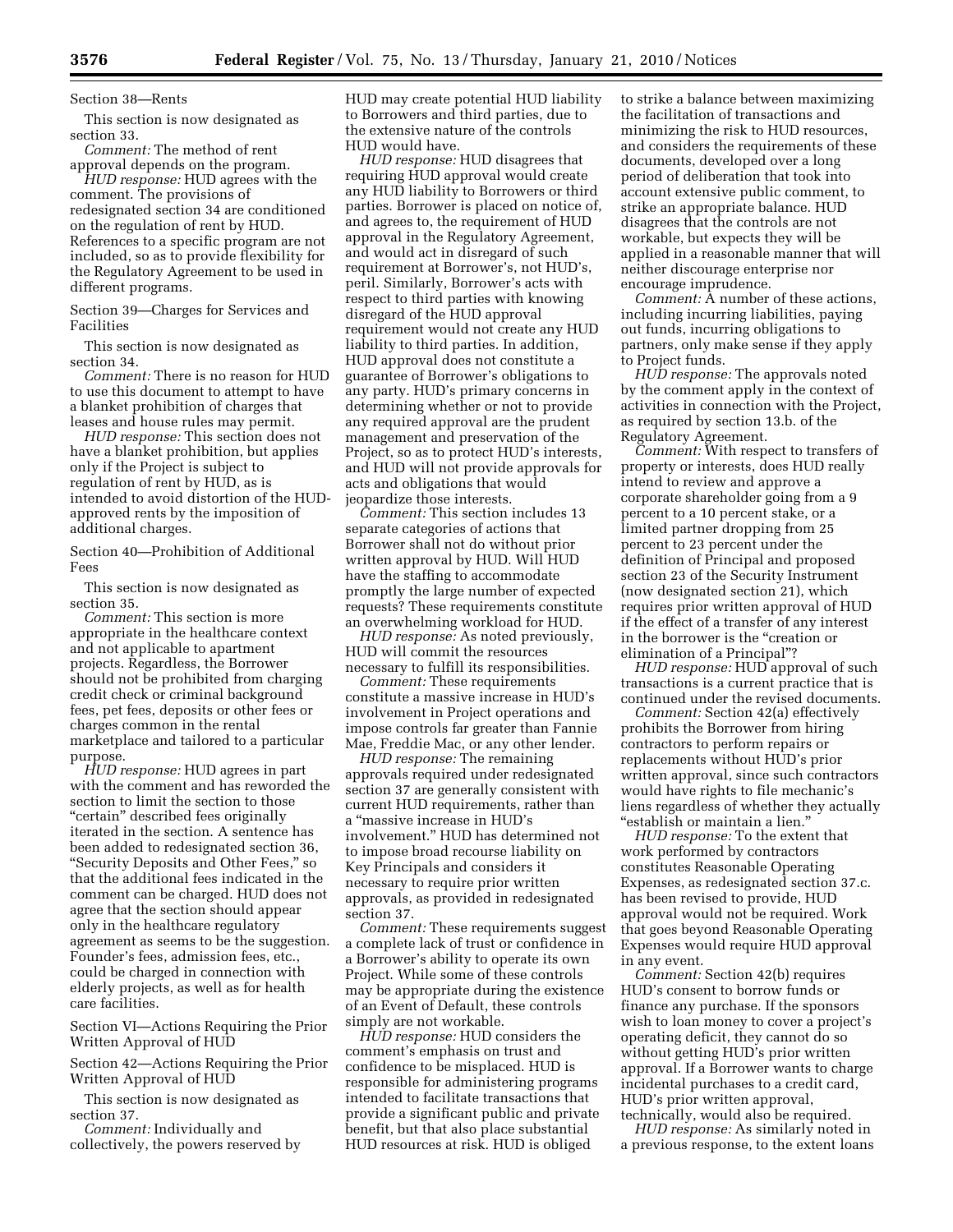are used for current Reasonable Operating Expenses, prior written approval of HUD is not required.

*Comment:* Section 42(c), taken literally, prohibits a borrower from making payments of principal and interest on the note, payments for mortgage insurance premiums, or deposits into the replacement reserve (since these items are not reasonable operating expenses or necessary repairs) without HUD's prior written approval except from Surplus Cash.

*HUD response:* Section 10 of the Regulatory Agreement requires Borrower to make promptly all payments due under the Note and Security Instrument, and section 11 requires Borrower to establish and maintain a reserve for replacement account. HUD approval is not necessary for these explicit requirements with which Borrower must comply.

*Comment:* Section 42(d) requires approval for payment of any compensation to Principals or others with no exception for payments from Surplus Cash.

*HUD response:* In response to the comment, HUD has revised redesignated section 37.d. to exclude ''permissible withdrawals'' of Surplus Cash from the requirement for prior written HUD approval.

*Comment:* Approval under section 42(e) for any change of a management agreement is a dramatic change from current practice that only involves HUD if there is a change in the Management Certification.

*HUD response:* Because the management contract as a whole is subject to HUD approval, HUD approval is also required for any change to a management contract, to avoid piecemeal revisions of the original, approved terms of the contract. HUD Handbook 4381.5, *The Management Agent Handbook,* details the requirements for HUD approval of the Management Agreement, and therefore any changes to it.

*Comment:* Would HUD want to approve remodeling of a model unit or a leasing office, or the demolition or reconstruction of a carport or a storage shed, as would be required under section 42(g)?

*HUD response:* HUD agrees, in part, with the comment and redesignated section 37(g) will now permit Borrower to dispose of and replace Fixtures and Personalty and make minor alterations or changes that do not impair the security, without HUD's prior written approval.

*Comment:* The prohibition on reconstruction without HUD approval is inconsistent with the provision

requiring restoration on an unconditional basis, even if HUD has failed to meet its obligations.

*HUD response:* The requirement for HUD approval for reconstruction in redesignated section 37(g) is not inconsistent with the requirement under redesignated section 20(c) to restore or repair any damage to the Mortgaged Property. To help clarify the intended distinction, section 37(g) has been revised to allow replacement and disposal of obsolete or deteriorated Fixtures or Personalty and minor repairs to be made without HUD approval. More substantial undertakings constituting ''reconstruction'' require HUD approval. In the event of uncertainty in a particular situation, approval may be requested, and HUD may determine if approval is required.

*Comment:* Section 42(g) must include some standard of materiality or be limited to expenditures over a certain threshold, *e.g.* \$100,000.

*HUD response:* As noted above, redesignated section 37(g) has been revised to allow replacement and disposal of obsolete or deteriorated Fixtures or Personalty and minor repairs to be made without HUD approval.

*Comment:* HUD does not have authority for the 42(i) requirement that a Borrower cannot receive any endowment that is not pledged to the Loan unless prohibited by the terms of the endowment.

*HUD response:* HUD has authority to establish the parameters of an eligible Borrower, and the requirement with respect to endowments is consistent with other requirements concerning the receipt of property to be used in connection with the Project.

*Comment:* HUD does not underwrite endowment funds (other than to meet closing requirements), should not have a security interest therein, and should not restrict a Borrower's right to receive endowment funds.

*HUD response:* As noted above, HUD considers its requirements with respect to endowment funds to be consistent with HUD's regulation of Borrower use of property in connection with the Project.

*Comment:* The section 42(j) requirement that HUD approve virtually all amendments to the organizational documents of the Borrower is an unreasonable interference with the rights of the Borrower's owners and a dramatic change from current practice, which is limited to approvals of changes that affect HUD's requirements.

*HUD response:* HUD must have the right to approve in advance any changes in a Borrower's organizational documents that could affect the

organization's ability to comply with its contractual and programmatic obligations or otherwise affect HUD's interests, so that HUD may exercise prudently its duty of oversight of the use of HUD resources. Redesignated section 37.j. now provides a nonexhaustive list of the types of amendments to the organizational documents that require HUD's prior approval.

*Comment:* Section 42(j) does not contain any standards for HUD to apply to consider requests for amendments to organizational documents.

*HUD response:* As noted previously, HUD will make its decisions based on the totality of the circumstances and proposed changes, and on a case-by case basis, while establishing an administrative record of its actions to demonstrate that HUD is not acting in an unreasonable or arbitrary manner.

*Comment:* The section 42(k) litigation threshold should be increased to at least \$50,000.

*HUD response:* HUD has reconsidered this litigation approval threshold in light of current litigation and settlement costs, and has increased the threshold in redesignated section 37(k) to \$100,000.

*Comment:* Section 42(k) would unnecessarily delay the process for the Owner and should be removed.

*HUD response:* While not removing the requirement for HUD approval of litigation, HUD has increased the threshold that triggers the approval requirement, as noted above.

*Comment:* Section 42(k) is a new requirement with no basis for the monetary cap. Is HUD seeking to convert all multifamily housing into a form of operated public housing?

*HUD response:* HUD has no such intent with respect to multifamily housing as stated in the comment. Because litigation may pose a substantial threat to the financial wellbeing of the Project, it is necessary for HUD to be apprised of significant activity in this area and to object to actions it determines to be inconsistent with that well-being. HUD considers the requirement to be reasonable in light of HUD's responsibilities.

*Comment:* What happens if the statute of limitations expires on a claim while HUD is considering a request under section 42(k)?

*HUD response:* If the statute of limitations is an issue with respect to any particular matter, HUD should be alerted about that issue as soon as possible, and HUD will expedite its response.

*Comment:* Requiring HUD to be a party to the settlement of litigation is not appropriate.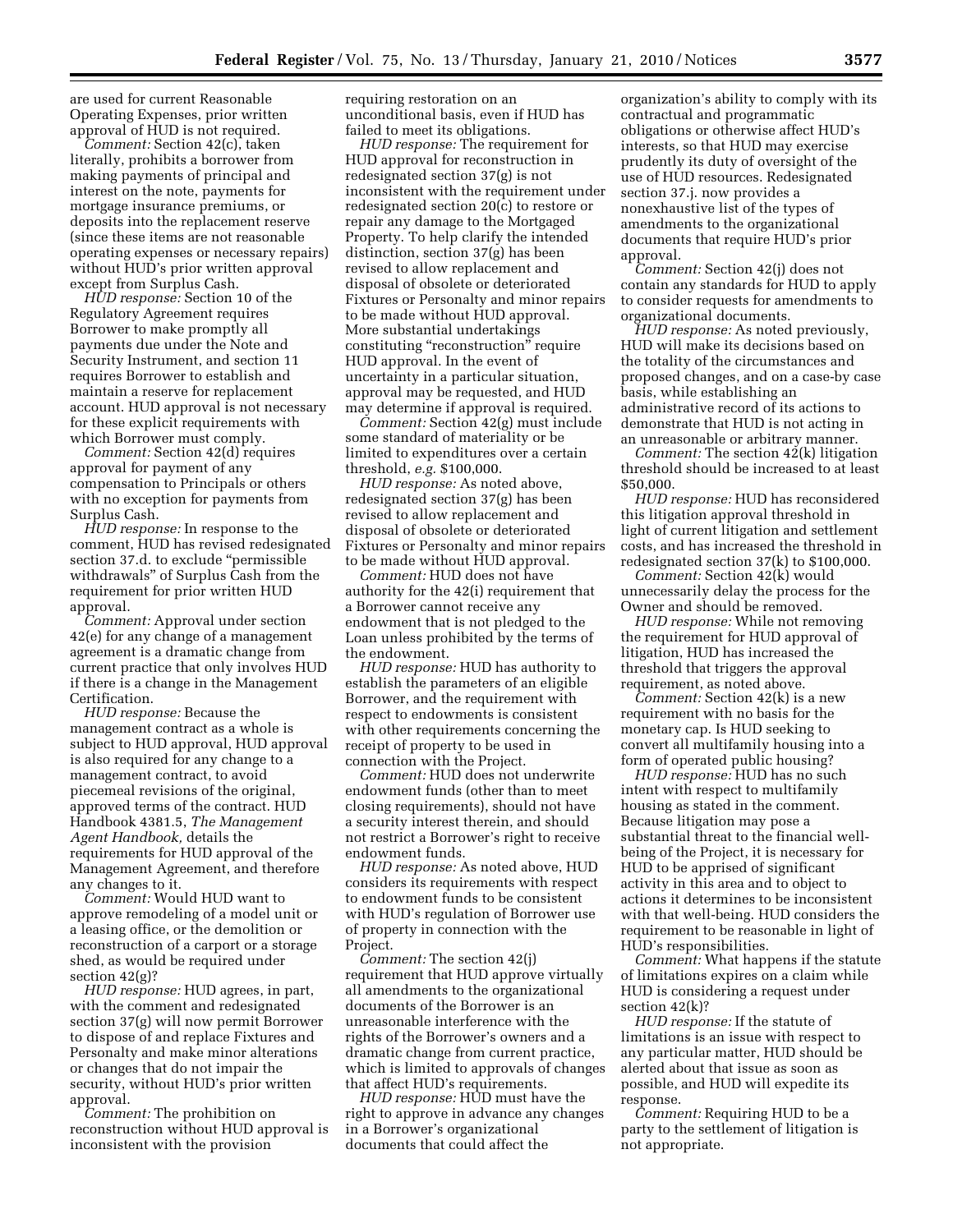*HUD response:* It is not correct to refer to HUD as a party to the settlement of litigation. HUD's involvement is limited to assessing the effect of litigation on the Project.

*Comment:* Section 42(l), requiring approval of reimbursements for payment of expenses or costs of the Project, simply ignores the way projects are managed and operated.

*HUD response:* HUD has revised redesignated section 37(l) for clarity and to conform it more explicitly with other provisions of the Regulatory Agreement by adding the phrase, "except for Reasonable Operating Expenses and in a manner consistent with Section 16.'' Section 16 requires advances to be deposited into the Project account and permits reimbursement of advances without prior HUD approval. HUD expects that reimbursements for payments other than for Reasonable Operating Expenses will be an infrequent occurrence.

*Comment:* Section 42(m), taken literally, would prohibit a Borrower from receiving a refund of an overpayment or a payment on account of a warranty claim without HUD approval.

*HUD response:* HUD has revised redesignated section 37(m) to exclude warranty claims from providers of goods and services.

Section VII—Enforcement

Section 43—Violations of Agreement

This section is now designated as section 38.

*Comment:* Violations related to felony criminal convictions or civil judgments is not understandable.

*HUD response:* The violation in redesignated section 38.c. is not any criminal conviction or civil judgment, but a civil or criminal forfeiture action. As stated in section 38.c., HUD's concern is forfeiture or material impairment of HUD's interest in the Mortgaged Property.

Section 44—Declaration of Default

This section is now designated as section 39.

*Comment:* This section contains a new requirement that HUD can direct Borrowers to remove their partners. This is a clear violation of the Fifth Amendment and the Taking Clause of the Constitution.

*HUD response:* Consistent with the reduction of recourse liability on Key Principals from the closing documents, HUD has removed from redesignated section 39 the language that appeared as section 44.g. and that required the removal of partners and other parties.

## Section 46—Nonrecourse Debt

This section is now designated as section 41.

*Comment:* Exception to Owner's nonrecourse liability is unacceptable. Nonrecourse language here needs to be consistent with the nonrecourse provisions in the Note.

*HUD response:* Consistent with the decision not to impose broad recourse liability on Key Principals, HUD is revising the language that appeared in section 46. Redesignated section 41 now contains language consistent with the recourse provisions of section 17 of the existing Regulatory Agreement that is being replaced by the present document.

#### Section VIII—Miscellaneous

Section 42—Compliance with Laws, originally section 28, has been moved from Section IV—Project Management to Section VIII—Miscellaneous in order to reflect HUD's intention that Borrower comply with all laws at all times, not just in the context of "Project" Management.''

Section 47—Binding Effect

This section is now designated as section 43.

*Comment:* The reference to ''such further time as HUD is \* \* \* obligated \* \* \* to protect the tenants of the

Project'' should be eliminated.

*HUD response:* HUD agrees that HUD's obligations with respect to the tenants of the Project are independent of the Regulatory Agreement, and the reference noted in the comment is removed from redesignated section 43.

Section 51—Present Assignment

This section is now designated as section 47.

*Comment:* This merely repeats the present assignment in the loan documents.

*HUD response:* Redesignated section 47 is necessary to perfect a security interest for HUD. The Regulatory Agreement is designed to be also a security agreement, as per section 53, now designated section 49.

Section 53—Uniform Commercial Code Security Agreement

This section is now designated as section 49.

*Comment:* What is the reason for HUD to take a separate security interest in the UCC Collateral?

*HUD response:* HUD takes a separate security interest as a prudent measure to protect HUD's interest in the Mortgaged Property.

*Comment:* Will this security instrument be subordinate to the Lender's security interest?

*HUD response:* The UCC financing statement will indicate that HUD's security interest runs to HUD "as HUD's interest appears.''

*Comment:* Will HUD file a form  $*UCC-1?$ 

*HUD response:* No, Lender is required under section 2 of the Security Instrument to perfect the security interest in the Mortgaged Property, and the Regulatory Agreement is incorporated in the Security Instrument.

Section IX—Section 8 Housing Assistance Payments Contract

Section 58—Incorporation by Reference

This section is now designated as section 54.

*Comment:* It will not be easy to determine where there is a conflict between the Section 8 contract and the Regulatory Agreement, or where provisions are simply additional.

*HUD response:* This provision is a continuation of a provision under the existing Regulatory Agreement. The intent is to provide a rule for resolution in the event that a conflict is present. A provision that is merely additional is not a conflicting provision. In any particular case, HUD will make the determination as to whether a conflict is actually present.

#### Signatures

*Comment:* HUD has never been clear as to who is an ''authorized agent'' and how a Borrower knows that a Regulatory Agreement is validly executed.

*HUD response:* HUD periodically publishes in the **Federal Register**  Delegations of Authority that identify what authority is vested in which officials. The most current Delegations of Authority may also be found at HUD's Web site.

#### *Multifamily Note, Form HUD–94001M*

*Comment:* Footnotes should be added to the Note (*e.g.,* in sections 3, 9), which allow for alterations to be made, provided they comply with HUD requirements, for matters traditionally left to negotiations between Borrower and Lender.

*HUD response:* HUD does not agree that such instructional footnotes would be appropriate because all changes negotiated by Borrower and Lender would have to be approved by HUD.

*Comment:* In the introductory section of the note, language should be added to recognize that construction loans can have a split rate—one for construction period and one for the permanent loan.

*HUD response:* This concept is set forth in the Note.

*Comment:* There should be a section dealing with construction loans that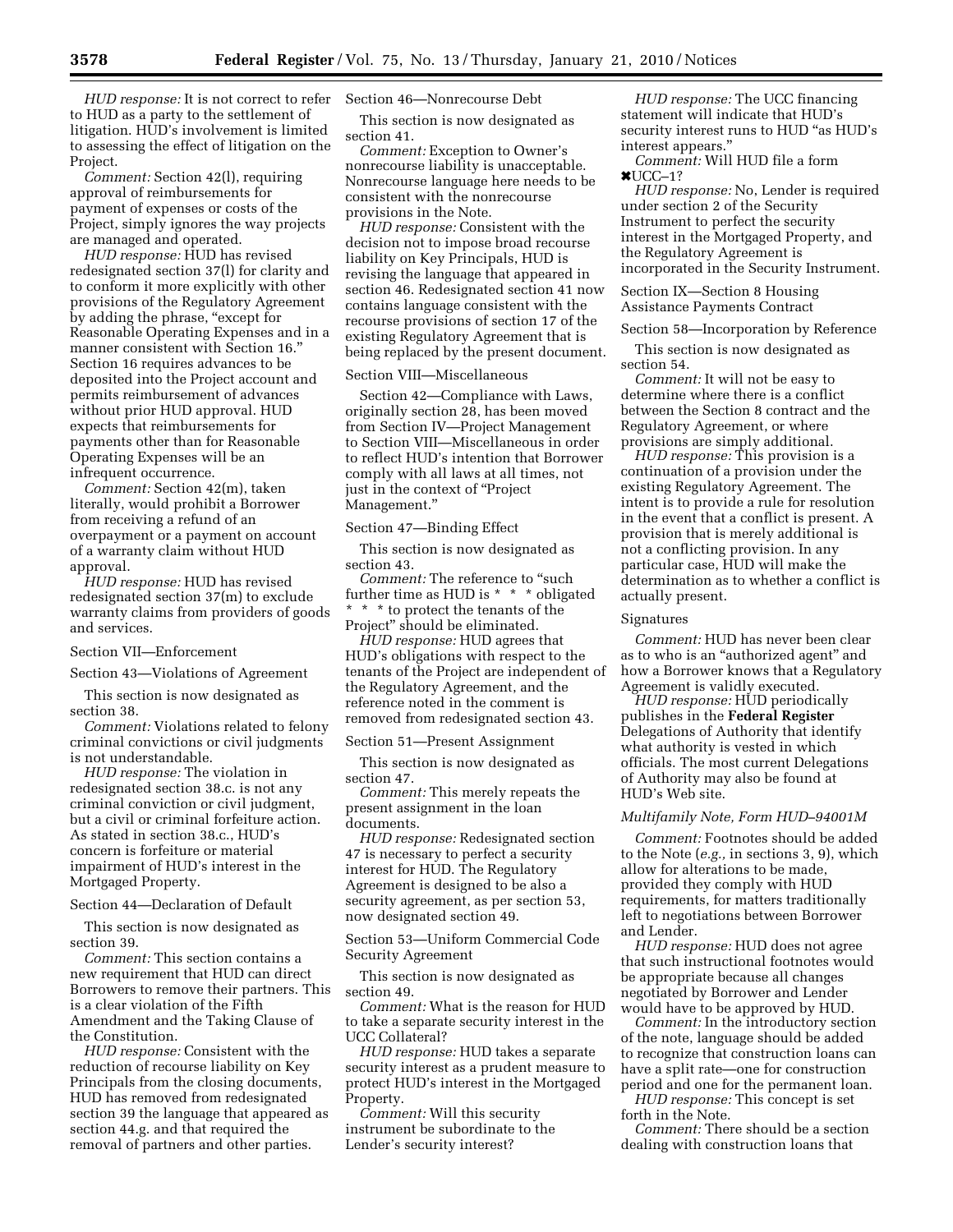should include language to reflect standard practice of adjusting principal and interest payments after final endorsement to take into account the fact that the Loan has not been fully advanced. Such language would provide for the payment of interest accrued on the outstanding principal balance plus scheduled principal amortization. There should be language that the Loan will be reamortized if there is a mortgage reduction at final endorsement.

*HUD response:* HUD does not view such a modification as a standard practice. Notes should be modified after approval in writing by HUD to reflect changes in the terms of the insured loan.

*Comment:* Language should be added to the Note to comply with the 5-year prepayment prohibition required by Section 223(f)(3) of the National Housing Act.

*HUD response:* It would be confusing to attempt to place restrictions for all programs in the Note. As has always been the case, the Note will need to be amended to accommodate unique program requirements that are not universal.

Section 3—Payment of Principal and Interest

*Comment:* Section 3 of the Note should be split into "Alternative A-Permanent Loans'' and ''Alternative B— Construction Loans.''

*HUD response:* Such a change would be confusing because the Note is structured to cover insured advances during the construction phase and the permanent financing.

#### Section 7—Late Charge

*Comment:* The previous uniform charge and grace period were widely accepted, but now have been made negotiable items. Negotiated fees usually mean higher charges for the Borrower, and are a fertile field for litigation.

*HUD response:* HUD agrees, in part, and has revised section 7 to provide that the Late Charge applies after 10 days. The revision is consistent with industry practice and facilitates compliance by Ginnie Mae issuers with their obligation to make payments to investors. However, HUD is leaving the blank for the amount of the Late Charge to provide flexibility to the parties in negotiating amounts that reflect their preferences and market conditions.

*Comment:* The late charge provision in section 7 of the Note should be specified as 2 percent after 15 days, which is permitted by HUD.

*HUD response:* Although HUD believes that it is preferable to leave a blank for the amount of the Late Charge

to permit flexibility, HUD agrees that number of days should be standardized. However, a period of 10 days, rather than 15, better reflects current industry practice, especially among Ginnie Mae issuers.

#### Section 8—Limits on Personal Liability

*Comment:* Some exceptions are open to interpretation, *i.e.,* why a failure to pay rents claimed by the Lender or the manner of applying insurance proceeds. Personal liability that could make the entire loan come due goes beyond some of the Transfer of Physical Assets requirements.

*HUD response:* Consistent with HUD's determination not to impose broad recourse liability on Key Principals, the references to Principals and to exceptions to personal liability in addition to those provided in section 8 are removed.

*Comment:* If the goal of nonrecourse carve-outs is to hold individuals personally liable for certain acts, HUD's current language essentially does that (*see, e.g.,* section 17 of current Regulatory Agreement). Proposed section 8 goes well beyond current language by making a host of Principals liable for actions they did not take or authorize, and for events outside their control.

*HUD response:* As noted previously, HUD has determined not to impose broad recourse liability on Key Principals.

*Comment:* The Key Principal Acknowledgement may require Ginnie Mae to adjust its mortgage-backed securities prospectus to the investor community. Any Ginnie Mae secondary mortgage market and investor ramifications must be fully explored.

*HUD response:* As noted previously, HUD has determined not to impose broad recourse liability on Key Principals.

*Comment:* Section 8(b)—Minor violations of the Note should not result in recourse, e.g., a failure to timely deliver books and records, statements, schedules, or reports, especially if such failure is cured, or a small mechanic's lien placed upon the Mortgaged Property.

*HUD response:* Borrower is liable only to the extent of any loss or damage suffered by Lender, which HUD considers to be a fair and reasonable provision.

*Comment:* Section 8(b)—Failure to pay rents and security deposits to Lender upon demand after default should not result in personal liability.

*HUD response:* As previously noted, liability is now limited to Borrower not to Principals, and continues to be

limited to the extent of any loss or damage suffered by Lender.

*Comment:* Section 8(b)—The failure of the Borrower to apply proceeds as required by the Security Instrument should be conditioned to cover only proceeds actually received by the Borrower.

*HUD response:* Borrower's liability is determined by its failure to make required payments, not by its failure to receive proceeds.

*Comment:* Most of the individuals in the overly broad definition of Principal do not control submission of books and records.

*HUD response:* As noted previously, HUD has removed Principals from section 8.

*Comment:* No measure of the liability is provided, suggesting open-ended liability.

*HUD response:* With the removal of broad recourse liability of Key Principals, liability of Borrower is now limited as provided in section 8: To the extent of the Mortgaged Property and any other collateral held by Lender; to the extent of loss or damage suffered by Lender; to the extent of repayment of all Indebtedness to Lender; and to the extent of indemnification required under redesignated section 48(k) of the Security Instrument—a provision added to section 8 to provide conformity in the documents.

*Comment:* Section 8(b) should recognize, as Fannie Mae and Freddie Mac do, that a Borrower may be unable to pay due to a valid court order in a bankruptcy, receivership or other judicial proceeding.

*HUD response:* The Contract of Mortgage Insurance and the Note between the Lender and Borrower require that the Note be paid by Borrower and does not provide for any extenuating circumstances, but HUD will act appropriately in the event of court proceedings.

*Comment:* Under section 8(b) a Principal's liability should be limited to the individual's own acts or acts the individual has authorized in violation of the applicable documents.

*HUD response:* As noted previously, HUD has removed Principals from section 8.

*Comment:* Section 8(c)—Many older partnership agreements flatly prohibit loans that are recourse.

*HUD response:* As noted previously, HUD has determined not to impose broad recourse liability on Key Principals.

*Comment:* Section 8(c) creates "springing recourse," since the recourse ''springs'' from the occurrence of a listed event. Each principal assumes the risk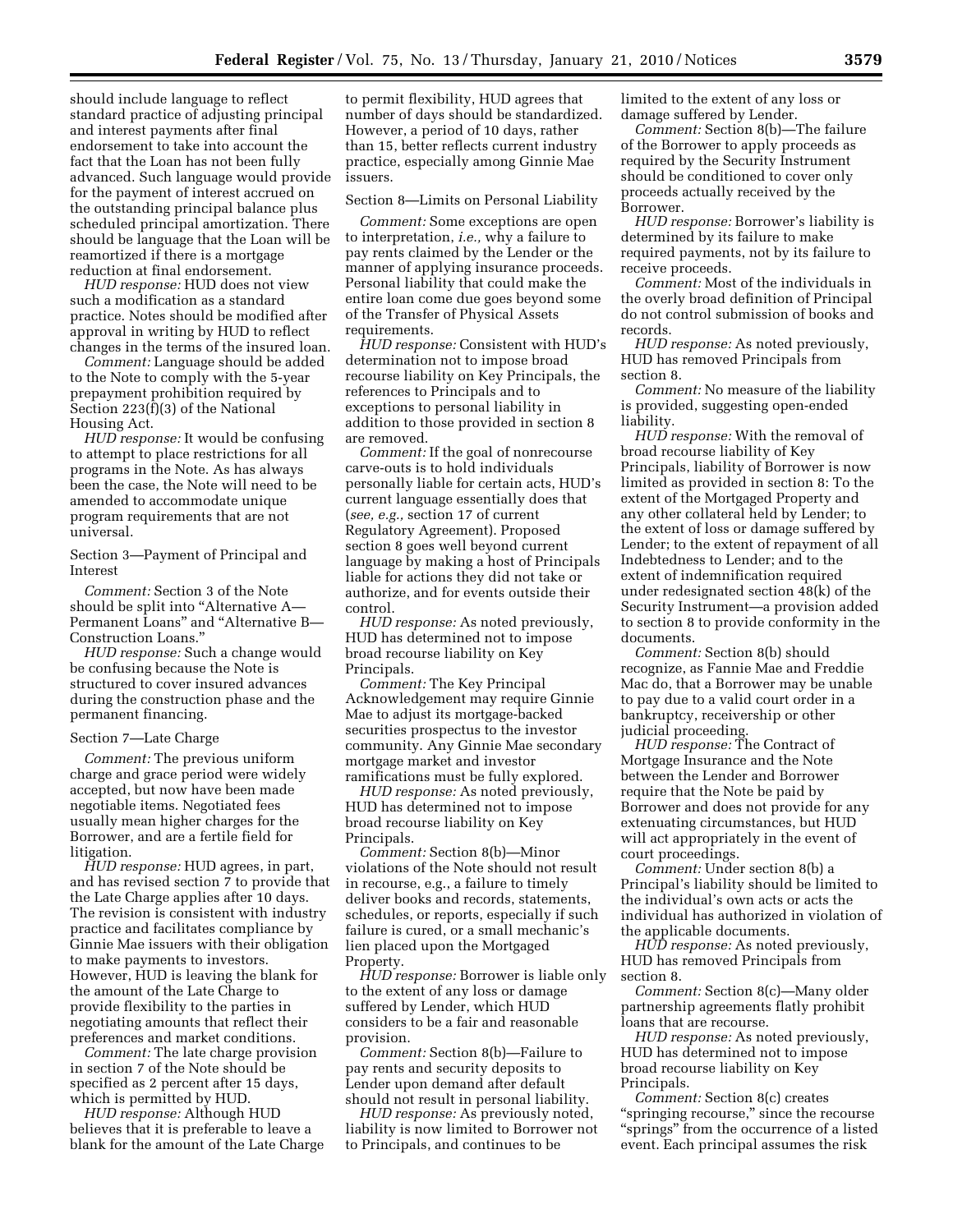of repayment of the entire loan, should any of the events occur. This is more extreme than Fannie Mae, which limits liability for some events. Springing recourse should be eliminated.

*HUD response:* As noted previously, HUD has determined not to impose broad recourse liability on Key Principals.

*Comment:* Section 8(c)—Does HUD really want to approve every acquisition of any sort of property, *e.g.,* office supplies?

*HUD response:* The Security Agreement and Regulatory Agreement have been revised to address such issues. HUD approval is not required for payment of Reasonable Operating Expenses under the Regulatory Agreement.

*Comment:* Section 8(c)—Imposition of personal liability for liens, cross-citing section 18 of the Security Instrument, goes too far. The negative effect of the lien is already significant.

*HUD response:* Liability will be imposed on Borrower only when the granting of a lien or encumbrance results in an Event of Default under the Security Instrument.

*Comment:* Section 8(c)—It is far more serious and inappropriate to make an unauthorized transfer a basis of personal liability as opposed to an event of default. Under the revised Uniform Limited Partnership Act, parties can generally leave, retire, become bankrupt, and sell their assets without incurring personal liability.

*HUD response:* As noted previously, HUD has determined not to impose broad recourse liability on Key Principals.

*Comment:* Section 8(c)—If a principal commits fraud, investors become twice victimized by suffering the fraud and then becoming personally liable for repayment of the entire indebtedness for the actions of another.

*HUD response:* As noted previously, HUD has removed the concept of broad recourse liability on Key Principals; therefore, the example of liability cited in the comment is no longer relevant.

*Comment:* The GSEs permit their borrowers to have unlimited transfers of limited partner interests. If HUD is seeking the enforcement remedies of the GSE transfer provisions, HUD should adopt the transfer rules and other approaches, such as a willingness to negotiate, taken by the GSEs.

*HUD response:* HUD is no longer seeking the enforcement remedies of GSE transfer provisions.

*Comment:* This section imposes liability on all principals, not just ''Key Principals.''

*HUD response:* As noted previously, HUD has removed Principals from section 8.

Section 9—Voluntary and Involuntary Prepayments

*Comment:* The references to prepayment premium under section 9 should be removed from the list of amounts that become due and payable under a Class A Event of Default.

*HUD response:* This suggested change was made to achieve uniformity.

*Comment:* The references to prepayment premium under section 9 should be removed from the list of amounts that become due and payable under a Class A Event of Default.

*HUD response:* This suggested change was made to achieve uniformity.

*Comment:* Section 9 of the Note should include two alternatives: ''Alternative A—Base Form,'' based upon the existing form Note and to be used in those circumstances where Alternative B is not available; and ''Alternative B,'' based on language from several lenders, available as permitted in section 12.1.4H of the MAP Guide.

*HUD response:* Section 9 has been revised to comport with current HUD policy in Program Obligations.

*Comment:* Section 9(1) allows a Borrower to prepay up to 15 percent each year without penalty. Section 3(b) provides no prepayment premium is due if prepayment is made within some number of days before the maturity date. It is not clear if there is a lockout period at all, and HUD should clarify this issue.

*HUD response:* Lockouts are permitted in accordance with Program Obligations, and an alternative paragraph providing for a rider to address prepayment restrictions has been added to section 9.

*Comment:* Section 9, Prepayments, is incomplete in numerous respects. The use of a prepayment prohibition is not contemplated and there is no insert language for a prepayment premium per Mortgagee Letter 87–9, entitled, ''Mortgage Prepayment Provisions for HUD–Insured and Coinsured Multifamily Projects,'' issued February 10, 1987, which allows private participants to negotiate prepayment terms and language within bounds established by HUD.

*HUD response:* The concerns of the comment have been addressed by the addition of an alternative paragraph in section 9 to address such issues.

*Comment:* Section 9, while implying a prepayment lockout period and corresponding prepayment premium periods, does not clearly address these issues and could lead to litigation over its intent. There should be a clear

statement that the note may not be prepaid in whole or in part, except as provided.

*HUD response:* The concerns of the comment have been addressed by the addition of an alternative paragraph in section 9 to address such issues.

*Comment:* The last sentence in section 9(a)(1) [''No default shall exist by reason of nonpayment of any required installment of principal so long as the amount of optional additional prepayments of principal already made pursuant to the privilege of prepayment set forth in this Note equals or exceeds the amount of such required installment of principal.''] is inconsistent with Ginnie Mae programs and bond rating requirements and should be removed, or a footnote added authorizing deletion whenever the loan is funded with Ginnie Mae securities, bonds, or other methods that are inconsistent with this sentence.

*HUD response:* The concerns of the comment have been addressed by the addition of an alternative paragraph in section 9 to address such issues. The rider would override any provision such as that noted in the comment.

*Comment:* Section 9(a)(2) requiring Borrower to pay the prepayment premium even if the loan is accelerated makes good business sense and protects the investor community.

*HUD response:* The provision that was previously found in section 9(a)(2) has been removed to accommodate the flexibility provided by the addition of an alternative paragraph in section 9(a)(1). Previous section 9(a)(3) has been redesignated section 9(a)(2).

*Comment:* The reference in section 9(a)(2)(ii) to the prepayment calculated pursuant to 9(a)(1) is incorrect, since no prepayment premium is calculated in 9(a)(1).

*HUD response:* The concerns of the comment have been addressed by the addition of an alternative paragraph in section 9 to address such issues.

*Comment:* Section 9(b) provision mandating no prepayment premium prior to the Maturity Date is contrary to Mortgagee Letter 87–9, unless HUD is changing its policy to allow longer prepayment restrictions.

*HUD response:* The concerns of the comment have been addressed by the addition of an alternative paragraph in section 9 to address such issues.

*Comment:* There should be an express prohibition on prepayments other than as expressly permitted.

*HUD response:* There is not currently an express prohibition against prepayment, and HUD does not consider such a prohibition to be necessary.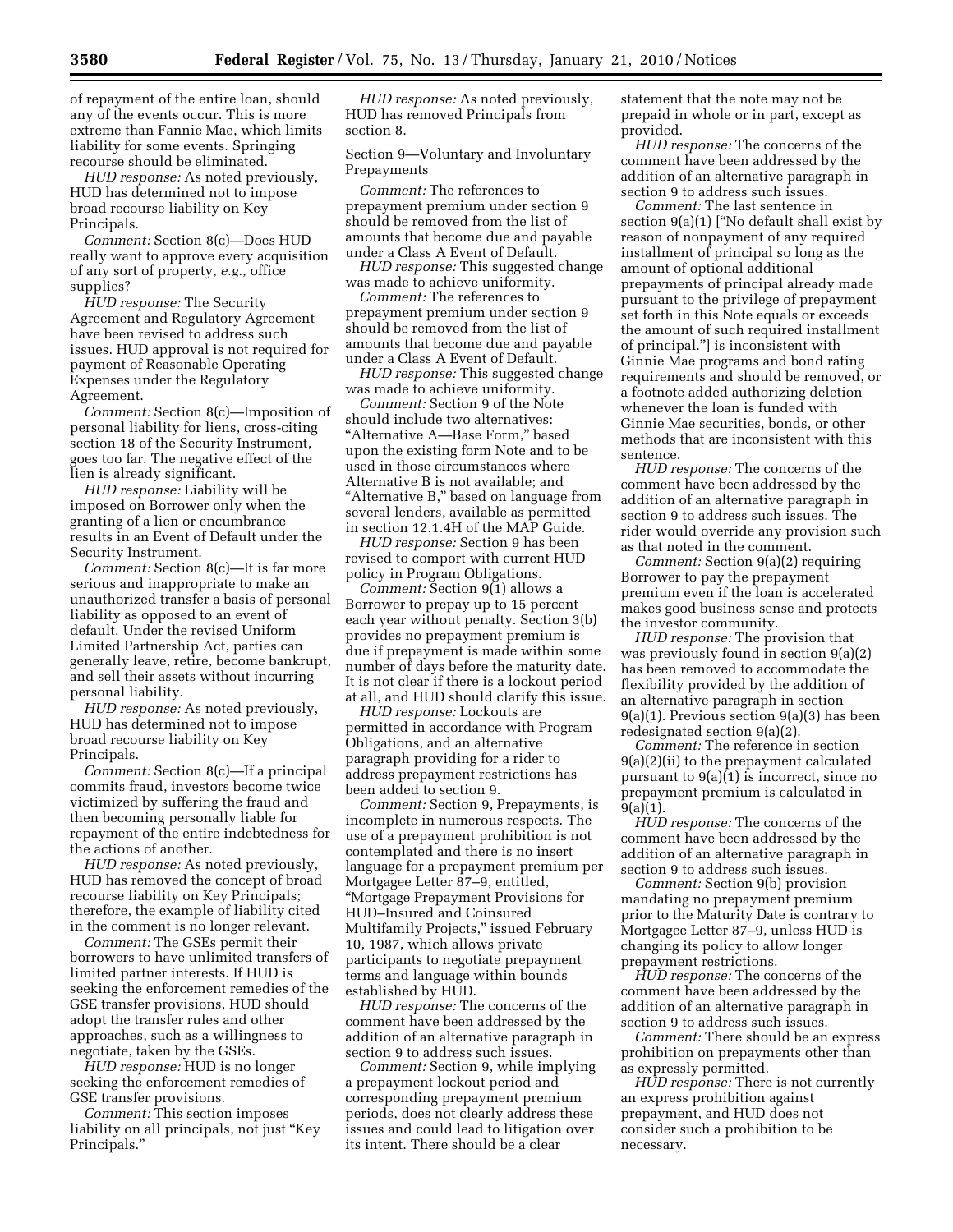*Comment:* Prepayments without penalty should be permitted when required by HUD due to a cost certification or similar report or if amortization is advanced under applicable HUD regulations.

*HUD response:* A reduction in the amount of the mortgage as a result of cost certification should occur prior to the commencement of amortization and, therefore, should not be applicable. In other circumstances, the requirements of 24 CFR 200.87(b) would govern the terms of the prepayment.

*Comment:* The right of HUD to override a prepayment penalty or lockout is missing.

*HUD response:* The concerns of the comment have been addressed by the addition of an alternative paragraph in section 9 to address such issues.

*Comment:* Can a Lender impose a prepayment premium and, if so, how high, if the Loan is accelerated during the lockout period.

*HUD response:* The concerns of the comment have been addressed by the addition of an alternative paragraph in section 9 to address such issues.

*Comment:* Is HUD's permission required to prepay the loan?

*HUD response:* The loan is designed not to require HUD approval. A rider may be added where HUD approval would be appropriate.

## Section 10—Costs and Expenses

*Comment:* The Borrower should not be required to pay all costs and attorney's fees if there is any default. Fees and costs should be determined by a court having jurisdiction.

*HUD response:* This provision provides an incentive for Lender to pursue collection and to enforce the provisions of the Loan Documents. When HUD acts in a nonjudicial foreclosure, there is no court to determine costs.

#### Section 13—Loan Charges

*Comment:* This section is not necessary since the Lender should be able to determine if the loan is usurious, and the Lender and HUD require an opinion from Borrower's counsel to that effect. In rare instances where charges are usurious, the Lender should bear the consequences, and the Borrower should have the right to recover costs and expenses in enforcing penalties.

*HUD response:* HUD disagrees with the comment. This section clarifies the rights and responsibilities of Borrower and Lender in this situation, and how the "excess" is to be applied. Application of the excess to reduce the unpaid principal balance best serves the public interest by reducing HUD's exposure to risk.

#### Section 16—Governing Law

*Comment:* The language in the Note conferring exclusive jurisdiction on the state or federal courts located in the Property Jurisdiction should be removed. There may be circumstances where it may be necessary to bring an action against the borrower in a court outside the Property Jurisdiction; for example, if a Borrower files bankruptcy in a jurisdiction outside the Property Jurisdiction.

*HUD response:* Section 16 provides: ''This Note shall be governed by the law of the Property Jurisdiction, except as such local law may be preempted by federal law.'' This language is adequate to cover the concern iterated in the comment. If, for example, Borrower files for bankruptcy outside the Property Jurisdiction, a filing in a federal court would be governed by federal law, and a filing in a state court would be governed by the law of the property jurisdiction as to matters that arise under the Note.

## Section 20—Waiver of Jury Trial

*Comment:* Why should HUD, a federal agency, follow the lead of commercial banks that insist on these unfair provisions to Borrowers by denying them the fundamental right of a jury trial? This provision should be eliminated.

*HUD response:* HUD has made a conscious effort to adopt current commercial practices in revising the closing documents, and this is a current commercial practice.

Acknowledgement and Agreement by Key Principal

*Comment:* There has been litigation, which HUD is inviting here, over the form and validity of guaranties, whether or not there is consideration for the guaranty.

*HUD response:* As noted previously, HUD has determined not to impose broad recourse liability on Key Principals.

*Comment:* The liability of the guarantor should be limited to monies withdrawn from the project in violation of the Regulatory Agreement.

*HUD response:* As noted previously, HUD has determined not to impose broad recourse liability on Key Principals.

Social Security and Tax Identification Numbers for Signatories

*Comment:* Unlike Fannie Mae and Freddie Mac, HUD is subject to the Freedom of Information Act, and

requiring Social Security and tax identification numbers for signatories may result in the dissemination of highly sensitive personal material.

*HUD response:* Although HUD considers the information identified by the comment to be exempt from disclosure under exemption 6 of the Freedom of Information Act, HUD is removing the requirement that this information be provided by the signatory.

*Agreement and Certification, Form HUD–93305M* 

#### Section 4

*Comment:* In section 4, the list of Principals should include "managers" and ''members.''

*HUD response:* HUD agrees with this comment and has added this language.

Section 14—Bar Against Undisclosed Side Agreements

*Comment:* The current permissibility of certain undisclosed side agreements with contractors is abolished. Such agreements provide necessary flexibility and additional funding where required and are a sound business practice that should not be abandoned. The ability of project principals to have their rights and obligations recorded in side agreements should not be disallowed or delayed by an unnecessary HUD review and/or approval process. HUD's interests will be adequately protected by a certification that there are no side agreements, except ''Permitted Side Agreements,'' defined as agreements relating to construction of the project that meet certain requirements, including that the borrower shall not be a party thereto or have obligations thereunder, and that HUD's requirements prevail in the event of a conflict.

*HUD response:* HUD has removed this section completely from this document. These disclosures are now covered in section 8 of the Regulatory Agreement.

*Comment:* In section 14, the Construction Contract does not include costs of offsite work and certain types of demolition work. This is work typically performed on the Project or related property.

Section 14 also should provide for ''Permitted Side Agreements'' defined as "an agreement which relates to the construction of the Project and which meets each of the following requirements:

(i) The Borrower shall not be a party thereto or have any obligation there under; and

(ii) The Permitted Side Agreement shall include the substance of the following provisions: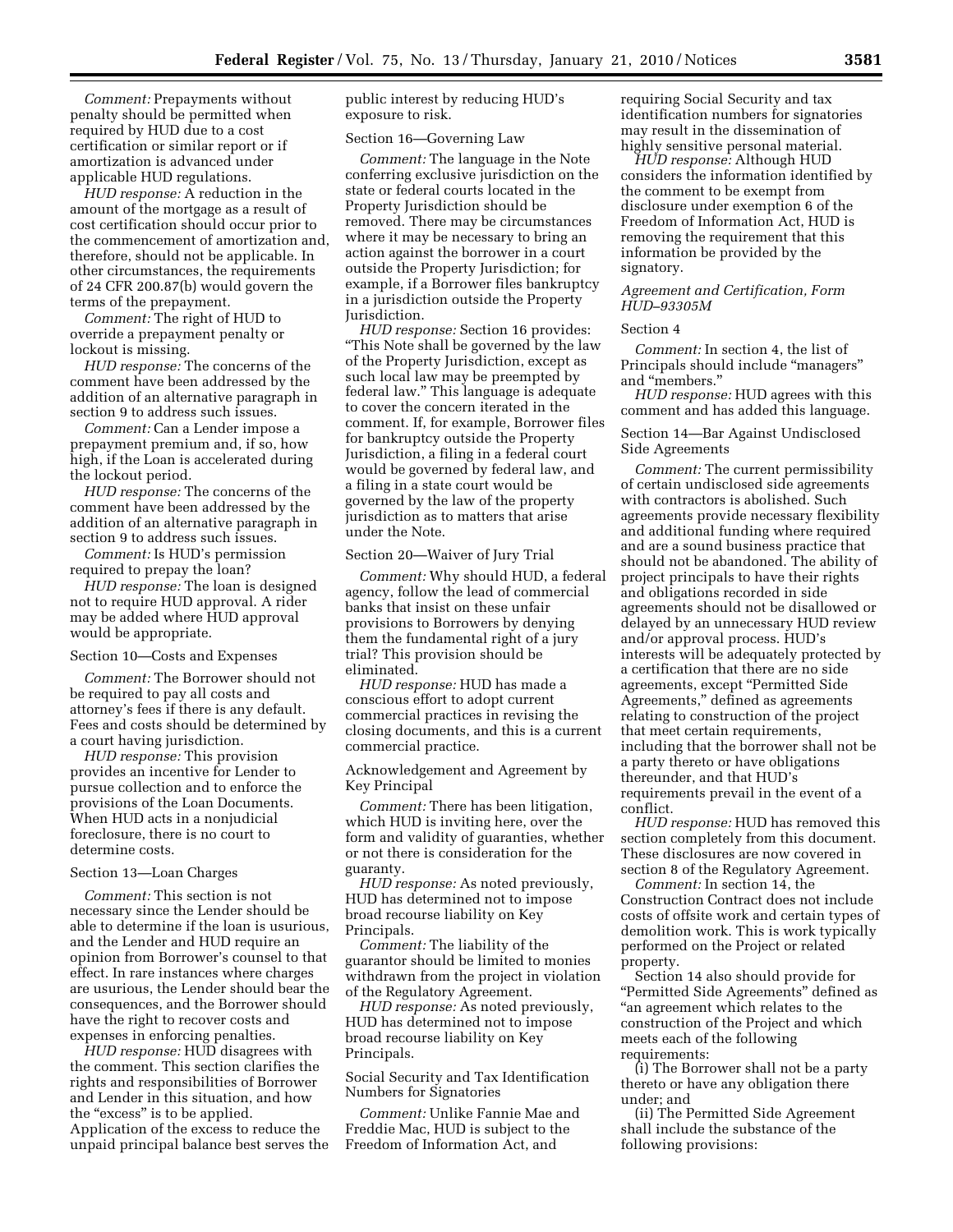In the event of any conflict between this Section and any other provisions of the Agreement, the provisions of this Section shall be controlling. In the event of any conflict between any provision and this Agreement and any applicable HUD rule, regulation or requirement, such HUD rule, regulation or requirement shall be controlling. [the Borrower] shall have no obligations under this Agreement. Contractor agrees that it will not assert any claim under this Agreement against [the Borrower], the Project, proceeds of the HUD-insured loan on the Project and/or the interests of [third-Party Obligator] in the Project for any obligations of [Third-Party Obligor] under this Agreement. The obligations of Contractor under the Construction Contract between [the Borrower] and Contractor are and shall be separate and independent of the rights and obligations of [Third-Party Obligor] and Contractor under this Agreement. Without limiting the generality of the foregoing, Contractor shall fully perform its obligations under the Construction Contract in accordance with its terms regardless of whether or not [Third-Party Obligor] has performed its obligations under this Agreement.''

Finally, with respect to section 14, the suggestion was made that HUD not prohibit or review "side agreements," which most often address the amount and means of payment of the General Contractor's profit. Side agreements may also address other issues such as: The profit on change orders; penalties or rewards for meeting a staged completion schedule; the time frame for delivery of the General Contractor's cost certification; cooperation in release of the retainage consistent with HUD requirements; requiring the General Contractor to fund HUD-required escrows for incomplete construction items; payment of interest on the retainage to the General Contractor for some or all of the period between construction completion and final endorsement; and requiring the General Contractor to comply with the 50 to 75 percent Rule.

*HUD response:* HUD has removed this clause completely from this document. These disclosures are now covered in section 8 of the Regulatory Agreement.

## *Escrow Agreement for Noncritical Deferred Repairs, Form HUD–92476.1M*

Responsibility for Approval Not Clear

*Comment:* The proposed document removes HUD's signature, removes any reference to HUD's approval rights, and makes no reference to the revised Request for Approval of Advance of Escrow Funds, which continues to provide for HUD approval for withdrawals. If the Lender alone is authorized to approve funds withdrawals, the form should provide for a reasonable fee. If HUD intends to

retain withdrawal approval authority, the document must be revised.

*HUD response:* HUD has amended the document to clarify HUD's approval authority over the release of funds from the escrow portion of the loan proceeds.

#### *Escrow Agreement for Working Capital, Form HUD–92412M*

*Comment:* The language in the third introductory section should be removed, which states that the working capital deposit has not been included in the Mortgage Loan proceeds, and that the deposit could be funded from excess cash available to the Borrower, and that the requirement applies to both forprofit and nonprofit Borrowers.

*HUD response:* Although HUD has revised the term "mortgage loan proceeds" to "Loan proceeds," HUD disagrees with the commenter that this provision should be removed.

## Section 1

*Comment:* Since this agreement may be executed and dated before the date of initial endorsement, section 1 should be revised to reflect that the deposit shall be made at or before initial endorsement.

*HUD response:* HUD believes that the language as currently contained in the agreement is appropriate. If the deposit is made before initial endorsement, the deposit is therefore available at endorsement.

*Comment:* Since the Lender may sign the Agreement and the Agreement may be dated before initial endorsement, the Lender should not be expected to acknowledge receipt of the deposit.

*HUD response:* The Agreement contemplates that the Lender will not sign unless the Borrower has made the deposit.

*Comment:* The Deposit should be permitted to be partially in the form of cash and partially in one or more letters of credit, rather than cash or a letter of credit.

*HUD response:* HUD agrees with this suggestion. In section 1, HUD has added ''and/or'' after the checkbox for ''cash'' to show HUD's new policy of allowing a mixture of cash and a letter of credit.

## Section 3—Interest to Borrower

*Comment:* Although the creation of the Escrow Agreement is applauded, section 3 requires return to Borrower of any balance of funds, together with interest earned. Continuation of current HUD policy is urged: The Replacement Reserve Account is only an escrow account subject to interest payment to Borrower and only if the Borrower specifically requests such payment.

*HUD response:* HUD agrees with the comment to continue current HUD policy, and the reference to interest has been removed.

*Comment:* In section 3, under current HUD requirements, the working capital escrow is released one year after the construction completion date if the mortgage is not in default, and this date should be maintained. The new form provides for release after the date of sustaining occupancy. This change brings HUD into the administration of an escrow that has always been Lender's responsibility. The change will likely result in the earlier release of the deposit, since most projects exceed sustaining occupancy in less than one year after construction completion and those that have not achieved this by that time have often exhausted their working capital escrows well before the end of the one-year period.

*HUD response:* HUD agrees with the commenter and has revised the language of section 3 to provide that any funds remaining in the deposit the later of: (a) One year after construction, or (b) after the date of sustaining occupancy as determined by HUD, will be returned to the Borrower.

*Comment:* In section 3, adding "interest earned on funds" is not appropriate because HUD is not relying on interest earnings in its underwriting and no interest earnings would exist if letters of credit are used. References to interest should also be dropped from sections 5 and 6.

*HUD response:* HUD agrees with this comment and has removed references to interest earned in sections 3 and 6, which deal with the disbursement of the Deposit. The reference in section 5, which provides how the Deposit is held, is retained.

## Section 4

*Comment:* In section 4, it is unclear how a borrower "certifies at firm commitment'' that it will apply the balance in the escrow in a certain way. This is a firm commitment condition imposed by HUD following subsidy layering review.

*HUD response:* HUD disagrees with this comment. The borrower in fact certifies at firm commitment that it will apply any balance of funds to the reserve for replacement or other restricted account specified by HUD.

#### Section 5

*Comment:* In section 5, language that allows Lender to draw upon a letter of credit at any time and convert it to cash should be added to make it more difficult for a borrower to interfere with a draw upon a letter of credit, and to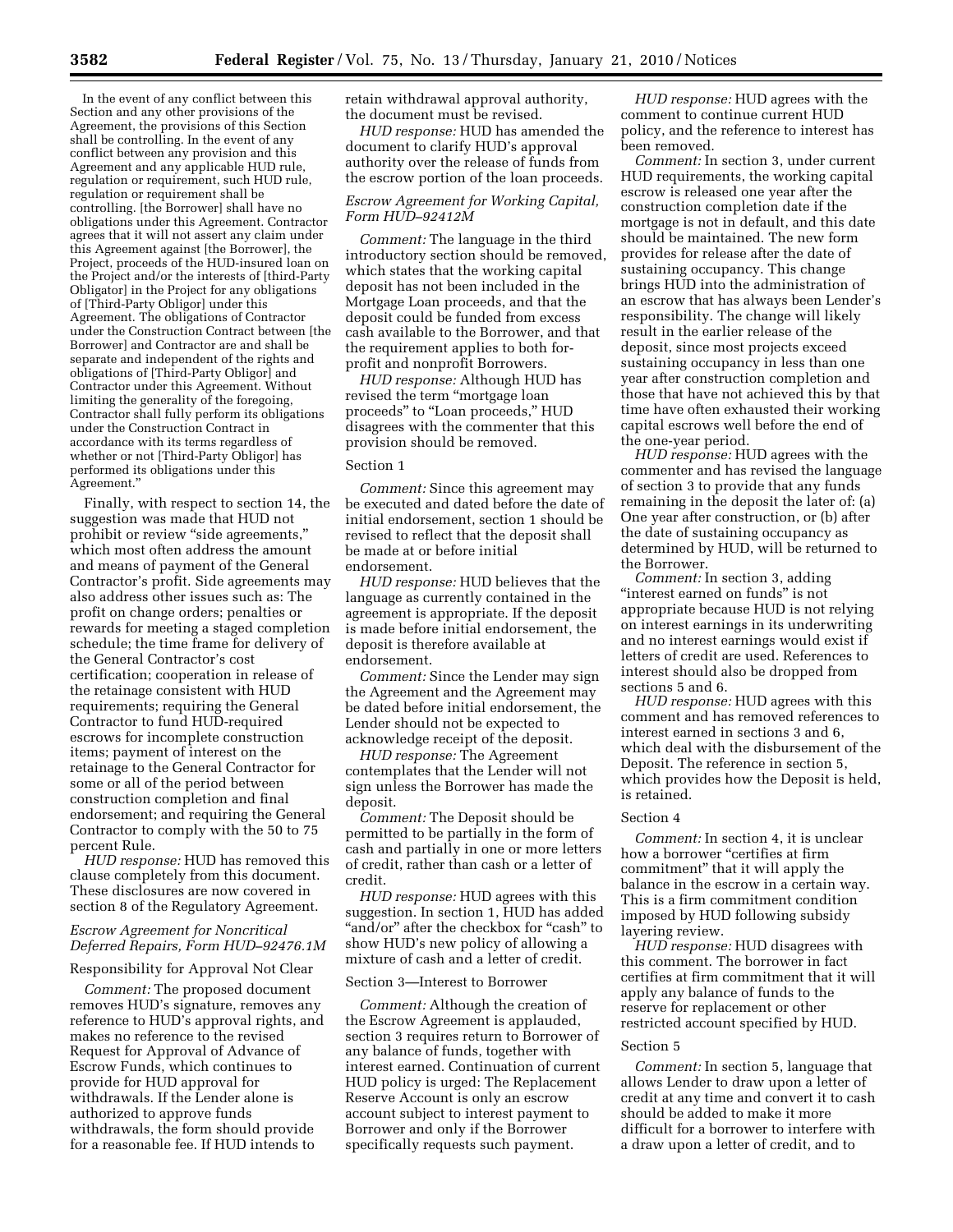make the section more consistent with HUD's requirement that such letters of credit be unconditional and irrevocable.

*HUD response:* HUD agrees with this comment and has added language that provides that the Lender may, for purposes of the Escrow Agreement for Working Capital, draw upon any letter of credit included in the Deposit and convert the same to cash.

## *Building Loan Agreement, Form HUD– 92441M*

## Section 4—Advances

*Comment:* Under section 4(a), advances should include the value of materials and equipment purchased but stored off-site.

*HUD response:* HUD agrees with the commenter and has revised the language in section 4(a) to include the value of materials and equipment purchased but stored off-site.

*Comment:* HUD should add to section 4(c), ''In any event, disbursement of mortgage proceeds in an amount sufficient to satisfy a GNMA requirement for good delivery of mortgage-backed securities at initial endorsement is permissible.''

*HUD response:* HUD has revised section 4(c), but has not incorporated the language requested by the commenter.

Section 5—''Soft'' Costs Disbursed by Lender to Borrower

*Comment:* The line items listed in section 5 should not be interpreted as limiting, with no allowance for adding such typical items as architectural fees for design and supervisory services, contingency in a rehabilitation project, and Mortgagor's ''other fees.'' Section 5 should be tailored to the deal at hand.

*HUD response:* HUD agrees with the comment and has revised section 5 to remove the list of items eligible for payment and has substituted a reference to an Exhibit B, in which the parties will itemize applicable charges or items.

## Section 7—Insured Advances

*Comment:* Rather than an extension of the title policy for each insured advance, the alternative of current mechanic lien reports should suffice in a state where the insured loan has continued priority over liens.

*HUD response:* HUD disagrees with this comment. The alternative of a mechanic's lien report is a lesser standard. The extension of the title policy best protects HUD's interest.

#### Section 14—Wages

*Comment:* The end of section 14(b)(ii) should be revised to read, "\* \* \* which may be published as of the date the firm commitment was first issued.''

*HUD response:* The language in section 14(b)(ii) is consistent with the Department of Labor regulations at 29 CFR 1.6(a)(3)(N).

## Section 19—Liability for Advances

*Comment:* Personal liability is an extreme remedy when there could be numerous instances where the agreement is violated involuntarily or unintentionally by the Borrower; for example, by the owner's contractor or if the insured advance is paid out in a way that violates Davis-Bacon requirements. Personal liability should be limited to knowing and deliberate violations. Another comment suggested that such violations should only be events of default not resulting in personal liability of the Borrower.

*HUD response:* HUD agrees and has removed section 19 concerning personal liability.

## Section 20—HUD not a Party

*Comment:* This section should state that HUD has an obligation to perform all of its duties in a timely manner.

*HUD response:* HUD declined to adopt this comment. HUD is not a party to the Building Loan Agreement.

*Guide for Opinion of Borrower's Counsel, Form HUD–91725M* 

## Preamble

*Comment:* The phrase, ''The Borrower has requested that we deliver this opinion and has consented to reliance by Lender's counsel in rendering its opinion to Lender \* \* \*'' should be changed to, ''The Borrower has requested that we deliver this opinion and has consented to reliance by Lender's counsel in its representation of Lender \* \* \*." Lender's counsel does not typically render an opinion to the Lender in connection with the Loan transaction.

*HUD response:* HUD agrees in part with this comment and has revised the Preamble accordingly.

American Bar Association (ABA) Guidelines

*Comment:* HUD fails to acknowledge the ABA Guidelines for Preparation of Closing Opinions.

*HUD response:* HUD disagrees with this statement. To the extent that HUD departs from the ABA Guidelines, it is because HUD needs the information to manage prudently the risk to public resources being made available. The Opinion is the most appropriate source for the information HUD needs.

#### Increased Cost

*Comment:* Changes will substantially increase the cost of an opinion letter and reduce the number of competent attorneys willing to provide it.

*HUD response:* The substantive changes made to the Guide from the one in use were minimal and were responsive to suggested changes. The changes were largely directed to clarifying changes and some updates in terminology where appropriate and have not imposed any stricter standards inconsistent with what had been done previously. Some sections concerning actions or knowledge of the Lender have been moved to the Lender's Certificate. These types of changes will not result in a substantial increase in cost or reduce the number of competent attorneys willing to provide the opinion.

#### Not an Opinion

*Comment:* One commenter stated that the Certification/Warning is inconsistent with the nature of an opinion—an opinion certified to be true is not an opinion but a guarantee. Two other commenters stated that requiring an Opinion and a Certification/Warning is redundant, overkill, and insulting.

*HUD response:* HUD agrees in part with these comments. The language of the Certification/Warning has been revised to provide: ''This instrument has been made, presented, and delivered for the purpose of influencing an official action of HUD in insuring the Loan, and may be relied upon by HUD.'' Additionally, the heading ''Certification/ Warning'' has been removed.

*Comment:* The Guidelines require counsel to opine as to the future acts and behavior of individuals or entities a lawyer does not and may never represent. Such an opinion would not be covered by malpractice insurance.

*HUD response:* HUD has revised the Guidelines to ensure the scope of counsel's opinion is appropriate to the transaction and to the individuals or entities that counsel represents.

#### Deviations

*Comment:* The certification regarding unapproved deviations from the form opinion letter would require a corresponding certification from HUD counsel as to the approved deviations.

*HUD response:* HUD disagrees that a corresponding certification is needed. The purpose of the certification regarding unapproved deviations from the form opinion letter is to identify and disclose changes. HUD's continuation with the closing, in light of the changes made to the opinion letter and disclosed to HUD, constitutes HUD's approval.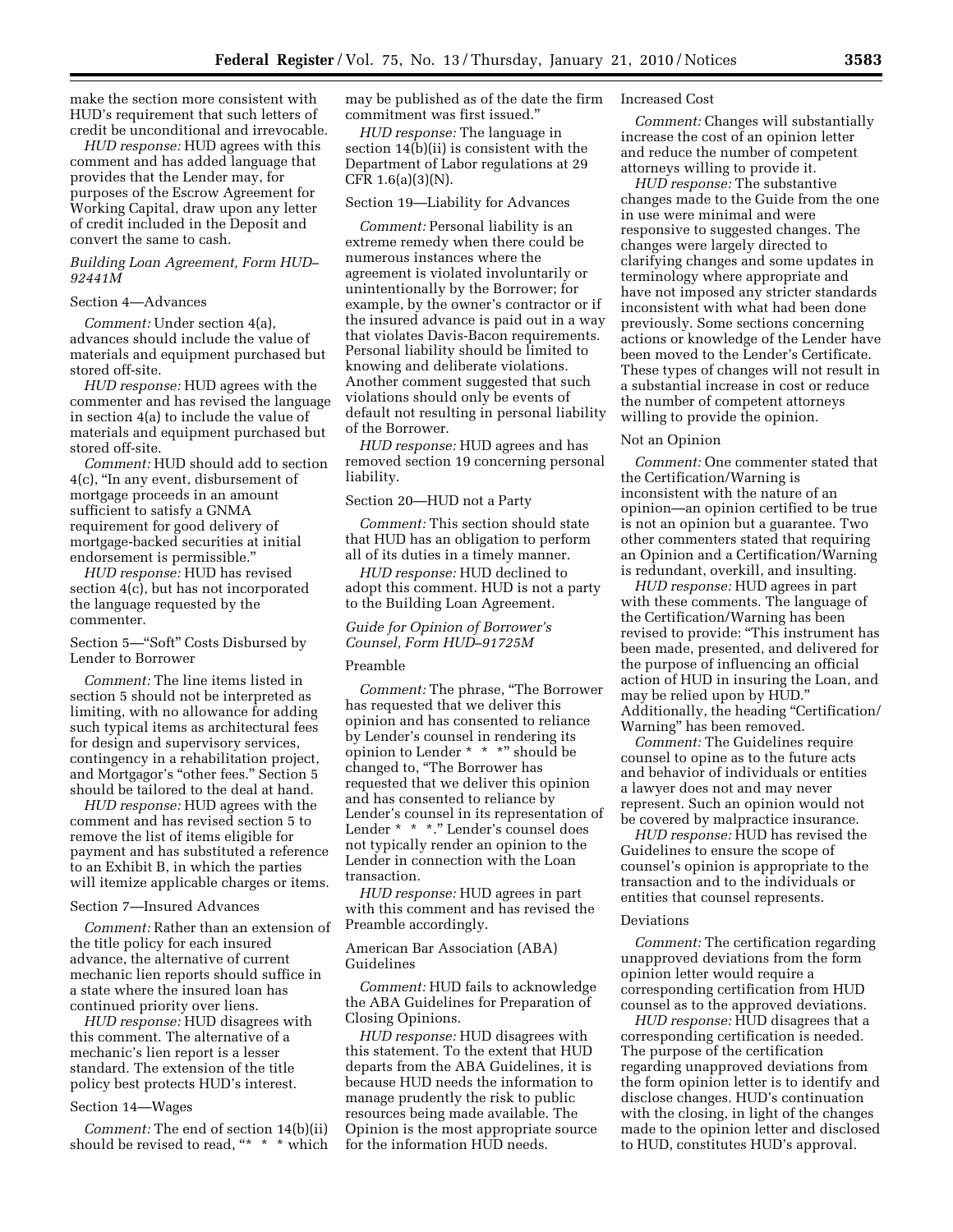## Scope of Opinion Letter

*Comment:* While Fannie Mae and Freddie Mac have reduced the scope of their opinion letters, HUD is going in the opposite direction, which may place HUD at a competitive disadvantage.

*HUD response:* The scope of HUD's opinion letter is not the same as the scope of Fannie Mae's and Freddie Mac's opinion letters, because the scope of the transactions carried out by HUD, Fannie Mae, and Freddie Mac are not the same. HUD provides mortgage insurance on construction advances, and neither Fannie Mae nor Freddie Mac provides construction advances. The scope of HUD's opinion letter protects the scope of HUD's interests in the transaction.

*Comment:* It is impracticable to demand that Borrower's Counsel personally explain the Regulatory Agreement to each Principal.

*HUD response:* HUD agrees and has removed that language, which appeared as paragraph (g) under the heading, ''We [I] confirm that:'' in the Opinion.

#### Reliance Language

*Comment:* Reliance language should state that the subsequent note holder may only rely on the Opinion to the same extent as, not greater than, the addressee.

*HUD response:* HUD disagrees with this recommendation. The reliance language is consistent with modern opinion practice.

*Comment:* It is presumptuous of HUD to disregard case law and to continue to demand that Borrower's Counsel's Opinion be addressed to and relied upon by both HUD and Lender.

*HUD response:* HUD disagrees with this view. HUD has a significant interest in the loan, and therefore HUD must be able, same as the Lender, to rely upon Borrower's Counsel's Opinion.

## Financial Interest in Project

*Comment:* Certification of no financial interest needs to be reevaluated in light of structures of today's transactions. A lawyer's holdings in mutual funds, real estate investment trusts (REITS), and public companies could all be technically indirect and impermissible holdings.

*HUD response:* In order to protect HUD's interest, the attorney must confirm that he or she has no financial interest, direct or indirect, in the Project, the Property, or the Loan, other than as specified in paragraph (c) of the opinion Guide. However, in recognition of the concerns expressed in the comment, HUD has revised the language in paragraph (d) of the opinion Guide

regarding undisclosed interests, to state that the attorney has no interest in the subject matters of the opinion other than as previously disclosed and approved by HUD, and has added the phrase ''Except as provided in paragraph (d)'' to paragraph (c).

#### HUD Resources

*Comment:* HUD's failure to have adequate staff should not be a reason for failure to negotiate an opinion acceptable to different law firms and their liability insurers.

*HUD response:* The opinion represents HUD's current practice and is not related to any resource or staffing issues. It is HUD's intent to establish and maintain a uniform set of documents for multifamily property transactions to provide stability and predictability for such transactions, and to minimize, as much as possible, negotiations and the potential for inconsistencies and unanticipated consequences.

## Identity of Interest

*Comment:* Identity of interest between Lender and Borrower, if disclosed, should be permitted in projects not covered by the MAP Guide.

*HUD response:* HUD agrees and has removed the limiting language, which appeared as paragraph (e).

#### Joint Opinion

*Comment:* The opinion should affirmatively take into consideration that transactional counsel for Borrower may choose to rely on local or specialty counsel with respect to certain issues within the opinion.

*HUD response:* HUD agrees with this suggestion, and the Opinion includes language to designate either general or special counsel for matters that may require a separate opinion by specialty counsel.

## Signatory

*Comment:* It is the practice to have a signature of the law firm on an Opinion, rather than the name and signature of a particular attorney at the firm.

*HUD response:* It is also still the practice, however, to have the signature of an attorney authorized to sign on behalf of the law firm. HUD prefers this practice and, therefore, has not changed the document as suggested by the commenters.

#### Liens, Encumbrances

*Comment:* Most institutional Lenders do not release their liens until they have been paid. In requiring that there ''cannot be any liens and encumbrances on the Mortgaged Property when HUD

endorses the Note for insurance,'' HUD has created a "Catch-22" that no other Lender in the country insists upon when making a new secured loan that pays off an existing secured loan. The normal practice is to process releases after closing.

*HUD response:* The requirement of a first lien reflects the requirement of the National Housing Act. The National Housing Act requires that HUD insure a first lien.

#### Section M

*Comment:* The correct name of the escrow (Escrow Agreement for Working Capital) should be used in section M, and Lender should be included in addition to Borrower as a signatory.

*HUD response:* HUD agrees with the comment, and the revision has been made to section M.

## Section N

*Comment:* The section should include form 92412M and signatory parties (Borrower, Lender, the General Contractor, and HUD) to the Agreement and Certification.

*HUD response:* HUD agrees in part and has revised section N to include an instruction to insert the appropriate parties.

#### Section Q

*Comment:* The defined term "Filing" Offices'' should be used in place of general language (''county and Property Jurisdiction [and Organizational Jurisdiction].'')

*HUD response:* HUD agrees in part with the comment and has revised section Q to require the insertion of the appropriate UCC filing office(s).

## Section T—Evidence of Zoning Compliance

*Comment:* HUD must recognize that some jurisdictions no longer issue Zoning Letters.

*HUD response:* HUD does recognize this, and the Guide and Opinion account for such local law variations.

#### Section W—Survey

*Comment:* The phrase ''showing completed project'' should be eliminated or followed by "if any."

*HUD response:* The "or" in the language of section W makes the inclusion of "if any" unnecessary.

#### New Article 9

*Comment:* The new Article 9 has revised the rules as to perfection of security interests in personalty owned by debtors that are registered entities. Instead of filing in the jurisdictions where the personalty is physically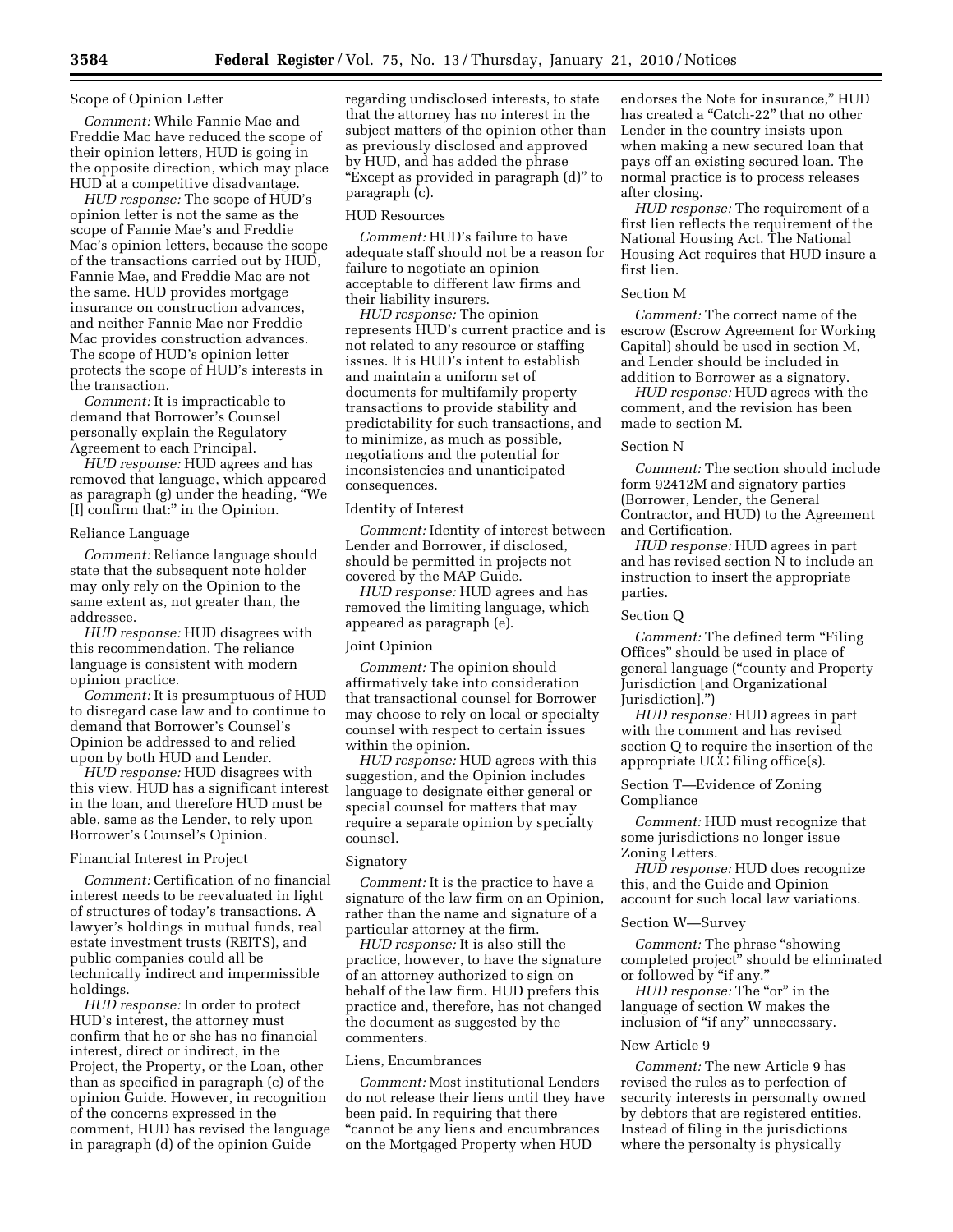located and where the debtor's chief executive office is located, perfection is achieved by filing with the Secretary of State in the jurisdiction where the debtor is formed. This section should be required only for debtors that are individuals and unregistered entities, such as general partnerships.

*HUD response:* As a result of comments pertaining to the UCC, HUD has reviewed all provisions in all documents and has made revisions as necessary.

#### Section 4

*Comment:* The first sentence is unqualified and too broad, and the second sentence is rendered redundant by the first. A single sentence should state that the Borrower has obtained all necessary approvals for the execution of the loan documents and the ownership and operation of the property.

*HUD response:* Section 4 has been removed because HUD agrees that certain representations in the section should be made by Lender. The Lender's Certificate has been expanded to include them.

Section 5—Loan Documents Subject to Qualifications

This section is now designated section 4.

*Comment:* It is unreasonable to require an opinion as to the enforceability of an unenforceable provision.

*HUD response:* HUD agrees that would be unreasonable, but the document does not require enforceability of an unenforceable provision.

Section 7—Loans Involving Construction or Rehabilitation

This section is now designated section 6.

*Comment:* It is unreasonable to require an opinion as to ''proposed'' changes of law or ordinance.

*HUD response:* The language with respect to proposed changes in (now designated) section 6 is qualified by the phrase ''to our knowledge.''

#### Section 13

This section is now designated section 11.

*Comment:* This section should be revised consistent with section G regarding revised Article 9.

*HUD response:* HUD agrees with this comment and has revised section 11, for example, by adding "as its interests appear'' following the reference to HUD.

## *Instructions to Opinion, Form HUD– 91725M*

## Section OO—Docket Search

*Comment:* The statement that a docket search in the jurisdiction where the Borrower is located is not necessary if a sole-asset Borrower is being created should be clarified to indicate the time frame in which the sole-asset Borrower is created, i.e., not more than 90 days preceding initial endorsement.

*HUD response:* HUD agrees and this clarification has been made for the docket search provision, which is now section NN.

*Comment:* Does the requirement for a docket search of a general partner of a mortgagor mean that a search of a managing member of a limited liability company mortgagor is not required?

*HUD response:* The language has been revised to clarify that the search is limited to the location of the project, unless the Borrower is created or located in a jurisdiction other than the project, in which case record searches in both jurisdictions will be necessary. HUD believes this revised language addresses the commenter's concern.

## *Certification of Borrower, Form HUD– 91725M (Exhibit A)*

Section 3 Location of Secured Property

*Comment:* This section should be updated to comply with revised Article 9.

*HUD response:* HUD agrees and has updated accordingly.

#### Section 7—Source of Funds

*Comment:* The first sentence should be clarified to read, ''The source(s) of any funds advanced by Borrower for purposes of meeting any equity requirement, including second debt, of HUD or contributing to the  $* * * "$ 

*HUD response:* This section was removed completely from the Certification of the Borrower. Source of funds is now addressed in the Lender's Certification.

#### *Construction Contract, Form HUD– 92422M*

## Contractor's Progress Schedule

*Comment:* It would make sense to require integration of a Contractor's Progress Schedule into the Construction Contract with conditions for reasonable extensions to prevent amending the Schedule without HUD consent.

*HUD response:* HUD disagrees with this recommendation. The Contractor's Progress Schedule is used as an underwriting tool and therefore not appropriate to insert into a legally binding document.

Article 2—Identification of Contract Documents

*Comment:* In section A(2) of Article 2, excepting the mandatory arbitration provisions contained in AIA A201– 1997, General Conditions, would be to exclude standard industry practice for resolving numerous construction complaints, issues, and disputes.

*HUD response:* HUD disagrees. This provision assists in maintaining the appropriate level of flexibility, and it is necessary to protect HUD's interest.

*Comment:* In section A(2) of Article 2, the present contract references only the current form of General Conditions; is there a reason for requiring the 1997 edition?

*HUD response:* The 1997 edition represents the latest revision that HUD has approved.

*Comment:* The list of Contract documents should include, ''All Change Orders (as defined in section D below).''

*HUD response:* HUD agrees in part with the comment and has revised the list to include the following language: ''Any change orders approved by HUD after the execution of this Contract.''

## Article 3—Time

*Comment:* The requirement that completion of all punch list items and the otherwise open nature of the prerequisites for execution of the final Trip Report is potentially counterintuitive and could cause delay.

*HUD response:* HUD disagrees. The requirement is not a new requirement, and HUD has no information to indicate that the execution of the final Trip Report is potentially counterintuitive and could cause delay.

## Article 7—Obligations of Contractor

*Comment:* In section C of Article 7, the introductory language should read: ''Upon completion of construction, the Contractor shall furnish at the Contractor's expense a survey map meeting HUD requirements  $* * * *$ ."

*HUD response:* HUD disagrees and did not revise the introductory language as suggested by the commenter. However, HUD has revised this provision to include the following language: "To the extent such data shows that the Contractor has deviated from the Plans and Specifications, Contractor shall be responsible, at its own expense, for correcting such deviations.''

*Comment:* In section 7C, rather than attempt to enumerate all survey requirements in the Construction Contract, it would be much more economical from a drafting standpoint simply to require the Contractor to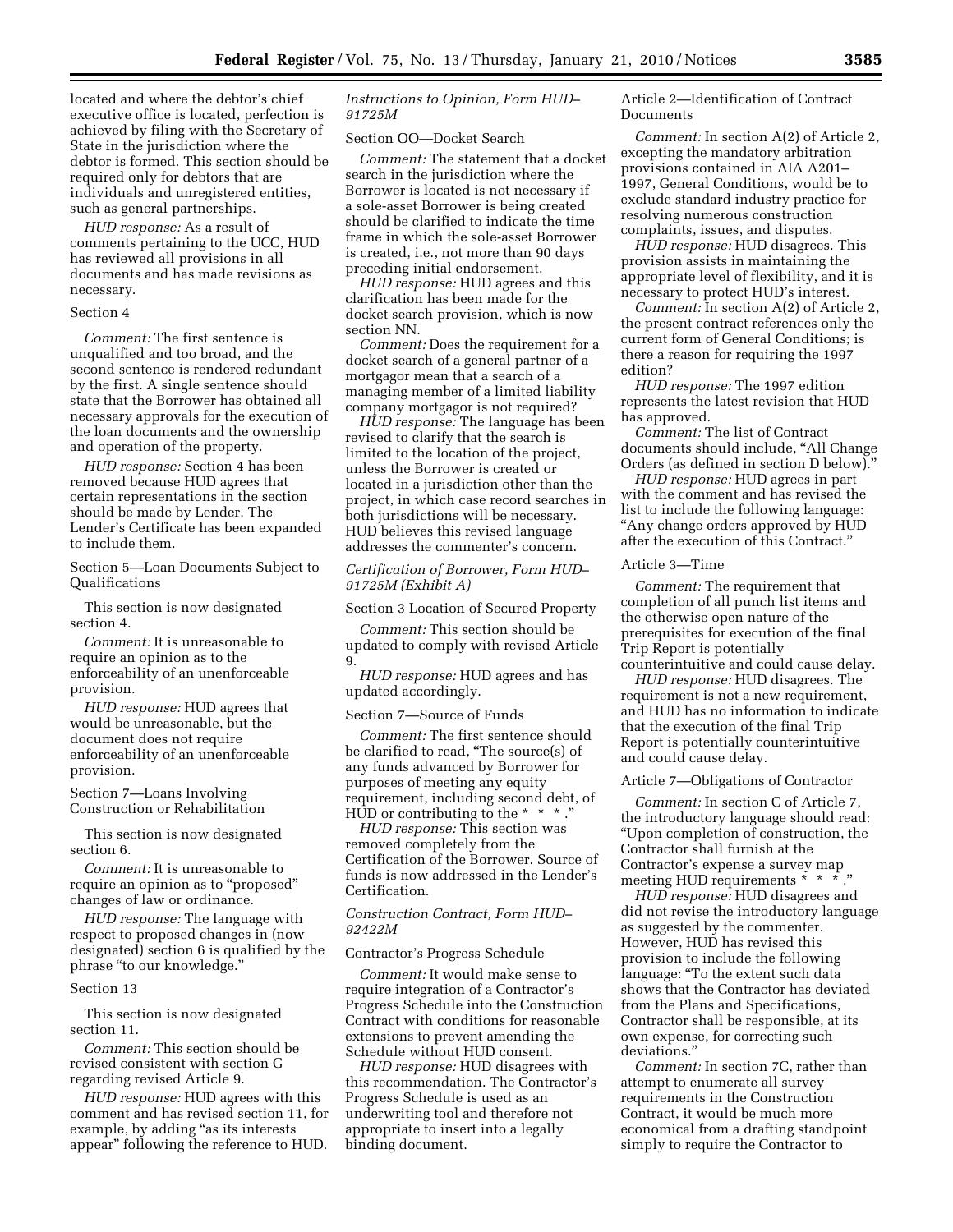produce an as-built survey and Surveyor's Report in accordance with HUD requirements and otherwise acceptable to Lender and HUD.

*HUD response:* HUD does not generally agree with the comment but has amended section 7C to indicate that the survey has to be prepared in accordance with ALTA–ACSM standards.

## Article 9—Waiver of Lien or Claim

*Comment:* With respect to section A of Article 9, requiring lien waivers from subcontractors should be eliminated. It would be impossible in some states (e.g., California) to obtain such waivers from subcontractors or suppliers.

*HUD response:* HUD prefers to address this issue on a case-by-case basis. This provision is important and HUD, therefore, is not removing it completely from this contract.

*Comment:* In section B of Article 9, the second sentence should also be prefaced by ''In jurisdictions where permitted by law \* \* \*"

*HUD response:* HUD does not consider the recommended change to be necessary.

*Comment:* Article 9 should state that a contractor lien will likely result in termination of further advances under the Building Agreement.

*HUD response:* The contractor is not a party to the Building Agreement, and the recommendation is not adopted.

## Signature Page

*Comment:* Rather than specifying "six" (6) counterparts,'' the signature line should refer to "multiple" counterparts.

*HUD response:* HUD considered the issue raised by the comment and determined that at least six counterparts are required in all cases. Therefore, "at least'' language has been added to cover any contingency where more will be required.

## *Lease Addendum, Form HUD–92070M*

#### Section (b) (HUD acquires title)

*Comment:* This provision giving HUD an option to purchase fee simple title to a leasehold estate where HUD acquires title to the leasehold estate will not be acceptable to a Ground Lessor and will eliminate HUD-insured loans secured by a ground leasehold. The reference back to section (b) in section (e)(1) should also be removed.

*HUD response:* The option is not new, but represents a longstanding HUD policy.

#### Section (f) (Lease Termination)

*Comment:* Sixty days for notice of monetary default from Lender to a

Tenant is too long and will be unacceptable to most landlords.

*HUD response:* HUD disagrees. HUD believes that 60 days presents a reasonable time frame.

*Comment:* The 180-day cure period is too long and a commercially unreasonable requirement to impose upon a Ground Lessor.

*HUD response:* HUD disagrees. HUD believes that 180 days presents a reasonable time frame.

*Comment:* Where a Ground Lessor gives HUD or a Lender additional rights, it will want to be paid all monetary obligations to be kept whole, and will want to be assured that HUD or the Lender pays property taxes, insurance, and other obligations of the tenant.

*HUD response:* If there is a default on the Mortgage, Lender is obligated to pay costs such as taxes and insurance to preserve the property.

## Section (g) (Possession of Property)

*Comment:* A Landlord will never agree, after termination of the Ground Lease and retaking possession of the Property, to give Landlord or HUD an additional 6 months to enter into a new Lease with the Landlord.

*HUD response:* HUD considers this a reasonable time to enter into a new Lease. This period is also the maximum allowed, and is not expected to be the norm.

Section (h) (Landlord Joining Tenant in Applications)

*Comment:* This section should allow modifications in the event the Landlord is a public agency, as HUD has previously permitted, for example, providing the public agency/Landlord 30 days to join the tenant, and adding a qualification ''to the extent that it may within the exercise of its municipal powers and responsibilities.'' Further a public agency cannot irrevocably appoint the Tenant as its attorney-infact to execute papers.

*HUD response:* HUD has added the suggested qualification to this paragraph.

#### *Request for Endorsement of Credit Instrument, Form HUD–92455M*

*Comment:* The Lender should be required to submit a Security Agreement only for Personalty that state licensing officials mandate to be maintained at a Facility for licensing purposes.

*HUD response:* The Lender is required to submit a Security Agreement for Personalty necessary for operation of the project. This requirement, which appeared in an unnumbered paragraph, is now included in a paragraph designated as section 2.

## Section 2—Impounds

This section is now designated as section 8.

*Comment:* A statement should be added that impound accounts for taxes and insurance (excluding mortgage insurance premiums) if collected by a first mortgagee may be deferred until the first mortgage is paid in full.

*HUD response:* HUD disagrees with the suggestion. These requirements apply only to the first mortgage.

## Section 8—Reserve Fund for Replacements

*Comment:* A statement should be added that reserves for replacement should be allowed to remain with the first mortgagee until payment in full of the first mortgage. Thereafter, the second mortgagee would begin collecting replacement reserves.

*HUD response:* HUD disagrees with the suggestion. This requirement applies only to the first mortgage. However, this provision has been removed from the Request for Endorsement form.

Section 19—Approval of Transfer of Project

This section is now designated as section 13.

*Comment:* Rather than limit the Lender's fee for reviewing a transfer to actual expenses incurred, Borrower should reimburse Lender for reasonable, actual, and necessary expenses.

*HUD response:* HUD disagrees, and has not adopted this recommendation.

*Comment:* Section 19 is part of a document that is probably not binding on successor mortgagees; its provisions should be made part of the Deed of Trust.

*HUD response:* The requirement has been removed from the Request for Endorsement form and is included in the Lender's Certification, which has been clarified to apply to successors and assigns.

## *Residual Receipts Note (Limited Dividend Mortgagors), Form HUD– 91712M*

## Section 3—Prepayments

*Comment:* This section prohibits prepayment of interest prior to maturity of the note. Why is prepayment of principal permitted, but not prepayment of interest?

*HUD response:* Prepayment of principal is permitted only from residual receipts and only upon obtaining prior written approval from HUD. This is longstanding HUD policy, and HUD considers it an appropriate limitation for Limited Dividend Mortgagors. If a Limited Dividend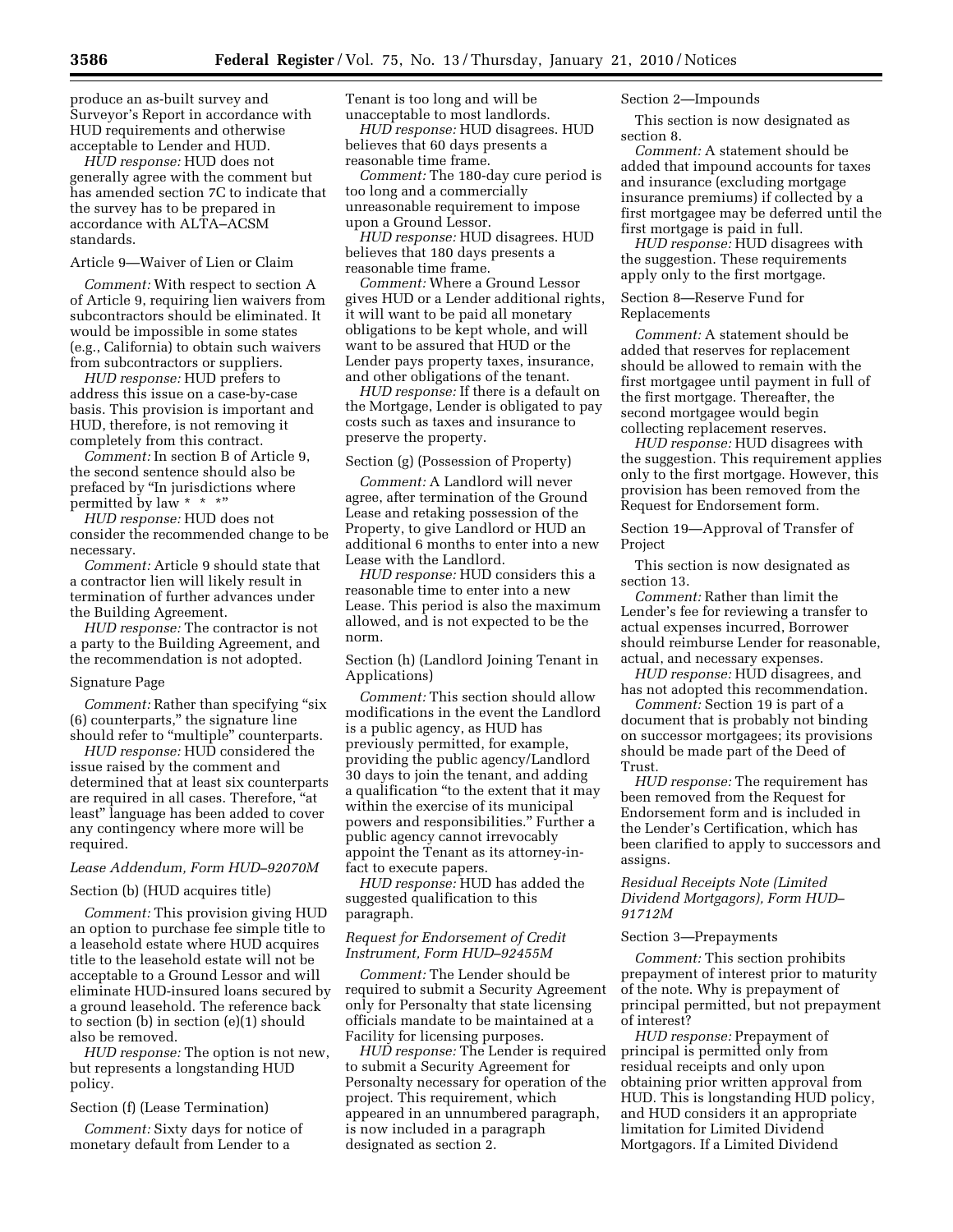Mortgagor were permitted to take interest, which generally would occur after several years when interest would be compounded, this would make it possible for the mortgagor to exhaust the funds that would otherwise be available to the Project and could have the effect of increasing distributions if interest prepayment were permitted.

## *Surplus Cash Note, Form HUD–92223M*

## General

*Comment:* HUD should allow payments to be made semi-annually since surplus cash may be distributed semi-annually.

*HUD response:* HUD agrees and has clarified the undesignated introductory paragraph to provide that payment may be made semi-annually.

*Comment:* A section should be added to allow for principal payments from surplus cash.

*HUD response:* HUD does not restrict the owner's discretion on the use of surplus cash. The owner retains the discretion to use surplus cash.

*Comment:* A section should be added that allows for other provisions that are not inconsistent to be added to the document.

*HUD response:* HUD does seek consistency in the use of its form documents, and does not consider openended documents to be appropriate. However, where necessary, other provisions would be included, consistent with section 29 of the Lender's Certificate, which addresses changes in the closing forms.

Section 2—Payment From Surplus Cash

*Comment:* It is unreasonable for the Maker/Owner to be in default for not making payments even in instances when surplus cash is not available.

*HUD response:* HUD disagrees. Payments would not be made if surplus cash were not available.

*Comment:* The language ''to the extent of available Surplus Cash'' should be added to the end of section 2, as follows: The restriction on payment imposed by this section shall not excuse any default caused by the failure of the maker to pay the indebtedness evidenced by the Note to the extent of available Surplus Cash.''

*HUD response:* As HUD noted in a response to an earlier comment, HUD does not restrict the owner's discretion on the use of surplus cash. The owner retains the discretion to use surplus cash prudently.

#### Section 4—Prepayment

*Comment:* This section allows Maker to pay principal on Note "on any

interest payment date,'' but the Note provides that interest is payable annually, so that principal can only be paid once a year. The first sentence should be revised to read, ''Maker may pay any part or all of the principal and interest on this note without penalty at any time.

*HUD response:* HUD has not adopted the change recommended by the commenter.

Section 5—Payment From Other Than Project Assets

*Comment:* This is inconsistent with section 2, which limits payments to surplus cash. In addition, section 5 is inconsistent with the new Regulatory Agreement.

*HUD response:* There is no inconsistency with section 2 or the Regulatory Agreement because section 5 pertains to payments from sources other than Project Assets.

#### Section 7

*Comment:* Section 7 should also be cited as ''Notwithstanding'' in section 5. Section 7 should be modified so that prepayments from non-Project sources (often tax credit syndication proceeds) are permitted prior to final closing.

*HUD response:* The modifications requested to be made to section 7 were not adopted, because they would nullify the certification requirements pertaining to all sources of income.

## Section 8

*Comment:* Section 8 should remove language that does not allow the note to be sold, transferred, assigned, or pledged without HUD's prior written approval. HUD does not evaluate the original payee of a surplus cash note, so why would evaluation of a successor payee be necessary? HUD approval would place an unnecessary burden on the payee and HUD field offices.

*HUD response:* The information required by section 8 is necessary to protect HUD's interest.

#### Section 9

*Comment:* Section 9 should be removed. HUD should allow for the compounding of interest in order to give the parties to the surplus cash note more flexibility. Since HUD does not regulate the interest on surplus cash notes, it should not matter to HUD that such interest is compounded.

*HUD response:* HUD does not allow interest to compound because it would create an insurmountable amount of debt owed by Mortgagor, since the Surplus Cash Note becomes due upon the payoff of the HUD-insured mortgage.

#### *Performance Bond—Form 92452M*

*Comment:* Generally, many provisions extend the surety's risk beyond what is normally contemplated in the surety's underwriting and premium. Such an expansion of risk ultimately results in greater construction costs for the project owner.

*HUD response:* HUD has not made any substantive changes to the Performance Bond document from the existing version currently in use, which has performed satisfactorily.

#### Section 3—Increase of Obligation

*Comment:* Increasing the obligation of Obligors by any approved increase in the contract price would increase the surety's exposure beyond typical levels, which is normally limited by the penal sum of the bond. This provision should be eliminated or subject to negotiation by the surety, particularly since section 9 waives the Surety's notice of any increase.

*HUD response:* Section 3 reflects the language of the Performance Bond currently in use. The cost of any increase in Surety's exposure may be addressed in a rider to the Performance Bond, which specifically provides a check-off for whether or not there are riders to the bond.

Section 4—Contractor's Indemnification

*Comment:* This form lacks the AIA A311 (1970) provision that requires a Contractor to be formally declared by the Owner to be in default under the Contract.

*HUD response:* HUD considers this issue to be sufficiently covered by the document. Section 2 states that Lender desires protection in event of default by Contractor under the Contract. Section 4 refers to all expenses that any Obligee may incur in making good any such default. AIA A311 (1970) is no longer published; it has been replaced by AIA A312–1984.

*Comment:* The wording "all costs and damages'' is substantially broader than industry standard forms.

*HUD response:* As noted previously, HUD has not made any substantive changes to the Performance Bond document from the version currently in use.

*Comment:* There is no requirement that costs incurred by the Obligee are ''reasonable,'' and it could be construed to include such items as attorney's fees.

*HUD response:* HUD considers that the law of the Property Jurisdiction would govern as to what costs are indemnified.

*Comment:* The four options that a Surety traditionally has in the event of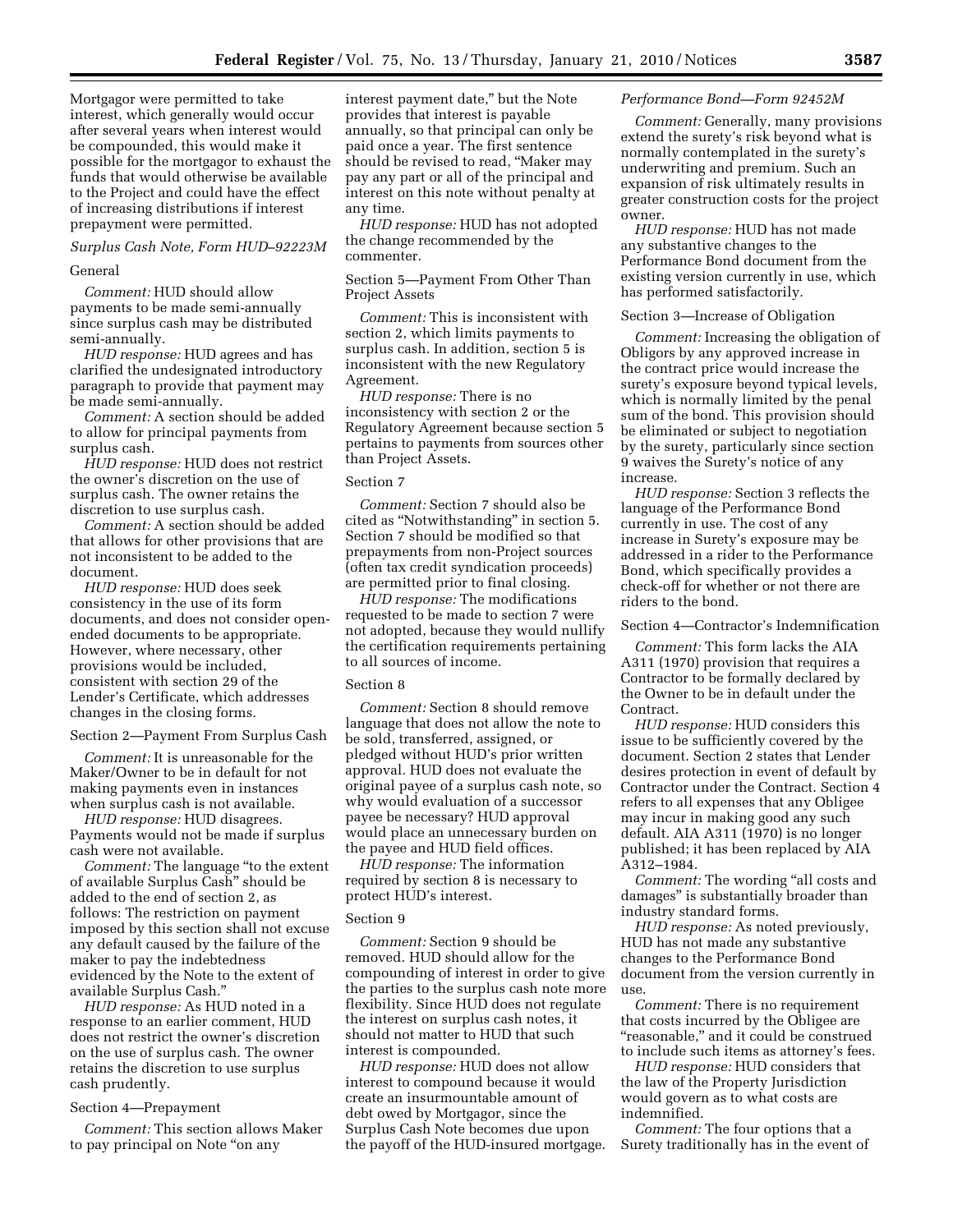a declared default under the Contract are severely limited.

*HUD response:* As noted previously, HUD has not made any substantive changes to the Performance Bond document from the version currently in use, which has performed satisfactorily.

Section 5—Surety's Liability to Obligee

*Comment:* The requirement that Surety only, not the Principal, notify Obligee in writing if Obligee fails to make payments or perform obligations under the Contract, and giving the Obligee a reasonable period of time to cure such failure, deviates from industry standard in AIA A311.

*HUD response:* As noted previously, HUD has not made any substantive changes to the Performance Bond document from the version currently in use. AIA A311 no longer is published.

*Comment:* This provision eliminates the incentive to make timely payments.

*HUD response:* Rather than eliminating the incentive to make timely payment, HUD considers Section 5 to provide Owner and Lender a period to cure their failure to make payments, consistent with HUD regulations that provide a 30-day grace period before declaration of a default.

*Comment:* The last sentence, which requires Surety to monitor the Obligee's performance, should be removed.

*HUD response:* Providing Obligees with an opportunity to cure a failure to pay or perform before a Surety shall be liable under the Performance Bond protects the Project from premature and unintended default. HUD insists on a grace period to avoid such outcomes. Given the involvement and possible economic loss to the Surety coupled with the defense available to the Surety, the Surety would be in the best position to monitor the payments made by the Obligees.

## Section 7—Surety's Subrogation Rights

*Comment:* Provision that ''No amounts paid to the Owner without the written consent of the Lender shall reduce the liability of Surety to Lender under this Performance Bond'' is unusual and deviates from the industry standard. What happens if the Lender refuses or unreasonably delays to give written consent?

*HUD response:* As noted previously, HUD has not made any substantive changes to the Performance Bond document from the existing version currently in use. Surety makes payments that are not in accordance with the terms of the Bond at its own risk.

*Comment:* This provision could place the Surety in the middle of LenderOwner disputes and increase the bond penalty amount above the limit stated in the bond. This may result in the Surety's violation of various regulatory mandates.

*HUD response:* HUD disagrees with the comment. The intended effect of the provision is to allow Surety to wait until Lender and Owner settle their disputes before making payment.

*Comment:* This provision wrongly places on the Surety the responsibility to manage the flow of funds between Lender and Owner.

*HUD response:* Rather than requiring management of the flow of funds by Surety, this provision requires no action by Surety, other than to obtain Lender's consent before making payment to owner.

## Section 9—Waiver of Notice

*Comment:* This section should be revised to provide notice of more than 10 percent change in price and requiring Surety's consent to increase penal sum in Bond for increases exceeding 25 percent.

*HUD response:* As noted previously, the cost of any increase in Surety's exposure may be addressed in a rider to the Performance Bond.

#### *Payment Bond, Form HUD—92452M*

#### Prefer Current Document

*Comment:* The existing Payment Bond closely parallels AIA A311 (1970), which is an industry standard, and should continue to be used.

*HUD response:* As noted previously, AIA A311 is no longer published.

#### Missing Provisions

*Comment:* Provisions that would constitute a statutory payment bond under California law are missing.

*HUD response:* HUD acknowledges that the closing documents when used in different states may require amendment for purpose of compliance with different state laws. Such a process is contemplated in section 29 of the Lender's Certificate, which addresses changes in the closing forms.

*Comment:* There is no express requirement that labor, materials, and equipment furnished for use be directly applicable to the Contract.

*HUD response:* Section 2 expressly provides that the sum, as noted, is to pay for labor, materials, and equipment furnished for use in the performance of the Contract.

*Comment:* There is no express requirement that the Surety has waived notice of changes to the Contract.

*HUD response:* Such a waiver appears in section 7 of the Payment Bond.

*Comment:* There is no express requirement that no amounts paid to the Owner without the written consent of the Lender shall reduce the liability of the Surety to the Lender under the Bond.

*HUD response:* Such a requirement appears in section 6 of the Payment Bond.

*Comment:* The definition of Claimant is broader in the existing form.

*HUD response:* The term Claimant is not used in the current form HUD– 92452A.

Contrary Provisions

*Comment:* A number of the bond provisions (*e.g.,* statute of limitations, what constitutes a claimant, release of bond provisions) are contrary to the rights of claimants under California law.

*HUD response:* As noted previously, HUD acknowledges that the closing documents when used in different states may require amendment for purpose of compliance with different state laws. Such a process is contemplated in section 29 of the Lender's Certificate, which addresses changes in the closing forms.

*Comment:* Provisions for adding obligees are unnecessary, as payment bond runs only to claims qualifying as mechanic's lien (at least in California).

*HUD response:* Adjustments to the documents may be made as required to meet the legal requirements of different jurisdictions.

## Additional Surety Rider

*Comment:* The requirement of prior HUD approval for an additional surety is contrary to statute (31 U.S.C. 9304– 9305) and implementing regulations of the Department of the Treasury that address the parameters of a surety's authority to write bonds required by U.S. law. Under 31 CFR 223.10, a surety may write a bond in excess of its underwriting limitation if a co-surety joins the bond and the bond amount is no more than the combined underwriting limitations of the cosureties. This regulation does not provide an agency the ability to foreclose this option.

*HUD response:* The fact that law permits an additional Surety does not prevent HUD from exercising its authority to approve the additional Surety. HUD must be apprised when the required bond exceeds the underwriting authority of the Surety.

#### Section 2

*Comment:* Section 2 is similar to section 3 of the Performance Bond, and the same comments are applicable.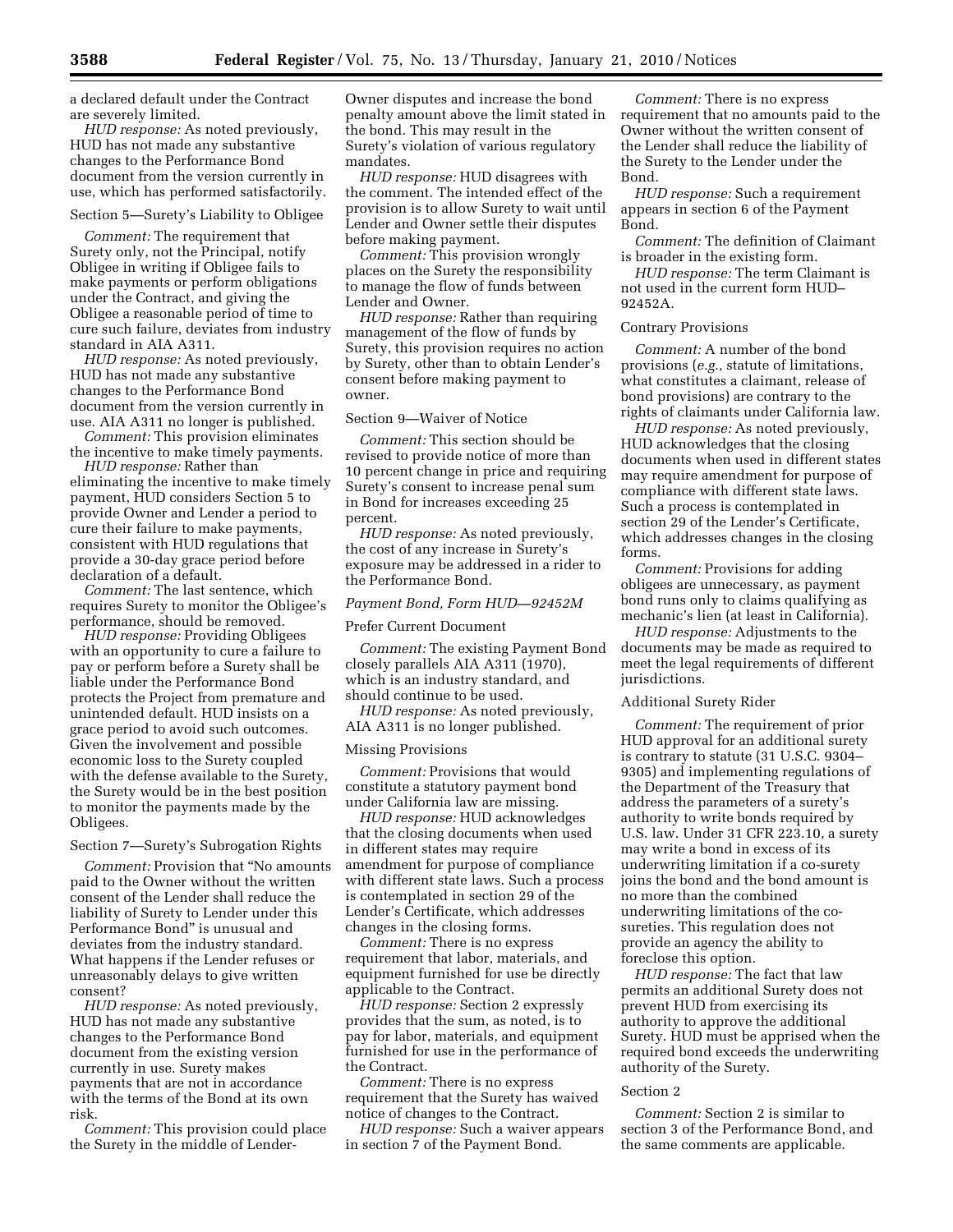*HUD response:* The same HUD comments, respectively, are applicable.

#### Section 6

*Comment:* Section 6 is similar to section 7 of the Performance Bond, and the same comments are applicable.

*HUD response:* The same HUD comments, respectively, are applicable.

*Comment:* A provision regarding payment to the owner under the Payment Bond is not applicable, because Claimants would be the exclusive recipients of payments under the Bond.

*HUD response:* An Owner would qualify as a Claimant under section 9, which generally defines a Claimant as one having a direct contract with Contractor or with a subcontractor of Contractor for labor, materials, or equipment used in the performance of the Contract.

## *Off-Site Bond, Form HUD–92479M*

*Comment:* Several provisions (e.g., Surety waives all notices of changes, any increase in the Off-Site Contract price increases accordingly the monetary obligation of Obligors, and the amount of time the Owner can pursue damages) deviate from industry standard.

*HUD response:* The issues noted have been addressed in the context of the HUD responses to comments on the Performance Bond and the Payment Bond.

## *Escrow Agreement for Latent Defects, Form HUD–92414M*

*Comment:* This agreement leaves out the contractor, whose money or letter of credit funds the escrow in most cases, who was responsible for the work, and who has the contractual relationship with the subcontractors and material suppliers who would be called upon to correct the problem.

*HUD response:* HUD does not intend to rely exclusively upon the original Contractor, who may no longer be extant when the latent defects need to be addressed.

## *Escrow Agreement: Additional Contribution by Sponsors for Operating Deficit, Form HUD–92476a–M*

#### General

*Comment:* The name of the document should be changed to "Escrow Agreement for Operating Deficit,'' to reflect that the escrow may not be funded by the sponsor.

*HUD response:* HUD agrees with the commenter and has changed the name of the document accordingly.

*Comment:* The language should be made consistent, wherever possible,

with the Escrow Agreement for Working Capital.

*HUD response:* HUD has reviewed both documents in final form and does not believe that the two documents are inconsistent with each other. They are different documents with different purposes and therefore to the extent terminology is different, such difference is appropriate.

## Section 5

*Comment:* A section should be added that the Lender may draw against any letter of credit and convert it to cash to be held and disbursed as part of the Deposit.

*HUD response:* Section 5 of the document already contains the language recommended by the commenter.

*Comment:* The requirement in section 5 that the Lender provide cash to cover a letter of credit, which cannot be converted to cash, is a matter between HUD and the Lender, addressed in the Mortgagee's Certificate. This language is not included in the current form, is inappropriate, and should be removed.

*HUD response:* HUD disagrees and believes that this provision is appropriate for the Escrow Agreement for Operating Deficit.

*Comment:* The language in section 5 regarding bonds is obsolete and should be removed.

*HUD response:* HUD agrees with this comment and has removed the reference to bonds in section 5.

*Comment:* The language of section 5 should be replaced with language that allows for the lender to hold and disburse the Deposit at the sole direction of HUD.

*HUD response:* HUD disagrees and believes that the language, which provides for the Depository to hold and disburse the escrow at the sole discretion of HUD, is appropriate.

## *HUD Amendment to AIA Document B181, HUD–92408M*

#### Heading

*Comment:* The document heading should be changed. This document will typically be signed before an application for mortgage insurance is submitted to HUD. Therefore, it is impractical to include the HUD Project number.

*HUD response:* HUD did not adopt this recommendation. Although AIA Document B181 will typically be signed before an application for mortgage insurance is submitted to HUD, the HUD Amendment would not be executed at that time. The HUD Amendment is part of the insurance application process. It is important, and not impractical, to include the HUD Project number at that point.

#### Section 1

*Comment:* In section 1, a definition of "Original Owner" should be added and used in the document to reflect that the Owner-Architect Agreement is often signed by an affiliate of the Borrower. A definition of ''HUD'' also should be added.

*HUD response:* HUD considers a definition of Original Owner not to be necessary and has not adopted this recommendation. HUD also believes that the acronym "HUD" does not require a definition, since the header for the document states ''U.S. Department of Housing and Urban Development.'' In addition, the prefatory section now specifies the definitions in the ''Regulatory Agreement'' and ''Security Instrument'' are applicable.

## Section 3

This section has been redesignated as section 4.

*Comment:* In section 3, language should be added to allow Agreement to be assigned from the Original Owner to Borrower without HUD consent.

*HUD response:* As the insurer of the mortgage, it is important for HUD to be apprised of and approve any changes in circumstances that would affect HUD's interest. HUD declines to adopt this change.

*Comment:* Language requiring Owner not to contract with disbarred individuals/firms should be removed. Requirements of this type applicable to the Borrower should be included in the mortgage insurance application or regulatory agreement rather than as an addendum to an agreement between two private parties.

*HUD response:* HUD disagrees with this comment. At the time this document is executed as part of the mortgage insurance application, Owner is Borrower, and it is important to retain this language in this document.

## Section 4

This section has been redesignated as section 5.

*Comment:* Sections 4 and 12 should include language to provide that the Architect cannot withhold documents due to nonpayment for reimbursable expenses, termination expenses, and fees for additional services, collectively referred to as "additional payments."

*HUD response:* HUD disagrees with this comment. This concern is adequately addressed in section 12, and additional clarification is not necessary.

#### Section 8

This section has been redesignated as section 9.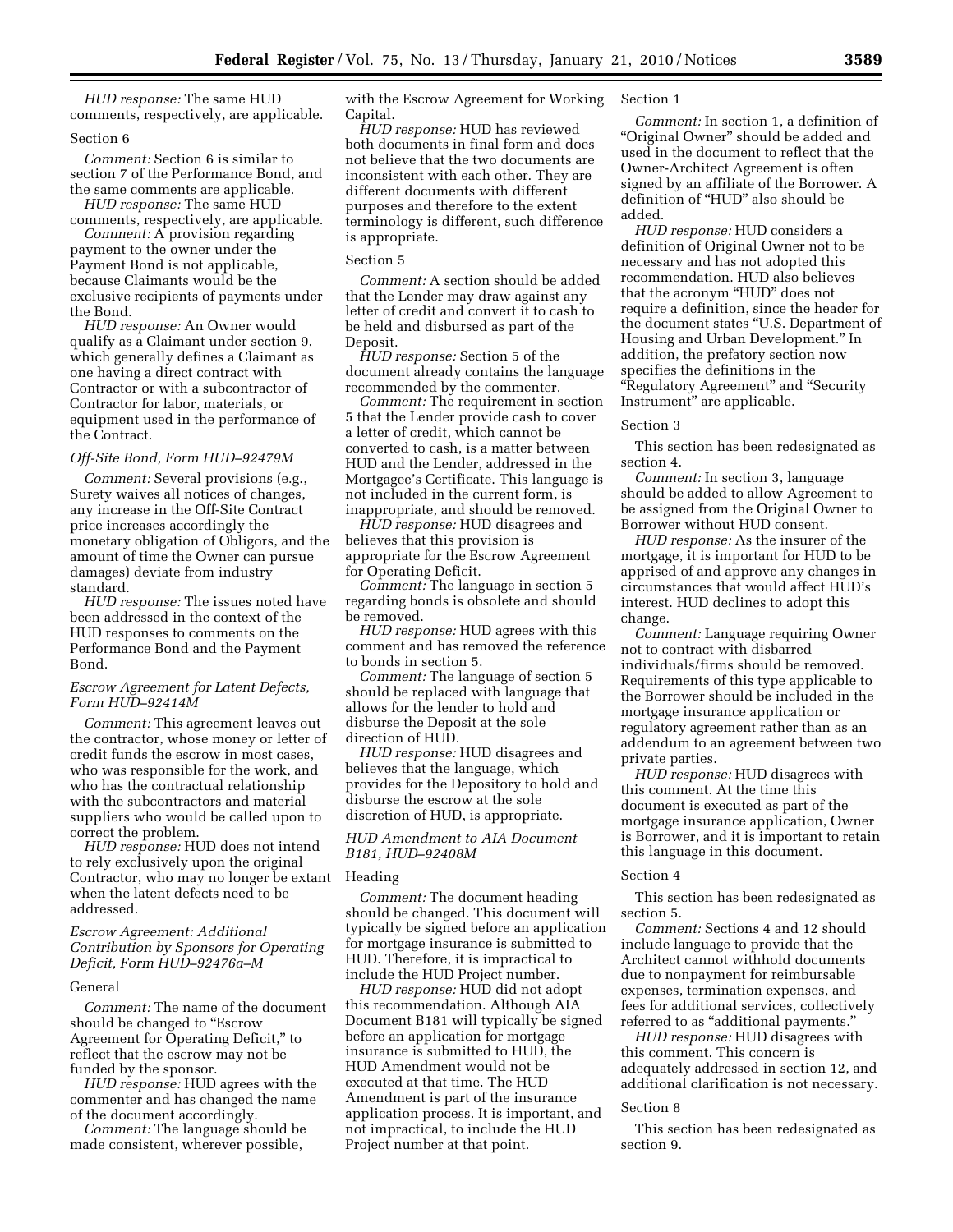*Comment:* Section 8 is too broad. It is not accurate to say that ''any action or determination by either the Owner or the Architect is subject to acceptance by the Mortgagee and by HUD,'' particularly during the period prior to initial closing.

*HUD response:* HUD disagrees with this suggested change. Redesignated section 9, as currently worded, is necessary to protect the interest of the Lender and HUD. In addition, the introductory language of the HUD Amendment, now redesignated as section 2, specifically provides that, ''The provisions of this Amendment supersede and void all inconsistent provisions that may exist between this Amendment and the Agreement.''

#### Section 10

This section has been redesignated as section 11.

*Comment:* In section 10, the parties identified for identity-of-interest purposes should include "managers" and ''members.''

*HUD response:* HUD agrees with this comment and has made this change in all documents where the identity-ofinterest provisions appear.

## Section 12

This section has been redesignated as section 13.

*Comment:* In section 12, the references to Section 202/811 should be removed.

*HUD response:* HUD disagrees, because this document is frequently used in Section 202/811 transactions.

## Certification

*Comment:* The separate certification has no purpose.

*HUD response:* HUD disagrees. The certification in the Amendment is needed to verify the validity of representations made and provides an enforcement tool if such representations are not in fact true.

*Comment:* There is no reason to have HUD sign a certification.

*HUD response:* HUD agrees with this recommendation, and a HUD

representative no longer appears as a signatory.

## **V. Findings and Certifications**

## *Paperwork Reduction Act*

The proposed new information collection requirements contained in this notice have been submitted to OMB for review under the Paperwork Reduction Act of 1995 (44 U.S.C. 3501– 3520). Under this Act, an agency may not conduct or sponsor, and a person is not required to respond to, a collection of information, unless the collection displays a valid control number.

The public reporting burden for this new collection of information is estimated to include the time for reviewing the instructions, searching existing data sources, gathering and maintaining the data needed, and completing and reviewing the collection of information. Information on the estimated public reporting burden is provided in the following table: Estimated burden hours and costs to the respondents:

| Information collection | Number of<br>respondents | Frequency of<br>response | Responses<br>per annum | Burden hours<br>per response | Annual burden<br>hours | Hourly cost | <b>Total annual</b><br>cost |
|------------------------|--------------------------|--------------------------|------------------------|------------------------------|------------------------|-------------|-----------------------------|
| HUD-91710M             | 600                      | 1.00                     | 600                    | 0.5                          | 300                    | \$26        | \$7,800                     |
| HUD-91712M<br>.        | 600                      | 1.00                     | 600                    | 0.5                          | 300                    | 26          | 7,800                       |
| HUD-92023M<br>.        | 600                      | 1.00                     | 600                    | 1                            | 600                    | 26          | 15,600                      |
| HUD-92070M<br>.        | 600                      | 1.00                     | 600                    | 0.5                          | 300                    | 26          | 7,800                       |
| HUD-92223M<br>.        | 600                      | 1.00                     | 600                    | 0.5                          | 300                    | 26          | 7,800                       |
| HUD-92408M             | 600                      | 1.00                     | 600                    | 0.5                          | 300                    | 26          | 7,800                       |
| HUD-92412M             | 600                      | 1.00                     | 600                    | 0.5                          | 300                    | 26          | 7,800                       |
| HUD-92413M             | 600                      | 1.00                     | 600                    | 0.5                          | 300                    | 26          | 7,800                       |
| HUD-92414M             | 600                      | 1.00                     | 600                    | 0.5                          | 300                    | 26          | 7,800                       |
| HUD-92450M             | 600                      | 1.00                     | 600                    | 0.5                          | 300                    | 26          | 7,800                       |
| HUD-92452A-M           | 600                      | 1.00                     | 600                    | 0.5                          | 300                    | 26          | 7,800                       |
| HUD-92452M<br>.        | 600                      | 1.00                     | 600                    | 0.5                          | 300                    | 26          | 7,800                       |
| HUD-92455M             | 600                      | 1.00                     | 600                    | 1                            | 600                    | 26          | 15,600                      |
| HUD-92456M             | 600                      | 1.00                     | 600                    | 0.5                          | 300                    | 26          | 7,800                       |
| HUD-92457A-M           | 600                      | 1.00                     | 600                    | 0.5                          | 300                    | 26          | 7,800                       |
| <b>HUD-9257M</b><br>.  | 600                      | 1.00                     | 600                    | 0.5                          | 300                    | 26          | 7,800                       |
| <b>HUD-9464M</b><br>.  | 600                      | 1.00                     | 600                    | 1                            | 600                    | 46          | 27,600                      |
| HUD-92476.1M           | 600                      | 1.00                     | 600                    | 0.5                          | 300                    | 26          | 7,800                       |
| HUD-92476A-M           | 600                      | 1.00                     | 600                    | 0.5                          | 300                    | 26          | 7,800                       |
| HUD-92477M             | 600                      | 1.00                     | 600                    | 0.5                          | 300                    | 26          | 7,800                       |
| HUD-92478M             | 600                      | 1.00                     | 600                    | 0.5                          | 300                    | 26          | 7,800                       |
| HUD-92479M             | 600                      | 1.00                     | 600                    | 0.5                          | 300                    | 26          | 7,800                       |
| HUD-91725M             | 600                      | 1.00                     | 600                    |                              | 600                    | 125         | 75,000                      |
| HUD-91725M-CER         | 600                      | 1.00                     | 600                    | 1                            | 600                    | 46          | 27,600                      |
| HUD-91725M-INST        | 0                        | 0                        | 0                      | 0                            | 0                      | 0           | $\Omega$                    |
| HUD-92434M             | 600                      | 1.00                     | 600                    | 1                            | 600                    | 26          | 7,800                       |
| HUD-92441M-SUPP        | 600                      | 1.00                     | 600                    | 0.75                         | 450                    | 26          | 11,700                      |
| HUD-92441M             | 600                      | 1.00                     | 600                    | 0.75                         | 450                    | 26          | 11,700                      |
| HUD-92442M             | 600                      | 1.00                     | 600                    |                              | 600                    | 58          | 34,800                      |
| HUD-92466M<br>.        | 600                      | 1.00                     | 600                    |                              | 600                    | 58          | 34,800                      |
| HUD-92466M-HCFRA       | 600                      | 1.00                     | 600                    | 0.75                         | 450                    | 26          | 11,700                      |
| HUD-92554M             | 600                      | 1.00                     | 600                    | 0.5                          | 300                    | 26          | 7,800                       |
| HUD-94000M             | 600                      | 1.00                     | 600                    | 0.75                         | 450                    | 26          | 11,700                      |
| HUD-94001M             | 600                      | 1.00                     | 600                    | 1                            | 600                    | 26          | 15,600                      |
| HUD-93305M             | 600                      | 1.00                     | 600                    | 0.5                          | 300                    | 26          | 7,800                       |
| Totals                 |                          |                          |                        |                              | 13,500.00              |             | \$433,831.00                |